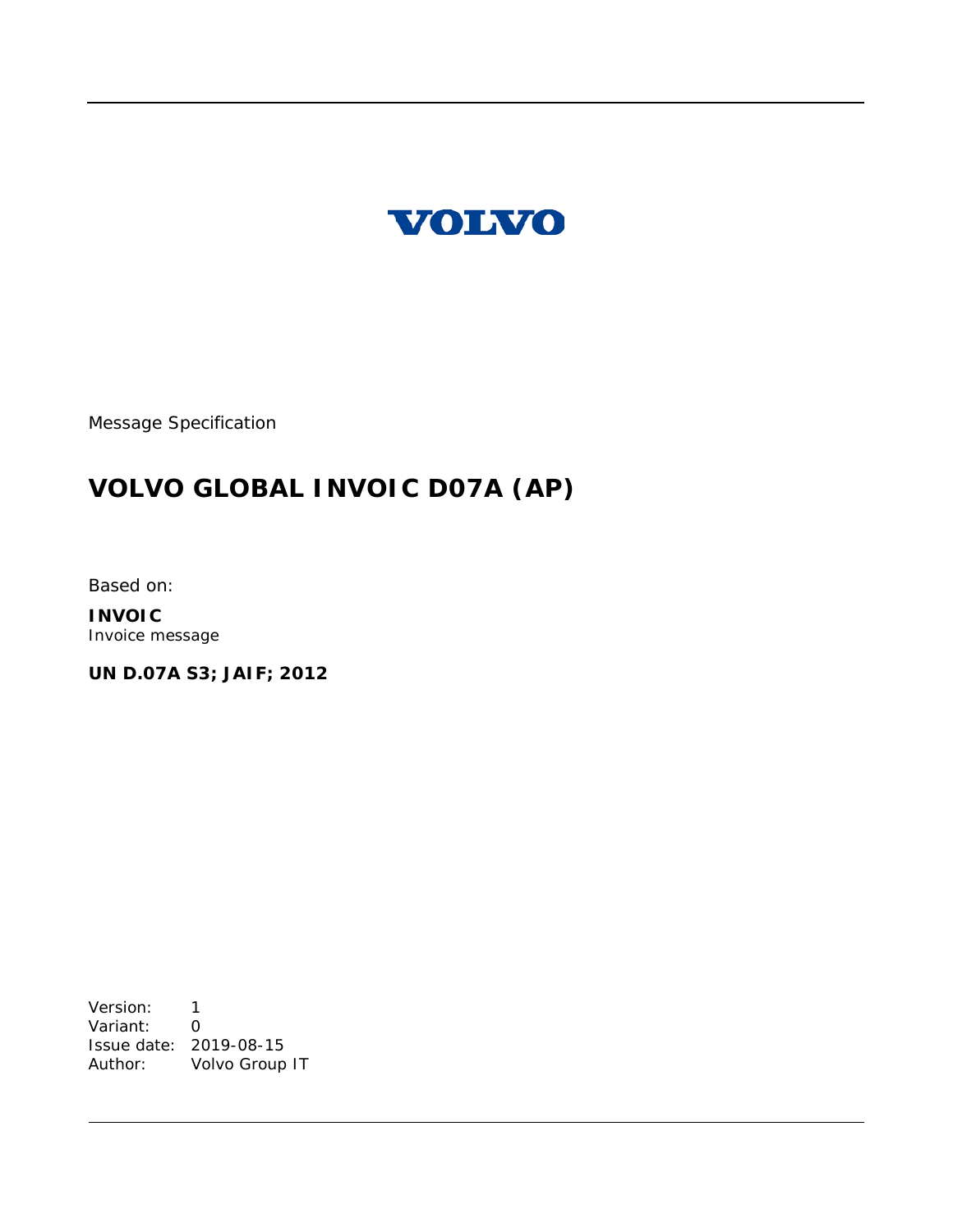

# **Message Structure**

| <b>Counter</b> |    | No Tag          | <b>St</b>    | <b>MaxOcc</b> |                | <b>Level Content</b>             |
|----------------|----|-----------------|--------------|---------------|----------------|----------------------------------|
|                |    |                 |              |               |                |                                  |
| 0010           | 1  | <b>UNH</b>      | M            | 1             | 0              | Message header                   |
| 0020           | 2  | <b>BGM</b>      | M            | 1             | 0              | Beginning of message             |
| 0030           | 3  | <b>DTM</b>      | M            | 1             | 1              | Message date                     |
| 0030           | 4  | <b>DTM</b>      | D            | 1             | 1              | Tax point date or period         |
| 0030           | 5  | <b>DTM</b>      | D            | 1             | 1              | Horizon start date               |
| 0030           | 6  | <b>DTM</b>      | D            | 1             | 1              | Horizon end date                 |
| 0070           | 7  | <b>FTX</b>      | D            | 3             | 1              | Legal info free text             |
| 0070           | 8  | <b>FTX</b>      | D            | 1             | 1              | Payment instructions free text   |
| 0090           | 9  | <b>GEI</b>      | R            | 1             | 1              | Processing indicator             |
| 0120           |    | SG <sub>1</sub> | D            | $\mathbf{1}$  | $\mathbf{1}$   | <b>Other Reference</b>           |
| 0130           | 10 | <b>RFF</b>      | M            | 1             | 1              | Application reference number     |
| 0120           |    | SG <sub>1</sub> | D            | $\mathbf{1}$  | $\mathbf{1}$   | <b>Other Reference</b>           |
| 0130           | 11 | <b>RFF</b>      | M            | 1             | 1              | Invoice document identifier      |
| 0220           |    | SG <sub>2</sub> | $\mathsf{R}$ | $\mathbf{1}$  | $\mathbf{1}$   | <b>Buyer</b>                     |
| 0230           | 12 | <b>NAD</b>      | M            | 1             | 1              | Buyer's Name and Address         |
| 0270           |    | SG <sub>3</sub> | D            | 5             | $\overline{2}$ | Buyer's reference number(s)      |
| 0280           | 13 | <b>RFF</b>      | M            | 1             | $\overline{2}$ | Buyer's reference number(s)      |
| 0220           |    | SG <sub>2</sub> | D            | $\mathbf{1}$  | $\mathbf{1}$   | Buyer as officially registered   |
| 0230           | 14 | <b>NAD</b>      | M            | 1             | 1              | Buyer as officially registered   |
| 0220           |    | SG <sub>2</sub> | D            | $\mathbf{1}$  | $\mathbf{1}$   | Invoicee                         |
| 0230           | 15 | <b>NAD</b>      | M            | 1             | 1              | Invoicee's Name and Address      |
| 0270           |    | SG <sub>3</sub> | D            | 5             | $\overline{2}$ | Invoicee's reference number(s)   |
| 0280           | 16 | <b>RFF</b>      | M            | 1             | $\overline{2}$ | Invoicee's reference number(s)   |
| 0220           |    | SG <sub>2</sub> | $\mathsf{R}$ | $\mathbf{1}$  | $\mathbf{1}$   | Ship-to                          |
| 0230           | 17 | <b>NAD</b>      | M            | 1             | 1              | Ship-to's Name and Address       |
| 0270           |    | SG <sub>3</sub> | D            | 5             | $\overline{2}$ | Ship-to's reference number(s)    |
| 0280           | 18 | <b>RFF</b>      | M            | 1             | $\overline{2}$ | Ship-to's reference number(s)    |
| 0220           |    | SG <sub>2</sub> | D            | $\mathbf{1}$  | $\mathbf{1}$   | Buyer's Tax representative party |
| 0230           | 19 | <b>NAD</b>      | M            | 1             | 1              | Buyer's Tax representative       |
| 0270           |    | SG <sub>3</sub> | D            | $\mathbf{1}$  | $\overline{2}$ | VAT registration number          |
| 0280           | 20 | <b>RFF</b>      | M            | 1             | 2              | VAT registration number          |
| 0220           |    | SG <sub>2</sub> | $\mathsf{R}$ | $\mathbf{1}$  | $\mathbf{1}$   | Seller                           |
| 0230           | 21 | <b>NAD</b>      | M            | 1             | 1              | Seller's Name and Address        |
| 0270           |    | SG <sub>3</sub> | D            | 5             | 2              | Seller's reference number(s)     |
| 0280           | 22 | <b>RFF</b>      | M            | $\mathbf{1}$  | $\overline{c}$ | Seller's reference number(s)     |
| 0220           |    | SG <sub>2</sub> | D            | $\mathbf{1}$  | $\mathbf{1}$   | Seller as officially registered  |
| 0230           | 23 | <b>NAD</b>      | M            | 1             | $\mathbf{1}$   | Seller as officially registered  |
| 0220           |    | SG <sub>2</sub> | D            | $\mathbf{1}$  | $\mathbf{1}$   | Payee                            |

Counter = Counter of segment/group within the standard St = Status<br>No = Consecutive segment number EDIFACT: N No = Consecutive segment number<br>
MaxOcc = Maximum occurrence of the segment/group<br>
User specific: R=Required, O=Optional, I

User specific: R=Required, O=Optional, D=Dependent, A=Advised, N=Not used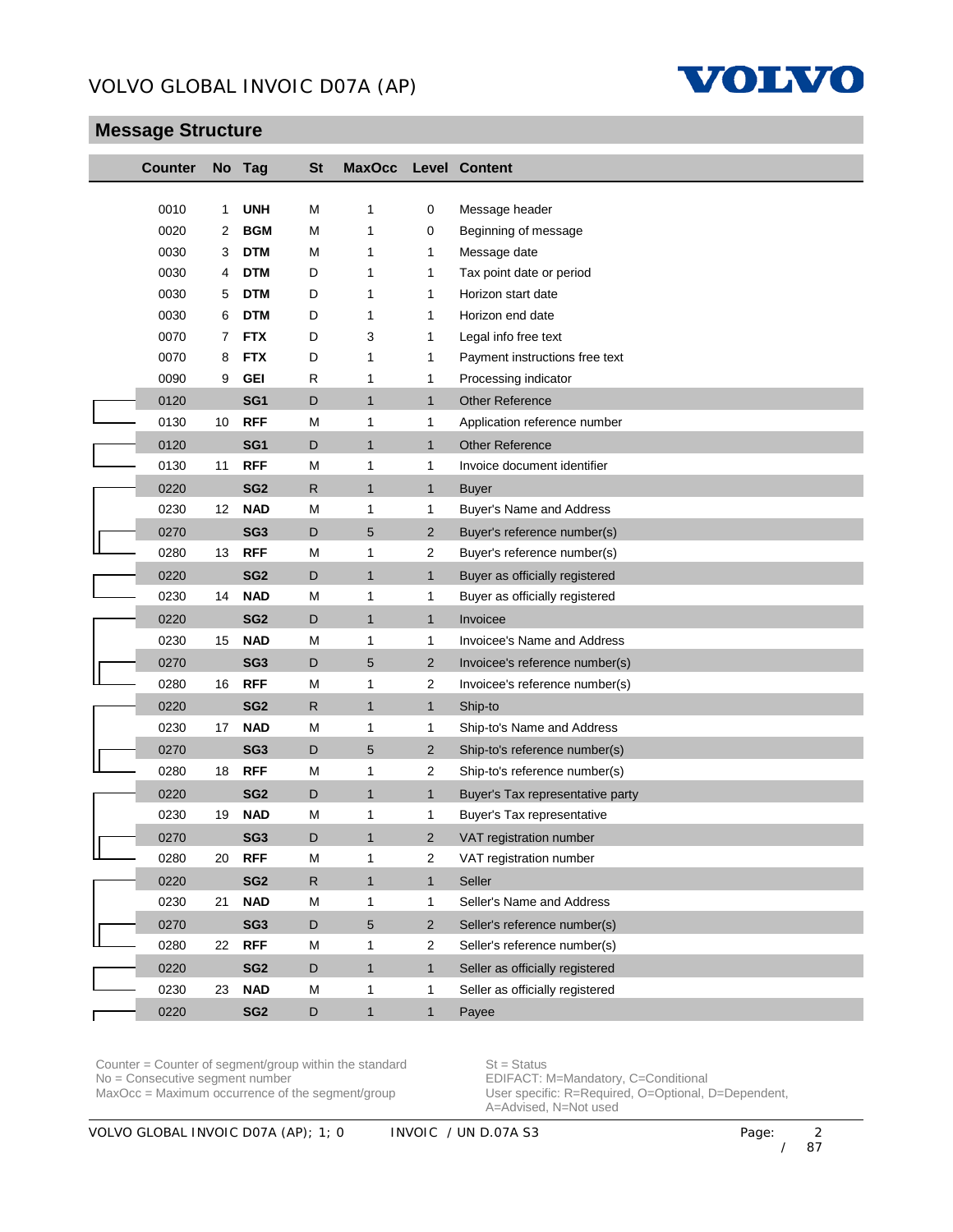

| <b>Counter</b> |    | No Tag          | <b>St</b>    | <b>MaxOcc</b> |                | Level Content                              |
|----------------|----|-----------------|--------------|---------------|----------------|--------------------------------------------|
|                |    |                 |              |               |                |                                            |
| 0230           | 24 | <b>NAD</b>      | M            | 1             | 1              | Payee's Name and Address                   |
| 0250           | 25 | <b>FII</b>      | $\mathsf{R}$ | 1             | 2              | Pay-to's financial institution             |
| 0270           |    | SG <sub>3</sub> | D            | 5             | $\overline{2}$ | Payee's reference number(s)                |
| 0280           | 26 | <b>RFF</b>      | M            | 1             | $\overline{2}$ | Payee's reference number(s)                |
| 0220           |    | SG <sub>2</sub> | D            | $\mathbf{1}$  | $\mathbf{1}$   | Ship-from                                  |
| 0230           | 27 | <b>NAD</b>      | M            | 1             | 1              | Ship-from's Name and Address               |
| 0270           |    | SG <sub>3</sub> | D            | 5             | $\overline{2}$ | Ship-from's reference number(s)            |
| 0280           | 28 | <b>RFF</b>      | M            | 1             | 2              | Ship-from's reference number(s)            |
| 0220           |    | SG <sub>2</sub> | D            | $\mathbf{1}$  | $\mathbf{1}$   | Invoice issuer                             |
| 0230           | 29 | <b>NAD</b>      | M            | 1             | 1              | Invoice issuer's Name and Address          |
| 0270           |    | SG <sub>3</sub> | D            | 5             | $\overline{2}$ | Invoice issuer's reference number(s)       |
| 0280           | 30 | <b>RFF</b>      | M            | 1             | 2              | Invoice issuer's reference number(s)       |
| 0220           |    | SG <sub>2</sub> | D            | $\mathbf{1}$  | $\mathbf{1}$   | Seller's Tax representative party          |
| 0230           | 31 | <b>NAD</b>      | M            | 1             | 1              | Seller's Tax representative                |
| 0270           |    | SG <sub>3</sub> | D            | $\mathbf{1}$  | $\overline{2}$ | VAT registration number                    |
| 0280           | 32 | <b>RFF</b>      | M            | 1             | 2              | VAT registration number                    |
| 0400           |    | SG7             | R            | $\mathbf{1}$  | $\mathbf{1}$   | Invoice and home currency                  |
| 0410           | 33 | <b>CUX</b>      | M            | 1             | 1              | Currencies                                 |
| 0420           | 34 | <b>DTM</b>      | D            | 1             | 2              | Exchange rate date                         |
| 0430           |    | SG8             | D            | 10            | $\mathbf{1}$   | Payment instructions                       |
| 0440           | 35 | <b>PYT</b>      | M            | 1             | 1              | Payment terms                              |
| 0450           | 36 | <b>DTM</b>      | O            | 1             | 2              | Payment due date                           |
| 0450           | 37 | <b>DTM</b>      | O            | 1             | 2              | Reference date/time                        |
| 0500           |    | SG <sub>9</sub> | D            | 10            | $\mathbf{1}$   | <b>Transport details</b>                   |
| 0510           | 38 | <b>TDT</b>      | M            | 1             | 1              | Transport information                      |
| 0530           |    | <b>SG10</b>     | D            | 10            | $\overline{2}$ | <b>LOC</b>                                 |
| 0540           | 39 | <b>LOC</b>      | M            | 1             | 2              | Place/location identification              |
| 1090           |    | <b>SG26</b>     | R            | 9999999       | $\mathbf{1}$   | Line item section                          |
| 1100           | 40 | <b>LIN</b>      | M            | 1             | 1              | Line item                                  |
| 1110           | 41 | <b>PIA</b>      | D            | 1             | 2              | Additional article identifier              |
| 1130           | 42 | IMD             | D            | 1             | 2              | Description of article or service          |
| 1150           | 43 | QTY             | R            | 1             | 2              | Invoiced quantity                          |
| 1150           | 44 | QTY             | D            | 2             | 2              | Other quantities                           |
| 1170           | 45 | <b>ALI</b>      | M            | 1             | 2              | Additional information                     |
| 1180           | 46 | <b>DTM</b>      | D            | 1             | 2              | Goods receipt date                         |
| 1190           | 47 | <b>GIN</b>      | D            | 1000          | 2              | Goods identity number                      |
| 1250           |    | <b>SG27</b>     | ${\sf R}$    | $\mathbf{1}$  | $\overline{2}$ | Line item gross amount                     |
| 1260           | 48 | <b>MOA</b>      | M            | 1             | $\overline{2}$ | Line item gross amount in invoice currency |
| 1330           |    | <b>SG29</b>     | ${\sf R}$    | $\mathbf{1}$  | $\overline{2}$ | Calculation gross price                    |
| 1340           | 49 | <b>PRI</b>      | M            | 1             | $\overline{c}$ | Price details                              |

Counter = Counter of segment/group within the standard  $St = Status$ No = Consecutive segment number example and the EDIFACT: M=Mandatory, C=Conditional

MaxOcc = Maximum occurrence of the segment/group User specific: R=Required, O=Optional, D=Dependent, A=Advised, N=Not used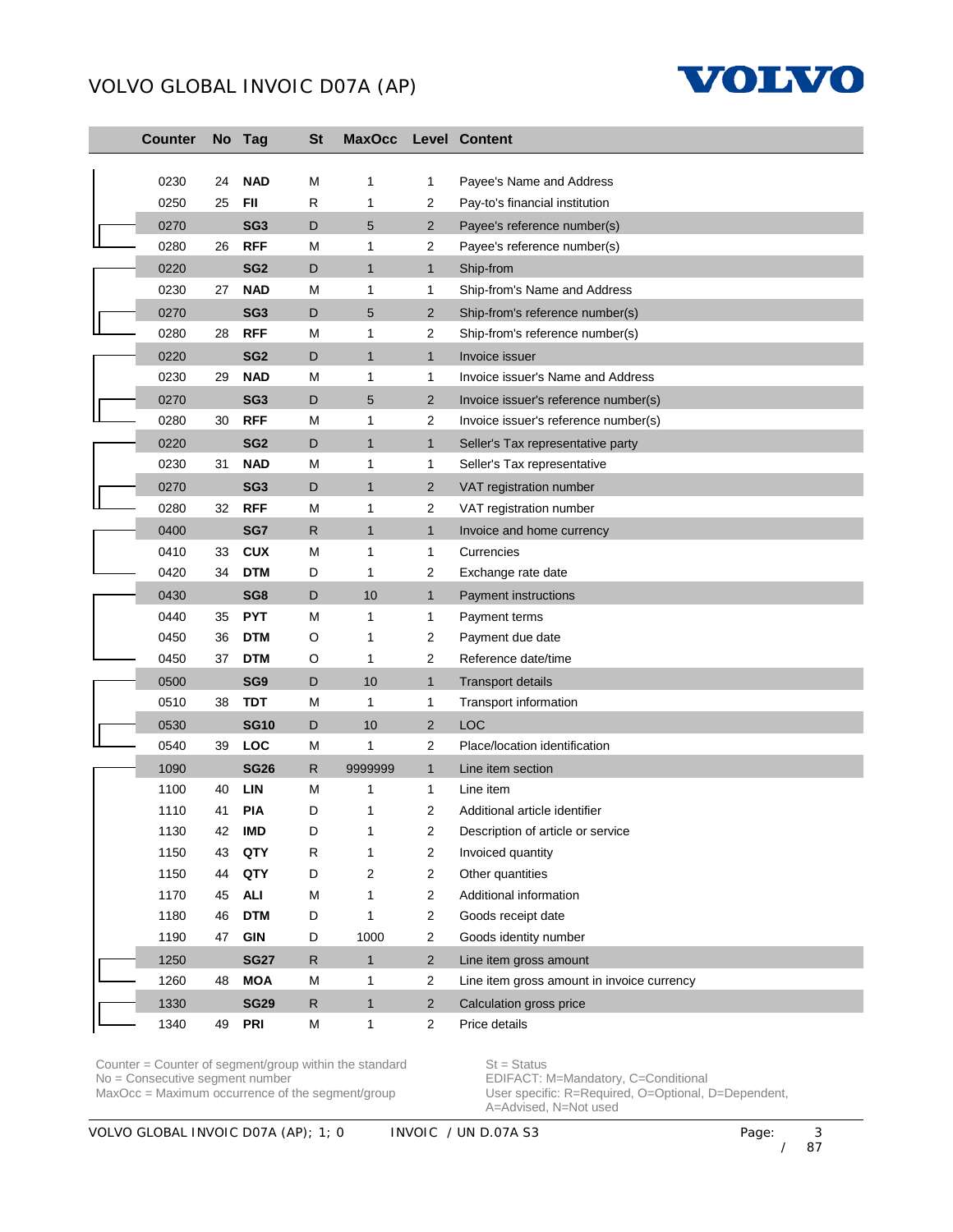

| <b>Counter</b> |    | No Tag      | <b>St</b>    | <b>MaxOcc</b>  |                | <b>Level Content</b>                                  |
|----------------|----|-------------|--------------|----------------|----------------|-------------------------------------------------------|
| 1390           |    | <b>SG30</b> | R.           | 6              | $\overline{2}$ | References to messages                                |
| 1400           | 50 | <b>RFF</b>  | M            | 1              | 2              | Reference message number                              |
| 1410           | 51 | <b>DTM</b>  | D            | 1              | 3              | Reference message date                                |
| 1550           |    | <b>SG34</b> | D            | 5              | $\overline{2}$ | VAT or other tax rate and amount for line item        |
| 1560           | 52 | <b>TAX</b>  | M            | 1              | 2              | VAT or other tax rate line item                       |
| 1570           | 53 | <b>MOA</b>  | R            | 1              | 3              | VAT or other tax amount line item                     |
| 1720           |    | <b>SG39</b> | D            | 10             | $\overline{2}$ | Charges                                               |
| 1730           | 54 | <b>ALC</b>  | M            | 1              | 2              | Charge                                                |
| 1760           | 55 | <b>FTX</b>  | D            | 1              | 3              | Charge description                                    |
| 1830           |    | <b>SG42</b> | $\mathsf{R}$ | $\mathbf{1}$   | 3              | Charge - monetary amount                              |
| 1840           | 56 | <b>MOA</b>  | M            | 1              | 3              | Charge - monetary amount                              |
| 1910           |    | <b>SG44</b> | D            | 5              | 3              | Charge - applicable Tax rate and amount               |
| 1920           | 57 | <b>TAX</b>  | M            | 1              | 3              | Charge - applicable tax rate                          |
| 1930           | 58 | <b>MOA</b>  | R            | 1              | 4              | Charge - applicable VAT amount                        |
| 1990           |    | <b>SG47</b> | R            | $\mathbf{1}$   | $\overline{2}$ | Terms of delivery                                     |
| 2000           | 59 | <b>TOD</b>  | M            | 1              | 2              | Terms of delivery - incoterms                         |
| 2010           | 60 | LOC         | R            | 1              | 3              | Place/location identification                         |
| 2180           | 61 | <b>UNS</b>  | Μ            | 1              | 0              | Section control                                       |
| 2200           |    | <b>SG50</b> | M            | $\mathbf{1}$   | $\mathbf{1}$   | Total invoice amount in invoicing currency            |
| 2210           | 62 | <b>MOA</b>  | M            | 1              | 1              | Invoice amount in invoicing currency                  |
| 2200           |    | <b>SG50</b> | D            | $\mathbf{1}$   | $\mathbf{1}$   | Total invoice amount in home currency                 |
| 2210           | 63 | <b>MOA</b>  | M            | 1              | $\mathbf 1$    | Invoice amount in home currency                       |
| 2200           |    | <b>SG50</b> | D            | $\mathbf{1}$   | $\mathbf{1}$   | Total taxable amount in invoicing currency            |
| 2210           | 64 | <b>MOA</b>  | M            | 1              | $\mathbf{1}$   | Total taxable amount in invoicing currency            |
| 2200           |    | <b>SG50</b> | D            | $\mathbf{1}$   | $\mathbf{1}$   | Total taxable amount in home currency                 |
| 2210           | 65 | <b>MOA</b>  | M            | 1              | $\mathbf 1$    | Total taxable amount in home currency                 |
| 2200           |    | <b>SG50</b> | D            | $\mathbf{1}$   | $\mathbf{1}$   | Total tax amount in invoicing currency                |
| 2210           | 66 | <b>MOA</b>  | M            | 1              | 1              | Total tax amount in invoicing currency                |
| 2200           |    | <b>SG50</b> | D            | $\mathbf{1}$   | $\mathbf{1}$   | Total tax amount in home currency                     |
| 2210           | 67 | <b>MOA</b>  | M            | 1              | $\mathbf{1}$   | Total tax amount in home currency                     |
| 2200           |    | <b>SG50</b> | ${\sf R}$    | 1              | 1              | Total line items amount in invoicing currency         |
| 2210           | 68 | <b>MOA</b>  | M            | 1              | 1              | Total line items amount in invoicing currency         |
| 2200           |    | <b>SG50</b> | D            | $\mathbf{1}$   | $\mathbf{1}$   | Total invoice additional amount in invoicing currency |
| 2210           | 69 | <b>MOA</b>  | M            | 1              | $\mathbf 1$    | Total invoice additional amount in invoicing currency |
| 2200           |    | <b>SG50</b> | D            | $\mathbf{1}$   | $\mathbf{1}$   | Total invoice adjustment amount in invoicing currency |
| 2210           | 70 | <b>MOA</b>  | M            | 1              | 1              | Total invoice adjustment amount in invoicing currency |
| 2200           |    | <b>SG50</b> | D            | $\overline{2}$ | $\mathbf{1}$   | Total non-taxable/exemption amount                    |
| 2210           | 71 | <b>MOA</b>  | M            | 1              | 1              | Non-taxable or exemption amount                       |
| 2250           |    | <b>SG52</b> | D            | 10             | $\mathbf{1}$   | Tax rates and amounts                                 |
| 2260           | 72 | <b>TAX</b>  | M            | $\mathbf{1}$   | $\mathbf{1}$   | Tax type                                              |

Counter = Counter of segment/group within the standard  $St = Status$ No = Consecutive segment number example and the EDIFACT: M=Mandatory, C=Conditional

MaxOcc = Maximum occurrence of the segment/group User specific: R=Required, O=Optional, D=Dependent, A=Advised, N=Not used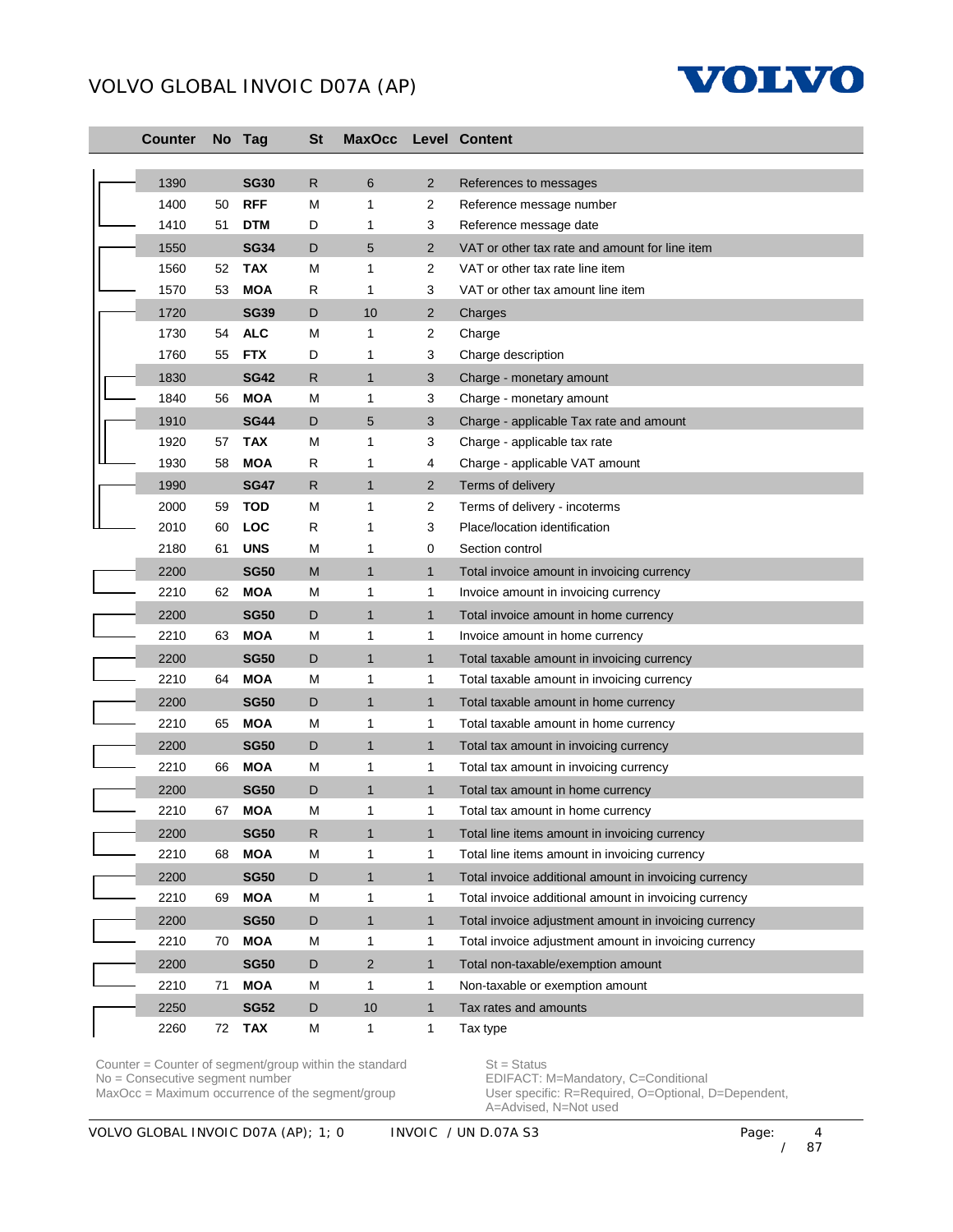

| Counter No Tag |        |   | St MaxOcc Level Content |                |                                      |
|----------------|--------|---|-------------------------|----------------|--------------------------------------|
|                |        |   |                         |                |                                      |
| 2270           | 73 MOA |   |                         |                | R 1 2 Tax amount in invoice currency |
| 2270           | 74 MOA |   | R 1                     | $\overline{2}$ | Taxable amount in invoice currency   |
| 2330           | 75 UNT | м |                         | 0              | Message trailer                      |

Counter = Counter of segment/group within the standard  $St = Status$ No = Consecutive segment number example and the EDIFACT: M=Mandatory, C=Conditional

MaxOcc = Maximum occurrence of the segment/group User specific: R=Required, O=Optional, D=Dependent, A=Advised, N=Not used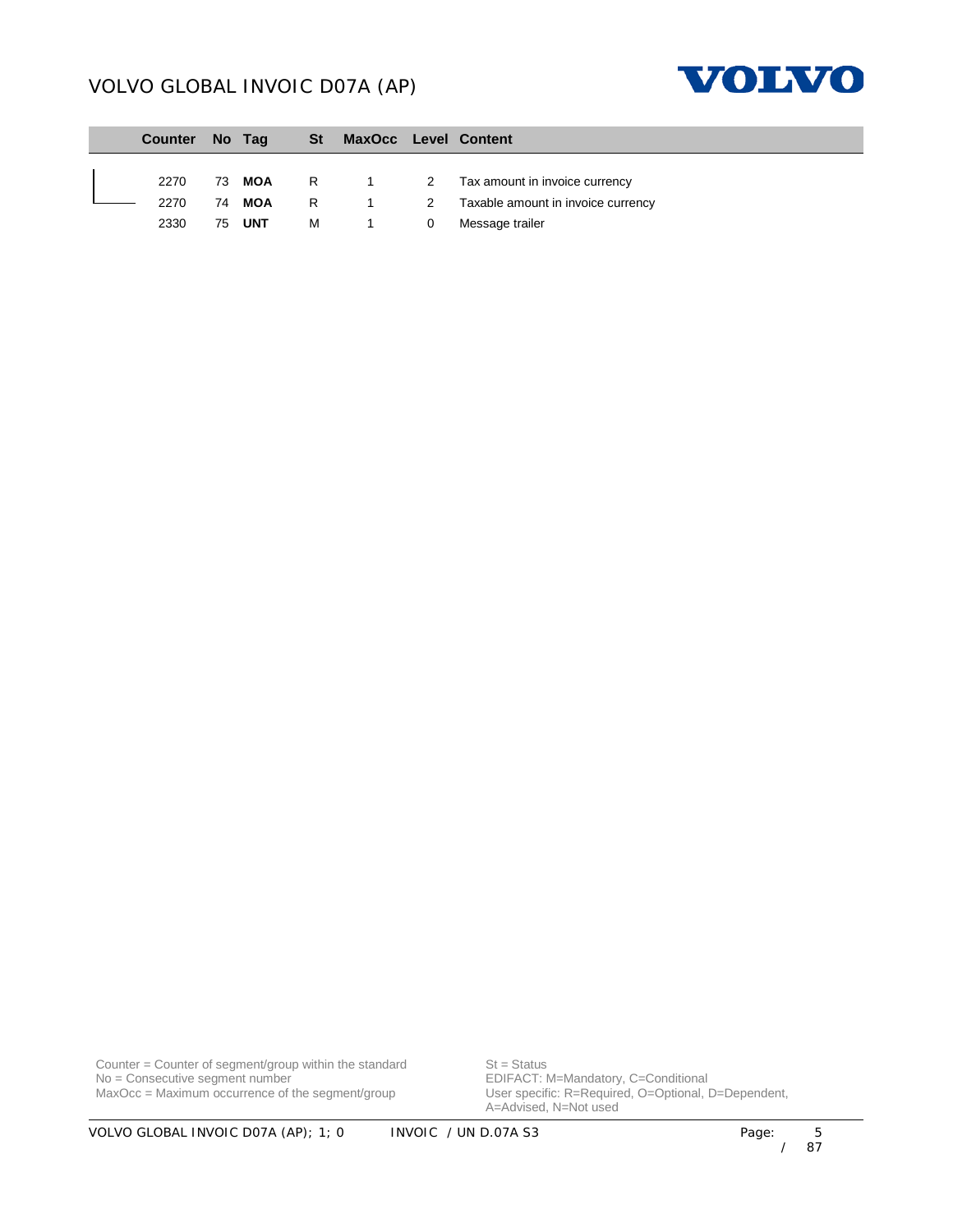

# **Branching Diagram of Used Segments/Groups**

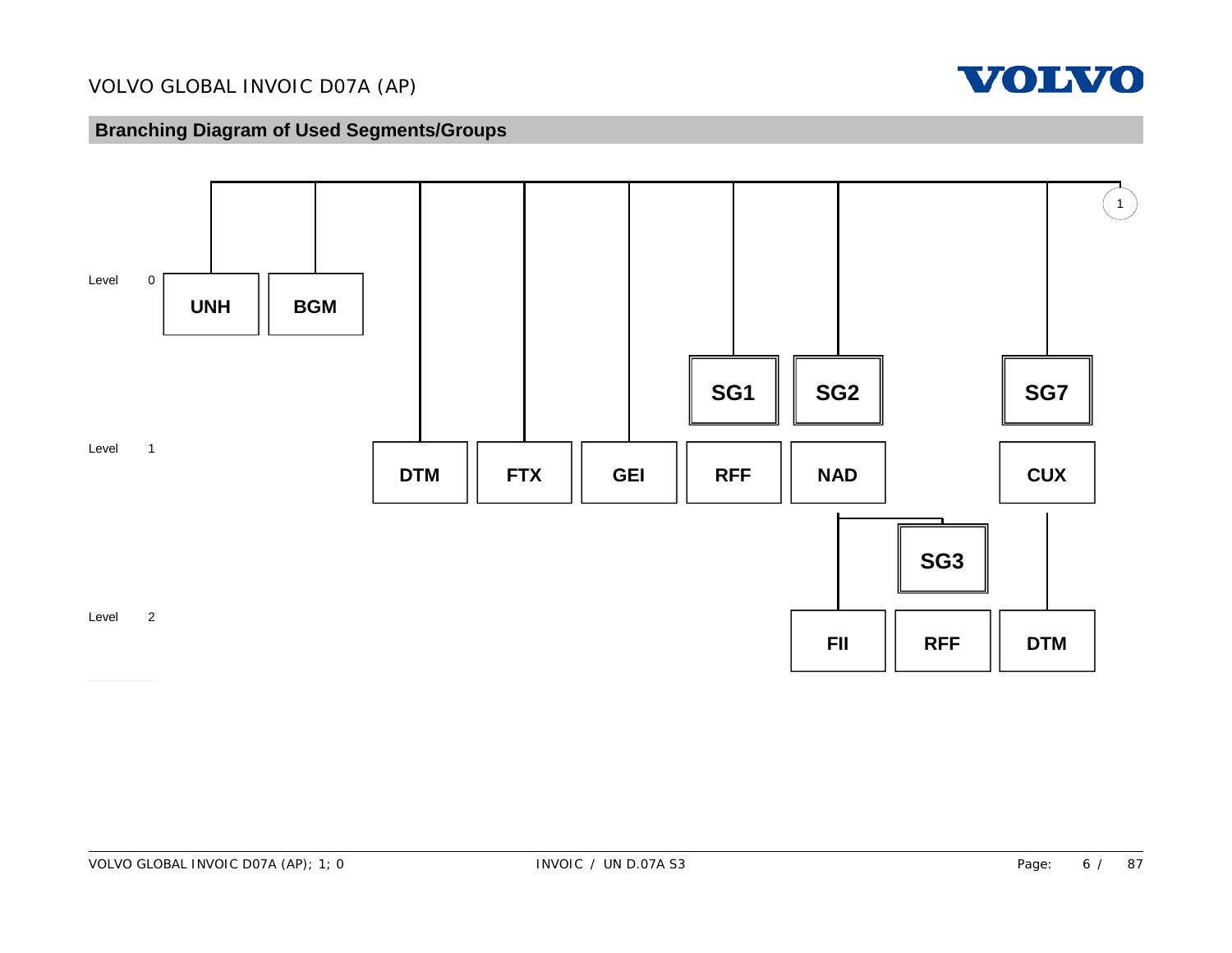

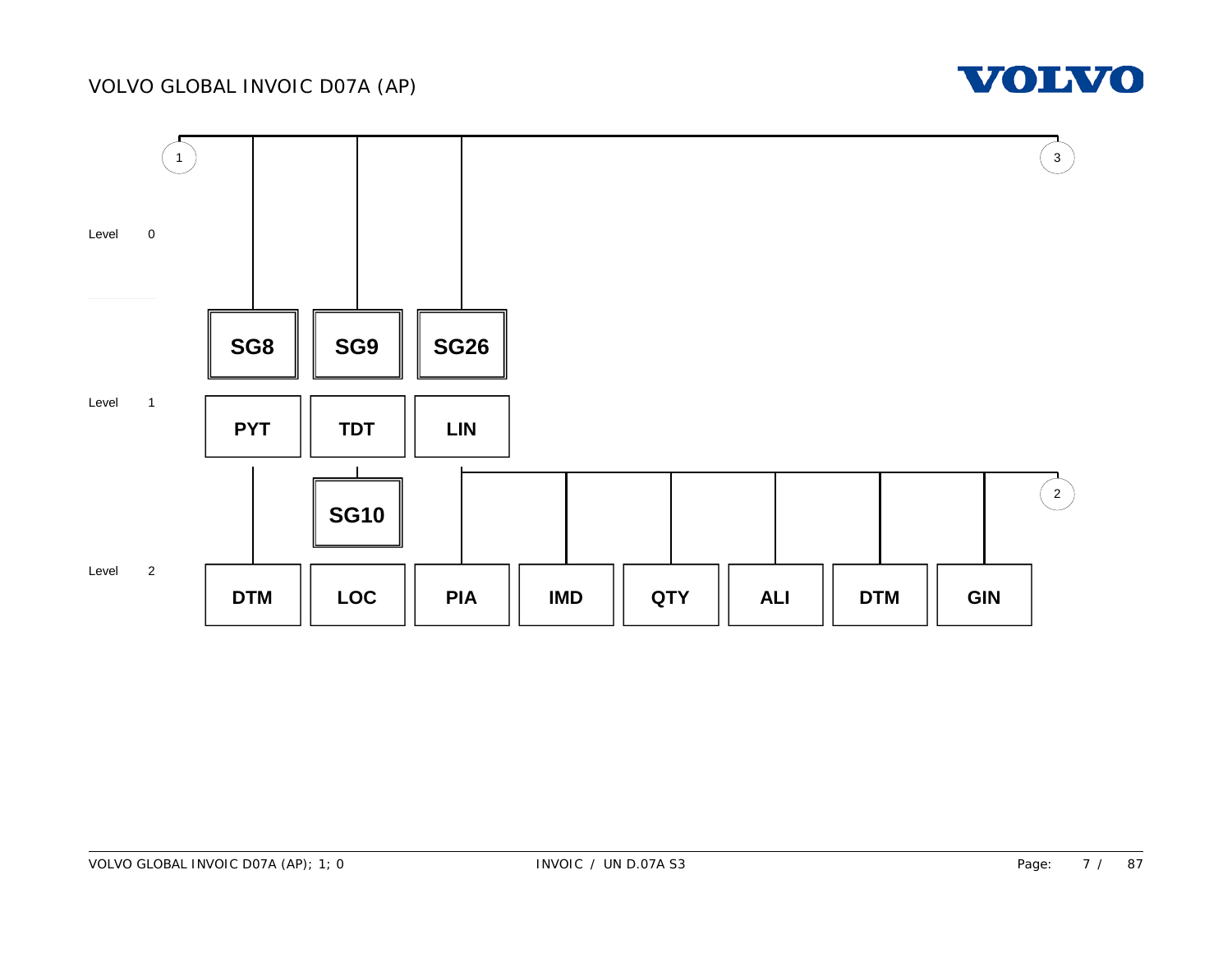

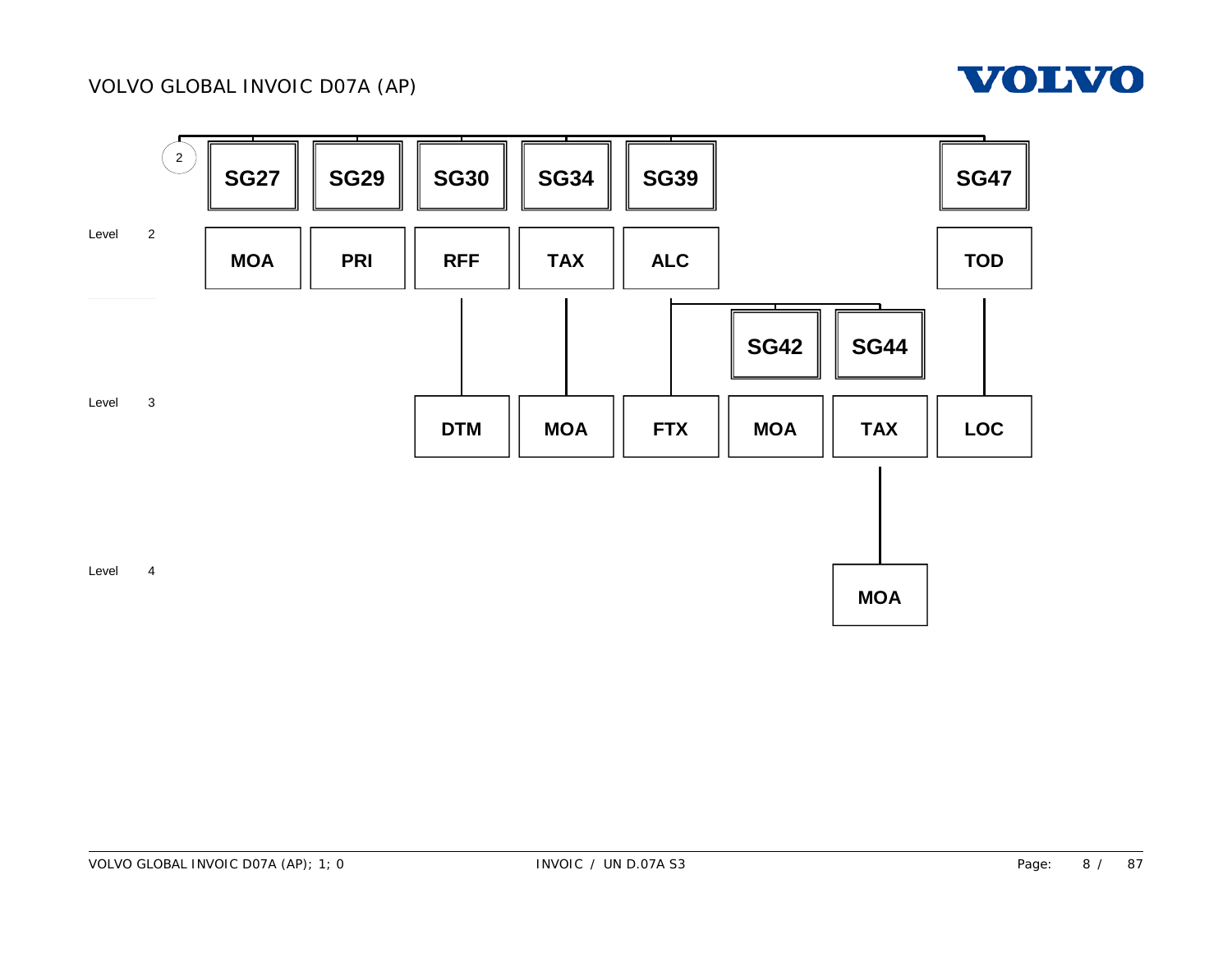

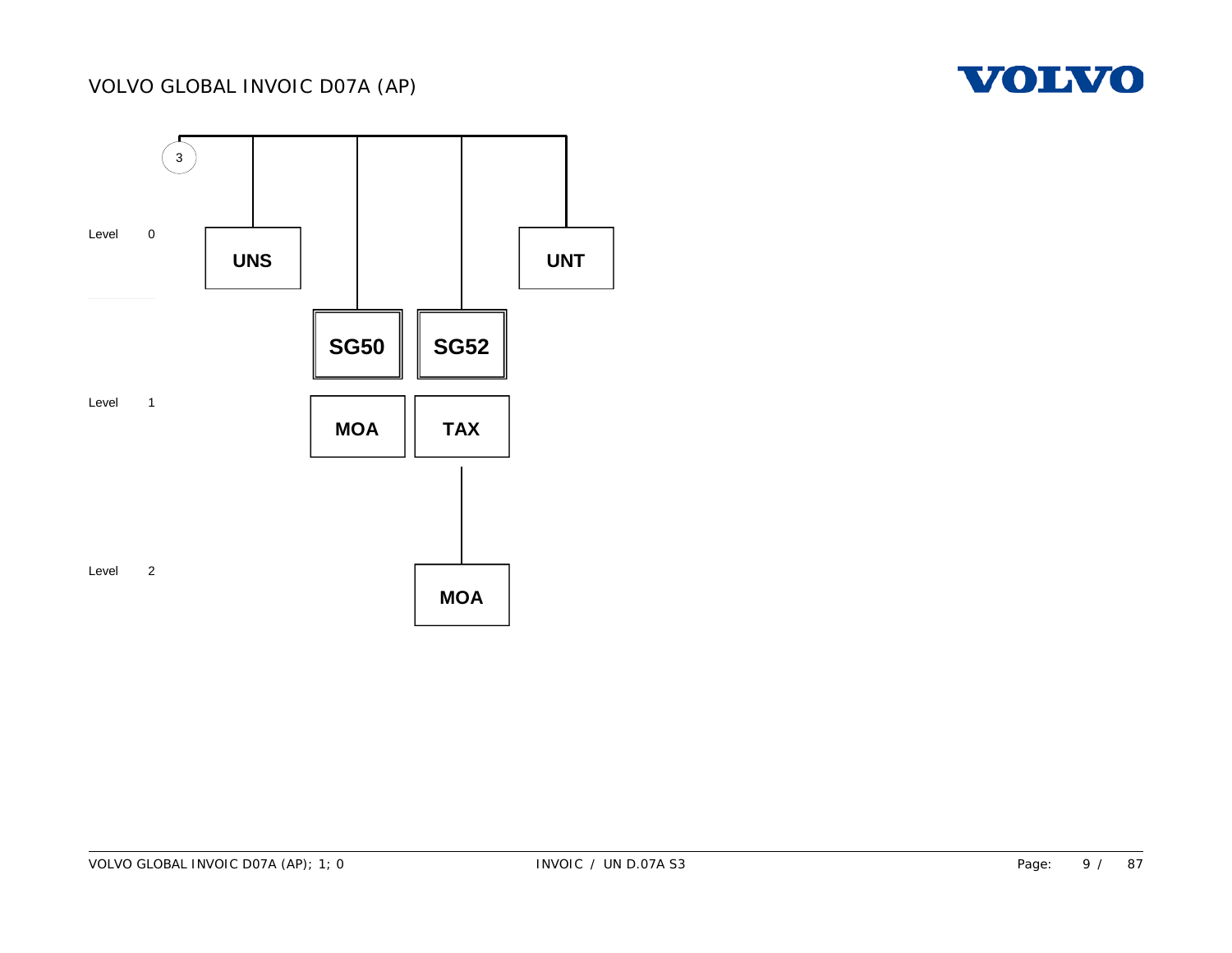Counter:



# **Segment:**

# **UNH**

Seq. No.: 1 Level: 0<br>Status: M Max. Occ.: 1  $M$  Max. Occ.: 0010

**Message header**

**Name: Message header**

|                  | <b>UN/EDIFACT</b>         |            |           | Implementation                                                                                                                                                                             |  |  |  |
|------------------|---------------------------|------------|-----------|--------------------------------------------------------------------------------------------------------------------------------------------------------------------------------------------|--|--|--|
|                  | Name                      |            |           | St Format St Format Use / Remarks                                                                                                                                                          |  |  |  |
| <b>UNH</b>       |                           |            |           |                                                                                                                                                                                            |  |  |  |
| 0062             | Message reference number  | $M$ an. 14 | M an14    | Message reference number - unique number to identify the message<br>within the interchange, usually a consecutive number starting with 1.                                                  |  |  |  |
| S <sub>009</sub> | Message identifier        | M          |           |                                                                                                                                                                                            |  |  |  |
| 0065             | Message type              | $M$ an6    | M an6     | <b>INVOIC</b><br>Invoice message                                                                                                                                                           |  |  |  |
| 0052             | Message version number    | M $an.3$   | $M$ an. 3 | D<br>Draft version/UN/EDIFACT Directory                                                                                                                                                    |  |  |  |
| 0054             | Message release number    | $M$ an3    | $M$ an3   | 07A<br><b>Release 2007 - A</b>                                                                                                                                                             |  |  |  |
| 0051             | Controlling agency        | $M$ an2    | $M$ an2   | UN<br>UN/CEFACT                                                                                                                                                                            |  |  |  |
| 0057             | Association assigned code | $C$ an $6$ | R an6     | Volvo Group INVOIC D07A AP (2014 version)<br>GBSI11<br>Identification of the subset release, assigned by the responsible<br>organisation (Odette resp. Joint Automotive Initiative Forum). |  |  |  |

# **Remark:**

**Example:**

UNH+1+INVOIC:D:07A:UN:GBSI11'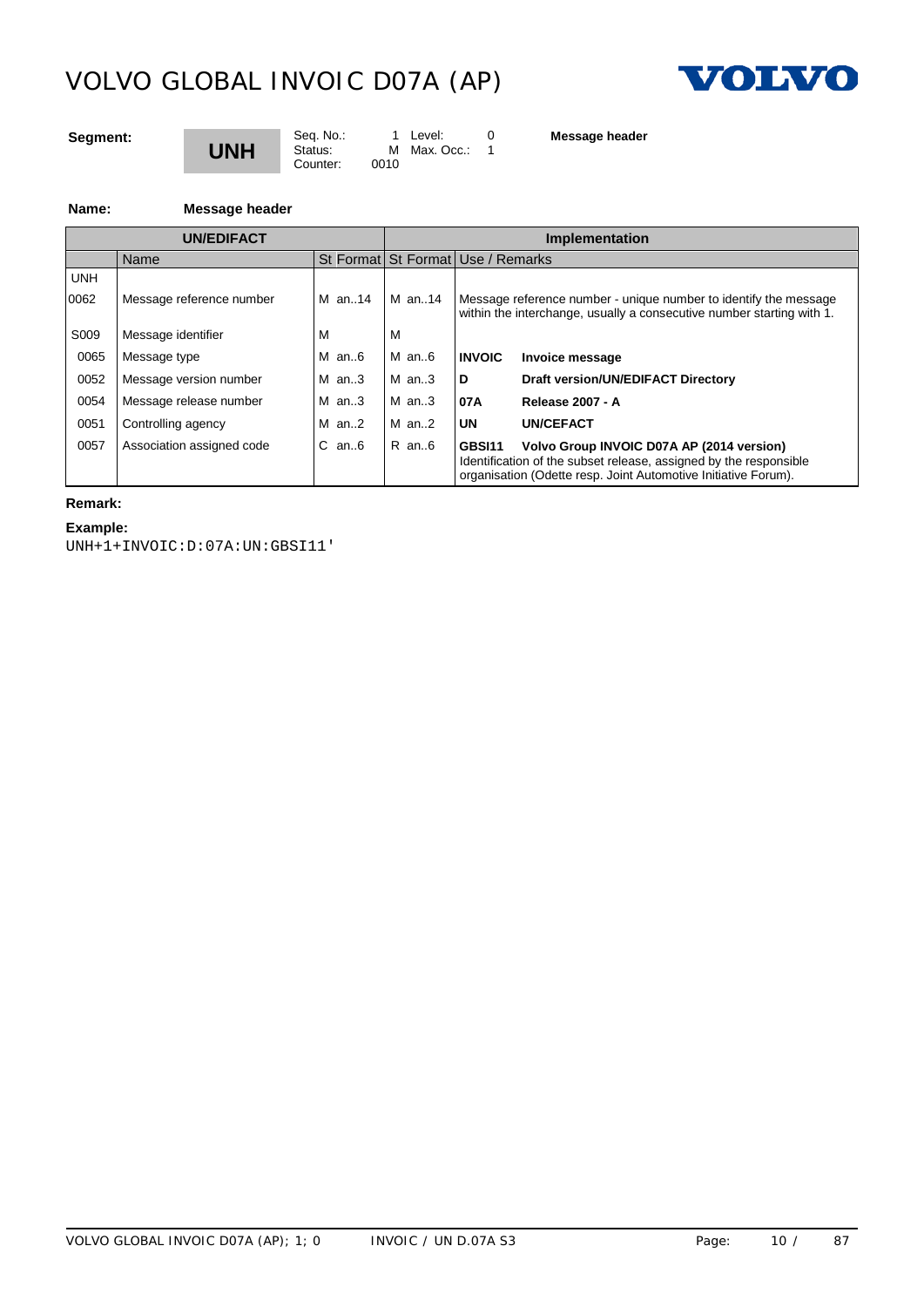

## **Segment:**

# **BGM** Counter:

Seq. No.: 2 Level: 0<br>Status: M Max. Occ.: 1

 $M$  Max. Occ.: 1<br>0020

**Beginning of message**

### **Name: Beginning of message**

|                  | <b>UN/EDIFACT</b>                    |            |        | Implementation                                                                                                                                                                                                                                                       |  |  |
|------------------|--------------------------------------|------------|--------|----------------------------------------------------------------------------------------------------------------------------------------------------------------------------------------------------------------------------------------------------------------------|--|--|
|                  | Name                                 |            |        | St Format St Format Use / Remarks                                                                                                                                                                                                                                    |  |  |
| <b>BGM</b>       |                                      |            |        |                                                                                                                                                                                                                                                                      |  |  |
| C002             | Document/message name                |            | R      |                                                                                                                                                                                                                                                                      |  |  |
| 1001             | Document name code                   | $C$ an3    | R an3  | Code specifying the type or subtype of the business document.<br>The following explanations are intended to support a unique usage of<br>the different message types:<br><b>Commercial invoice</b><br>380<br><b>Credit note</b><br>381<br>Self-billed invoice<br>389 |  |  |
| 1131             | Code list identification code        | $C$ an. 17 | N      | not used                                                                                                                                                                                                                                                             |  |  |
| 3055             | Code list responsible agency<br>code | $C$ an3    | N      | not used                                                                                                                                                                                                                                                             |  |  |
| 1000             | Document name                        | $C$ an. 35 | N      | not used                                                                                                                                                                                                                                                             |  |  |
| C <sub>106</sub> | Document/message identification      | l C        | R      |                                                                                                                                                                                                                                                                      |  |  |
| 1004             | Document identifier                  | C an35     | R an16 | Document number                                                                                                                                                                                                                                                      |  |  |

# **Remark:** Use BGM.1001 code 381 & 389 only after agreement between concerned parties.

**Example:**

BGM+380+123456'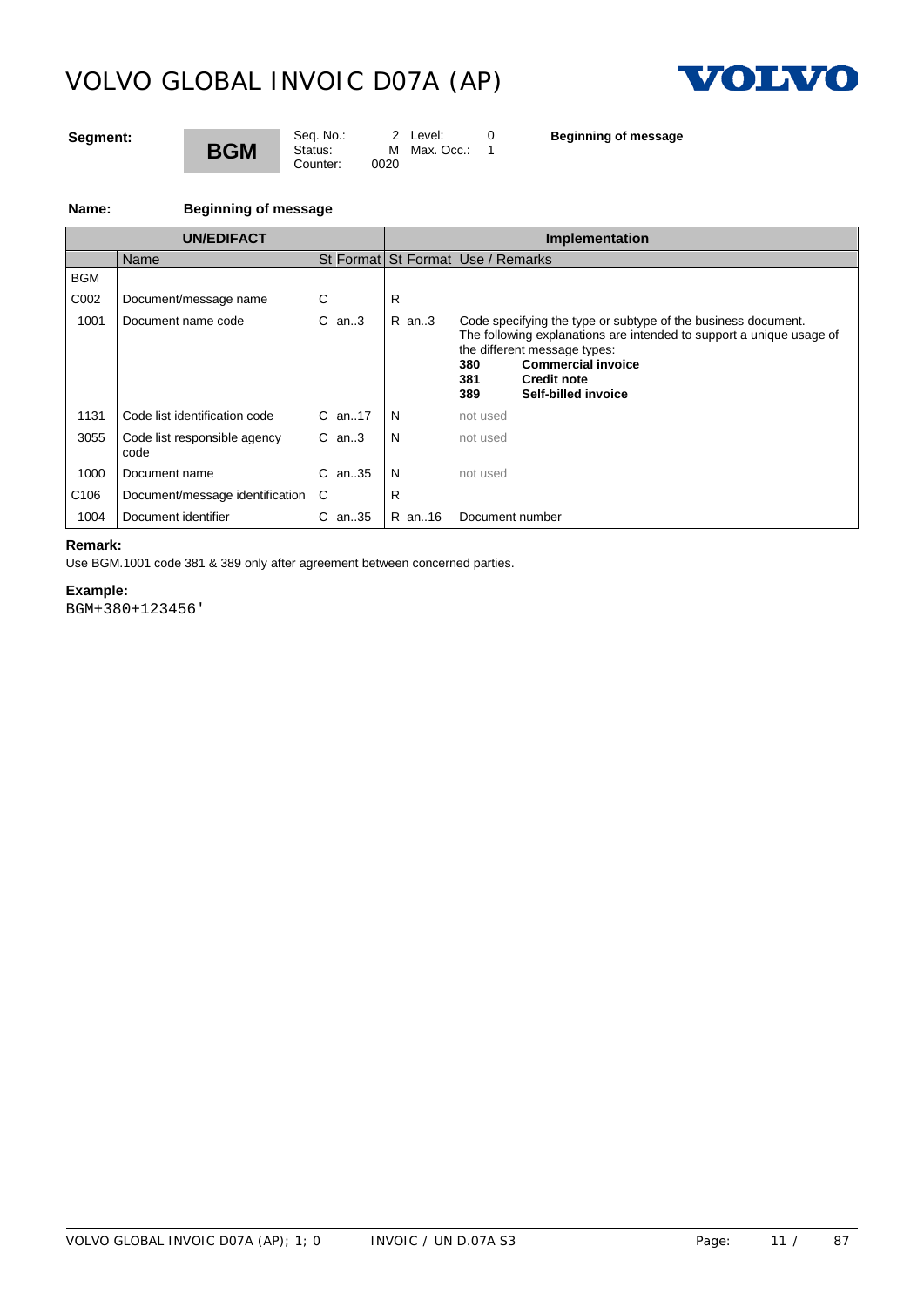Counter:



### **Segment:**

# **DTM**

Seq. No.: 3 Level: 1<br>Status: M Max. Occ.: 1  $M$  Max. Occ.: 0030

**Date/time/period**

#### **Name: Message date**

|                   | <b>UN/EDIFACT</b>                                 |                |       | <b>Implementation</b>                                                                             |  |  |  |
|-------------------|---------------------------------------------------|----------------|-------|---------------------------------------------------------------------------------------------------|--|--|--|
|                   | Name                                              |                |       | St Format St Format Use / Remarks                                                                 |  |  |  |
| <b>DTM</b>        |                                                   |                |       |                                                                                                   |  |  |  |
| C <sub>50</sub> 7 | Date/time/period                                  |                | M     |                                                                                                   |  |  |  |
| 2005              | Date or time or period function<br>code qualifier | $M$ an3        | M an3 | The message date/invoice date.<br>Document issue date time<br>137                                 |  |  |  |
| 2380              | Date or time or period text                       | C an35   R n12 |       | Date, on which a document or business signal was issued.<br>Required in the EU Invoice directive. |  |  |  |
| 2379              | Date or time or period format<br>code             | $C$ an3        | R an3 | <b>CCYYMMDD</b><br>102<br><b>CCYYMMDDHHMM</b><br>203                                              |  |  |  |

# **Remark:**

#### **Example:**

DTM+137:20041231:102'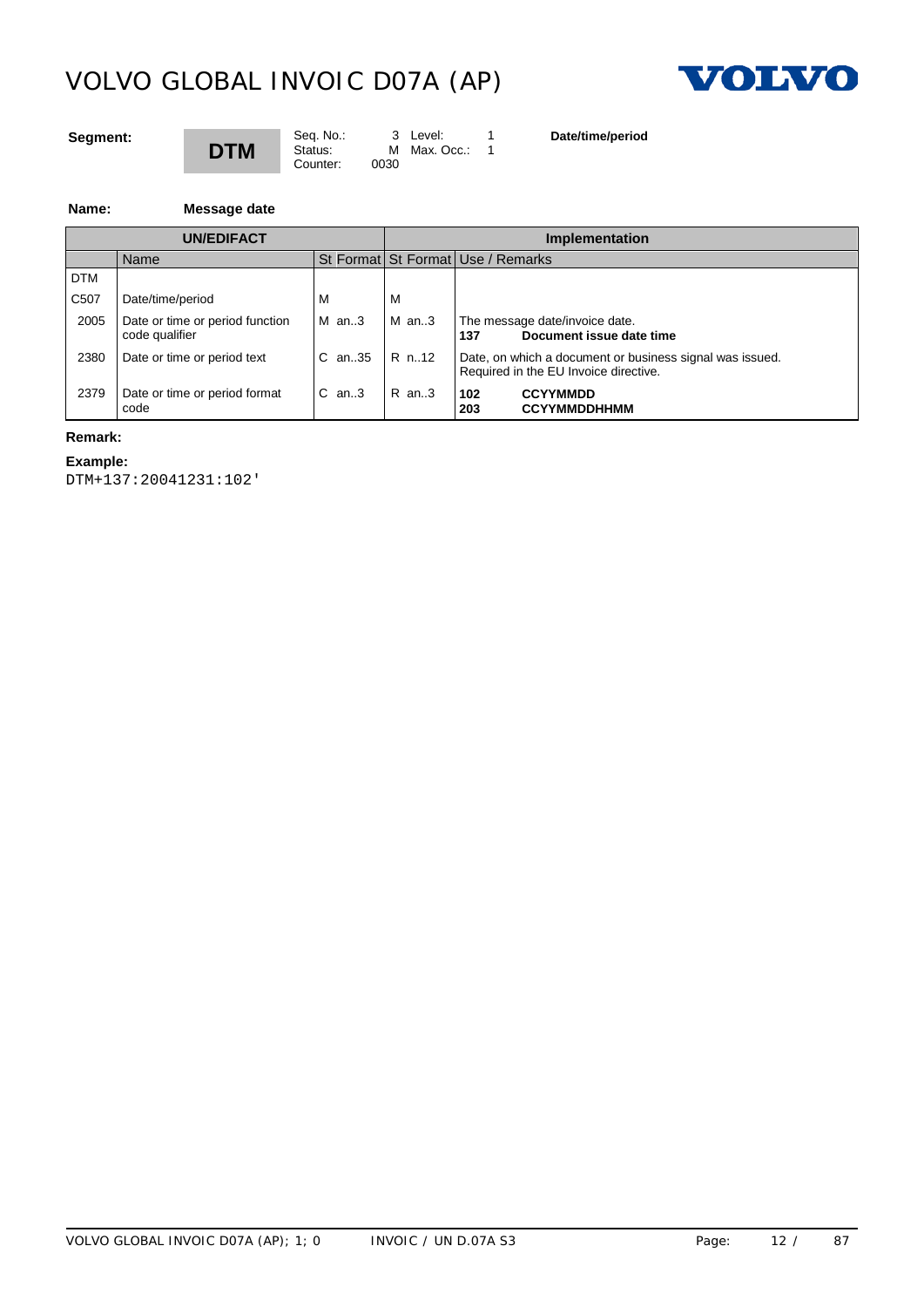Counter:



### **Segment:**

# **DTM**

Seq. No.: 4 Level: 1<br>Status: D Max. Occ.: 1 D Max. Occ.: 1

**Date/time/period**

**Name: Tax point date or period**

|                   | <b>UN/EDIFACT</b>                                 |                |         | Implementation                                                                                                |  |  |  |
|-------------------|---------------------------------------------------|----------------|---------|---------------------------------------------------------------------------------------------------------------|--|--|--|
|                   | Name                                              |                |         | St Format St Format Use / Remarks                                                                             |  |  |  |
| <b>DTM</b>        |                                                   |                |         |                                                                                                               |  |  |  |
| C <sub>50</sub> 7 | Date/time/period                                  | м              | ΙVΙ     |                                                                                                               |  |  |  |
| 2005              | Date or time or period function<br>code qualifier | IM an3         | IMan.3  | 131<br>Tax point date time                                                                                    |  |  |  |
| 2380              | Date or time or period text                       | IC an35 IR n17 |         | Tax Point Date or Period.<br>Date relevant for taxation purposes. May differ from the document<br>issue date. |  |  |  |
| 2379              | Date or time or period format<br>code             | $IC$ an3       | $R$ an3 | <b>CCYYMMDD</b><br>102<br>203<br><b>CCYYMMDDHHMM</b><br><b>CCYYMMDD-CCYYMMDD</b><br>711                       |  |  |  |

#### **Remark:**

If the message/invoice date (DTM+137) is also synonymous with the Tax Point date; the tax point date does not have to be declared separately - only where the invoice date and the tax point dates are different, does the latter have to be explicitly declared.

#### **Example:**

DTM+131:20041231:102'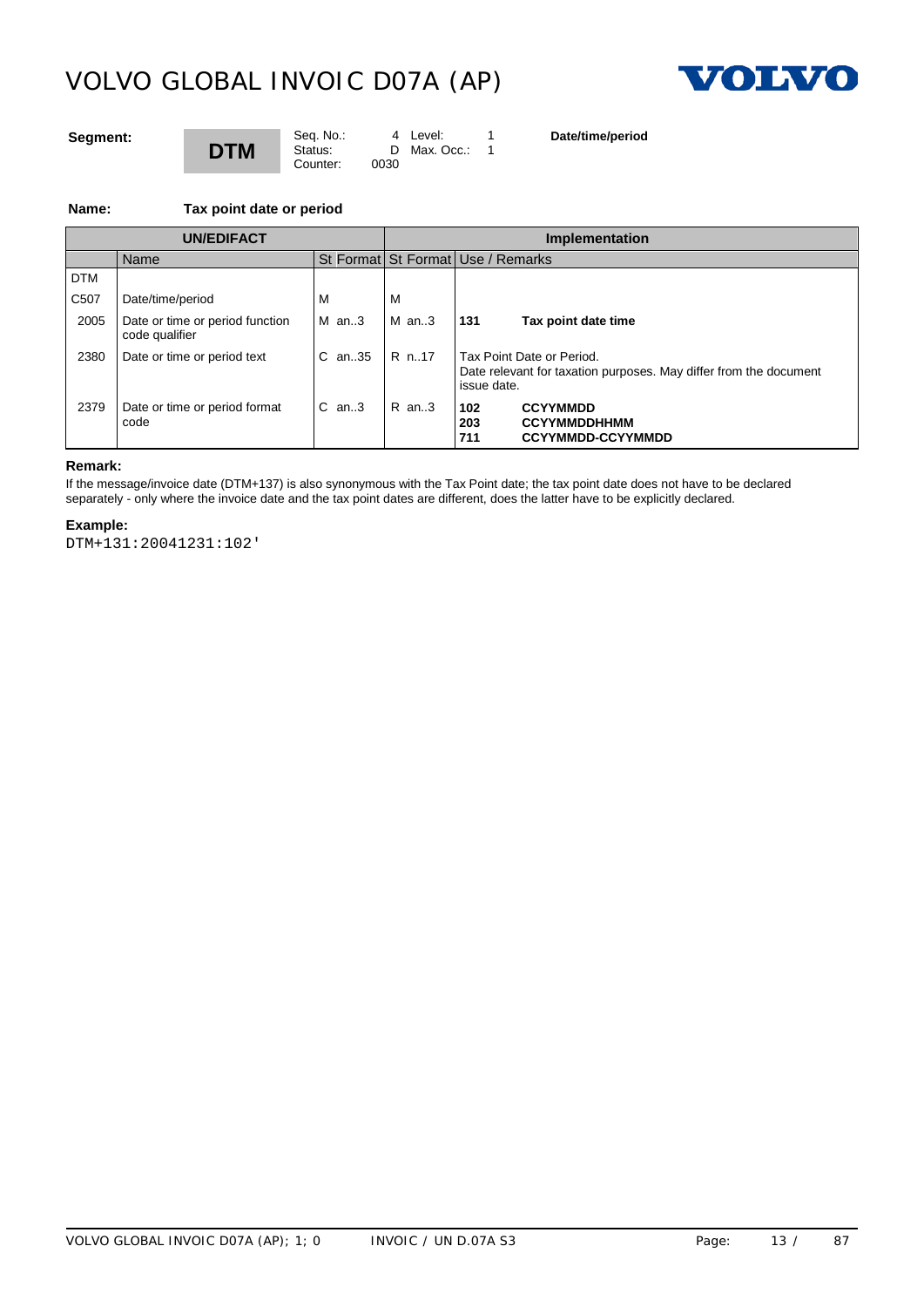

## **Segment:**

# **DTM**

Seq. No.: 5 Level: 1 Status: D Max. Occ.: 1 Counter: 0030

**Date/time/period**

**Name: Horizon start date**

|      | <b>UN/EDIFACT</b>                                 |                                   | Implementation |            |                                        |  |
|------|---------------------------------------------------|-----------------------------------|----------------|------------|----------------------------------------|--|
|      | Name                                              | St Format St Format Use / Remarks |                |            |                                        |  |
| DTM  |                                                   |                                   |                |            |                                        |  |
| C507 | Date/time/period                                  | M                                 | <b>IV</b>      |            |                                        |  |
| 2005 | Date or time or period function<br>code qualifier | $M$ an3                           | $M$ an3        | 158        | <b>Horizon start date</b>              |  |
| 2380 | Date or time or period text                       | C an35   R n12                    |                |            | Start date of a given period           |  |
| 2379 | Date or time or period format<br>code             | $\mathsf{IC}$ an3                 | $R$ an3        | 102<br>203 | <b>CCYYMMDD</b><br><b>CCYYMMDDHHMM</b> |  |

### **Remark:**

This segment is only to be used in the Self-billed invoice process (i.e. if BGM.1001=389).

# **Example:**

DTM+158:20041201:102'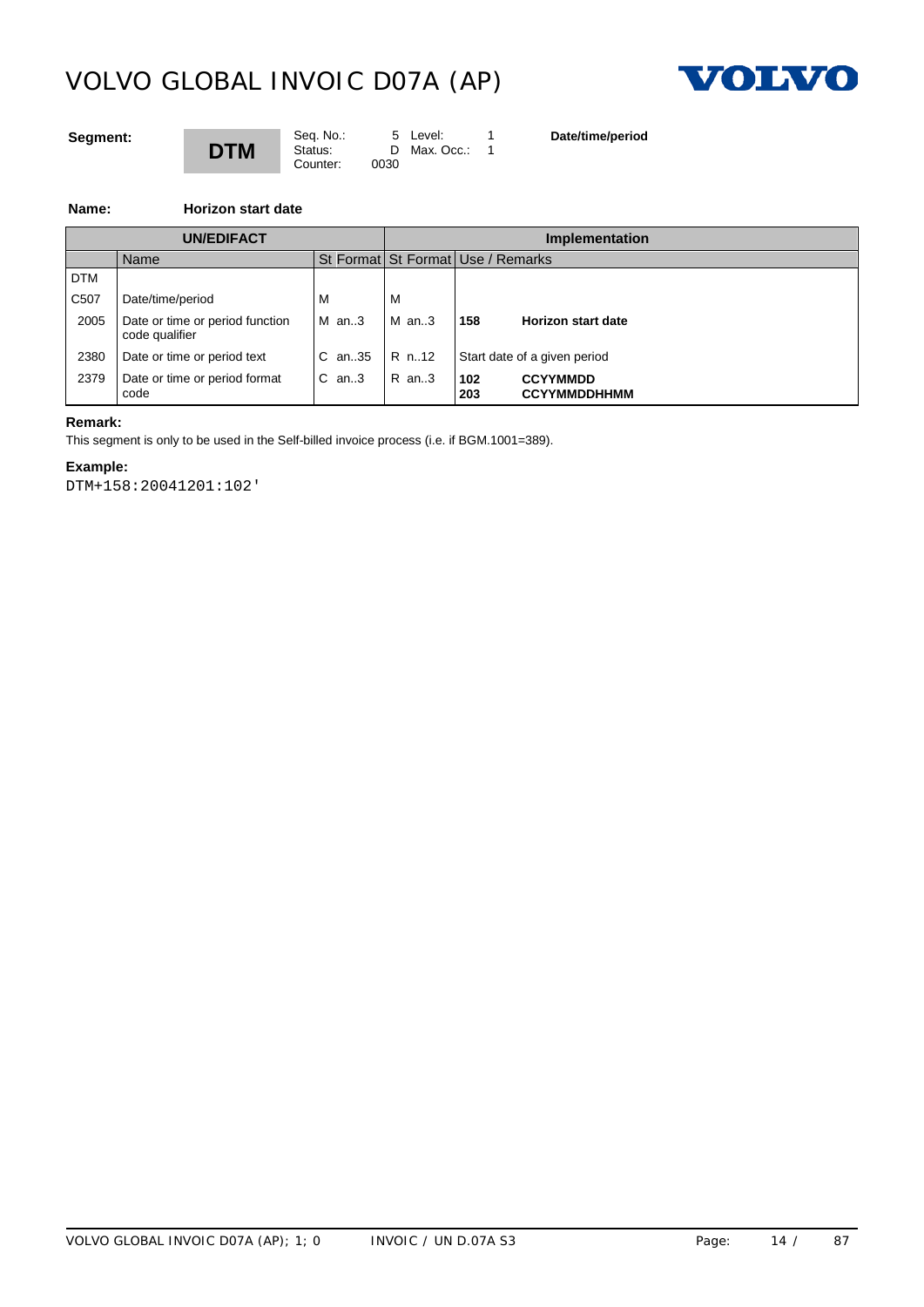

## **Segment:**

# **DTM**

Seq. No.: 6 Level: 1 Status: D Max. Occ.: 1 Counter: 0030

**Date/time/period**

**Name: Horizon end date**

|                   | <b>UN/EDIFACT</b>                                 |              |           |                                   | <b>Implementation</b>                  |  |  |
|-------------------|---------------------------------------------------|--------------|-----------|-----------------------------------|----------------------------------------|--|--|
|                   | Name                                              |              |           | St Format St Format Use / Remarks |                                        |  |  |
| DTM               |                                                   |              |           |                                   |                                        |  |  |
| C <sub>50</sub> 7 | Date/time/period                                  | M            | <b>IV</b> |                                   |                                        |  |  |
| 2005              | Date or time or period function<br>code qualifier | $M$ an3      | $M$ an3   | 159                               | Horizon end date                       |  |  |
| 2380              | Date or time or period text                       | C an35 R n12 |           |                                   | End date of a given period             |  |  |
| 2379              | Date or time or period format<br>code             | $C$ an. 3    | R an3     | 102<br>203                        | <b>CCYYMMDD</b><br><b>CCYYMMDDHHMM</b> |  |  |

### **Remark:**

This segment is only to be used in the Self-billed invoice process (i.e. if BGM.1001=389).

# **Example:**

DTM+159:20041231:102'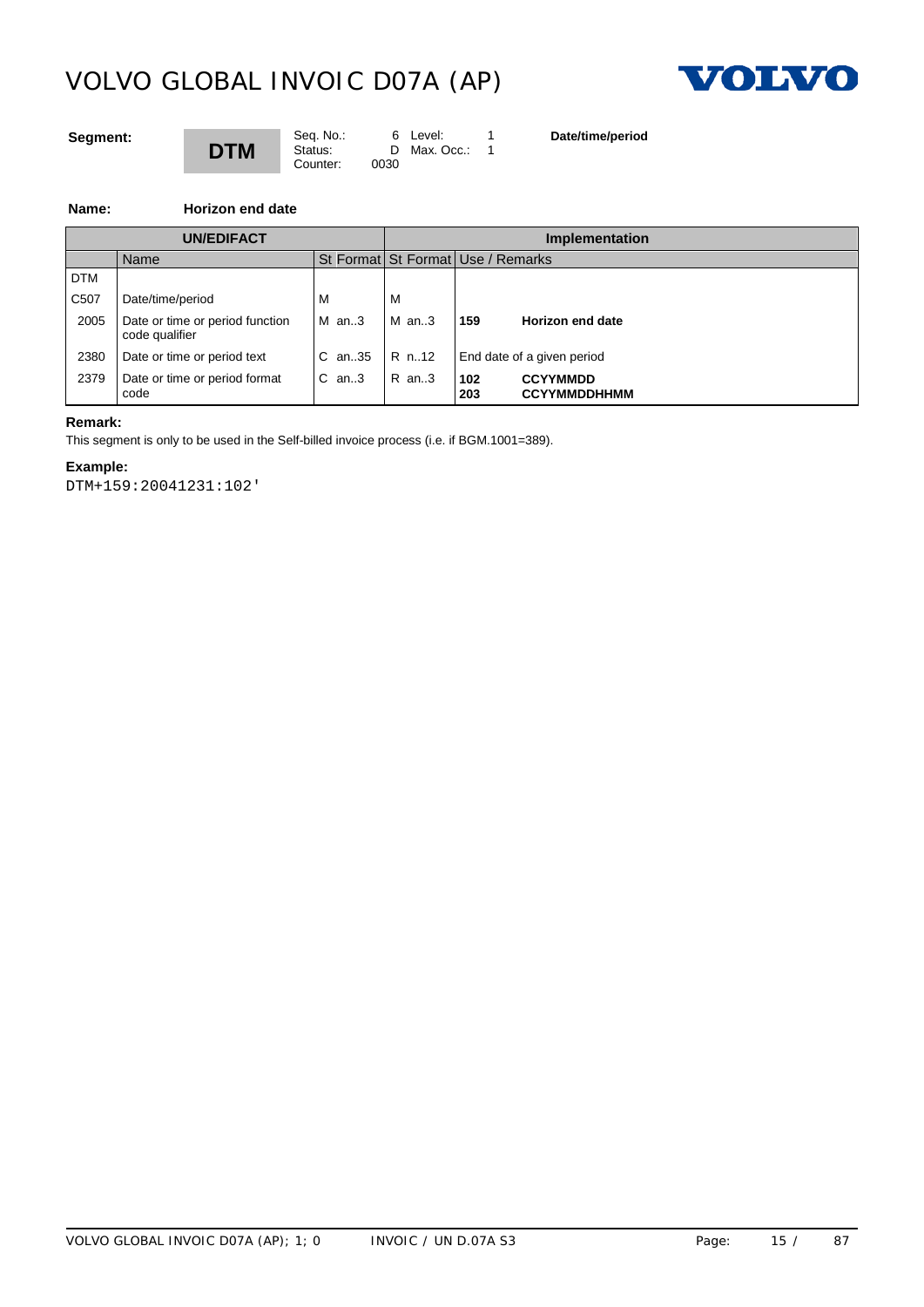

## **Segment:**



Seq. No.: 7 Level: 1<br>Status: D Max. Occ.: 3 D Max. Occ.: 3<br>0070

**Free text**

### **Name: Legal info free text**

|                    | <b>UN/EDIFACT</b>           |           |         | Implementation                                                                                                                                                   |
|--------------------|-----------------------------|-----------|---------|------------------------------------------------------------------------------------------------------------------------------------------------------------------|
|                    | Name                        |           |         | St Format St Format Use / Remarks                                                                                                                                |
| <b>FTX</b><br>4451 | Text subject code qualifier | $M$ an3   | $M$ an3 | <b>Free Text Qualifier</b><br><b>Government information</b><br><b>ABL</b><br><b>REG</b><br><b>Regulatory information</b><br><b>Tax declaration</b><br><b>TXD</b> |
| 4453               | Free text function code     | $C$ an3   | N       | not used                                                                                                                                                         |
| C <sub>107</sub>   | Text reference              | C         | N       | not used                                                                                                                                                         |
| 4441               | Free text description code  | M an17    | N       | not used                                                                                                                                                         |
| C <sub>108</sub>   | <b>Text literal</b>         | С         | R       |                                                                                                                                                                  |
| 4440               | Free text                   | M an512   |         | M an. 256   A line of plain, non-structured text information.                                                                                                    |
| 4440               | Free text                   | C an512   |         | D an256   see 4440 #1                                                                                                                                            |
| 4440               | Free text                   | $C$ an512 |         | D an256 See 4440 #1                                                                                                                                              |
| 4440               | Free text                   | C an512   | N       | not used                                                                                                                                                         |
| 4440               | Free text                   | C an512   | N       | not used                                                                                                                                                         |
| 3453               | Language name code          | $C$ an3   | R a2    | Code specifying the language name.<br>Use ISO 639-1988.                                                                                                          |

# **Remark:**

Free text containing information or statements as required by legal environment.

### **Example:**

FTX+ABL+++LEGAL INFO TEXT+EN'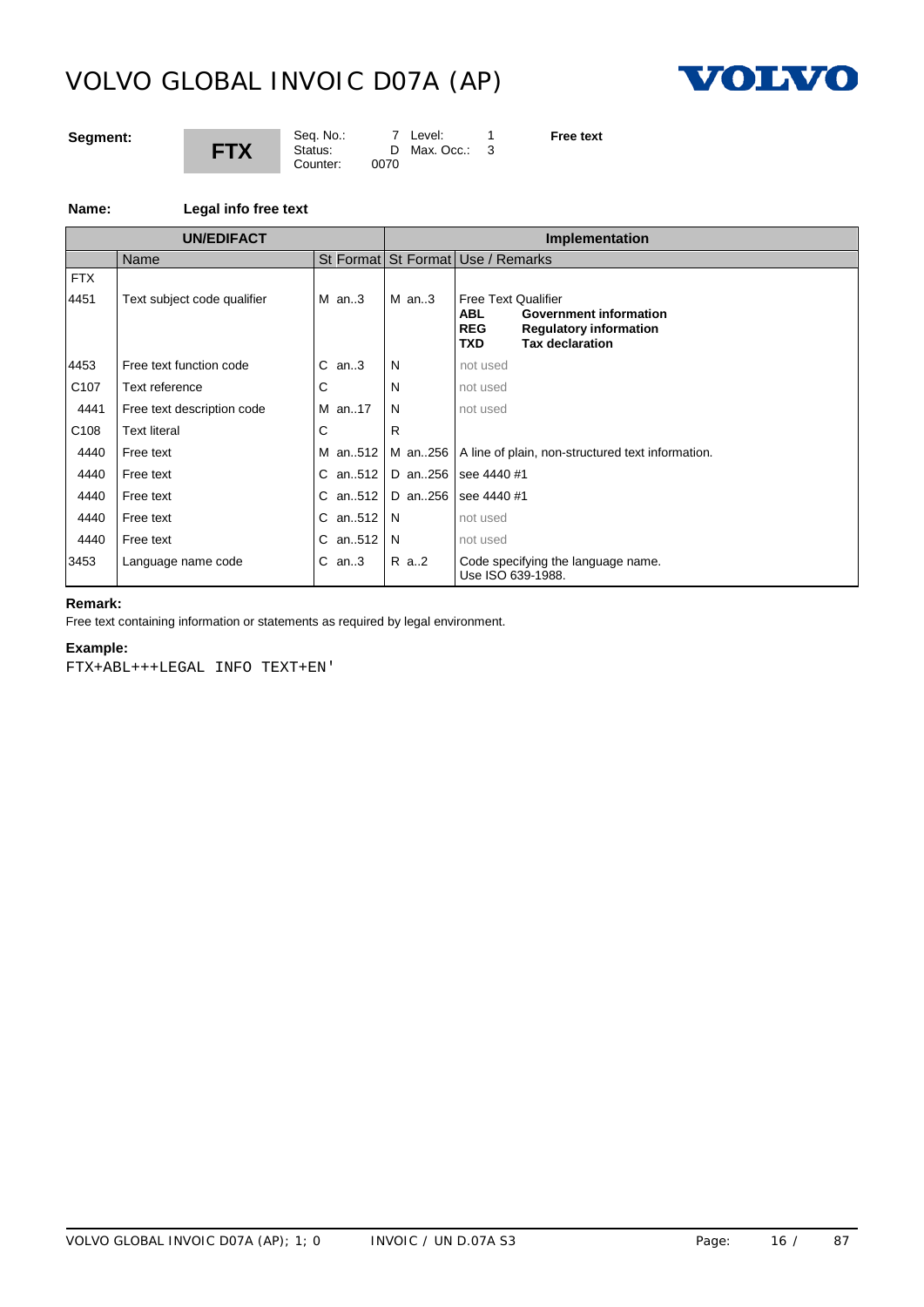

## **Segment:**



Seq. No.: 8 Level: 1 Status: D Max. Occ.: 1 Counter: 0070

**Free text**

#### **Name: Payment instructions free text**

|                    | <b>UN/EDIFACT</b>           |         |         | <b>Implementation</b>                                                                            |  |  |
|--------------------|-----------------------------|---------|---------|--------------------------------------------------------------------------------------------------|--|--|
|                    | Name                        |         |         | St Format St Format Use / Remarks                                                                |  |  |
| <b>FTX</b><br>4451 | Text subject code qualifier | $M$ an3 | $M$ an3 | <b>Free Text Qualifier</b><br><b>Payment term</b><br>AAB                                         |  |  |
| 4453               | Free text function code     | $C$ an3 | N       | not used                                                                                         |  |  |
| C <sub>107</sub>   | Text reference              | C       | N       | not used                                                                                         |  |  |
| 4441               | Free text description code  | M an17  | N       | not used                                                                                         |  |  |
| C <sub>108</sub>   | <b>Text literal</b>         | C       | R       |                                                                                                  |  |  |
| 4440               | Free text                   | M an512 |         | M an256   A line of plain, non-structured text information.<br>Text/Description in English only. |  |  |
| 4440               | Free text                   | C an512 | N       | not used                                                                                         |  |  |
| 4440               | Free text                   | C an512 | N       | not used                                                                                         |  |  |
| 4440               | Free text                   | C an512 | N       | not used                                                                                         |  |  |
| 4440               | Free text                   | C an512 | N       | not used                                                                                         |  |  |
| 3453               | Language name code          | $C$ an3 | R a2    | EN<br>English<br>Code specifying the language name.<br>Use ISO 639-1988.                         |  |  |

# **Remark:**

This segment is only to be used in the Self-billed invoice process (i.e. if BGM.1001=389).

### **Example:**

FTX+AAB+++PAYMENT TEXT+EN'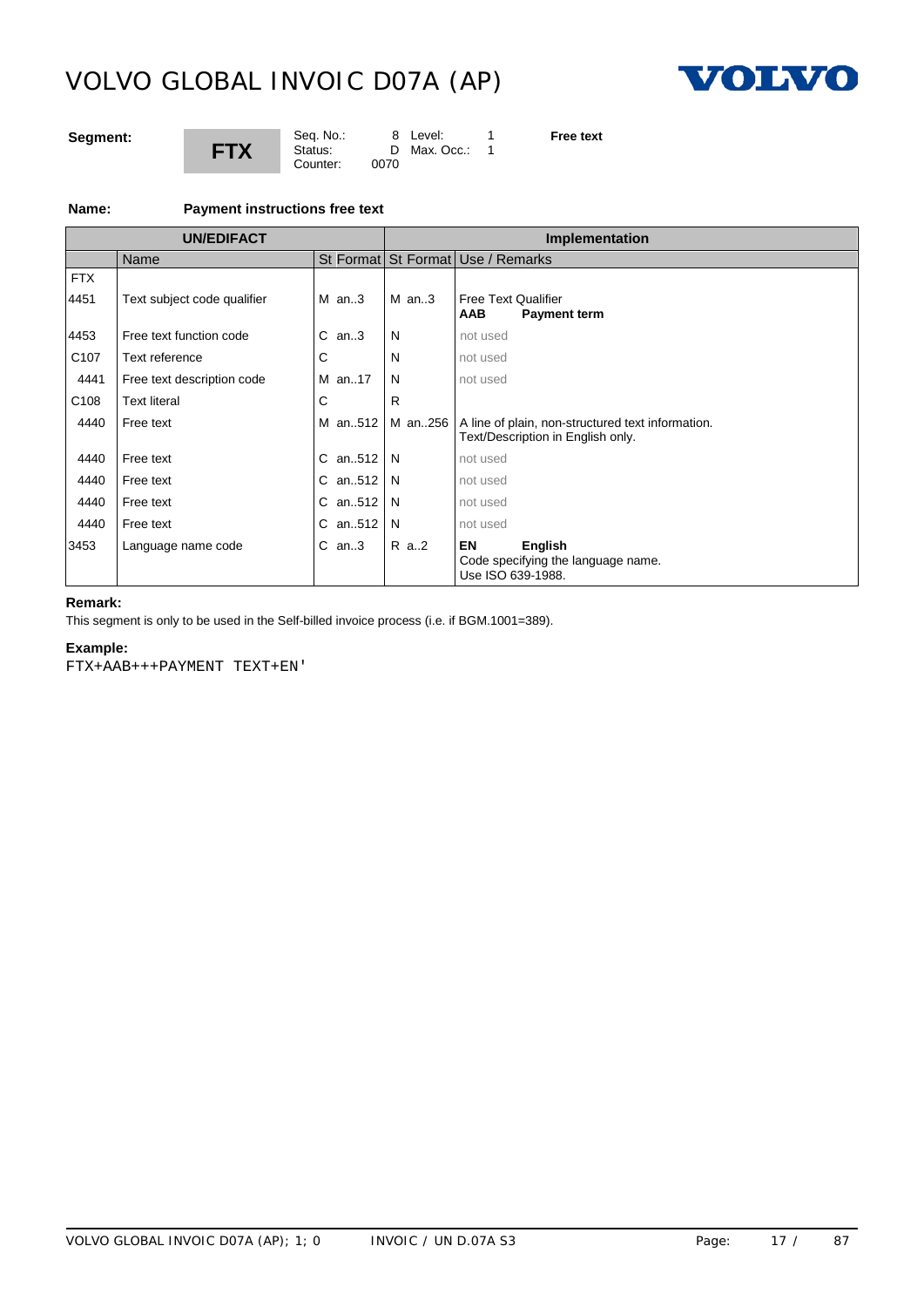

### **Segment:**

# **GEI** Counter:

Seq. No.: 9 Level: 1<br>Status: R Max. Occ.: 1  $R$  Max. Occ.: 0090

**Processing information**

**Name:** 

| <b>Processing indicator</b> |
|-----------------------------|
|-----------------------------|

|      | <b>UN/EDIFACT</b>                        |            | Implementation |                                                                                                                                                                                                      |  |  |  |
|------|------------------------------------------|------------|----------------|------------------------------------------------------------------------------------------------------------------------------------------------------------------------------------------------------|--|--|--|
|      | Name                                     |            |                | St Format St Format Use / Remarks                                                                                                                                                                    |  |  |  |
| GEI  |                                          |            |                |                                                                                                                                                                                                      |  |  |  |
| 9649 | Processing information code<br>qualifier | $M$ an3    | $M$ an3        | Used to categorize the invoicing domain (production materials).<br><b>Production material</b><br>PМ<br>Codes have been defined by GIP in JAI013 code list - to be used with<br>code 272 in GEI.3055. |  |  |  |
| C012 | Processing indicator                     | ⌒          |                |                                                                                                                                                                                                      |  |  |  |
| 7365 | Processing indicator description<br>code | $C$ an. 3  | - N            | not used                                                                                                                                                                                             |  |  |  |
| 1131 | Code list identification code            | $C$ an. 17 | N              | not used                                                                                                                                                                                             |  |  |  |
| 3055 | Code list responsible agency<br>code     | $C$ an3    | IR an3         | 272<br>Joint Automotive Industry agency                                                                                                                                                              |  |  |  |

# **Remark:**

This segment shall be used to identify the type of products/services that are being invoiced, in this case PM = production material (also called  $AP =$  Automotive products).

### **Example:**

GEI+PM+::272'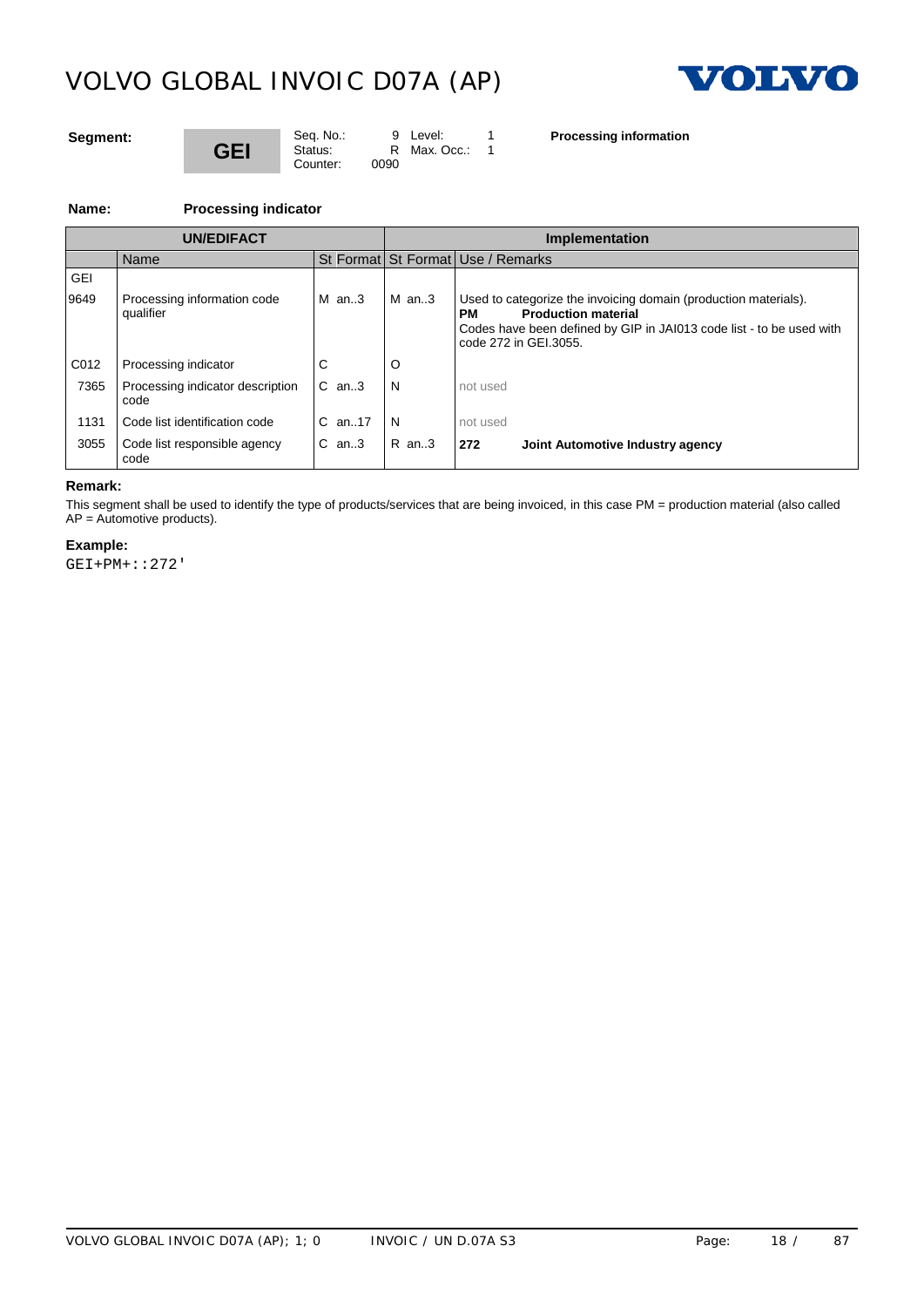

| Group:   | SG <sub>1</sub> | Status: D                        |                   | Max. Occ.:   | <b>Other Reference</b> |
|----------|-----------------|----------------------------------|-------------------|--------------|------------------------|
| Segment: | <b>RFF</b>      | Seq. No.:<br>Status:<br>Counter: | 10 Level:<br>0130 | M Max. Occ.: | Reference              |

# **Name: Application reference number**

| UN/EDIFACT       |                          |         | Implementation |                                                                          |  |
|------------------|--------------------------|---------|----------------|--------------------------------------------------------------------------|--|
|                  | Name                     |         |                | St Format St Format Use / Remarks                                        |  |
| <b>RFF</b>       |                          |         |                |                                                                          |  |
| C <sub>506</sub> | Reference                | м       | M              |                                                                          |  |
| 1153             | Reference code qualifier | $M$ an3 | M an3          | AGK<br>Application reference number                                      |  |
| 1154             | Reference identifier     | C an70  | R an70         | Unique identifier of a document (Document number or Reference<br>number) |  |

## **Remark:**

This segment is only to be used in the Self-billed invoice process (i.e. if BGM.1001=389).

#### **Example:**

RFF+AGK:123'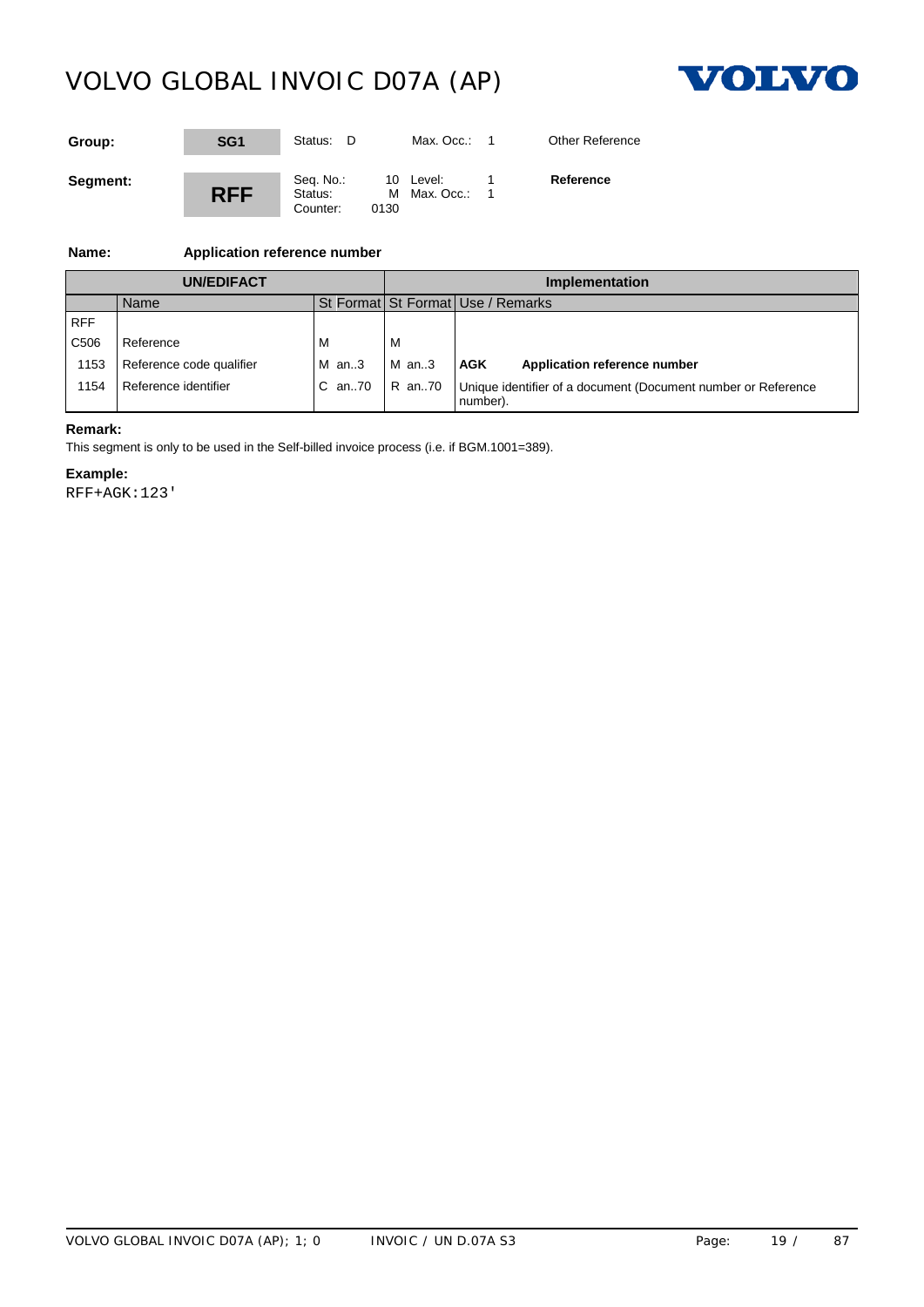

| Group:   | SG <sub>1</sub> | Status: D                        |      | Max. Occ.:                | <b>Other Reference</b> |
|----------|-----------------|----------------------------------|------|---------------------------|------------------------|
| Segment: | <b>RFF</b>      | Seq. No.:<br>Status:<br>Counter: | 0130 | 11 Level:<br>M Max. Occ.: | Reference              |

# **Name: Invoice document identifier**

| <b>UN/EDIFACT</b> |                          |         | <b>Implementation</b> |                                   |  |  |
|-------------------|--------------------------|---------|-----------------------|-----------------------------------|--|--|
|                   | Name                     |         |                       | St Format St Format Use / Remarks |  |  |
| <b>RFF</b>        |                          |         |                       |                                   |  |  |
| C <sub>506</sub>  | Reference                | M       | <b>M</b>              |                                   |  |  |
| 1153              | Reference code qualifier | $M$ an3 | $M$ an3               | ١v<br>Invoice document identifier |  |  |
| 154               | Reference identifier     | C an70  | R an16                | Reference to previous invoice.    |  |  |

### **Remark:**

Qualifier IV should be used if BGM.1001 = 381.

Use this segment to reference the previous invoice that shall be credited.

### **Example:**

RFF+IV:123ABC'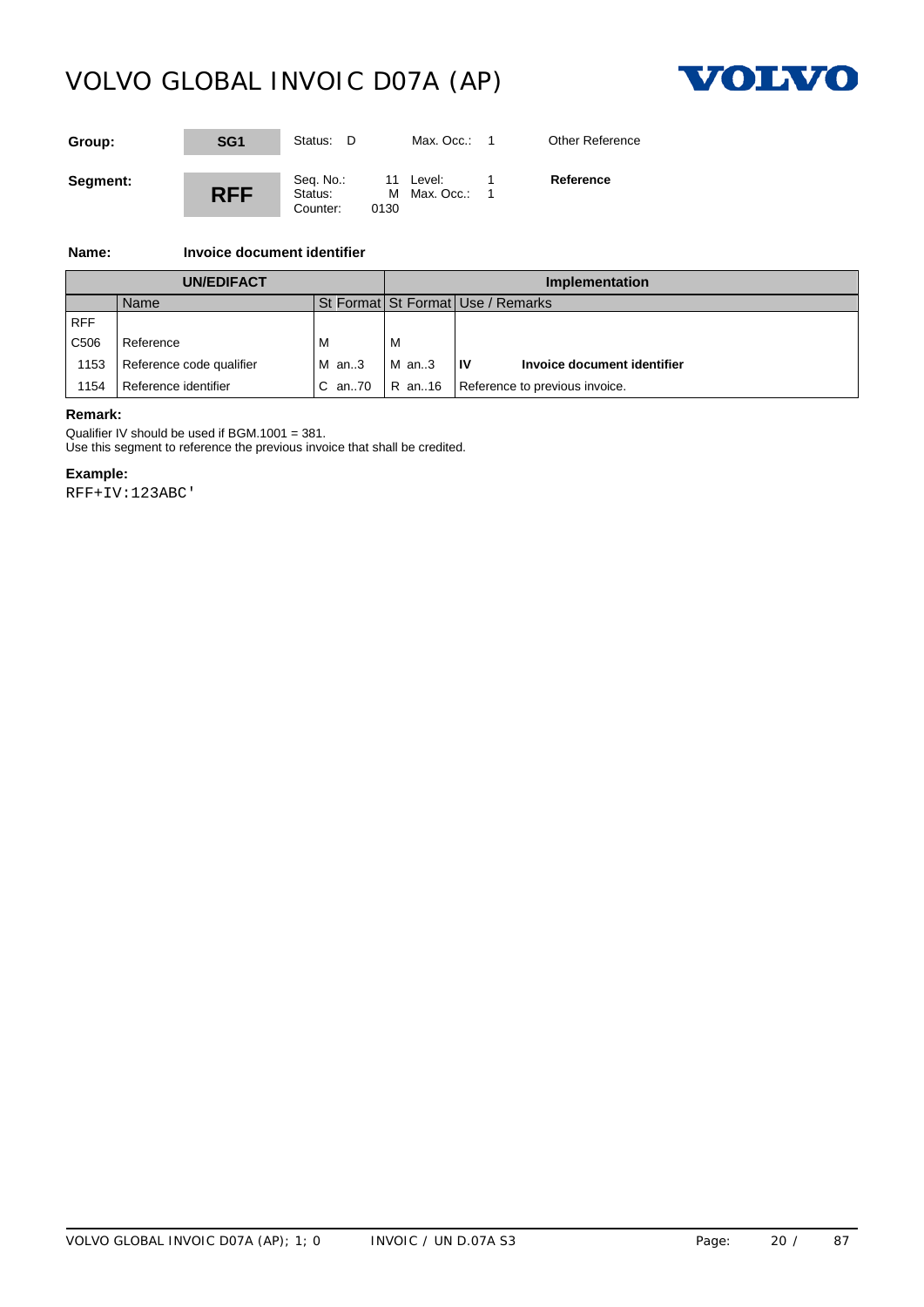

| Group:   | SG <sub>2</sub> | Status: R                        |      | Max. Occ.: 1                | Buver            |
|----------|-----------------|----------------------------------|------|-----------------------------|------------------|
| Segment: | <b>NAD</b>      | Seq. No.:<br>Status:<br>Counter: | 0230 | 12 Level:<br>M Max. Occ.: 1 | Name and address |

# **Name: Buyer's Name and Address**

|            | <b>UN/EDIFACT</b>                                  |            | Implementation |              |                                          |                                                                                                                 |  |  |
|------------|----------------------------------------------------|------------|----------------|--------------|------------------------------------------|-----------------------------------------------------------------------------------------------------------------|--|--|
|            | Name                                               |            |                |              | St Format St Format Use / Remarks        |                                                                                                                 |  |  |
| <b>NAD</b> |                                                    |            |                |              |                                          |                                                                                                                 |  |  |
| 3035       | Party function code qualifier                      | $M$ an. 3  |                | $M$ an. 3    | BY                                       | <b>Buyer</b>                                                                                                    |  |  |
| C082       | Party identification details                       | C          | R.             |              |                                          |                                                                                                                 |  |  |
| 3039       | Party identifier                                   | M an35     |                | M an35       | <b>Buyer ID</b>                          |                                                                                                                 |  |  |
| 1131       | Code list identification code                      | $C$ an17   | N              |              | not used                                 |                                                                                                                 |  |  |
| 3055       | Code list responsible agency<br>code               | $C$ an3    |                | $R$ an3      | 92<br>Assigned by buyer or buyer's agent |                                                                                                                 |  |  |
| C058       | Name and address                                   | С          | N              |              | not used                                 |                                                                                                                 |  |  |
| 3124       | Name and address description                       | M an35     | N              |              | not used                                 |                                                                                                                 |  |  |
| C080       | Party name                                         | С          | R.             |              |                                          |                                                                                                                 |  |  |
| 3036       | Party name                                         | M an35     |                | M an35       |                                          | Single text line for specification of a name.                                                                   |  |  |
| 3036       | Party name                                         | C an35     |                | O an35       |                                          | c/o address (when applicable)                                                                                   |  |  |
| C059       | <b>Street</b>                                      | С          | D              |              |                                          |                                                                                                                 |  |  |
| 3042       | Street and number or post office<br>box identifier | M an35     |                | M an35       |                                          | The name that identifies the location of a house or building; usually<br>within a street as part of an address. |  |  |
| 3042       | Street and number or post office<br>box identifier | $C$ an. 35 |                | $O$ an. $35$ | see 3042 # 1                             |                                                                                                                 |  |  |
| 3164       | City name                                          | $C$ an. 35 |                | R an35       |                                          | The name of the city, town, or village of this address.                                                         |  |  |
| C819       | Country subdivision details                        | С          | $\circ$        |              |                                          |                                                                                                                 |  |  |
| 3229       | Country subdivision identifier                     | $C$ an $9$ |                | $O$ an9      |                                          | State or region within a country.<br>The use of UN LoCodes is recommended.                                      |  |  |
| 3251       | Postal identification code                         | $C$ an17   |                | R an17       |                                          | Postal code/Zip code                                                                                            |  |  |
| 3207       | Country identifier                                 | $C$ an3    |                | R a2         |                                          | Provides the country part of an address using a code.<br>Use ISO3166 two alpha code.                            |  |  |

# **Remark:**

Party to whom product, merchandise and/or service is sold.

## **Example:**

NAD+BY+1002::92++VOLVO PARTS CORPORATION++GOTEBORG++405 08+SE'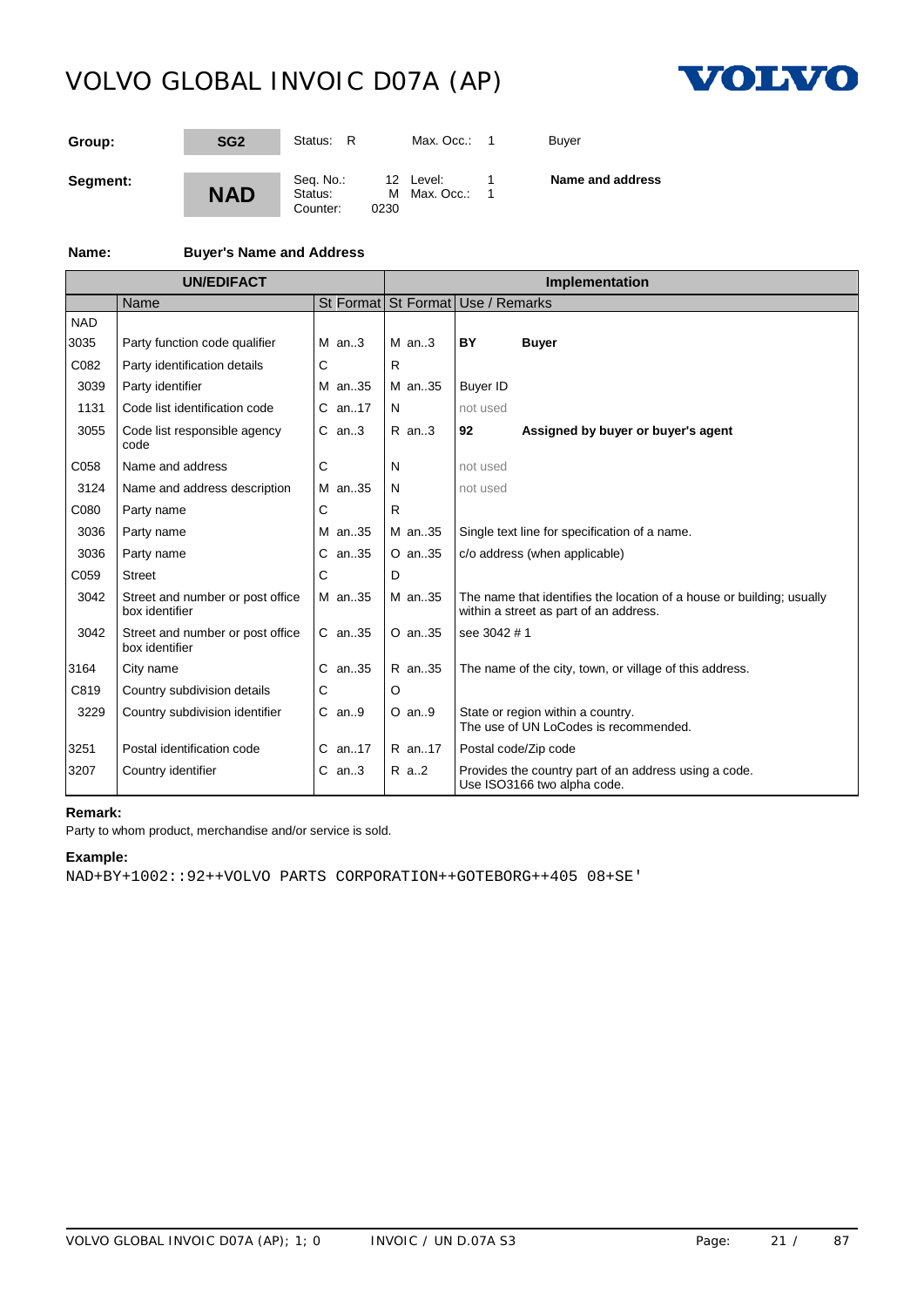Counter:



| Group:   | SG <sub>2</sub> | Status: R            |       | Max. Occ.: $1$            | <b>Buyer</b>                                                                    |
|----------|-----------------|----------------------|-------|---------------------------|---------------------------------------------------------------------------------|
| Group:   | SG <sub>3</sub> | Status: D            |       | Max. Occ.: $5$            | Buyer's reference number(s)                                                     |
|          |                 |                      |       |                           | To be used when legally required and/or in agreement between concerned parties. |
| Segment: | <b>RFF</b>      | Seq. No.:<br>Status: | 0.000 | 13 Level:<br>M Max. Occ.: | Reference                                                                       |

**Name: Buyer's reference number(s)**

|                  | <b>UN/EDIFACT</b>        |          | <b>Implementation</b> |                                                                                                                                                                                                                                                                                                                                                                                                                                                                               |  |  |  |
|------------------|--------------------------|----------|-----------------------|-------------------------------------------------------------------------------------------------------------------------------------------------------------------------------------------------------------------------------------------------------------------------------------------------------------------------------------------------------------------------------------------------------------------------------------------------------------------------------|--|--|--|
|                  | Name                     |          |                       | St Format St Format Use / Remarks                                                                                                                                                                                                                                                                                                                                                                                                                                             |  |  |  |
| <b>RFF</b>       |                          |          |                       |                                                                                                                                                                                                                                                                                                                                                                                                                                                                               |  |  |  |
| C <sub>506</sub> | Reference                | м        | м                     |                                                                                                                                                                                                                                                                                                                                                                                                                                                                               |  |  |  |
| 1153             | Reference code qualifier | M $an.3$ | $M$ an. 3             | <b>AHP</b><br><b>Tax registration number</b><br><b>Fiscal number</b><br>FC.<br>VA<br>VAT registration number<br>Company/place registration number<br>XА                                                                                                                                                                                                                                                                                                                       |  |  |  |
| 1154             | Reference identifier     | C an70   | R an17                | AHP: The registration number by which a company/organization is<br>identified with the tax administration.<br>FC: Tax payer's number. Number assigned to individual persons as<br>well as to corporates by a public institution; this number is different<br>from the VAT registration number.<br>VA: Unique number assigned by the relevant tax authority to<br>identify a party for use in relation to Value Added Tax (VAT).<br>XA: Company and Place as legally required. |  |  |  |

# **Remark:**

VAT registration number (VA in RFF.1153) is required in the EU invoice directive.

### **Example:**

RFF+VA:SE556365974601'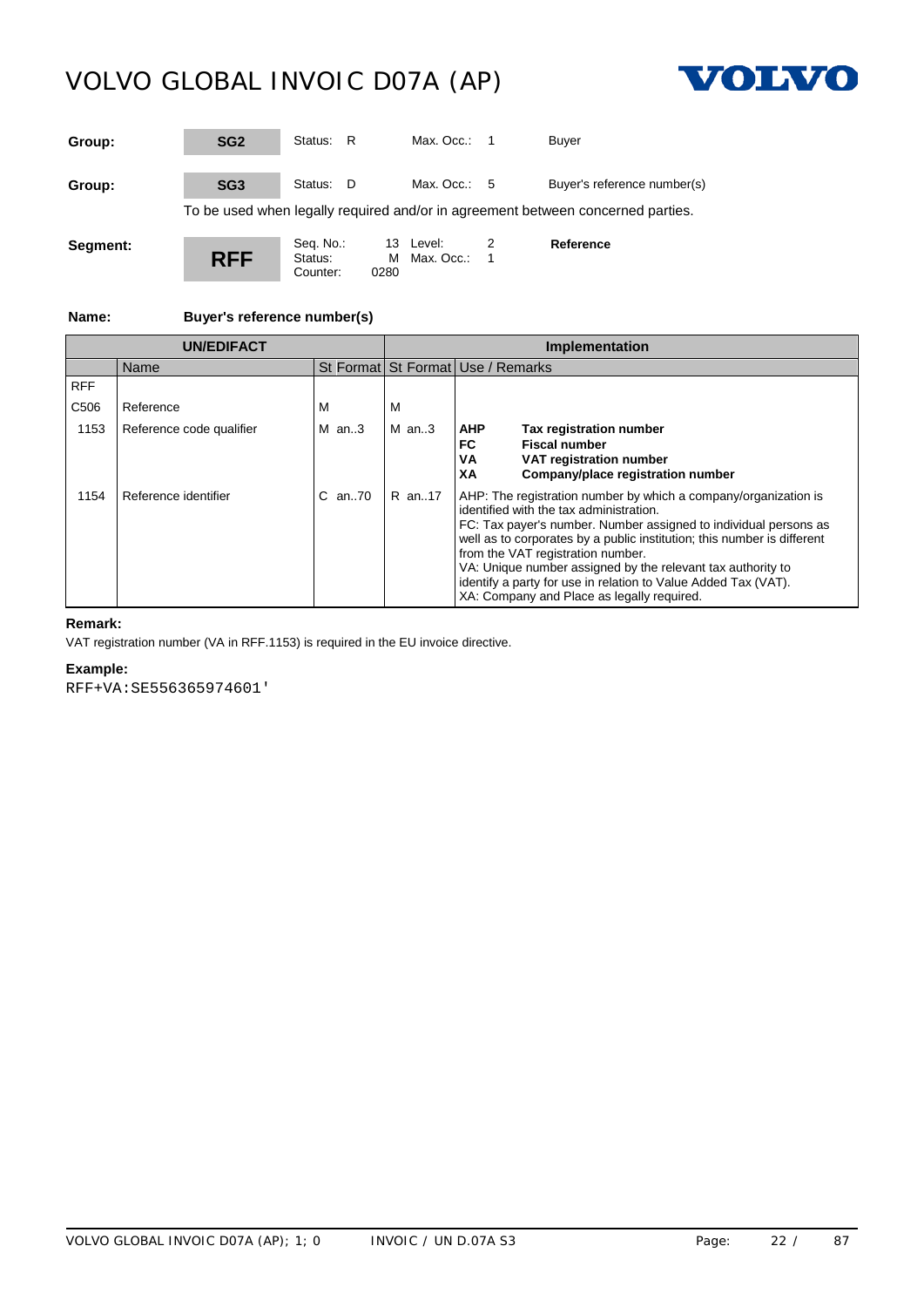

**Group:** SG2 Status: D Max. Occ.: 1 Buyer as officially registered

To be used when legally required and/or in agreement between concerned parties.

**Segment:**



Seq. No.: 14 Level: 1<br>Status: M Max. Occ.: 1 M Max. Occ.: 0230

**Name and address**

# **Name: Buyer as officially registered**

|            | <b>UN/EDIFACT</b>             |            |            | Implementation                                                      |  |  |
|------------|-------------------------------|------------|------------|---------------------------------------------------------------------|--|--|
|            | Name                          |            |            | St Format St Format Use / Remarks                                   |  |  |
| <b>NAD</b> |                               |            |            |                                                                     |  |  |
| 3035       | Party function code qualifier | $M$ an3    | $M$ an3    | FG<br>Buyer as officially registered                                |  |  |
| C082       | Party identification details  | C          | N          | not used                                                            |  |  |
| 3039       | Party identifier              | M an35     | N          | not used                                                            |  |  |
| C058       | Name and address              |            | R          |                                                                     |  |  |
| 3124       | Name and address description  | M an35     | M an35     | A text line containing non-structured name and address information. |  |  |
| 3124       | Name and address description  | $C$ an. 35 | O an35     | see 3124 #1                                                         |  |  |
| 3124       | Name and address description  | C.<br>an35 | $O$ an. 35 | see 3124 #1                                                         |  |  |
| 3124       | Name and address description  | an35       | $O$ an. 35 | see 3124 #1                                                         |  |  |
| 3124       | Name and address description  | $C$ an. 35 | O an35     | I see 3124 #1                                                       |  |  |

#### **Remark:**

Address information if required (and as registered) by legal environment.

# **Example:**

NAD+FG++BUYER LTD.:SAMPLE STREET 12:55300 SAMPLE TOWN:SE'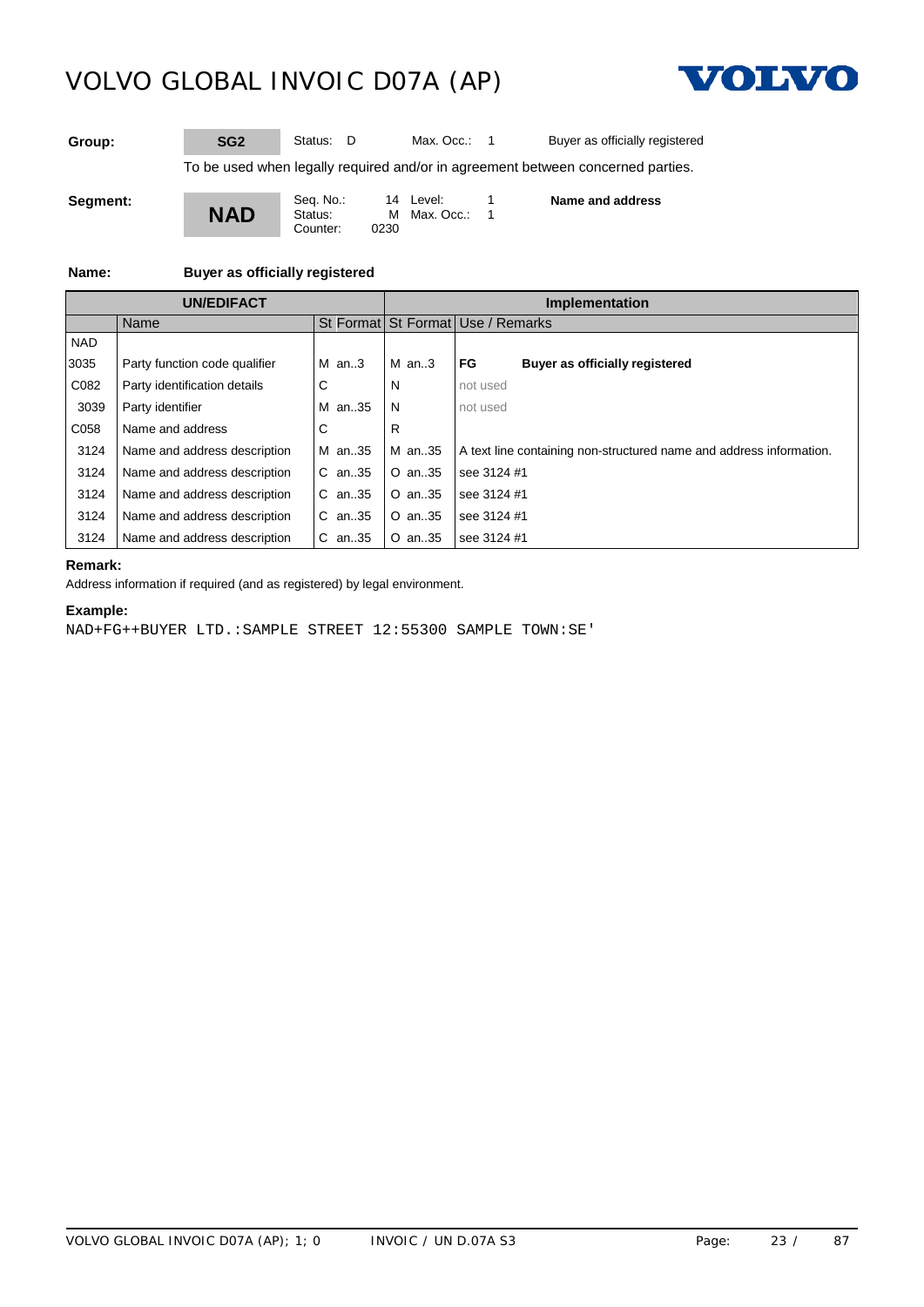

| Group:   | SG <sub>2</sub> | Status:<br>- D                   | Max. Occ.:                        | Invoicee         |
|----------|-----------------|----------------------------------|-----------------------------------|------------------|
| Segment: | <b>NAD</b>      | Seq. No.:<br>Status:<br>Counter: | 15 Level:<br>M Max. Occ.:<br>0230 | Name and address |

# **Name: Invoicee's Name and Address**

|            | <b>UN/EDIFACT</b>                                  |            |              | Implementation                                                                                                  |
|------------|----------------------------------------------------|------------|--------------|-----------------------------------------------------------------------------------------------------------------|
|            | Name                                               |            |              | St Format St Format Use / Remarks                                                                               |
| <b>NAD</b> |                                                    |            |              |                                                                                                                 |
| 3035       | Party function code qualifier                      | $M$ an3    | $M$ an3      | IV<br><b>Invoicee</b>                                                                                           |
| C082       | Party identification details                       | С          | O            |                                                                                                                 |
| 3039       | Party identifier                                   | M an.35    | M an35       | Invoice recipient ID                                                                                            |
| 1131       | Code list identification code                      | $C$ an. 17 | N            | not used                                                                                                        |
| 3055       | Code list responsible agency<br>code               | $C$ an3    | $R$ an3      | Assigned by buyer or buyer's agent<br>92                                                                        |
| C058       | Name and address                                   | С          | N            | not used                                                                                                        |
| 3124       | Name and address description                       | M an35     | N            | not used                                                                                                        |
| 3124       | Name and address description                       | $C$ an. 35 | N            | not used                                                                                                        |
| 3124       | Name and address description                       | $C$ an. 35 | N            | not used                                                                                                        |
| 3124       | Name and address description                       | $C$ an. 35 | N            | not used                                                                                                        |
| 3124       | Name and address description                       | $C$ an. 35 | $\mathsf{N}$ | not used                                                                                                        |
| C080       | Party name                                         | С          | R            |                                                                                                                 |
| 3036       | Party name                                         | M an35     | M an35       | Single text line for specification of a name.                                                                   |
| 3036       | Party name                                         | $C$ an. 35 | O an35       | c/o address (when applicable)                                                                                   |
| C059       | <b>Street</b>                                      | C          | D            |                                                                                                                 |
| 3042       | Street and number or post office<br>box identifier | M an35     | M an35       | The name that identifies the location of a house or building; usually<br>within a street as part of an address. |
| 3042       | Street and number or post office<br>box identifier | C an35     | $O$ an. 35   | see 3042 #1                                                                                                     |
| 3164       | City name                                          | $C$ an. 35 | R an35       | The name of the city, town, or village of this address.                                                         |
| C819       | Country subdivision details                        | С          | O            |                                                                                                                 |
| 3229       | Country subdivision identifier                     | $C$ an9    | $O$ an9      | State or region within a country.<br>The use of UN LoCodes is recommended.                                      |
| 3251       | Postal identification code                         | C an17     | R an17       | Postal code/Zip code                                                                                            |
| 3207       | Country identifier                                 | $C$ an3    | R a2         | Provides the country part of an address using a code.<br>Use ISO3166 two alpha code.                            |

### **Remark:**

Party to whom the invoice is issued on behalf of the buyer. The buyer and the Invoicee are not the same legal entity.

This party should be used if the buyer is not paying the invoice and only in agreement with Volvo.

## **Example:**

NAD+IV+1002::92++VOLVO PARTS CORPORATION:C/O VOLVO GROUP BUSINESS SERVICES++GOTEBORG++405 08+SE'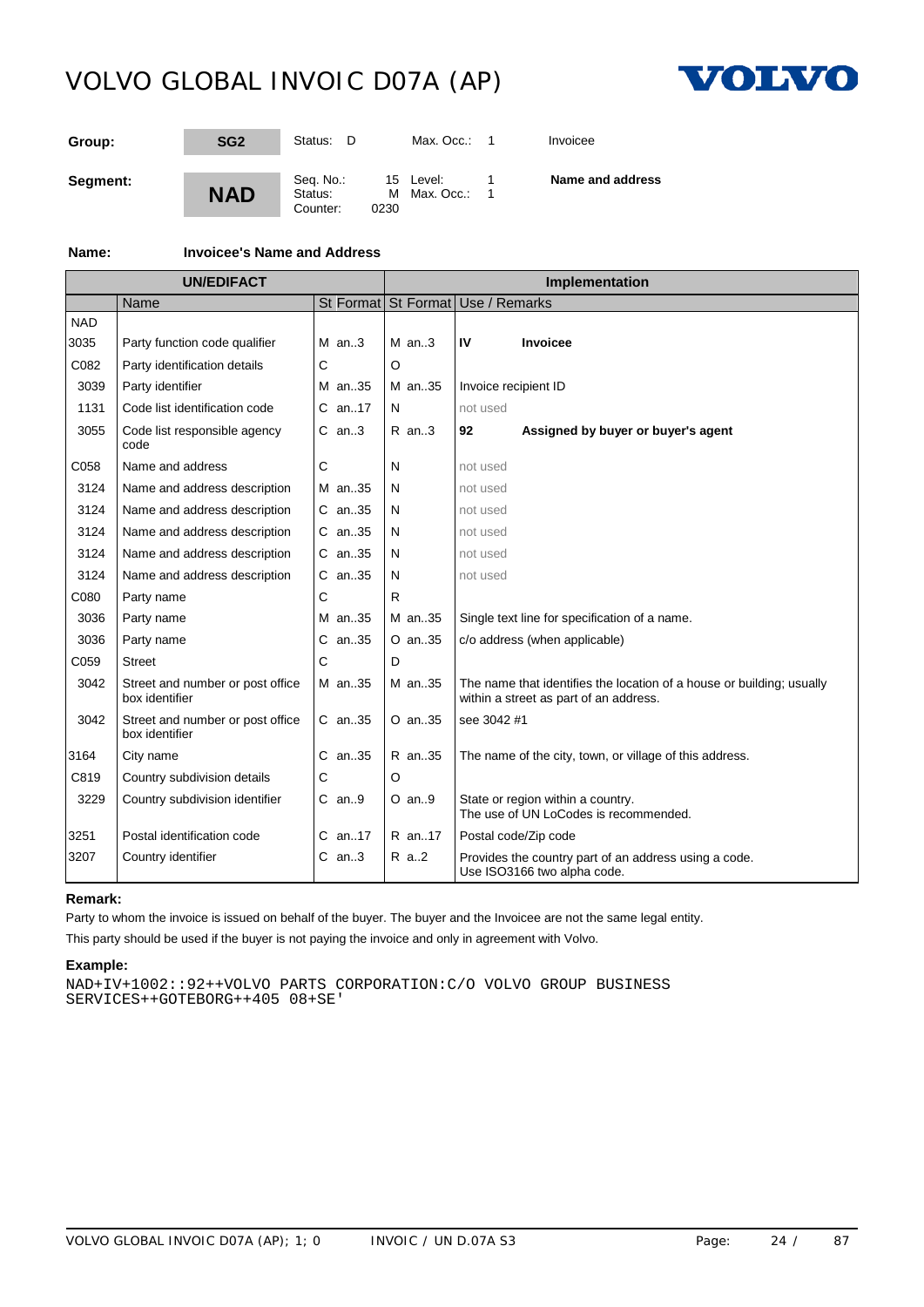

| Group:   | SG <sub>2</sub> | Status: D                        |             | Max. $Occ: 1$          |   | Invoicee                                                                        |
|----------|-----------------|----------------------------------|-------------|------------------------|---|---------------------------------------------------------------------------------|
| Group:   | SG <sub>3</sub> | Status: D                        |             | Max. Occ.: $5$         |   | Invoicee's reference number(s)                                                  |
|          |                 |                                  |             |                        |   | To be used when legally required and/or in agreement between concerned parties. |
| Segment: | <b>RFF</b>      | Seq. No.:<br>Status:<br>Counter: | 16.<br>0280 | Level:<br>M Max. Occ.: | 1 | Reference                                                                       |

**Name: Invoicee's reference number(s)**

| <b>UN/EDIFACT</b> |                          |              | <b>Implementation</b> |                                                                                                                                                                                                                                                                                                                                                                                                                                                                               |  |  |
|-------------------|--------------------------|--------------|-----------------------|-------------------------------------------------------------------------------------------------------------------------------------------------------------------------------------------------------------------------------------------------------------------------------------------------------------------------------------------------------------------------------------------------------------------------------------------------------------------------------|--|--|
|                   | Name                     |              |                       | St Format St Format Use / Remarks                                                                                                                                                                                                                                                                                                                                                                                                                                             |  |  |
| <b>RFF</b>        |                          |              |                       |                                                                                                                                                                                                                                                                                                                                                                                                                                                                               |  |  |
| C <sub>506</sub>  | Reference                | М            | м                     |                                                                                                                                                                                                                                                                                                                                                                                                                                                                               |  |  |
| 1153              | Reference code qualifier | M $an.3$     | $M$ an3               | <b>AHP</b><br><b>Tax registration number</b><br><b>Fiscal number</b><br>FC<br>VA<br>VAT registration number<br>Company/place registration number<br>XА                                                                                                                                                                                                                                                                                                                        |  |  |
| 1154              | Reference identifier     | $C$ an. $70$ | R an17                | AHP: The registration number by which a company/organization is<br>identified with the tax administration.<br>FC: Tax payer's number. Number assigned to individual persons as<br>well as to corporates by a public institution; this number is different<br>from the VAT registration number.<br>VA: Unique number assigned by the relevant tax authority to<br>identify a party for use in relation to Value Added Tax (VAT).<br>XA: Company and Place as legally required. |  |  |

# **Remark:**

VAT registration number (VA in RFF.1153).

# **Example:**

RFF+VA:SE556365974601'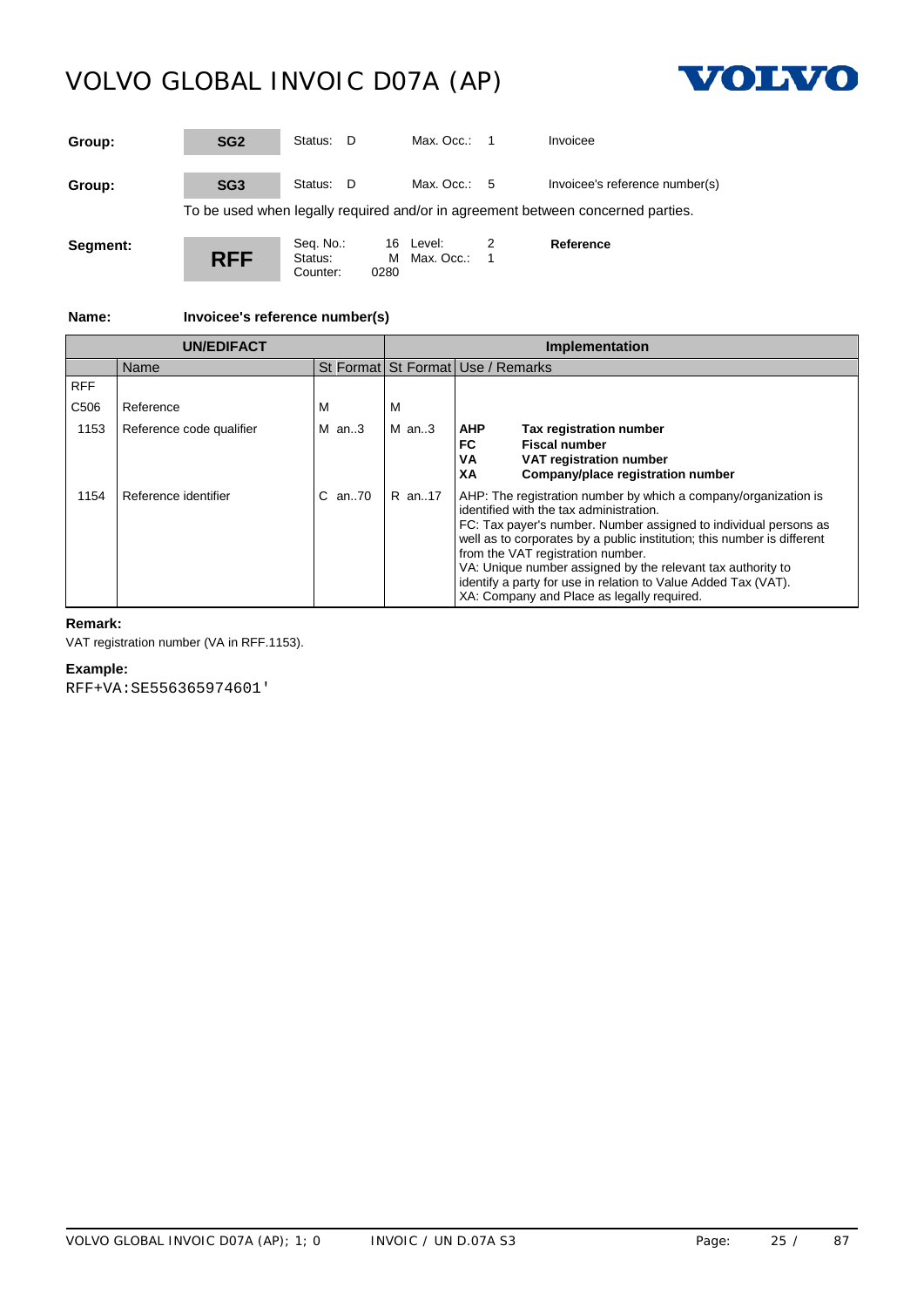

| Group:   | SG <sub>2</sub> | Status: R                        | Max. Occ.:                        | Ship-to          |
|----------|-----------------|----------------------------------|-----------------------------------|------------------|
| Segment: | <b>NAD</b>      | Seq. No.:<br>Status:<br>Counter: | 17 Level:<br>M Max. Occ.:<br>0230 | Name and address |

# **Name: Ship-to's Name and Address**

| <b>UN/EDIFACT</b> |                                                    |            |           | Implementation                                                                                                  |
|-------------------|----------------------------------------------------|------------|-----------|-----------------------------------------------------------------------------------------------------------------|
|                   | Name                                               |            |           | St Format St Format Use / Remarks                                                                               |
| <b>NAD</b>        |                                                    |            |           |                                                                                                                 |
| 3035              | Party function code qualifier                      | $M$ an. 3  | $M$ an. 3 | <b>ST</b><br>Ship to                                                                                            |
| C082              | Party identification details                       | C          | R         |                                                                                                                 |
| 3039              | Party identifier                                   | M an35     | M an35    | Ship-to ID                                                                                                      |
| 1131              | Code list identification code                      | $C$ an17   | N         | not used                                                                                                        |
| 3055              | Code list responsible agency<br>code               | $C$ an3    | $R$ an3   | Assigned by buyer or buyer's agent<br>92                                                                        |
| C058              | Name and address                                   | С          | N         | not used                                                                                                        |
| 3124              | Name and address description                       | M an35     | N         | not used                                                                                                        |
| C080              | Party name                                         | С          | R.        |                                                                                                                 |
| 3036              | Party name                                         | M an35     | M an35    | Single text line for specification of a name.                                                                   |
| 3036              | Party name                                         | $C$ an. 35 | O an35    | c/o address (when applicable)                                                                                   |
| C059              | <b>Street</b>                                      | C          | D         |                                                                                                                 |
| 3042              | Street and number or post office<br>box identifier | M an35     | M an35    | The name that identifies the location of a house or building; usually<br>within a street as part of an address. |
| 3042              | Street and number or post office<br>box identifier | $C$ an. 35 | O an35    | see 3042 #1                                                                                                     |
| 3164              | City name                                          | C an35     | D an35    | The name of the city, town, or village of this address.                                                         |
| C819              | Country subdivision details                        | С          | O         |                                                                                                                 |
| 3229              | Country subdivision identifier                     | $C$ an9    | $D$ an9   | State or region within a country.<br>The use of UN LoCodes is recommended.                                      |
| 3251              | Postal identification code                         | $C$ an17   | D an17    | Postal code/Zip code                                                                                            |
| 3207              | Country identifier                                 | C an3      | R a2      | Provides the country part of an address using a code.<br>Use ISO3166 two alpha code.                            |

# **Remark:**

The party to which goods have been shipped (consigned).

## **Example:**

NAD+ST+12345::92++SHIP-TO NAME+SHIP-TO STREET AND NUMBER+CITY+SE-O+10369+SE'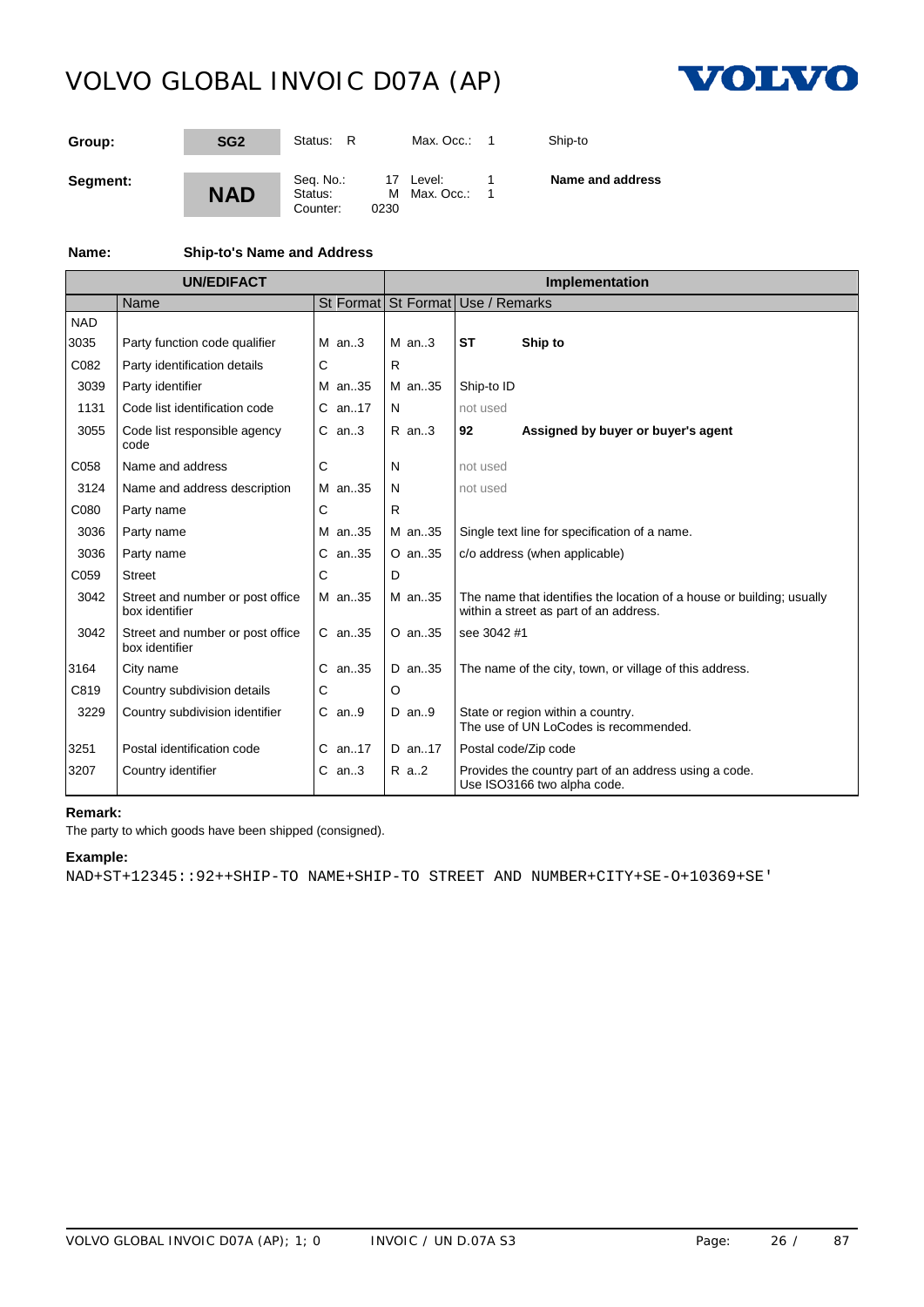Counter:



| Group:   | SG <sub>2</sub> | Status: R                        |      | Max. Occ.: $1$            |                | Ship-to                                                                         |
|----------|-----------------|----------------------------------|------|---------------------------|----------------|---------------------------------------------------------------------------------|
| Group:   | SG <sub>3</sub> | Status:<br>- D                   |      | Max. Occ.: $5$            |                | Ship-to's reference number(s)                                                   |
|          |                 |                                  |      |                           |                | To be used when legally required and/or in agreement between concerned parties. |
| Segment: | <b>RFF</b>      | Seq. No.:<br>Status:<br>Counter: | 0280 | 18 Level:<br>M Max. Occ.: | $\overline{1}$ | Reference                                                                       |

**Name: Ship-to's reference number(s)**

| <b>UN/EDIFACT</b> |                          |            | <b>Implementation</b> |                                                                                                                                                                                                                                                                                                                                                                                                                                                                                                                        |  |  |
|-------------------|--------------------------|------------|-----------------------|------------------------------------------------------------------------------------------------------------------------------------------------------------------------------------------------------------------------------------------------------------------------------------------------------------------------------------------------------------------------------------------------------------------------------------------------------------------------------------------------------------------------|--|--|
|                   | Name                     |            |                       | St Format St Format Use / Remarks                                                                                                                                                                                                                                                                                                                                                                                                                                                                                      |  |  |
| <b>RFF</b>        |                          |            |                       |                                                                                                                                                                                                                                                                                                                                                                                                                                                                                                                        |  |  |
| C506              | Reference                | м          | м                     |                                                                                                                                                                                                                                                                                                                                                                                                                                                                                                                        |  |  |
| 1153              | Reference code qualifier | $M$ an3    | $M$ an3               | <b>AHP</b><br>Tax registration number<br>FC<br><b>Fiscal number</b><br>VA<br>VAT registration number<br>XA<br>Company/place registration number                                                                                                                                                                                                                                                                                                                                                                        |  |  |
| 1154              | Reference identifier     | $C$ an. 70 | R an17                | AHP: The registration number by which a company/organization is<br>identified with the tax administration.<br>FC: Tax payer's number. Number assigned to individual persons as<br>well as to corporates by a public institution; this number is different<br>from the VAT registration number.<br>VA: Unique number assigned by the relevant tax authority to<br>identify a party for use in relation to Value Added Tax (VAT).<br>Required in the EU invoice directive.<br>XA: Company and Place as legally required. |  |  |

# **Remark:**

### **Example:**

RFF+FC:HRB 99876'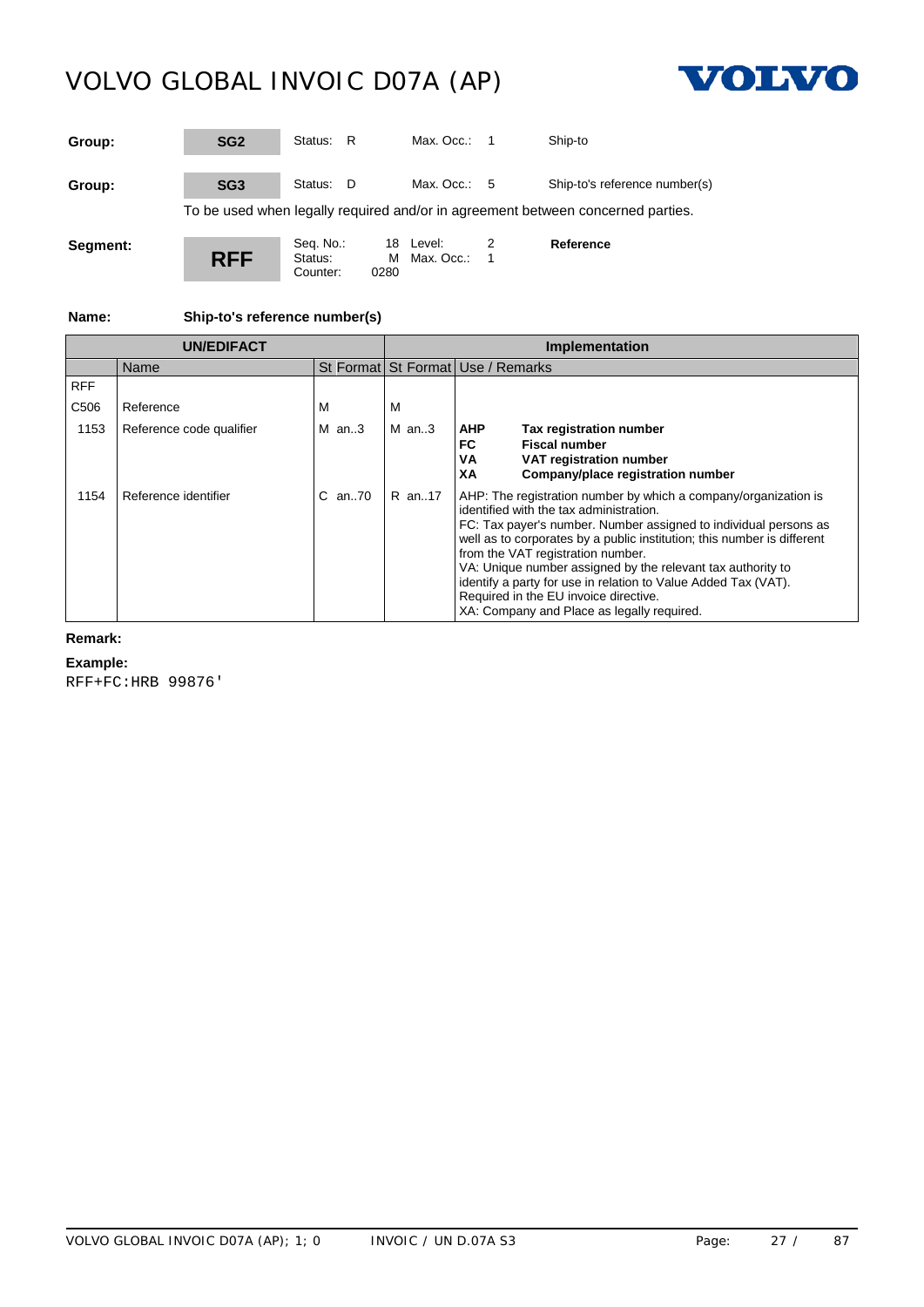

**Group: SG2** Status: D Max. Occ.: 1 Buyer's Tax representative party

To be used when legally required and/or in agreement between concerned parties.

**Segment:**

**NAD** Seq. No.: 19 Level: 1<br>Status: M Max. Occ.: 1  $M$  Max. Occ.: 0230 Counter: **Name and address**

#### **Name: Buyer's Tax representative**

| <b>UN/EDIFACT</b> |                                                    |            | <b>Implementation</b> |                                                                                                                 |  |  |
|-------------------|----------------------------------------------------|------------|-----------------------|-----------------------------------------------------------------------------------------------------------------|--|--|
|                   | Name                                               |            |                       | St Format St Format Use / Remarks                                                                               |  |  |
| <b>NAD</b>        |                                                    |            |                       |                                                                                                                 |  |  |
| 3035              | Party function code qualifier                      | $M$ an3    | $M$ an3               | LD<br>Party recovering the Value Added Tax (VAT)                                                                |  |  |
| C082              | Party identification details                       | C          | R                     |                                                                                                                 |  |  |
| 3039              | Party identifier                                   | M an35     | M an35                | ID of Party recovering VAT                                                                                      |  |  |
| 1131              | Code list identification code                      | C an17     | N                     | not used                                                                                                        |  |  |
| 3055              | Code list responsible agency<br>code               | $C$ an3    | $R$ an. $3$           | Assigned by buyer or buyer's agent<br>92                                                                        |  |  |
| C058              | Name and address                                   | С          | N                     | not used                                                                                                        |  |  |
| 3124              | Name and address description                       | M an.35    | N                     | not used                                                                                                        |  |  |
| 3124              | Name and address description                       | $C$ an. 35 | N                     | not used                                                                                                        |  |  |
| 3124              | Name and address description                       | $C$ an. 35 | N                     | not used                                                                                                        |  |  |
| 3124              | Name and address description                       | C an35     | N                     | not used                                                                                                        |  |  |
| 3124              | Name and address description                       | $C$ an. 35 | N                     | not used                                                                                                        |  |  |
| C080              | Party name                                         | С          | R                     |                                                                                                                 |  |  |
| 3036              | Party name                                         | M an35     | M an35                | Single text line for specification of a name.                                                                   |  |  |
| 3036              | Party name                                         | $C$ an. 35 | D an35                | c/o adress (when applicable)                                                                                    |  |  |
| C059              | <b>Street</b>                                      | С          | D                     |                                                                                                                 |  |  |
| 3042              | Street and number or post office<br>box identifier | M an35     | M an35                | The name that identifies the location of a house or building; usually<br>within a street as part of an address. |  |  |
| 3042              | Street and number or post office<br>box identifier | $C$ an. 35 | N                     | not used                                                                                                        |  |  |
| 3164              | City name                                          | C an35     | R an35                | The name of the city, town, or village of this address.                                                         |  |  |
| C819              | Country subdivision details                        | С          | O                     |                                                                                                                 |  |  |
| 3229              | Country subdivision identifier                     | $C$ an9    | $O$ an9               | State or region within a country.<br>The use of UN LoCodes is recommended.                                      |  |  |
| 3251              | Postal identification code                         | $C$ an17   | R an17                | Postal code/Zip code                                                                                            |  |  |
| 3207              | Country identifier                                 | $C$ an3    | R a2                  | Provides the country part of an address using a code.<br>Use ISO3166 two alpha code.                            |  |  |

### **Remark:**

Agent/representative recovering the Value Added Tax (VAT).

If the concerned buying Volvo unit use a VAT agent/representative, this segment should be used to state a care of address to that representative.

### **Example:**

NAD+LD+14489::92++VOLVO GROUP BELGIUM NV+SMALLEHEERWEG 31+GENT-OSTAKKER++B-9041+BE'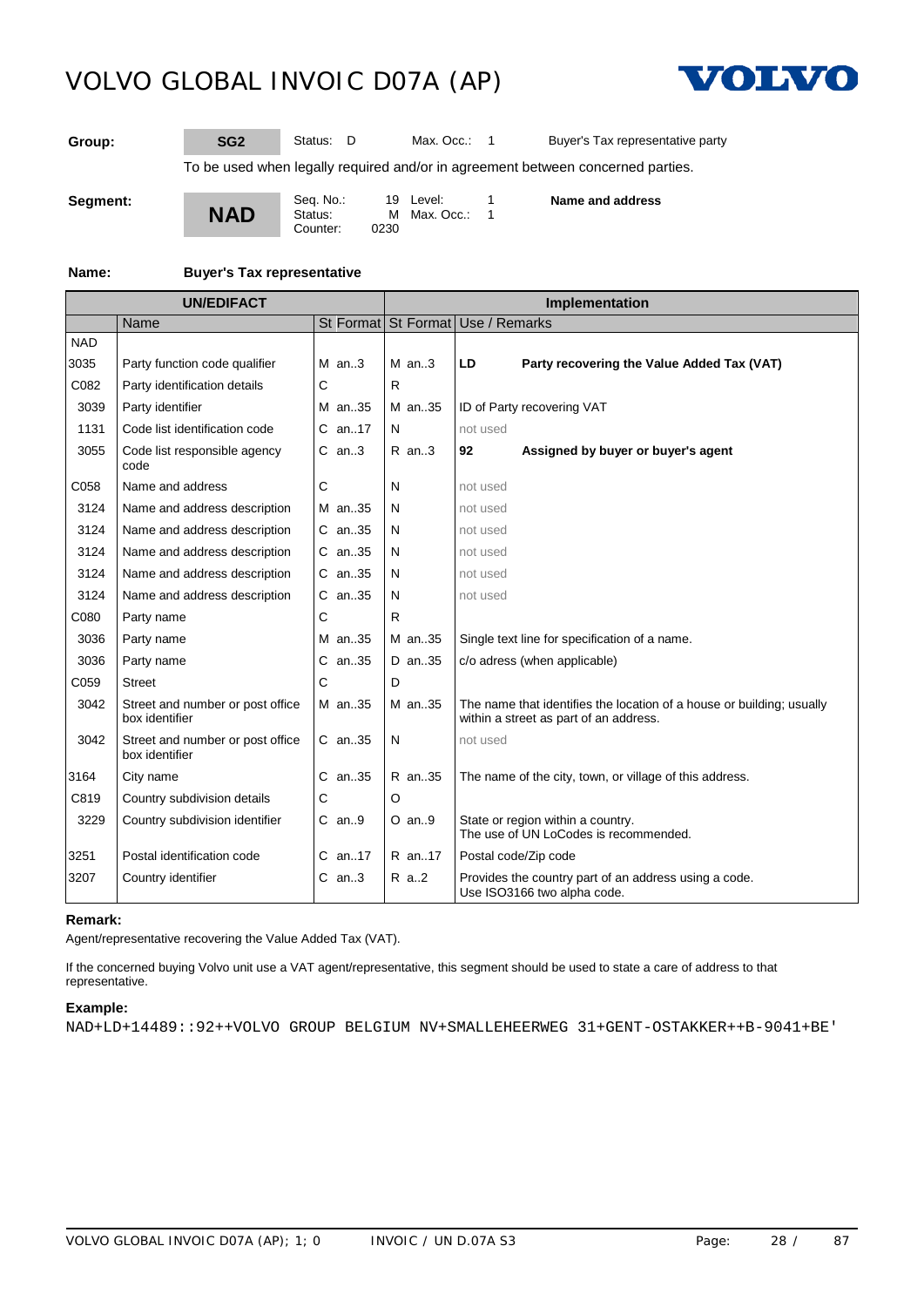

| Group:   | SG <sub>2</sub> | Status:<br>- D                   | Max. Occ.:                           | $\overline{\phantom{1}}$ | Buyer's Tax representative party |
|----------|-----------------|----------------------------------|--------------------------------------|--------------------------|----------------------------------|
| Group:   | SG <sub>3</sub> | Status: D                        | Max. Occ.:                           | $\overline{\phantom{1}}$ | VAT registration number          |
| Segment: | <b>RFF</b>      | Seq. No.:<br>Status:<br>Counter: | 20 Level:<br>Max. Occ.:<br>м<br>0280 |                          | Reference                        |

# **Name: VAT registration number**

| <b>UN/EDIFACT</b> |                          |                 | Implementation |                                                                                                                               |  |
|-------------------|--------------------------|-----------------|----------------|-------------------------------------------------------------------------------------------------------------------------------|--|
|                   | Name                     |                 |                | St Format St Format Use / Remarks                                                                                             |  |
| <b>RFF</b>        |                          |                 |                |                                                                                                                               |  |
| C506              | Reference                | M               | м              |                                                                                                                               |  |
| 1153              | Reference code qualifier | $M$ an3         | $M$ an3        | l VA<br>VAT registration number                                                                                               |  |
| 154               | Reference identifier     | C an70   R an17 |                | VA: Unique number assigned by the relevant tax authority to identify a<br>party for use in relation to Value Added Tax (VAT). |  |

# **Remark:**

Required in the EU invoice directive when NAD.3035 = LD.

# **Example:**

RFF+VA:BE0464866263'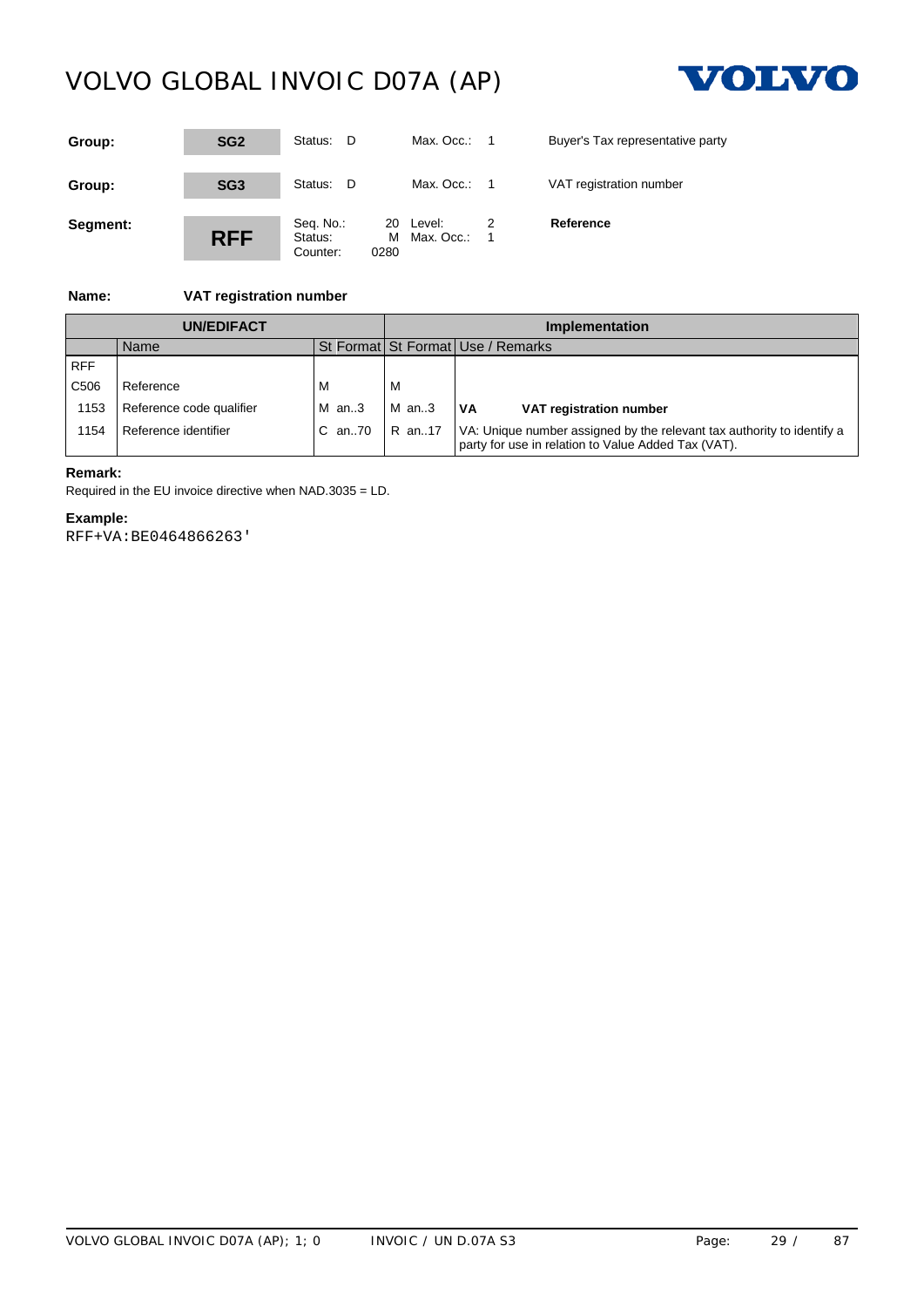

| Group:   | SG <sub>2</sub> | Status: R                        |      | Max. Occ.:                | Seller           |
|----------|-----------------|----------------------------------|------|---------------------------|------------------|
| Segment: | <b>NAD</b>      | Seq. No.:<br>Status:<br>Counter: | 0230 | 21 Level:<br>M Max. Occ.: | Name and address |

# **Name: Seller's Name and Address**

| <b>UN/EDIFACT</b> |                                                    |   | Implementation |    |            |                                                                                                                 |
|-------------------|----------------------------------------------------|---|----------------|----|------------|-----------------------------------------------------------------------------------------------------------------|
|                   | Name                                               |   |                |    |            | St Format St Format Use / Remarks                                                                               |
| <b>NAD</b>        |                                                    |   |                |    |            |                                                                                                                 |
| 3035              | Party function code qualifier                      |   | M $an.3$       |    | $M$ an3    | <b>SE</b><br><b>Seller</b>                                                                                      |
| C082              | Party identification details                       | С |                | R  |            |                                                                                                                 |
| 3039              | Party identifier                                   |   | M an35         |    | M an35     | Seller ID                                                                                                       |
| 1131              | Code list identification code                      |   | C an17         | N  |            | not used                                                                                                        |
| 3055              | Code list responsible agency<br>code               |   | C an3          |    | $R$ an3    | Assigned by buyer or buyer's agent<br>92                                                                        |
| C058              | Name and address                                   | Ć |                | N  |            | not used                                                                                                        |
| 3124              | Name and address description                       |   | M an35         | N  |            | not used                                                                                                        |
| 3124              | Name and address description                       |   | $C$ an. 35     | N  |            | not used                                                                                                        |
| 3124              | Name and address description                       |   | $C$ an. 35     | N  |            | not used                                                                                                        |
| 3124              | Name and address description                       |   | $C$ an. 35     | N  |            | not used                                                                                                        |
| 3124              | Name and address description                       |   | $C$ an. 35     | N  |            | not used                                                                                                        |
| C080              | Party name                                         | С |                | R  |            |                                                                                                                 |
| 3036              | Party name                                         |   | M an35         |    | M an35     | Single text line for specification of a name.                                                                   |
| 3036              | Party name                                         |   | C an35         |    | $O$ an. 35 | c/o adress (when applicable)                                                                                    |
| C059              | <b>Street</b>                                      | C |                | D. |            |                                                                                                                 |
| 3042              | Street and number or post office<br>box identifier |   | M an35         |    | M an35     | The name that identifies the location of a house or building; usually<br>within a street as part of an address. |
| 3042              | Street and number or post office<br>box identifier |   | C an35         |    | O an35     | see 3042 #1                                                                                                     |
| 3164              | City name                                          |   | C an35         |    | R an35     | The name of the city, town, or village of this address.                                                         |
| C819              | Country subdivision details                        | С |                | O  |            |                                                                                                                 |
| 3229              | Country subdivision identifier                     |   | $C$ an9        |    | $O$ an. 9  | State or region within a country.<br>The use of UN LoCodes is recommended.                                      |
| 3251              | Postal identification code                         |   | C an17         |    | R an17     | Postal code/Zip code<br>Required in the EU Invoice directive.                                                   |
| 3207              | Country identifier                                 |   | $C$ an3        |    | R a2       | Provides the country part of an address using a code.<br>Use ISO3166 two alpha code.                            |

# **Remark:**

Seller: The party who has liability to fulfill the contract. It is normally used in the sense of supplier.

# **Example:**

NAD+SE+123456::92++SELLER NAME+SELLER STREET AND NUMBER+SELLER CITY++22222+NO'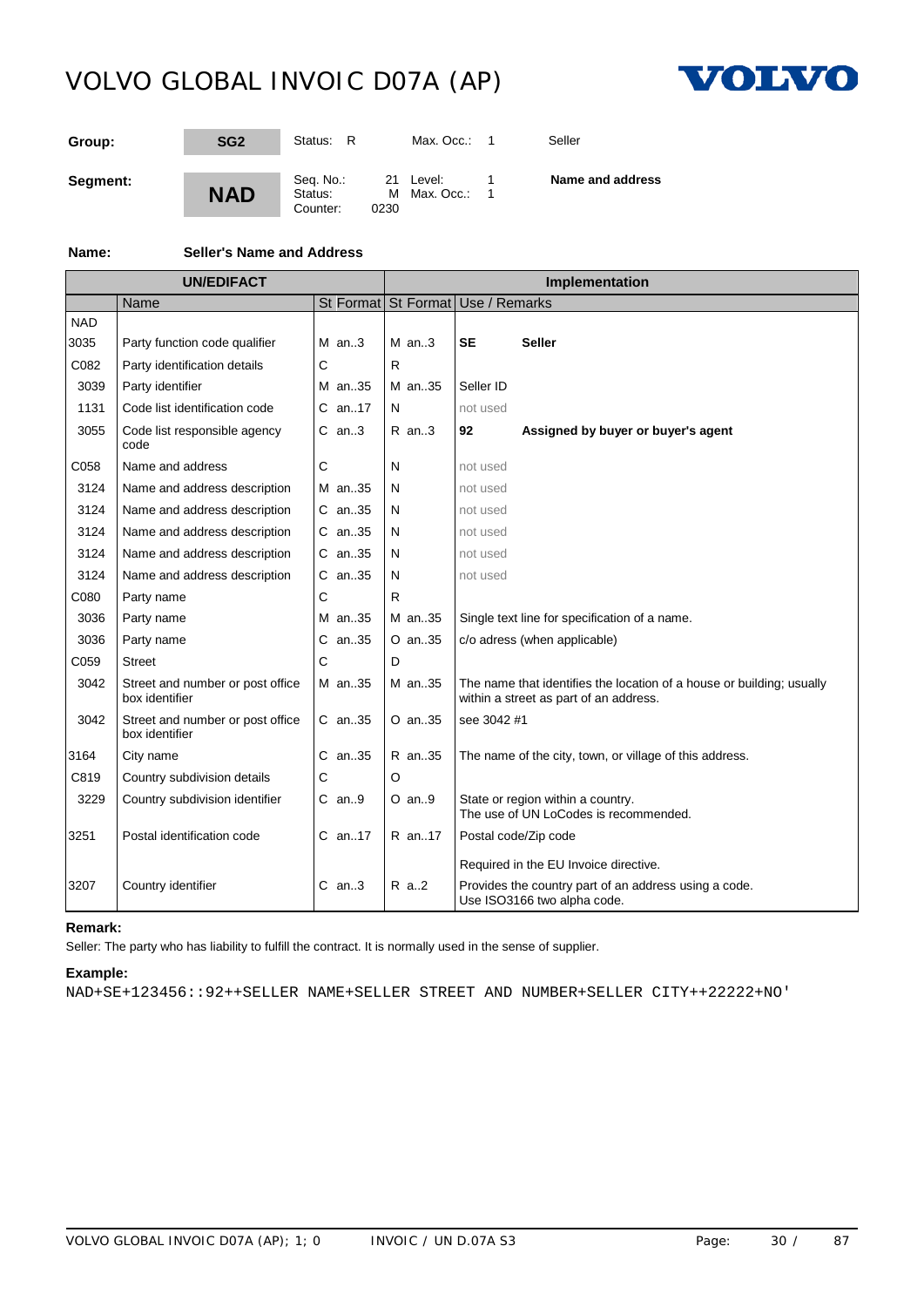

| Group:   | SG <sub>2</sub> | Status: R                        |      | Max. $Occ: 1$             |                       | Seller                                                                          |
|----------|-----------------|----------------------------------|------|---------------------------|-----------------------|---------------------------------------------------------------------------------|
| Group:   | SG <sub>3</sub> | Status: D                        |      | Max. Occ.: $5$            |                       | Seller's reference number(s)                                                    |
|          |                 |                                  |      |                           |                       | To be used when legally required and/or in agreement between concerned parties. |
| Segment: | <b>RFF</b>      | Seq. No.:<br>Status:<br>Counter: | 0280 | 22 Level:<br>M Max. Occ.: | 2<br>$\blacksquare$ 1 | Reference                                                                       |

**Name: Seller's reference number(s)**

| <b>UN/EDIFACT</b> |                          |              | <b>Implementation</b> |                                                                                                                                                                                                                                                                                                                                                                                                                                                                               |  |  |
|-------------------|--------------------------|--------------|-----------------------|-------------------------------------------------------------------------------------------------------------------------------------------------------------------------------------------------------------------------------------------------------------------------------------------------------------------------------------------------------------------------------------------------------------------------------------------------------------------------------|--|--|
|                   | Name                     |              |                       | St Format St Format Use / Remarks                                                                                                                                                                                                                                                                                                                                                                                                                                             |  |  |
| <b>RFF</b>        |                          |              |                       |                                                                                                                                                                                                                                                                                                                                                                                                                                                                               |  |  |
| C <sub>506</sub>  | Reference                | М            | м                     |                                                                                                                                                                                                                                                                                                                                                                                                                                                                               |  |  |
| 1153              | Reference code qualifier | M $an.3$     | $M$ an3               | <b>AHP</b><br><b>Tax registration number</b><br><b>Fiscal number</b><br>FC<br>VA<br>VAT registration number<br>Company/place registration number<br>XА                                                                                                                                                                                                                                                                                                                        |  |  |
| 1154              | Reference identifier     | $C$ an. $70$ | R an17                | AHP: The registration number by which a company/organization is<br>identified with the tax administration.<br>FC: Tax payer's number. Number assigned to individual persons as<br>well as to corporates by a public institution; this number is different<br>from the VAT registration number.<br>VA: Unique number assigned by the relevant tax authority to<br>identify a party for use in relation to Value Added Tax (VAT).<br>XA: Company and Place as legally required. |  |  |

# **Remark:**

VAT registration number (VA in RFF.1153) is required in the EU invoice directive.

**Example:**

RFF+VA:NO811123456'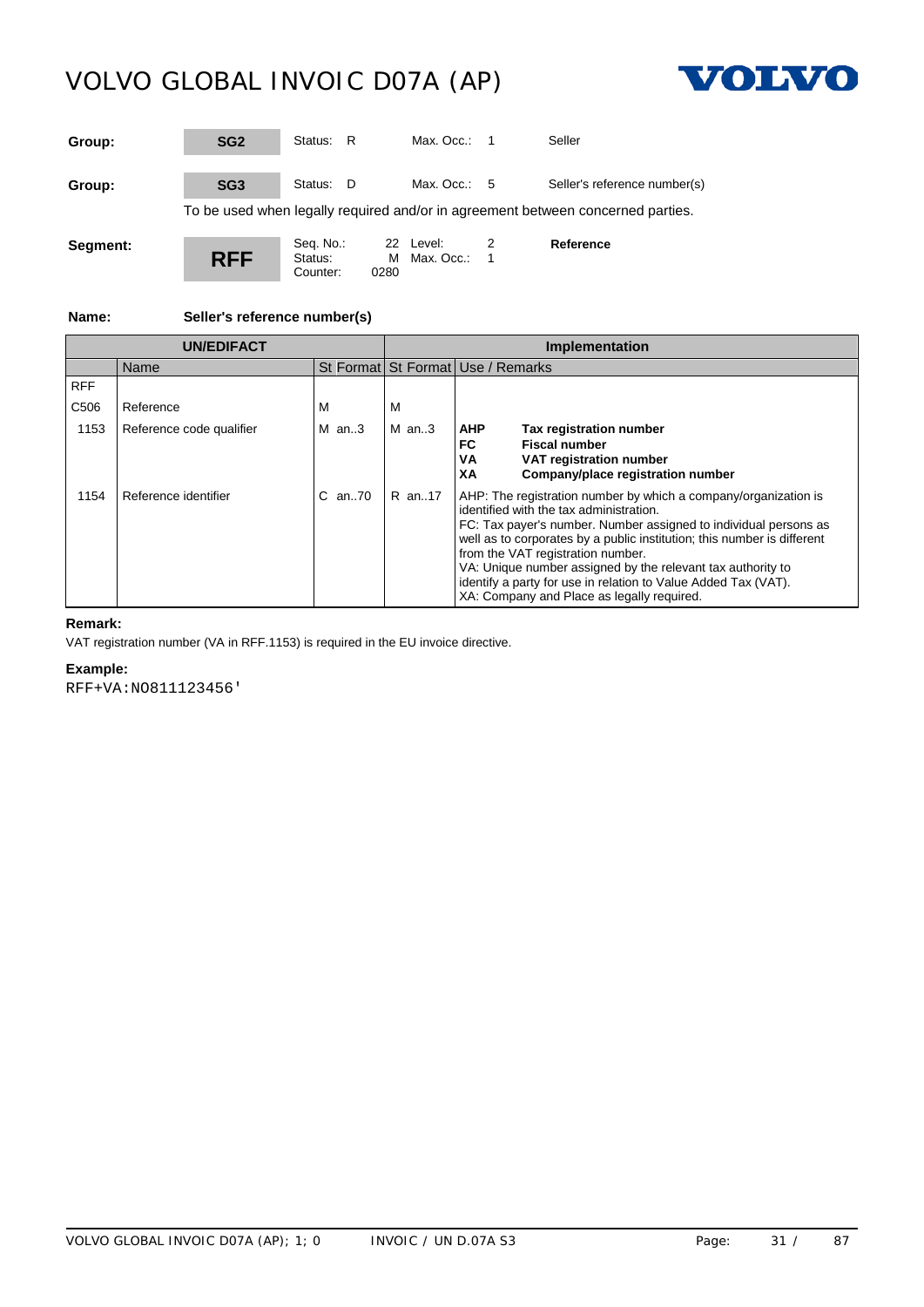

**Group: SG2** Status: D Max. Occ.: 1 Seller as officially registered

To be used when legally required and/or in agreement between concerned parties.

**Segment:**

**NAD** Seq. No.: 23 Level: 1<br>Status: M Max. Occ.: 1 M Max. Occ.: Counter: **Name and address**

**Name: Seller as officially registered**

**UN/EDIFACT Implementation** Name St Format St Format Use / Remarks **NAD** 3035 Party function code qualifier M an..3 M an..3 **FH Seller as officially registered** C082 Party identification details C N N not used 3039 Party identifier M an..35 N not used C058 Name and address CO58 R 3124 Name and address description M an..35 M an..35 A text line containing non-structured name and address information. 3124 Name and address description C an..35 O an..35 see 3124 #1 3124 Name and address description C an..35 O an..35 see 3124 #1 3124 Name and address description C an..35 O an..35 see 3124 #1 3124 Name and address description  $\overline{C}$  an..35  $\overline{O}$  an..35 see 3124 #1 C080 Party name CO80 C N not used 3036 Party name M an..35 N not used C059 Street CO59 C N not used 3042 Street and number or post office box identifier M an..35 N not used 3164 City name C an..35 N not used C819 Country subdivision details C N N not used 3229 Country subdivision identifier C an..9 N not used 3251 | Postal identification code  $\begin{vmatrix} C & an.17 \end{vmatrix} N$  | not used

### **Remark:**

Used when the goods and invoice are created from different countries and a legal agent is required in the country of the consignor.

### **Example:**

NAD+FH++SELLER INC.:SAMPLE STREET 99:SAMPLE TOWN:DE-80559'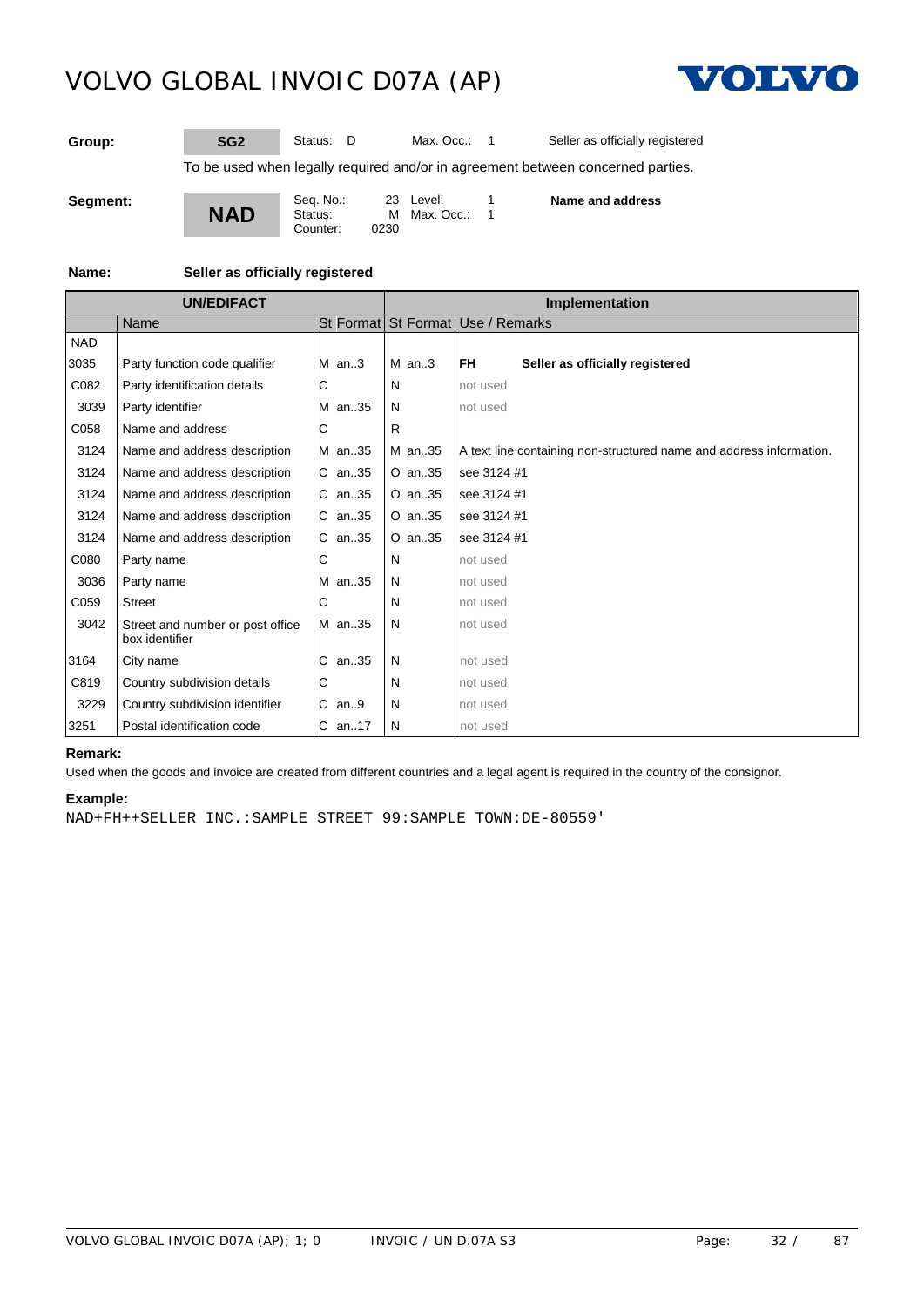

**Group: SG2** Status: D Max. Occ.: 1 Payee

To be used when legally required and/or in agreement between concerned parties.

**Segment:**

**NAD** Seq. No.: 24 Level: 1<br>Status: M Max. Occ.: 1  $M$  Max. Occ.: 0230 Counter:

**Name and address**

### **Name: Payee's Name and Address**

|            | <b>UN/EDIFACT</b>                                  |            | Implementation |                                                                                                                 |  |  |
|------------|----------------------------------------------------|------------|----------------|-----------------------------------------------------------------------------------------------------------------|--|--|
|            | Name                                               |            |                | St Format St Format Use / Remarks                                                                               |  |  |
| <b>NAD</b> |                                                    |            |                |                                                                                                                 |  |  |
| 3035       | Party function code qualifier                      | $M$ an3    | $M$ an3        | <b>PE</b><br>Payee                                                                                              |  |  |
| C082       | Party identification details                       | С          | O              |                                                                                                                 |  |  |
| 3039       | Party identifier                                   | M an35     | M an35         | Payee ID                                                                                                        |  |  |
| 1131       | Code list identification code                      | C an17     | N              | not used                                                                                                        |  |  |
| 3055       | Code list responsible agency<br>code               | $C$ an3    | $R$ an3        | Assigned by buyer or buyer's agent<br>92                                                                        |  |  |
| C058       | Name and address                                   | С          | N              | not used                                                                                                        |  |  |
| 3124       | Name and address description                       | M an35     | N              | not used                                                                                                        |  |  |
| 3124       | Name and address description                       | $C$ an. 35 | N              | not used                                                                                                        |  |  |
| 3124       | Name and address description                       | $C$ an. 35 | N              | not used                                                                                                        |  |  |
| 3124       | Name and address description                       | C an35     | N              | not used                                                                                                        |  |  |
| 3124       | Name and address description                       | $C$ an. 35 | N              | not used                                                                                                        |  |  |
| C080       | Party name                                         | С          | R              |                                                                                                                 |  |  |
| 3036       | Party name                                         | M an35     | M an35         | Single text line for specification of a name.                                                                   |  |  |
| 3036       | Party name                                         | $C$ an. 35 | O an35         | c/o address (when applicable)                                                                                   |  |  |
| C059       | <b>Street</b>                                      | С          | D              |                                                                                                                 |  |  |
| 3042       | Street and number or post office<br>box identifier | M an35     | M an35         | The name that identifies the location of a house or building; usually<br>within a street as part of an address. |  |  |
| 3042       | Street and number or post office<br>box identifier | $C$ an. 35 | O an35         | Payee's Street line 2                                                                                           |  |  |
| 3164       | City name                                          | $C$ an. 35 | R an35         | The name of the city, town, or village of this address.                                                         |  |  |
| C819       | Country subdivision details                        | С          | O              |                                                                                                                 |  |  |
| 3229       | Country subdivision identifier                     | $C$ an. 9  | $O$ an. 9      | State or region within a country.<br>The use of UN LoCodes is recommended.                                      |  |  |
| 3251       | Postal identification code                         | $C$ an17   | R an17         | Postal code/Zip code                                                                                            |  |  |
| 3207       | Country identifier                                 | $C$ an3    | R a2           | Provides the country part of an address using a code.<br>Use ISO3166 two alpha code.                            |  |  |

### **Remark:**

Party to whom a payment has to be made.

Required in the EU invoice directive: To be used even if the Payee is equal to Seller. If the seller is introducing a new party to receive payment; Volvo has to be notified separately.

### **Example:**

NAD+PE+123456::92++PAYEE NAME+PAYEE STREET AND NUMBER+PAYEE CITY++22222+DE'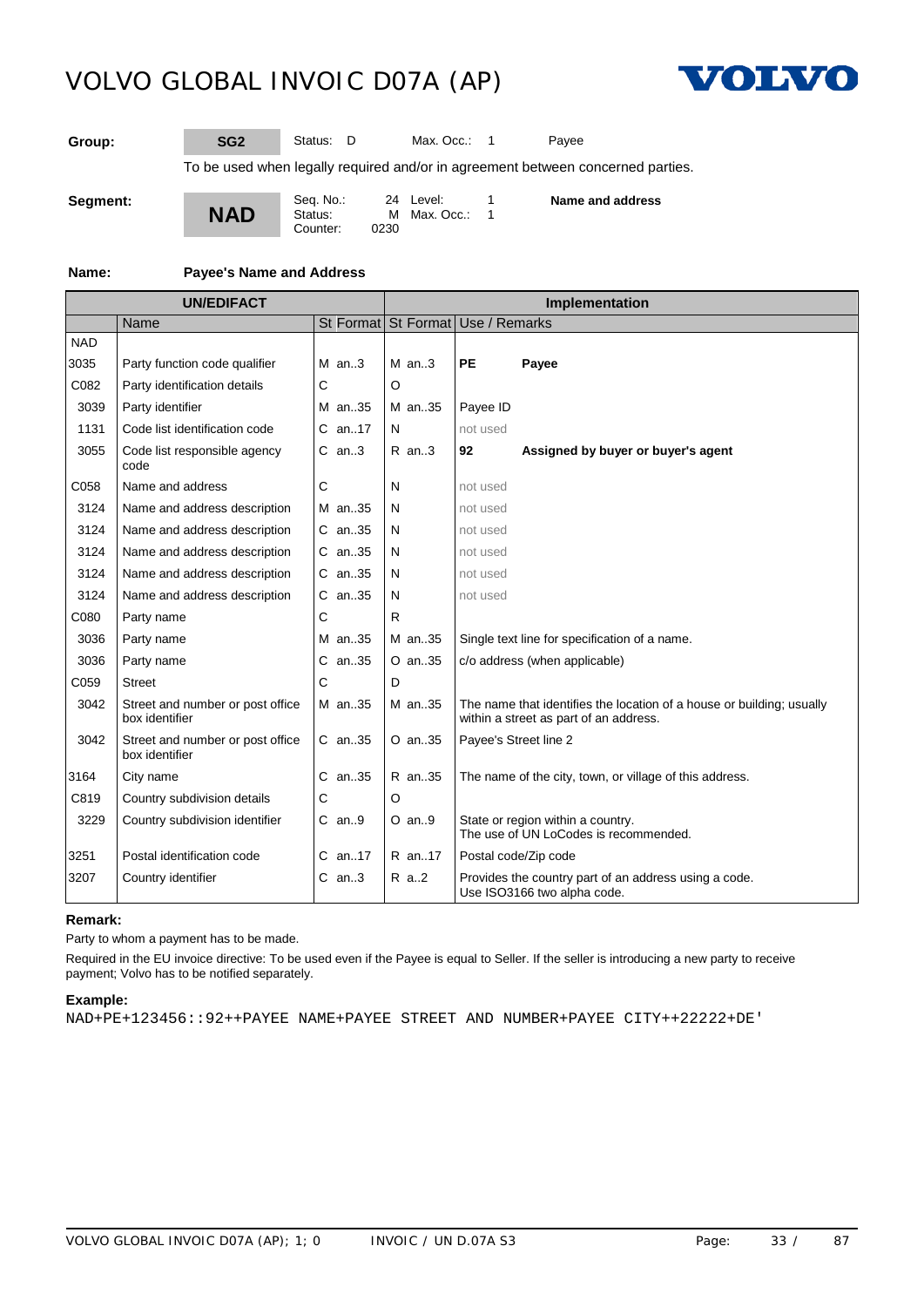

**Group: SG2** Status: D Max. Occ.: 1 Payee

To be used when legally required and/or in agreement between concerned parties.

**Segment:**

**FII** Seq. No.: 25 Level: 2<br>Status: R Max. Occ.: 1  $R$  Max. Occ.: 0250 Counter: **Financial institution information**

**Name: Pay-to's financial institution**

| <b>UN/EDIFACT</b> |                                      |            | Implementation |                                                                                                                                                                            |  |  |
|-------------------|--------------------------------------|------------|----------------|----------------------------------------------------------------------------------------------------------------------------------------------------------------------------|--|--|
|                   | Name                                 |            |                | St Format St Format Use / Remarks                                                                                                                                          |  |  |
| <b>FII</b>        |                                      |            |                |                                                                                                                                                                            |  |  |
| 3035              | Party function code qualifier        | $M$ an3    | $M$ an3        | BF<br>Beneficiary's bank                                                                                                                                                   |  |  |
| C078              | Account holder identification        | C          | R              |                                                                                                                                                                            |  |  |
| 3194              | Account holder identifier            | $C$ an. 35 | R an35         | Payee's Financial Institution Account Number<br>Account number at the financial institution where this account is<br>held.<br>For IBAN, a length of 34 bytes is necessary. |  |  |
| 3192              | Account holder name                  | $C$ an. 35 | R an35         | Name of the official account holder, as registered with a financial<br>institution.                                                                                        |  |  |
| C088              | Institution identification           | C          | R              |                                                                                                                                                                            |  |  |
| 3433              | Institution name code                | $C$ an. 11 | N              | not used                                                                                                                                                                   |  |  |
| 1131              | Code list identification code        | $C$ an. 17 | N              | not used                                                                                                                                                                   |  |  |
| 3055              | Code list responsible agency<br>code | $C$ an3    | N              | not used                                                                                                                                                                   |  |  |
| 3434              | Institution branch identifier        | $C$ an17   | N              | not used                                                                                                                                                                   |  |  |
| 1131              | Code list identification code        | $C$ an17   | N              | not used                                                                                                                                                                   |  |  |
| 3055              | Code list responsible agency<br>code | $C$ an3    | N              | not used                                                                                                                                                                   |  |  |
| 3432              | Institution name                     | C an70     | R an35         | The name of the financial institution.                                                                                                                                     |  |  |

### **Remark:**

Account details within financial institution.

If the supplier requires the payment to be made to a new account number; the purchaser at Volvo has to be notified in advance.

# **Example:**

FII+BF+DE59600700700119067713:SUPPLIER CORP+::::::DEUTSCHE BANK AG'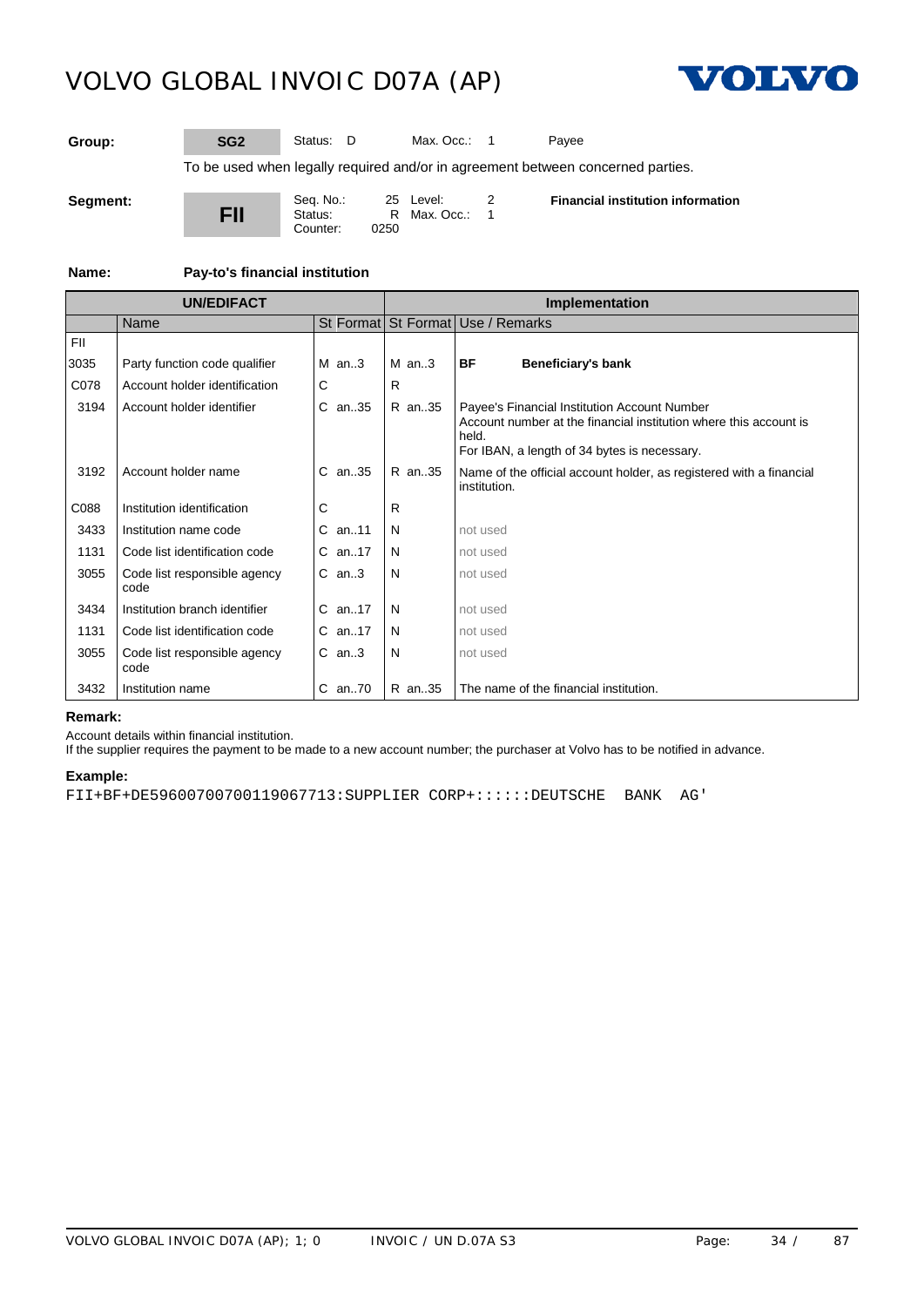Counter:



| Group:   | SG <sub>2</sub> | Status: D                        |      | Max. Occ.: $1$            |                | Pavee                                                                           |
|----------|-----------------|----------------------------------|------|---------------------------|----------------|---------------------------------------------------------------------------------|
| Group:   | SG <sub>3</sub> | Status: D                        |      | Max. Occ.: $5$            |                | Payee's reference number(s)                                                     |
|          |                 |                                  |      |                           |                | To be used when legally required and/or in agreement between concerned parties. |
| Segment: | <b>RFF</b>      | Seq. No.:<br>Status:<br>Counter: | 0280 | 26 Level:<br>M Max. Occ.: | $\overline{1}$ | Reference                                                                       |

**Name: Payee's reference number(s)**

| <b>UN/EDIFACT</b> |                          |          | <b>Implementation</b>             |                                                                                                                                                                                                                                                                                                                                                                                                                                                                               |  |  |
|-------------------|--------------------------|----------|-----------------------------------|-------------------------------------------------------------------------------------------------------------------------------------------------------------------------------------------------------------------------------------------------------------------------------------------------------------------------------------------------------------------------------------------------------------------------------------------------------------------------------|--|--|
|                   | Name                     |          | St Format St Format Use / Remarks |                                                                                                                                                                                                                                                                                                                                                                                                                                                                               |  |  |
| <b>RFF</b>        |                          |          |                                   |                                                                                                                                                                                                                                                                                                                                                                                                                                                                               |  |  |
| C <sub>506</sub>  | Reference                | M        | М                                 |                                                                                                                                                                                                                                                                                                                                                                                                                                                                               |  |  |
| 1153              | Reference code qualifier | M $an.3$ | M an3                             | <b>AHP</b><br><b>Tax registration number</b><br><b>Fiscal number</b><br>FC.<br>VA<br>VAT registration number<br>Company/place registration number<br>XА                                                                                                                                                                                                                                                                                                                       |  |  |
| 1154              | Reference identifier     | C an70   | R an17                            | AHP: The registration number by which a company/organization is<br>identified with the tax administration.<br>FC: Tax payer's number. Number assigned to individual persons as<br>well as to corporates by a public institution; this number is different<br>from the VAT registration number.<br>VA: Unique number assigned by the relevant tax authority to<br>identify a party for use in relation to Value Added Tax (VAT).<br>XA: Company and Place as legally required. |  |  |

# **Remark:**

**Example:**

RFF+VA:DE811123456'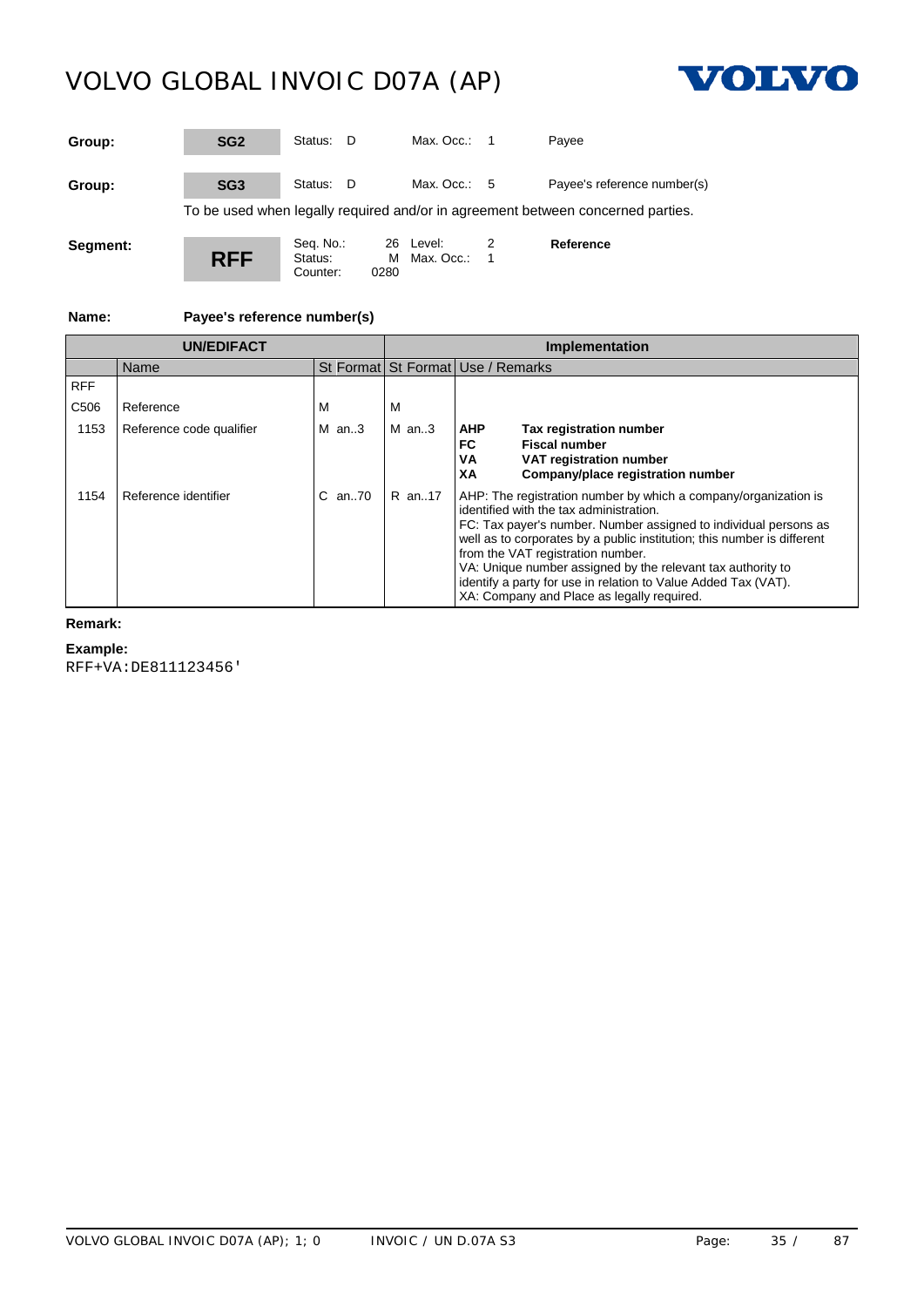

| Group:   | SG <sub>2</sub> | Status:<br>- D                   | Max. Occ.: $\overline{1}$         | Ship-from        |
|----------|-----------------|----------------------------------|-----------------------------------|------------------|
| Segment: | <b>NAD</b>      | Seq. No.:<br>Status:<br>Counter: | 27 Level:<br>M Max. Occ.:<br>0230 | Name and address |

# **Name: Ship-from's Name and Address**

|            | <b>UN/EDIFACT</b>                                  |            | Implementation |                                                                                                                 |  |  |
|------------|----------------------------------------------------|------------|----------------|-----------------------------------------------------------------------------------------------------------------|--|--|
|            | Name                                               |            |                | St Format St Format Use / Remarks                                                                               |  |  |
| <b>NAD</b> |                                                    |            |                |                                                                                                                 |  |  |
| 3035       | Party function code qualifier                      | $M$ an3    | $M$ an3        | <b>SF</b><br>Ship from                                                                                          |  |  |
| C082       | Party identification details                       | С          | D              |                                                                                                                 |  |  |
| 3039       | Party identifier                                   | M an35     | M an35         | Ship-From ID                                                                                                    |  |  |
| 1131       | Code list identification code                      | $C$ an17   | N              | not used                                                                                                        |  |  |
| 3055       | Code list responsible agency<br>code               | $C$ an3    | $R$ an3        | 92<br>Assigned by buyer or buyer's agent                                                                        |  |  |
| C058       | Name and address                                   | С          | N              | not used                                                                                                        |  |  |
| 3124       | Name and address description                       | M an35     | N              | not used                                                                                                        |  |  |
| C080       | Party name                                         | С          | D              |                                                                                                                 |  |  |
| 3036       | Party name                                         | M an35     | M an35         | Single text line for specification of a name.                                                                   |  |  |
| 3036       | Party name                                         | C an35     | O an35         | c/o address (when applicable)                                                                                   |  |  |
| C059       | <b>Street</b>                                      | С          | D              |                                                                                                                 |  |  |
| 3042       | Street and number or post office<br>box identifier | M an35     | M an35         | The name that identifies the location of a house or building; usually<br>within a street as part of an address. |  |  |
| 3042       | Street and number or post office<br>box identifier | C an35     | $O$ an. 35     | see 3042 #1                                                                                                     |  |  |
| 3164       | City name                                          | $C$ an. 35 | D an35         | The name of the city, town, or village of this address.                                                         |  |  |
| C819       | Country subdivision details                        | С          | O              |                                                                                                                 |  |  |
| 3229       | Country subdivision identifier                     | $C$ an9    | $O$ an9        | State or region within a country.<br>The use of UN LoCodes is recommended.                                      |  |  |
| 3251       | Postal identification code                         | C an17     | D an17         | Postal code/Zip code                                                                                            |  |  |
| 3207       | Country identifier                                 | $C$ an3    | R a2           | Provides the country part of an address using a code.<br>Use ISO3166 two alpha code.                            |  |  |

# **Remark:**

Use Ship-From in accordance with information in the order or after agreement with Volvo.

### **Example:**

NAD+SF+22222::92++SHIP-FROM NAME+SHIP-FROM STREET AND NUMBER+CITY+SE-O+10369+DE'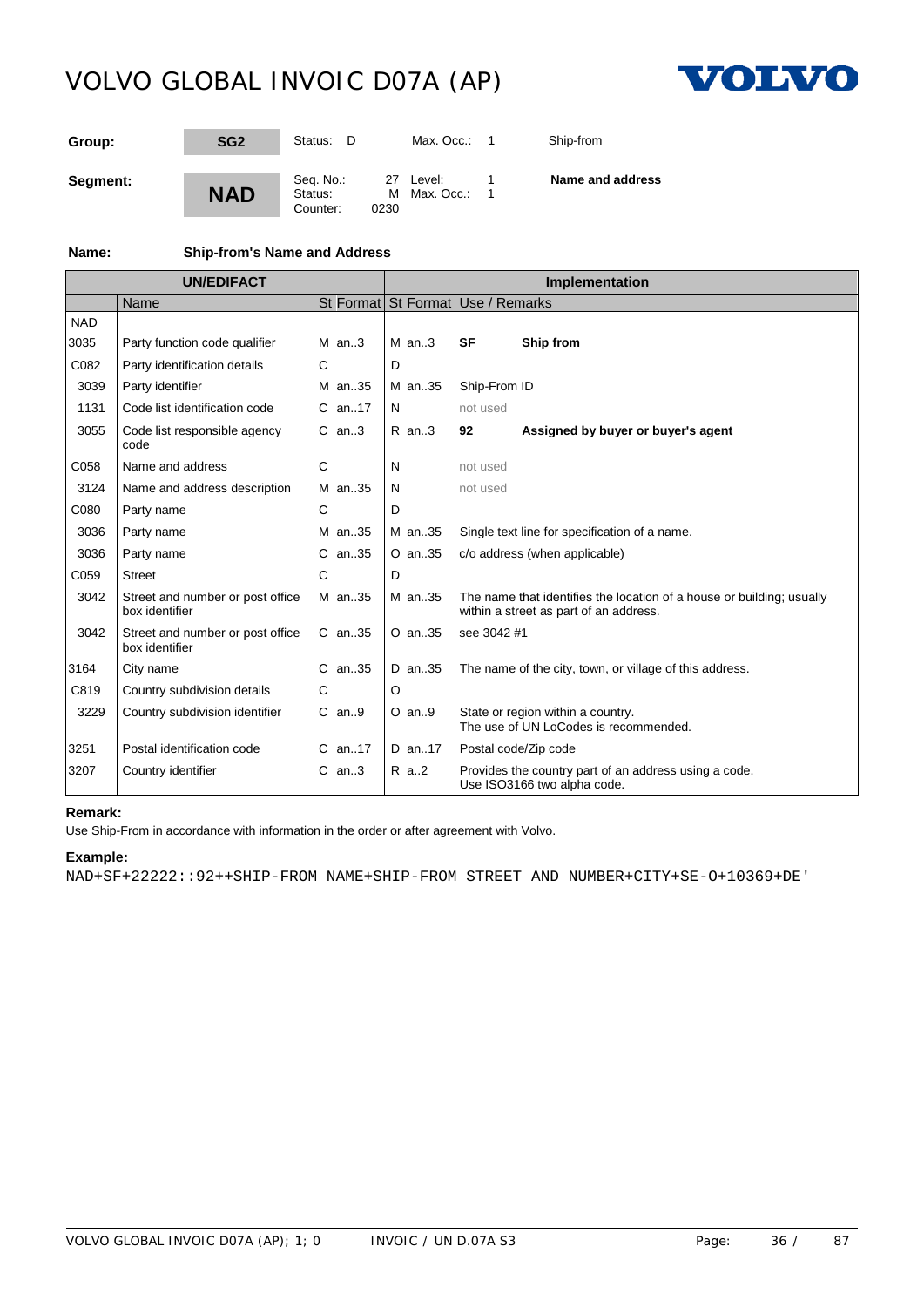

| Group:   | SG <sub>2</sub> | Status: D                        |           | Max. Occ.:              | - 1 | Ship-from                                                                       |
|----------|-----------------|----------------------------------|-----------|-------------------------|-----|---------------------------------------------------------------------------------|
| Group:   | SG <sub>3</sub> | Status: D                        |           | Max. Occ.: $5$          |     | Ship-from's reference number(s)                                                 |
|          |                 |                                  |           |                         |     | To be used when legally required and/or in agreement between concerned parties. |
| Segment: | <b>RFF</b>      | Seq. No.:<br>Status:<br>Counter: | м<br>0280 | 28 Level:<br>Max. Occ.: | 1   | Reference                                                                       |

**Name: Ship-from's reference number(s)**

|                  | <b>UN/EDIFACT</b>        |            | Implementation |                                                                                                                                                                                                                                                                                                                                                                                                                                                                                                                        |  |
|------------------|--------------------------|------------|----------------|------------------------------------------------------------------------------------------------------------------------------------------------------------------------------------------------------------------------------------------------------------------------------------------------------------------------------------------------------------------------------------------------------------------------------------------------------------------------------------------------------------------------|--|
|                  | Name                     |            |                | St Format St Format Use / Remarks                                                                                                                                                                                                                                                                                                                                                                                                                                                                                      |  |
| <b>RFF</b>       |                          |            |                |                                                                                                                                                                                                                                                                                                                                                                                                                                                                                                                        |  |
| C <sub>506</sub> | Reference                | М          | M              |                                                                                                                                                                                                                                                                                                                                                                                                                                                                                                                        |  |
| 1153             | Reference code qualifier | $M$ an3    | $M$ an3        | <b>AHP</b><br>Tax registration number<br><b>Fiscal number</b><br>FC<br>VA<br>VAT registration number<br>XA<br>Company/place registration number                                                                                                                                                                                                                                                                                                                                                                        |  |
| 1154             | Reference identifier     | $C$ an. 70 | R an17         | AHP: The registration number by which a company/organization is<br>identified with the tax administration.<br>FC: Tax payer's number. Number assigned to individual persons as<br>well as to corporates by a public institution; this number is different<br>from the VAT registration number.<br>VA: Unique number assigned by the relevant tax authority to<br>identify a party for use in relation to Value Added Tax (VAT).<br>Required in the EU invoice directive.<br>XA: Company and Place as legally required. |  |

### **Remark:**

### **Example:**

RFF+FC:HRB 99876'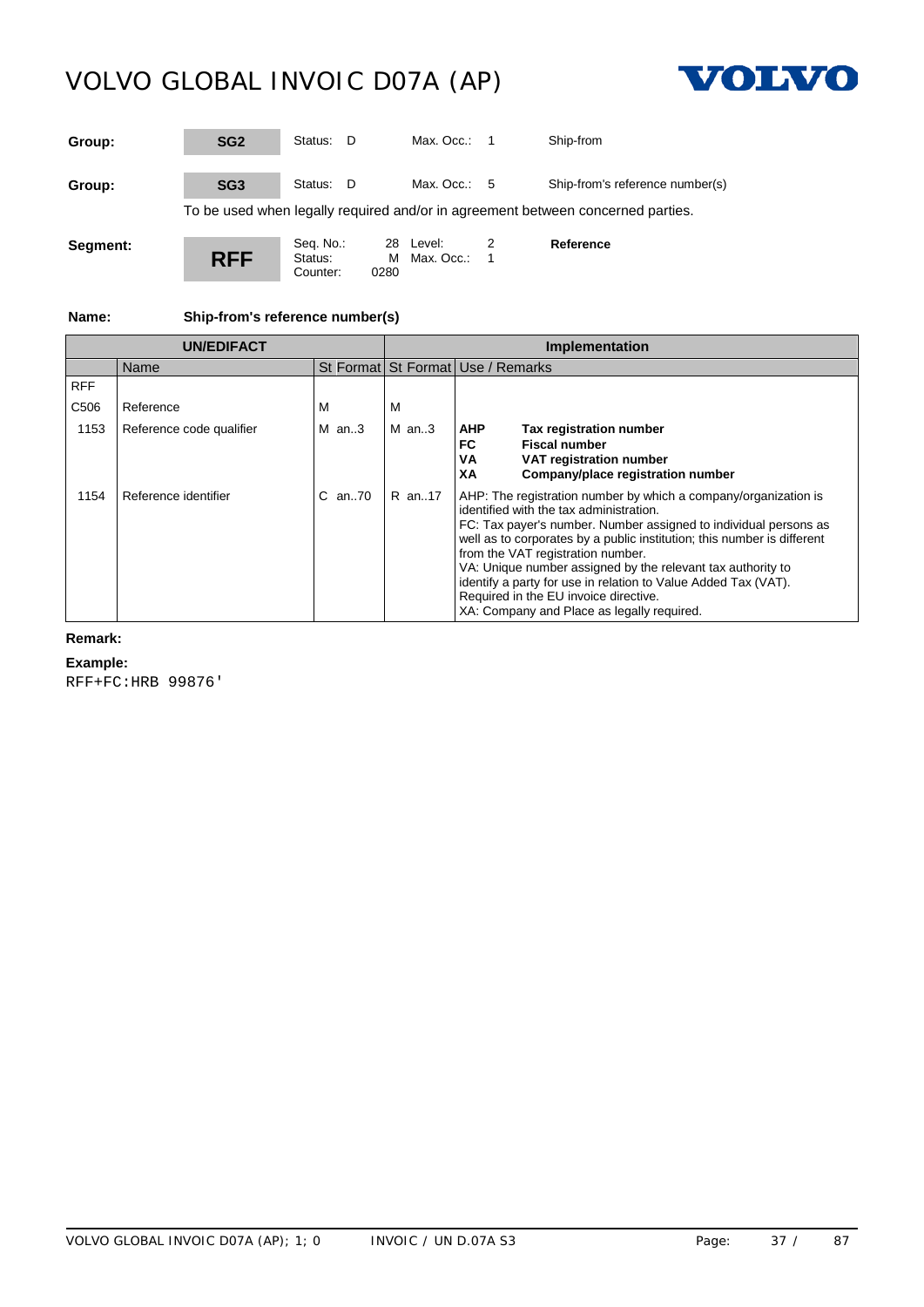

| Group:   | SG <sub>2</sub> | Status:<br>- D                   |                   | Max. Occ.:     | Invoice issuer   |
|----------|-----------------|----------------------------------|-------------------|----------------|------------------|
| Segment: | <b>NAD</b>      | Seq. No.:<br>Status:<br>Counter: | 29 Level:<br>0230 | M Max. Occ.: 1 | Name and address |

**Name: Invoice issuer's Name and Address**

| <b>UN/EDIFACT</b> |                                                    |            | Implementation |                                                                                                                 |  |  |
|-------------------|----------------------------------------------------|------------|----------------|-----------------------------------------------------------------------------------------------------------------|--|--|
|                   | Name                                               |            |                | St Format St Format Use / Remarks                                                                               |  |  |
| <b>NAD</b>        |                                                    |            |                |                                                                                                                 |  |  |
| 3035              | Party function code qualifier                      | $M$ an3    | $M$ an3        | <b>Invoice issuer</b><br>Ш                                                                                      |  |  |
| C082              | Party identification details                       | C          | D              |                                                                                                                 |  |  |
| 3039              | Party identifier                                   | M an35     | M an35         | Invoice Issuer ID<br>This ID must be assigned by the buyer and used in agreement<br>between concerned parties.  |  |  |
| 1131              | Code list identification code                      | $C$ an. 17 | N              | not used                                                                                                        |  |  |
| 3055              | Code list responsible agency<br>code               | $C$ an3    | $R$ an3        | Assigned by buyer or buyer's agent<br>92                                                                        |  |  |
| C058              | Name and address                                   | C          | N              | not used                                                                                                        |  |  |
| 3124              | Name and address description                       | M an35     | N              | not used                                                                                                        |  |  |
| C080              | Party name                                         | С          | R.             |                                                                                                                 |  |  |
| 3036              | Party name                                         | M an35     | M an35         | Single text line for specification of a name.                                                                   |  |  |
| 3036              | Party name                                         | $C$ an35   | O an35         | c/o address (when applicable)                                                                                   |  |  |
| C059              | <b>Street</b>                                      | C          | D              |                                                                                                                 |  |  |
| 3042              | Street and number or post office<br>box identifier | M an35     | M an35         | The name that identifies the location of a house or building; usually<br>within a street as part of an address. |  |  |
| 3042              | Street and number or post office<br>box identifier | $C$ an. 35 | $O$ an. $35$   | see 3042 #1                                                                                                     |  |  |
| 3164              | City name                                          | $C$ an. 35 | R an35         | The name of the city, town, or village of this address.                                                         |  |  |
| C819              | Country subdivision details                        | С          | ი              |                                                                                                                 |  |  |
| 3229              | Country subdivision identifier                     | $C$ an9    | $O$ an9        | State or region within a country.<br>The use of UN LoCodes is recommended.                                      |  |  |
| 3251              | Postal identification code                         | $C$ an17   | R an17         | Postal code/Zip code                                                                                            |  |  |
| 3207              | Country identifier                                 | $C$ an3    | R a2           | Provides the country part of an address using a code.<br>Use ISO3166 two alpha code.                            |  |  |

### **Remark:**

Party who is actually issuing the invoice

To be used if Invoice issuer is not same legal entity as the Seller and only in agreement between concerned parties.

### **Example:**

NAD+II+33333::92++INVOICE ISSUER NAME+INVOICE ISSUER STREET AND NUMBER+CITY++3333+BE'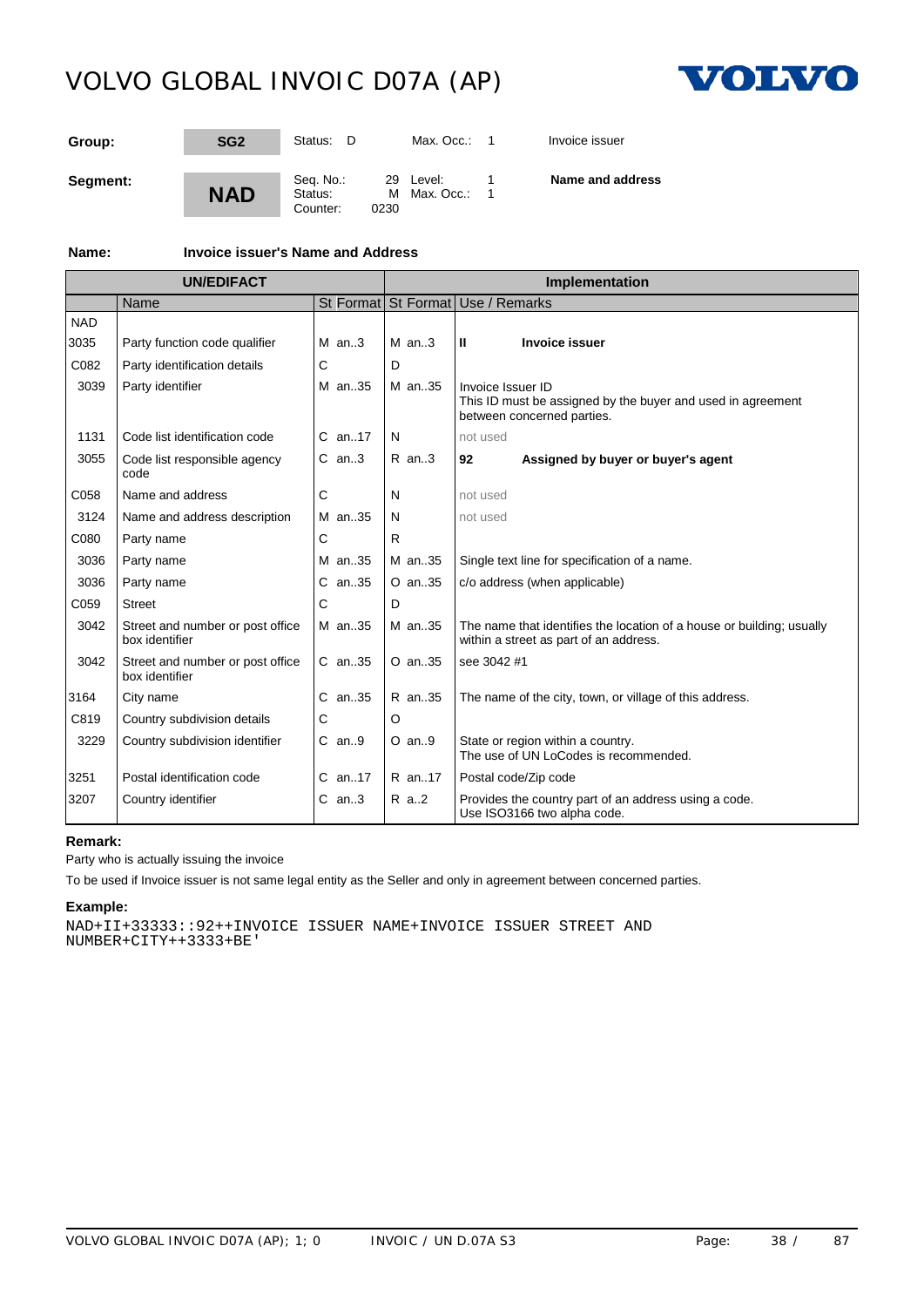

| Group:   | SG <sub>2</sub> | Status: D                        |            | Max. $Occ: 1$          |                | Invoice issuer                                                                  |
|----------|-----------------|----------------------------------|------------|------------------------|----------------|---------------------------------------------------------------------------------|
| Group:   | SG <sub>3</sub> | Status: D                        |            | Max. Occ.: $5$         |                | Invoice issuer's reference number(s)                                            |
|          |                 |                                  |            |                        |                | To be used when legally required and/or in agreement between concerned parties. |
| Segment: | <b>RFF</b>      | Seq. No.:<br>Status:<br>Counter: | 30<br>0280 | Level:<br>M Max. Occ.: | $\blacksquare$ | Reference                                                                       |

**Name: Invoice issuer's reference number(s)**

|                  | <b>UN/FDIFACT</b>        |            |           | Implementation                                                                                                                                                                                                                                                                                                                                                                                                                                                                |
|------------------|--------------------------|------------|-----------|-------------------------------------------------------------------------------------------------------------------------------------------------------------------------------------------------------------------------------------------------------------------------------------------------------------------------------------------------------------------------------------------------------------------------------------------------------------------------------|
|                  | Name                     |            |           | St Format St Format Use / Remarks                                                                                                                                                                                                                                                                                                                                                                                                                                             |
| <b>RFF</b>       |                          |            |           |                                                                                                                                                                                                                                                                                                                                                                                                                                                                               |
| C <sub>506</sub> | Reference                | M          | м         |                                                                                                                                                                                                                                                                                                                                                                                                                                                                               |
| 1153             | Reference code qualifier | M $an.3$   | $M$ an3   | <b>AHP</b><br>Tax registration number<br><b>Fiscal number</b><br>FC<br>VA<br>VAT registration number<br>Company/place registration number<br>XA                                                                                                                                                                                                                                                                                                                               |
| 1154             | Reference identifier     | $C$ an. 70 | $IR$ an17 | AHP: The registration number by which a company/organization is<br>identified with the tax administration.<br>FC: Tax payer's number. Number assigned to individual persons as<br>well as to corporates by a public institution; this number is different<br>from the VAT registration number.<br>VA: Unique number assigned by the relevant tax authority to<br>identify a party for use in relation to Value Added Tax (VAT).<br>XA: Company and Place as legally required. |

### **Remark:**

**Example:**

RFF+VA:BE66778899'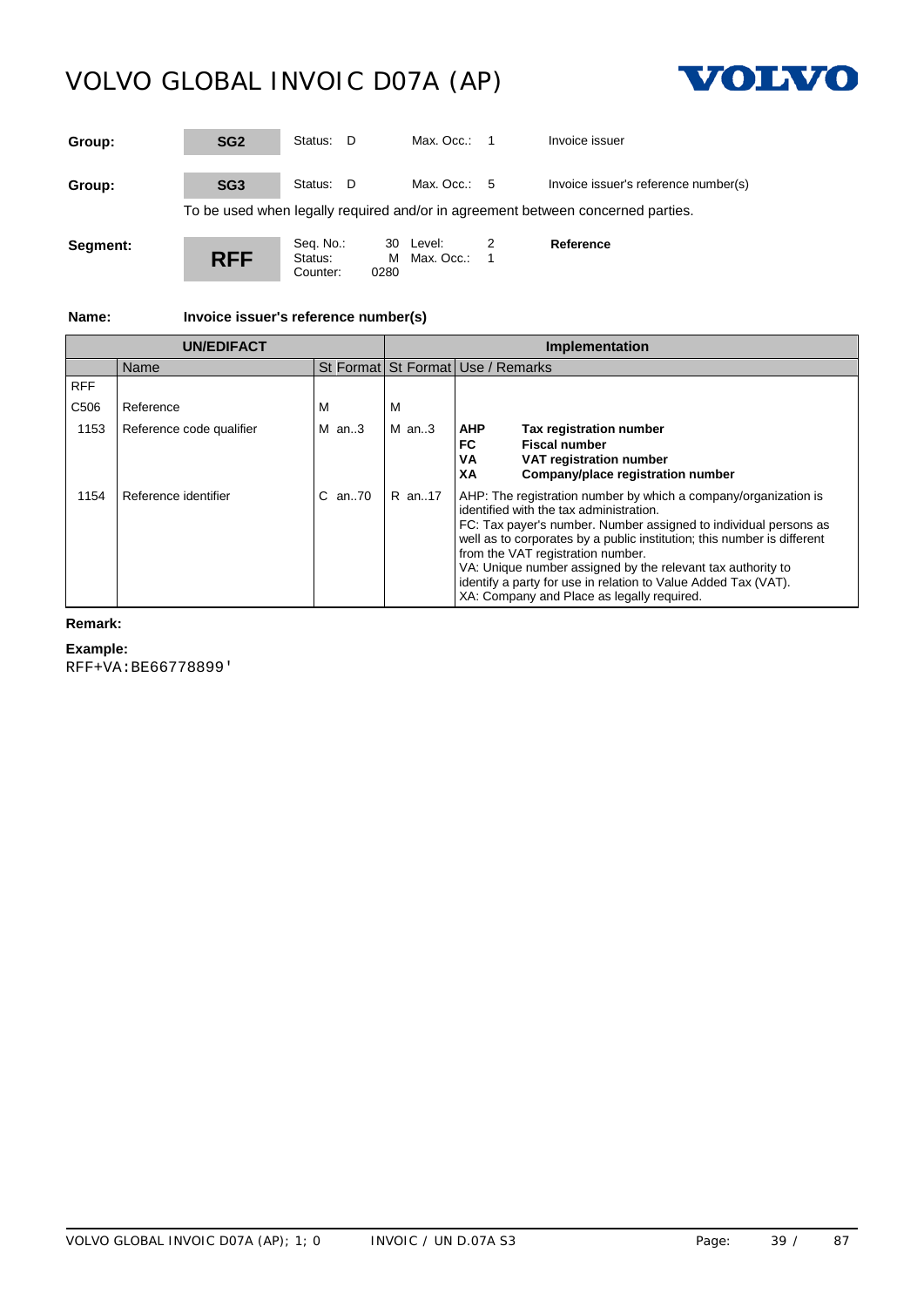

**Group: SG2** Status: D Max. Occ.: 1 Seller's Tax representative party

To be used when legally required and/or in agreement between concerned parties.

**Segment:**

**NAD** Seq. No.: 31 Level: 1<br>Status: M Max. Occ.: 1  $M$  Max. Occ.: 0230 Counter: **Name and address**

#### **Name: Seller's Tax representative**

| <b>UN/EDIFACT</b> |                                                    |            | <b>Implementation</b> |                                                                                                                 |  |  |
|-------------------|----------------------------------------------------|------------|-----------------------|-----------------------------------------------------------------------------------------------------------------|--|--|
|                   | Name                                               |            |                       | St Format St Format Use / Remarks                                                                               |  |  |
| <b>NAD</b>        |                                                    |            |                       |                                                                                                                 |  |  |
| 3035              | Party function code qualifier                      | $M$ an3    | $M$ an3               | LC<br>Party declaring the Value Added Tax (VAT)                                                                 |  |  |
| C082              | Party identification details                       | C          | R                     |                                                                                                                 |  |  |
| 3039              | Party identifier                                   | M an35     | M an35                | ID of Party declaring VAT                                                                                       |  |  |
| 1131              | Code list identification code                      | C an17     | N                     | not used                                                                                                        |  |  |
| 3055              | Code list responsible agency<br>code               | $C$ an3    | $R$ an. $3$           | Assigned by buyer or buyer's agent<br>92                                                                        |  |  |
| C058              | Name and address                                   | С          | N                     | not used                                                                                                        |  |  |
| 3124              | Name and address description                       | M an35     | N                     | not used                                                                                                        |  |  |
| 3124              | Name and address description                       | C an35     | N                     | not used                                                                                                        |  |  |
| 3124              | Name and address description                       | $C$ an. 35 | N                     | not used                                                                                                        |  |  |
| 3124              | Name and address description                       | $C$ an. 35 | N                     | not used                                                                                                        |  |  |
| 3124              | Name and address description                       | $C$ an. 35 | N                     | not used                                                                                                        |  |  |
| C080              | Party name                                         | С          | R                     |                                                                                                                 |  |  |
| 3036              | Party name                                         | M an35     | M an35                | Single text line for specification of a name.                                                                   |  |  |
| 3036              | Party name                                         | $C$ an. 35 | D an35                | c/o adress (when applicable)                                                                                    |  |  |
| C059              | <b>Street</b>                                      | С          | D                     |                                                                                                                 |  |  |
| 3042              | Street and number or post office<br>box identifier | M an35     | M an35                | The name that identifies the location of a house or building; usually<br>within a street as part of an address. |  |  |
| 3042              | Street and number or post office<br>box identifier | $C$ an. 35 | O an35                | see 3042 # 1                                                                                                    |  |  |
| 3164              | City name                                          | $C$ an. 35 | R an35                | The name of the city, town, or village of this address.                                                         |  |  |
| C819              | Country subdivision details                        | C          | O                     |                                                                                                                 |  |  |
| 3229              | Country subdivision identifier                     | $C$ an9    | $O$ an9               | State or region within a country.<br>The use of UN LoCodes is recommended.                                      |  |  |
| 3251              | Postal identification code                         | $C$ an17   | R an17                | Postal code/Zip code                                                                                            |  |  |
| 3207              | Country identifier                                 | $C$ an3    | R a2                  | Provides the country part of an address using a code.<br>Use ISO3166 two alpha code.                            |  |  |

#### **Remark:**

Agent/representative declaring the Value Added Tax (VAT).

A business partner who is not established in a EU-Member State, but makes taxable supplies of goods or services in that Member State, may appoint a VAT-registered tax representative, to maintain/preserve VAT records on his behalf and to make any required VAT declarations to the relevant tax authority.

If a company has a VAT registration with an appointed agent/representative in an EU member state, a care of address to the representative must be stated on the invoice.

#### **Example:**

NAD+LC+223456::92++SELLER NAME:C/O ABC INC.+SMALL LANE 35+NEWTOWN++WC2-5CD+GB'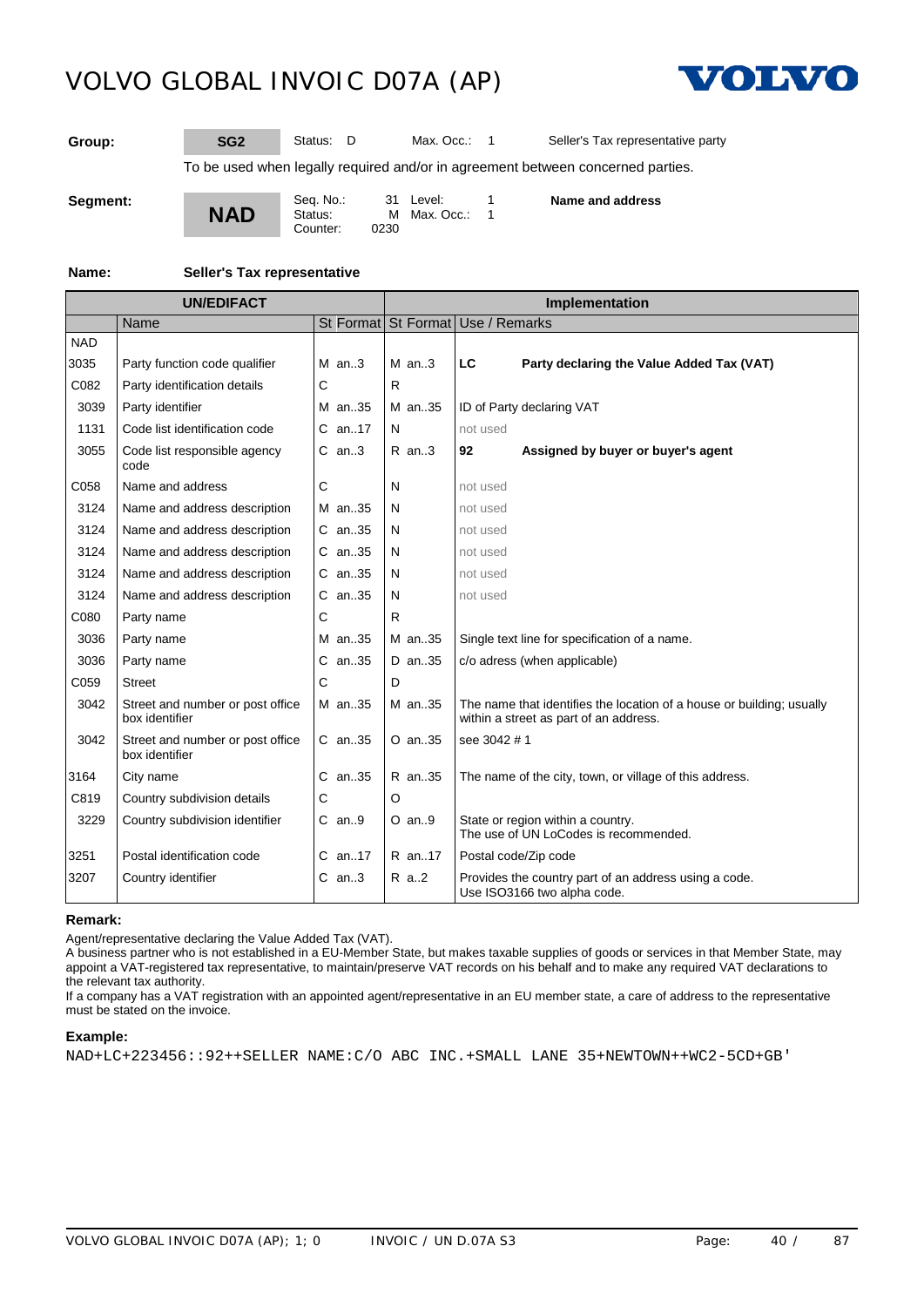

| Group:   | SG <sub>2</sub> | Status: D                        | Max. Occ.: $1$                       |     | Seller's Tax representative party |
|----------|-----------------|----------------------------------|--------------------------------------|-----|-----------------------------------|
| Group:   | SG <sub>3</sub> | Status: D                        | Max. Occ.: $1$                       |     | VAT registration number           |
| Segment: | <b>RFF</b>      | Seq. No.:<br>Status:<br>Counter: | 32 Level:<br>Max. Occ.:<br>м<br>0280 | - 1 | Reference                         |

### **Name: VAT registration number**

|                  | <b>UN/EDIFACT</b>        |                 | Implementation |                                                                                                                               |  |
|------------------|--------------------------|-----------------|----------------|-------------------------------------------------------------------------------------------------------------------------------|--|
|                  | Name                     |                 |                | St Format St Format Use / Remarks                                                                                             |  |
| <b>RFF</b>       |                          |                 |                |                                                                                                                               |  |
| C <sub>506</sub> | Reference                |                 | M              |                                                                                                                               |  |
| 1153             | Reference code qualifier | $M$ an3         | l M an3        | l VA<br>VAT registration number                                                                                               |  |
| 154              | Reference identifier     | C an70   R an17 |                | VA: Unique number assigned by the relevant tax authority to identify a<br>party for use in relation to Value Added Tax (VAT). |  |

### **Remark:**

### **Example:**

RFF+VA:GB77766655'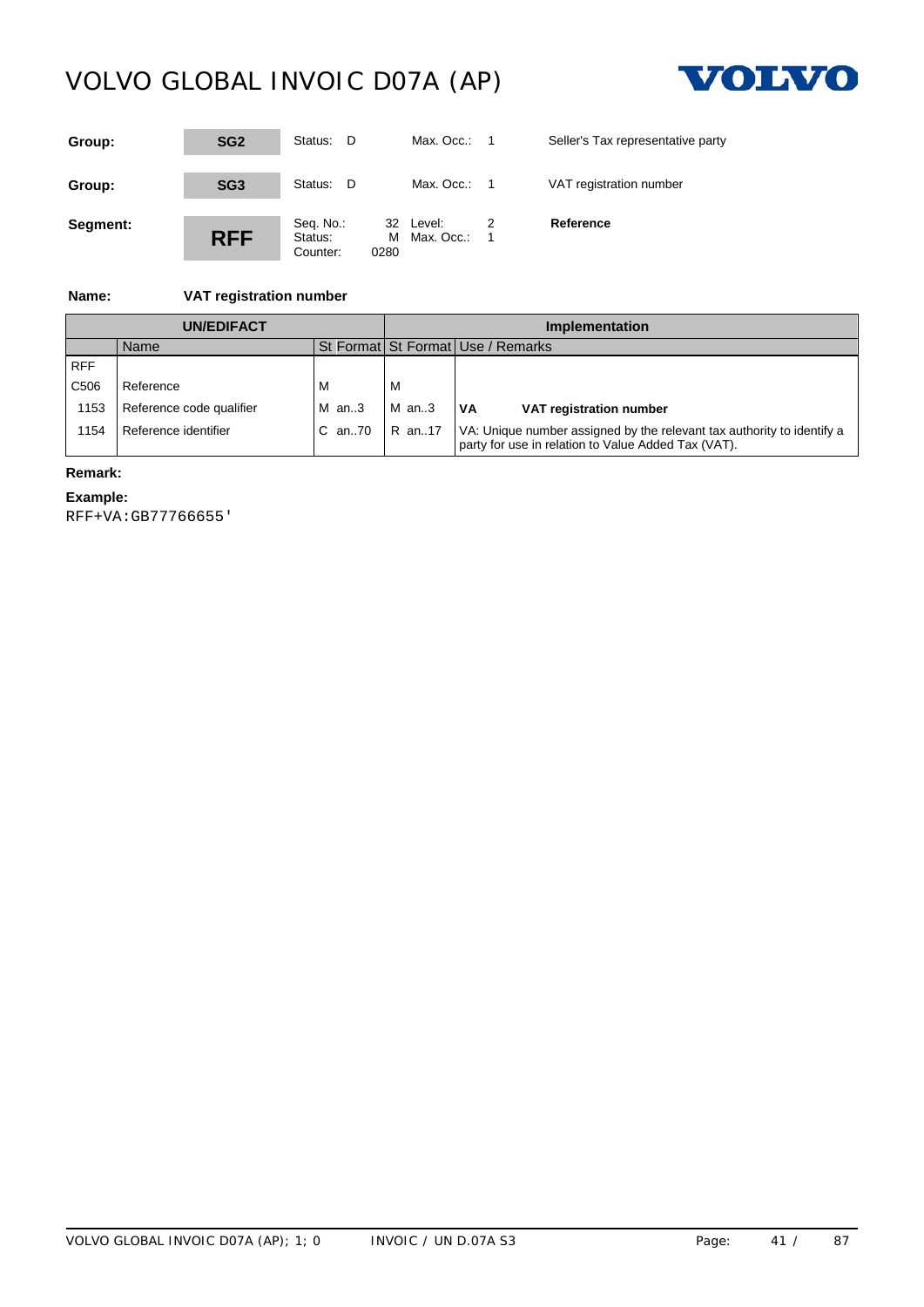

| Group:   | SG7        | Status: R                                | Max. Occ.:                | Invoice and home currency |  |
|----------|------------|------------------------------------------|---------------------------|---------------------------|--|
| Segment: | <b>CUX</b> | Seq. No.:<br>Status:<br>0410<br>Counter: | 33 Level:<br>M Max. Occ.: | <b>Currencies</b>         |  |

#### **Name: Currencies**

|                  | <b>UN/EDIFACT</b>             |             |             | Implementation                                                                                                                                                                                                                                            |  |  |
|------------------|-------------------------------|-------------|-------------|-----------------------------------------------------------------------------------------------------------------------------------------------------------------------------------------------------------------------------------------------------------|--|--|
|                  | Name                          | St Format   |             | St Format Use / Remarks                                                                                                                                                                                                                                   |  |  |
| <b>CUX</b>       |                               |             |             |                                                                                                                                                                                                                                                           |  |  |
| C504             | Currency details              | С           | R           |                                                                                                                                                                                                                                                           |  |  |
| 6347             | Currency usage code qualifier | $M$ an. 3   | $M$ an3     | $\mathbf{2}$<br>Reference currency                                                                                                                                                                                                                        |  |  |
| 6345             | Currency identification code  | $C$ an3     | R an3       | Invoicing currency<br>Code specifying a monetary unit.<br>Use ISO 4217 three alpha code.                                                                                                                                                                  |  |  |
| 6343             | Currency type code qualifier  | $C$ an. $3$ | $R$ an. 3   | <b>Invoicing currency</b><br>4                                                                                                                                                                                                                            |  |  |
| C <sub>504</sub> | Currency details              | С           | D           | Only to be used after agreement with Volvo.<br>Target Currency specifies the currency that has to be used for<br>accounting, taxation or calculation purposes if a monetary amount is<br>given in a different currency.<br>Use ISO 4217 three alpha code. |  |  |
| 6347             | Currency usage code qualifier | $M$ an. 3   | $M$ an. 3   | 3<br><b>Target currency</b>                                                                                                                                                                                                                               |  |  |
| 6345             | Currency identification code  | $C$ an3     | $R$ an3     | Code specifying a monetary unit. Use ISO 4217 three alpha code.                                                                                                                                                                                           |  |  |
| 6343             | Currency type code qualifier  | $C$ an. $3$ | $R$ an. $3$ | 3<br>Home currency                                                                                                                                                                                                                                        |  |  |
| 5402             | Currency exchange rate        | $C \n n.12$ | D n.12      | The rate at which one specified currency is expressed in another<br>specified currency.<br>Currency Conversion Rate should be given with 5 decimals.                                                                                                      |  |  |

#### **Remark:**

Required in the EU Invoice directive.

Invoicing currency is always to be given in the first occurrence of the C504#1 as follows: 6347 '2', 6345 Currency, 6343 '4'

In some cases it is a requirement that, for invoicing in foreign currency, the invoice taxable and tax (e.g. VAT) amounts also must be expressed in home currency. Relating this to the CUX segments; authorities would require the invoicing currency and the home currency to be shown, together with the applied rate of exchange (element 5402).

If a different home currency is to be given, the second occurrence of C504 in the CUX segment is to be used as follows: second 6347: '3', second 6345 contains the currency, and second 6343: '3'. Data element 5402 contains the currency conversion rate.

#### **Example:**

CUX+2:EUR:4+3:SEK:3+9.98700'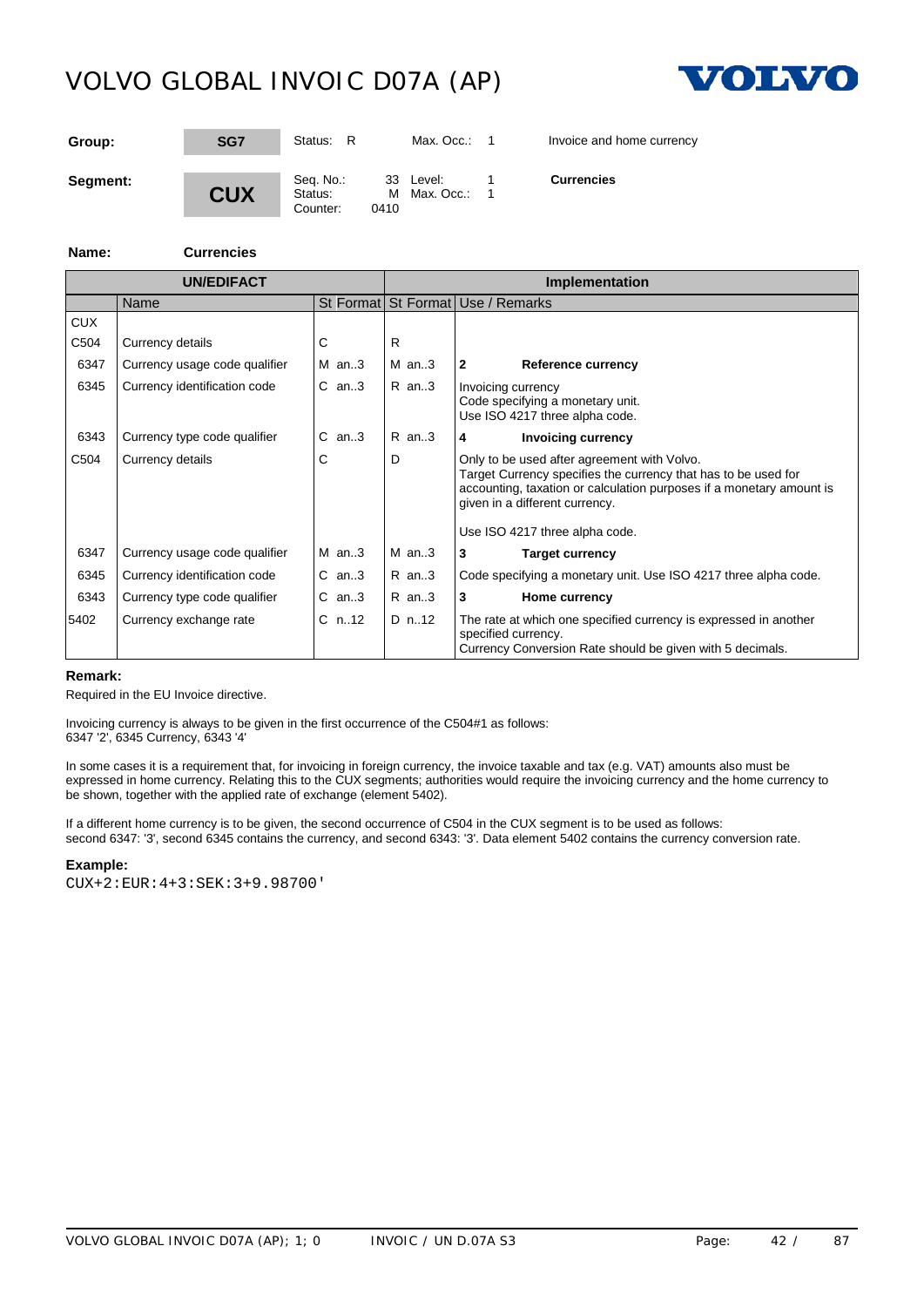

| Group:   | SG7        | Status: R                        |      | Max. Occ.:                | Invoice and home currency |
|----------|------------|----------------------------------|------|---------------------------|---------------------------|
| Segment: | <b>DTM</b> | Seq. No.:<br>Status:<br>Counter: | 0420 | 34 Level:<br>D Max. Occ.: | Date/time/period          |

### **Name: Exchange rate date**

|                   | <b>UN/EDIFACT</b>                                 |                  | <b>Implementation</b> |                                                                                                                                    |  |  |
|-------------------|---------------------------------------------------|------------------|-----------------------|------------------------------------------------------------------------------------------------------------------------------------|--|--|
|                   | Name                                              |                  |                       | St Format St Format Use / Remarks                                                                                                  |  |  |
| <b>DTM</b>        |                                                   |                  |                       |                                                                                                                                    |  |  |
| C <sub>50</sub> 7 | Date/time/period                                  | м                | м                     |                                                                                                                                    |  |  |
| 2005              | Date or time or period function<br>code qualifier | $M$ an3          | IM an3                | 134<br>Rate of exchange date/time                                                                                                  |  |  |
| 2380              | Date or time or period text                       | IC an35 IR n8    |                       | To specify the date, a given exchange rate between two currencies<br>has been calculeted (or has been published by other sources). |  |  |
| 2379              | Date or time or period format<br>code             | $\mathsf{C}$ an3 | R an3                 | 102<br><b>CCYYMMDD</b>                                                                                                             |  |  |

#### **Remark:**

This segment has to be sent if SG7.CUX.C504 is used more than once (i.e. if invoicing and home currency is specified).

### **Example:**

DTM+134:20041230:102'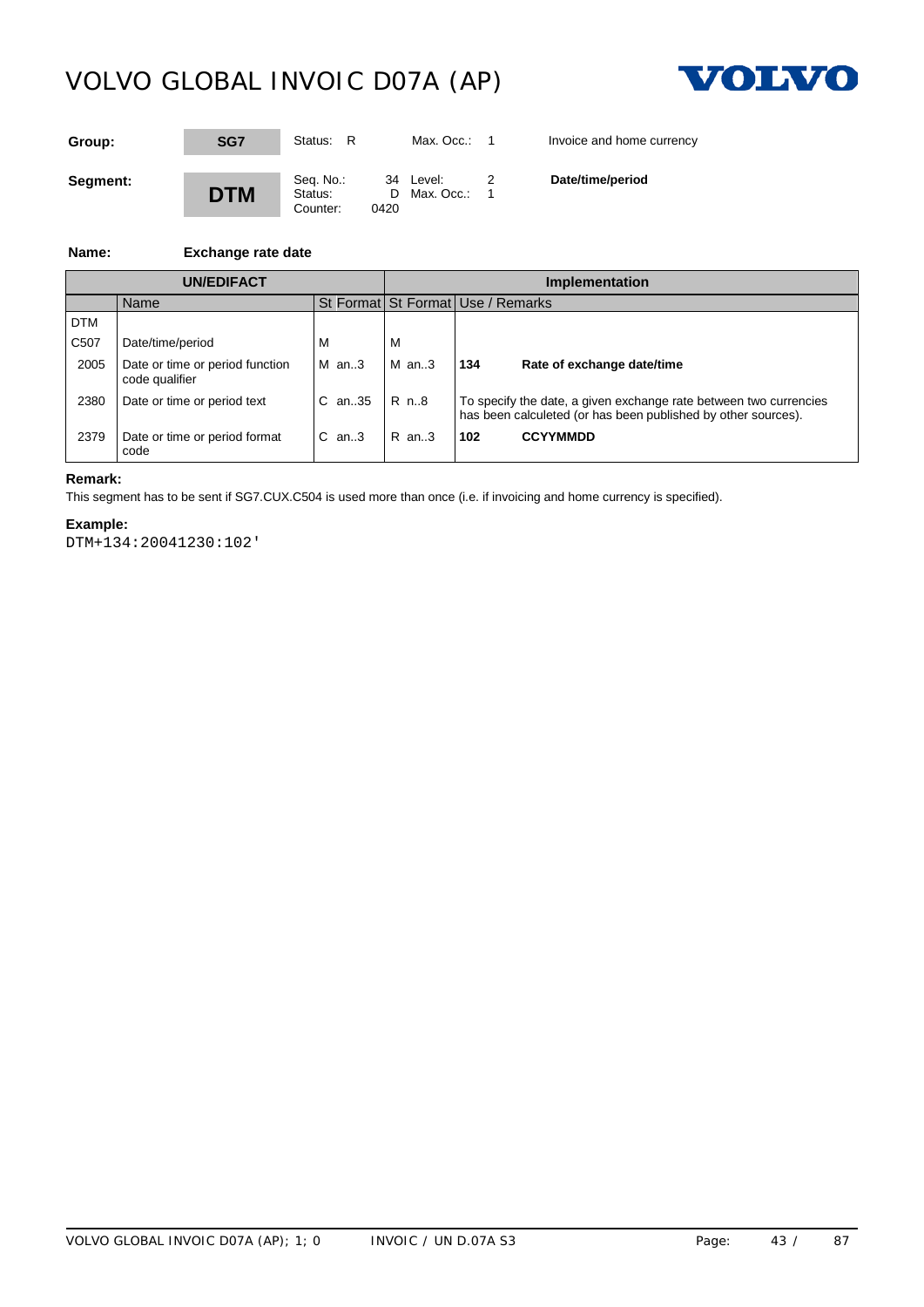

**Group: SG8** Status: D Max. Occ.: 10 Payment instructions

SG8 is only to be used in the Self-billed invoice process (i.e. if BGM.1001=389).

**PYT** Seq. No.: 35 Level: 1<br>Status: M Max. Occ.: 1 M Max. Occ.: 1<br>0440 Counter:

**Payment terms**

### **Name: Payment terms**

|                    | <b>UN/EDIFACT</b>                       |             | Implementation |                                                                                                                                                                                                                                                                                                                                                                                                                                                                                              |  |  |
|--------------------|-----------------------------------------|-------------|----------------|----------------------------------------------------------------------------------------------------------------------------------------------------------------------------------------------------------------------------------------------------------------------------------------------------------------------------------------------------------------------------------------------------------------------------------------------------------------------------------------------|--|--|
|                    | Name                                    |             |                | St Format St Format Use / Remarks                                                                                                                                                                                                                                                                                                                                                                                                                                                            |  |  |
| <b>PYT</b><br>4279 | Payment terms type code<br>qualifier    | $M$ an3     | $M$ an3        | Conditions of payment between the parties to a transaction.<br><b>Basic</b><br>1                                                                                                                                                                                                                                                                                                                                                                                                             |  |  |
| C019               | Payment terms                           | С           | N              | not used                                                                                                                                                                                                                                                                                                                                                                                                                                                                                     |  |  |
| 4277               | Payment terms description<br>identifier | $C$ an17    | N              | not used                                                                                                                                                                                                                                                                                                                                                                                                                                                                                     |  |  |
| 2475               | Event time reference code               | $C$ an3     | $R$ an3        | Reference to the date of a specific event, e.g. issue date of a<br>specified business document (for example invoice date).<br>5<br>Date of invoice                                                                                                                                                                                                                                                                                                                                           |  |  |
| 2009               | Terms time relation code                | $C$ an. $3$ | $O$ an3        | Code relating terms to a reference date, time or<br>period.<br>Date (Relation):<br>Reference date<br><b>Before reference</b><br>2<br>After reference<br>3<br>End of 10-day period containing the reference date<br>End of 2-week period containing the reference date<br>5<br>End of month containing the reference date<br>6<br>End of quarter containing the reference date<br>8<br>End of year containing the reference date<br>9<br>End of half year containing the reference date<br>12 |  |  |
| 2151               | Period type code                        | $C$ an3     | $O$ an3        | Code identifying a period<br>Type Of Period:<br>3M<br>Quarter<br>6M<br>Half-year<br>D<br>Day<br>M<br><b>Month</b><br>P<br>Four month period<br>W<br>Week<br>Y<br>Year                                                                                                                                                                                                                                                                                                                        |  |  |
| 2152               | Period count quantity                   | $C_{n.3}$   | $O$ n3         | Actual number of periods (days, weeks etc.) belonging to a payment<br>term.                                                                                                                                                                                                                                                                                                                                                                                                                  |  |  |

**Remark:**

### **Example:**

PYT+1++5+1+D+10'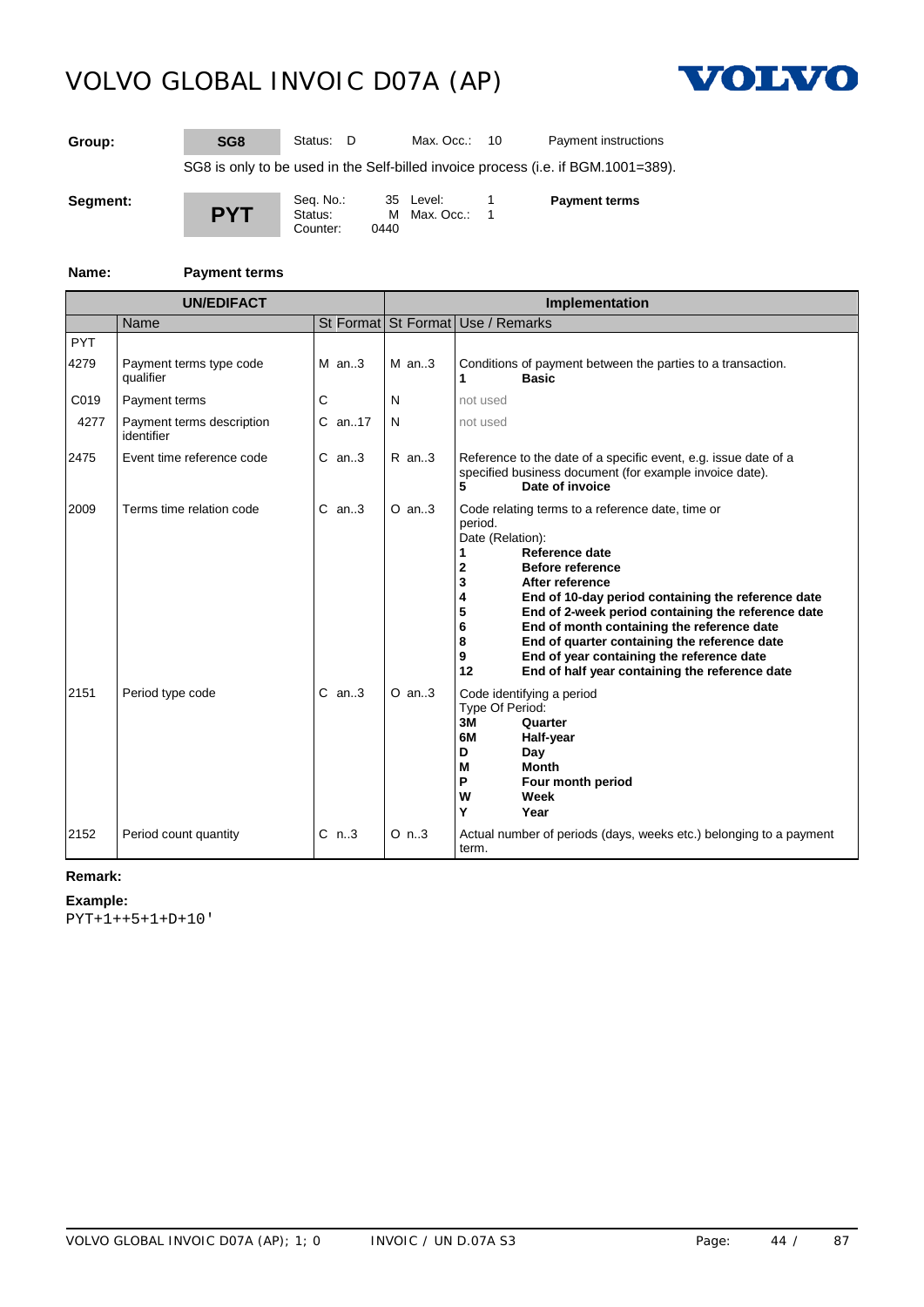

| Group: | SG <sub>8</sub> | Status: D |  | Max. Occ.: 10 |  | Payment instructions |
|--------|-----------------|-----------|--|---------------|--|----------------------|
|--------|-----------------|-----------|--|---------------|--|----------------------|

SG8 is only to be used in the Self-billed invoice process (i.e. if BGM.1001=389).

**DTM**

Seq. No.: 36 Level: 2 Status: **O** Max. Occ.: 1 Counter: 0450

**Date/time/period**

### **Name: Payment due date**

|                  | <b>UN/EDIFACT</b>                                 |                   | <b>Implementation</b> |                                                                                      |  |  |  |
|------------------|---------------------------------------------------|-------------------|-----------------------|--------------------------------------------------------------------------------------|--|--|--|
|                  | Name                                              |                   |                       | St Format St Format Use / Remarks                                                    |  |  |  |
| I DTM            |                                                   |                   |                       |                                                                                      |  |  |  |
| C <sub>507</sub> | Date/time/period                                  | M                 | .W                    |                                                                                      |  |  |  |
| 2005             | Date or time or period function<br>code qualifier | $M$ an3           | $M$ an3               | 140<br>Payment due date                                                              |  |  |  |
| 2380             | Date or time or period text                       | IC an35 IR n8     |                       | Date when the payment is due in order to comply with the specified<br>payment terms. |  |  |  |
| 2379             | Date or time or period format<br>code             | $\mathsf{IC}$ an3 | $R$ an3               | <b>CCYYMMDD</b><br>102                                                               |  |  |  |

### **Remark:**

This segment can be used in conjunction with any of the applicable qualifiers in SG8.PYT segment.

### **Example:**

DTM+140:20040110:102'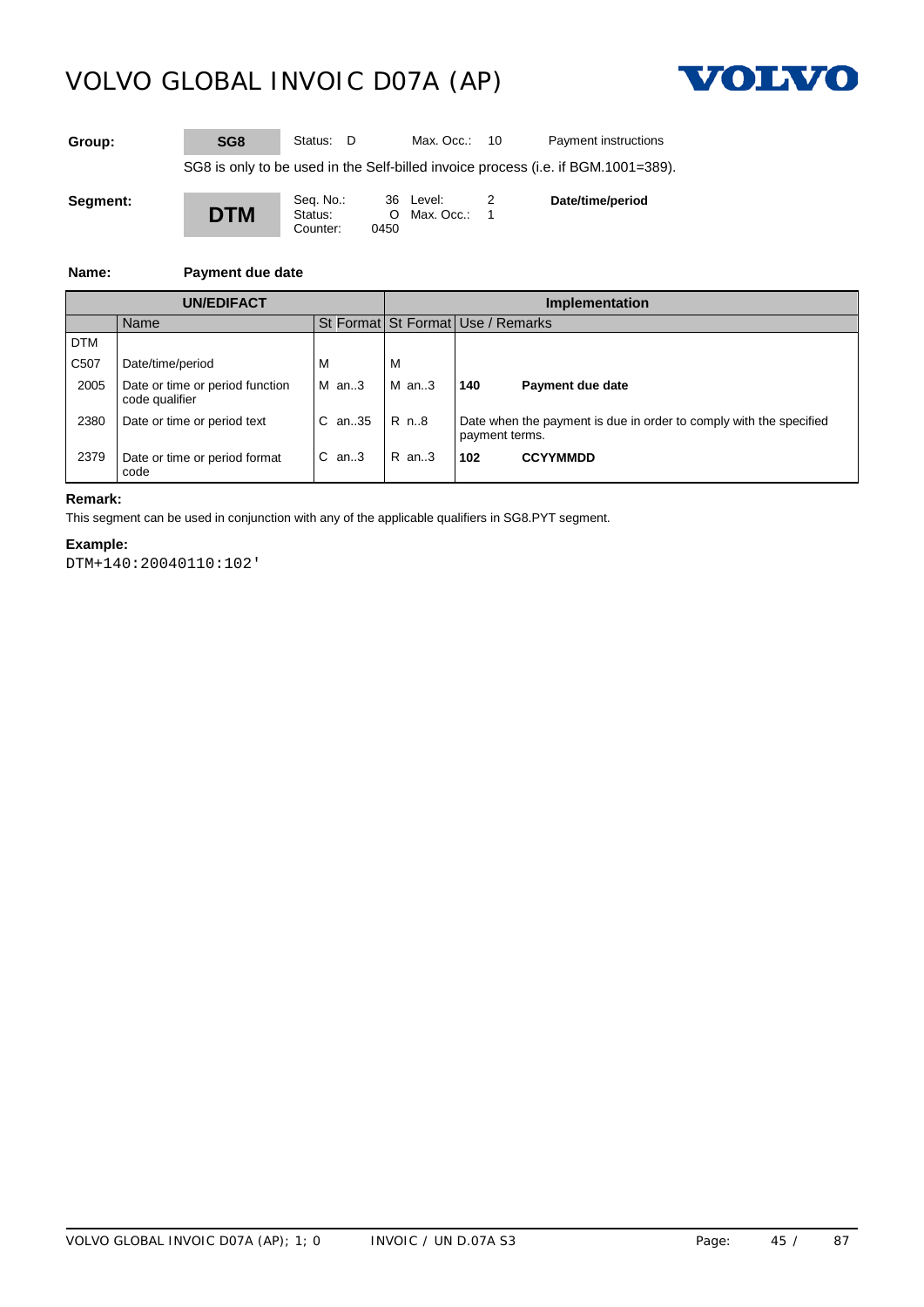

| Group: | SG8 | Status: D | Max. Occ.: $10$ | Payment instructions |
|--------|-----|-----------|-----------------|----------------------|
|        |     |           |                 |                      |

SG8 is only to be used in the Self-billed invoice process (i.e. if BGM.1001=389).

**DTM** Counter: 0450

Seq. No.: 37 Level: 2 Status: **O** Max. Occ.: 1 **Date/time/period**

### **Name: Reference date/time**

|            | <b>UN/EDIFACT</b>                                 |                                        | <b>Implementation</b> |                                                                             |  |  |
|------------|---------------------------------------------------|----------------------------------------|-----------------------|-----------------------------------------------------------------------------|--|--|
|            | Name                                              |                                        |                       | St Format St Format Use / Remarks                                           |  |  |
| <b>DTM</b> |                                                   |                                        |                       |                                                                             |  |  |
| C507       | Date/time/period                                  | M                                      |                       |                                                                             |  |  |
| 2005       | Date or time or period function<br>code qualifier | $M$ an3                                | $M$ an3               | 171<br>Reference date/time                                                  |  |  |
| 2380       | Date or time or period text                       | $ C \text{ an } .35   R \text{ n } .8$ |                       | Date, the referenced document was issued, usually the invoice issue<br>date |  |  |
| 2379       | Date or time or period format<br>code             | $IC$ an3                               | R an3                 | <b>CCYYMMDD</b><br>102                                                      |  |  |

### **Remark:**

The reference date is related to data element PYT.2009 . If data element PYT.2009 is filled, this reference date has to be specified.

#### **Example:**

DTM+171:20040131:102'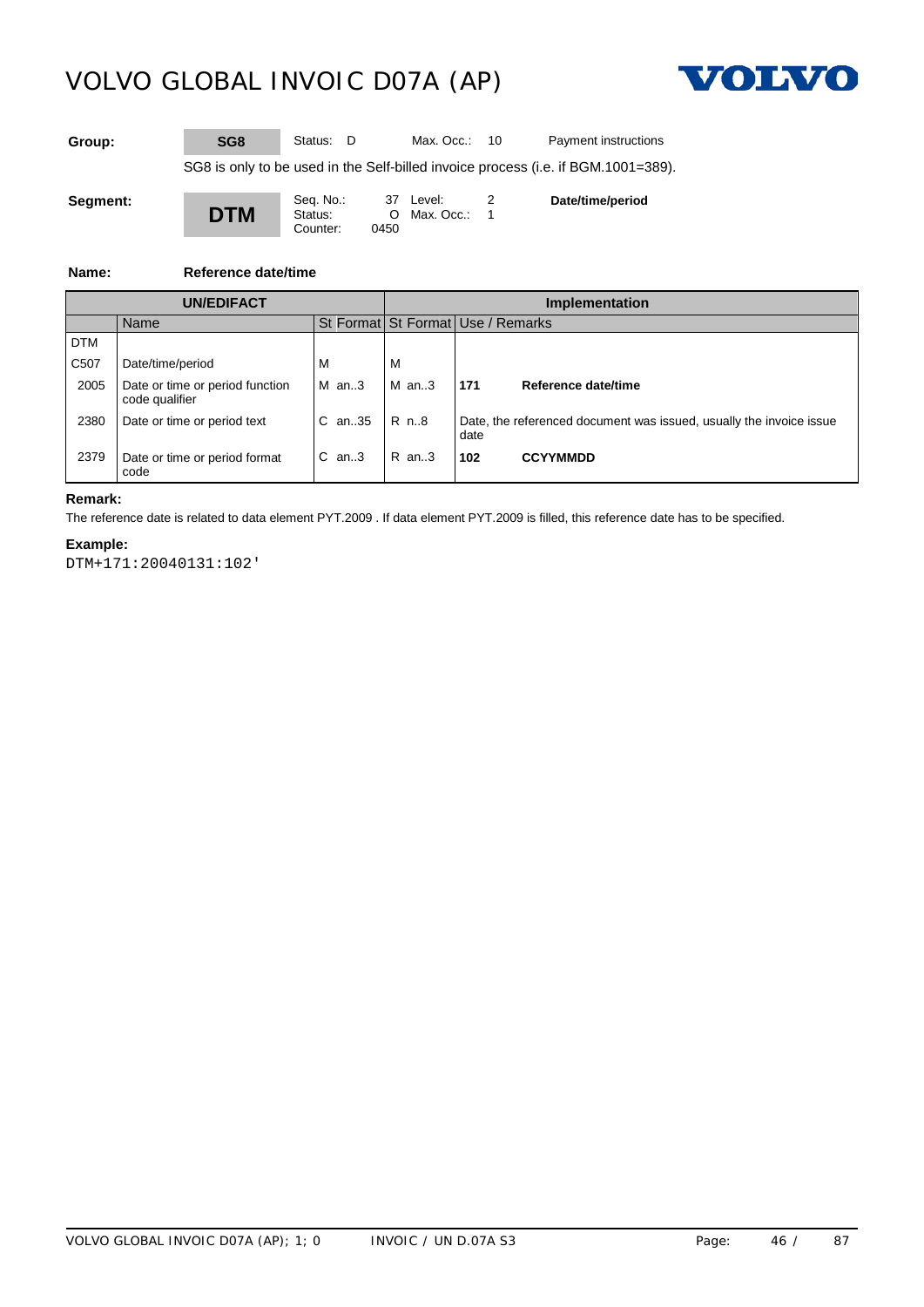

**Group: SG9** Status: D Max. Occ.: 10 Transport details

To be used when legally required and/or in agreement between concerned parties.

| Seament: |  |
|----------|--|
|----------|--|

**TDT** Seq. No.: 38 Level: 1<br>Status: M Max. Occ.: 1 M Max. Occ.: 0510 Counter: **Transport information**

### **Name: Transport information**

|                    | <b>UN/EDIFACT</b>                        |            | Implementation |                                                                                                                                                                                                                                                |  |  |
|--------------------|------------------------------------------|------------|----------------|------------------------------------------------------------------------------------------------------------------------------------------------------------------------------------------------------------------------------------------------|--|--|
|                    | Name                                     |            |                | St Format St Format Use / Remarks                                                                                                                                                                                                              |  |  |
| <b>TDT</b><br>8051 | Transport stage code qualifier           | $M$ an3    | $M$ an3        | Code specifying the stage of a transport, i.e. in case of a multi-step<br>route.<br>10<br>Pre-carriage transport<br>At departure<br>12<br>Main-carriage transport<br>20<br>Delivery carrier all transport<br>25<br>On-carriage transport<br>30 |  |  |
| 8028               | Means of transport journey<br>identifier | $C$ an. 17 | $O$ an. 17     | Unique reference to a certain journey or departure of a means of<br>transport (generic term).                                                                                                                                                  |  |  |
| C <sub>220</sub>   | Mode of transport                        | C          | O              |                                                                                                                                                                                                                                                |  |  |
| 8067               | Transport mode name code                 | $C$ an3    | $R$ an3        | 10<br><b>Maritime transport</b><br>Rail transport<br>20<br>Road transport<br>30<br>Air transport<br>40<br>Mail<br>50<br>60<br><b>Multimodal transport</b><br>u<br><b>Private Parcel Service</b>                                                |  |  |
| C001               | <b>Transport means</b>                   | С          | N              | not used                                                                                                                                                                                                                                       |  |  |
| 8179               | Transport means description<br>code      | $C$ an $8$ | N              | not used                                                                                                                                                                                                                                       |  |  |
| C040               | Carrier                                  | С          | N              | not used                                                                                                                                                                                                                                       |  |  |
| 3127               | Carrier identifier                       | $C$ an17   | N              | not used                                                                                                                                                                                                                                       |  |  |
| 8101               | Transit direction indicator code         | $C$ an3    | N              | not used                                                                                                                                                                                                                                       |  |  |

### **Remark:**

To specify the transport details such as mode of transport, means of transport, it's conveyance reference number and the identification of the means of transport.

#### **Example:**

TDT+12++10'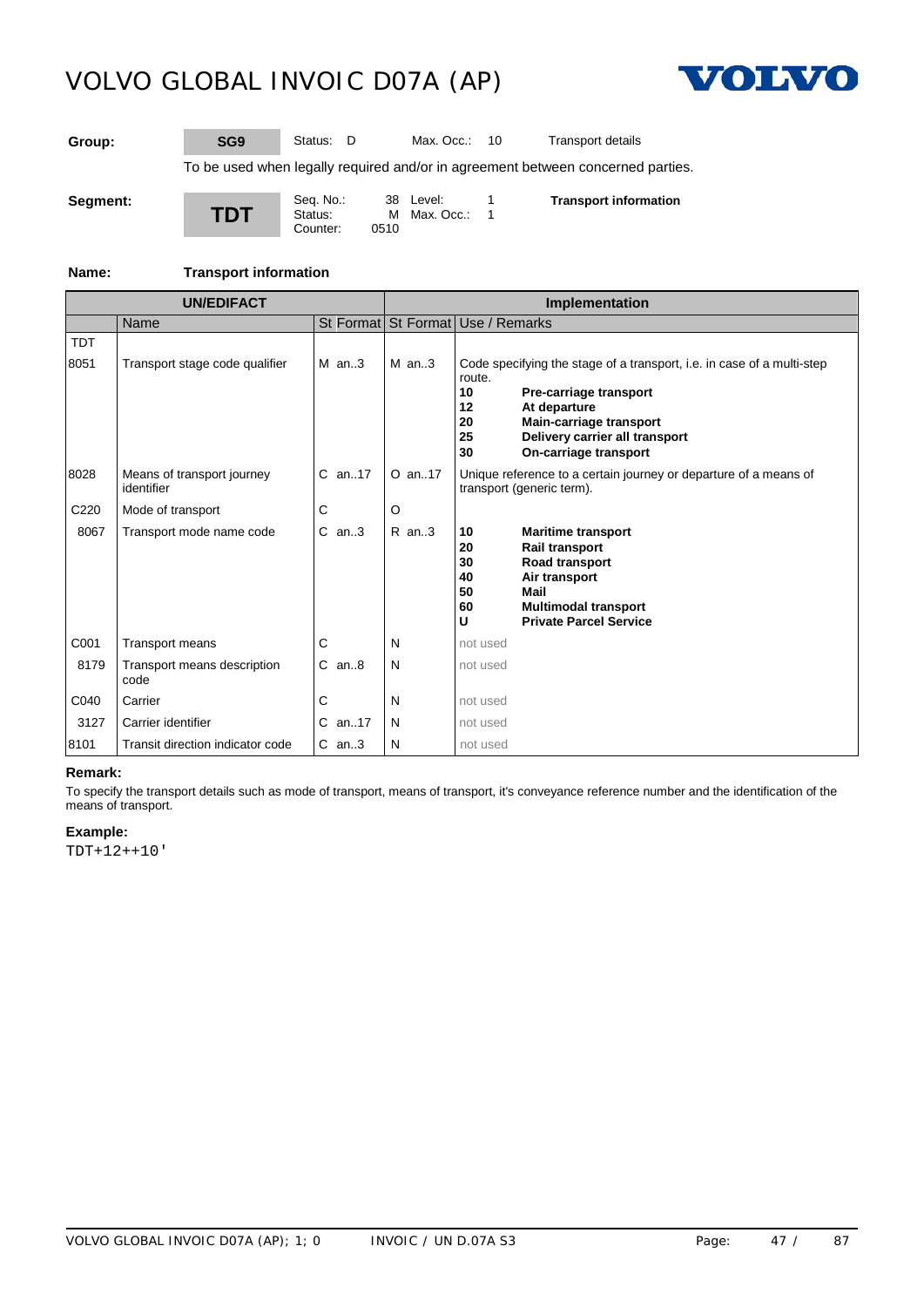

| Group:   | SG <sub>9</sub> | Status:<br>- D       |       | Max. Occ.:                | 10 | <b>Transport details</b>                                                        |
|----------|-----------------|----------------------|-------|---------------------------|----|---------------------------------------------------------------------------------|
| Group:   | <b>SG10</b>     | Status:<br>- D       |       | Max. Occ.:                | 10 | LOC.                                                                            |
|          |                 |                      |       |                           |    | To be used when legally required and/or in agreement between concerned parties. |
| Segment: | <b>LOC</b>      | Seq. No.:<br>Status: | OE 40 | 39 Level:<br>M Max, Occ.: |    | <b>Place/location identification</b>                                            |

Counter: 0540

**Name: Place/location identification**

|                  | <b>UN/EDIFACT</b>                    |             | <b>Implementation</b> |                                                                                                                                                                                                                                                              |  |
|------------------|--------------------------------------|-------------|-----------------------|--------------------------------------------------------------------------------------------------------------------------------------------------------------------------------------------------------------------------------------------------------------|--|
|                  | Name                                 |             |                       | St Format St Format Use / Remarks                                                                                                                                                                                                                            |  |
| <b>LOC</b>       |                                      |             |                       |                                                                                                                                                                                                                                                              |  |
| 3227             | Location function code qualifier     | $M$ an. 3   | $M$ an3               | 5<br><b>Place of departure</b><br><b>Place of arrival</b><br>60                                                                                                                                                                                              |  |
| C <sub>517</sub> | Location identification              |             | M                     |                                                                                                                                                                                                                                                              |  |
| 3225             | Location identifier                  | C an35      | R an35                | Place of departure or arrival ID.<br>The use of UN/LOCODE (ISO 3166) or airport codes (IATA) is<br>recommended.                                                                                                                                              |  |
| 1131             | Code list identification code        | $C$ an. 17  | N                     | not used                                                                                                                                                                                                                                                     |  |
| 3055             | Code list responsible agency<br>code | $C$ an. $3$ | $R$ an. 3             | <b>CCC (Customs Co-operation Council)</b><br><b>CEC (Commission of the European Communities)</b><br>IATA (International Air Transport Association)<br><b>ICC (International Chamber of Commerce)</b><br>ISO (International Organization for Standardization) |  |
| 3224             | Location name                        | C an256 I   |                       | O an256   Place of departure or arrival, free text.                                                                                                                                                                                                          |  |

### **Remark:**

If required: Both LOC+5 and LOC+60 should be given.

### **Example:**

LOC+5+LHR::3:LONDON HEATHROW' LOC+60+GOT::3:LANDVETTER'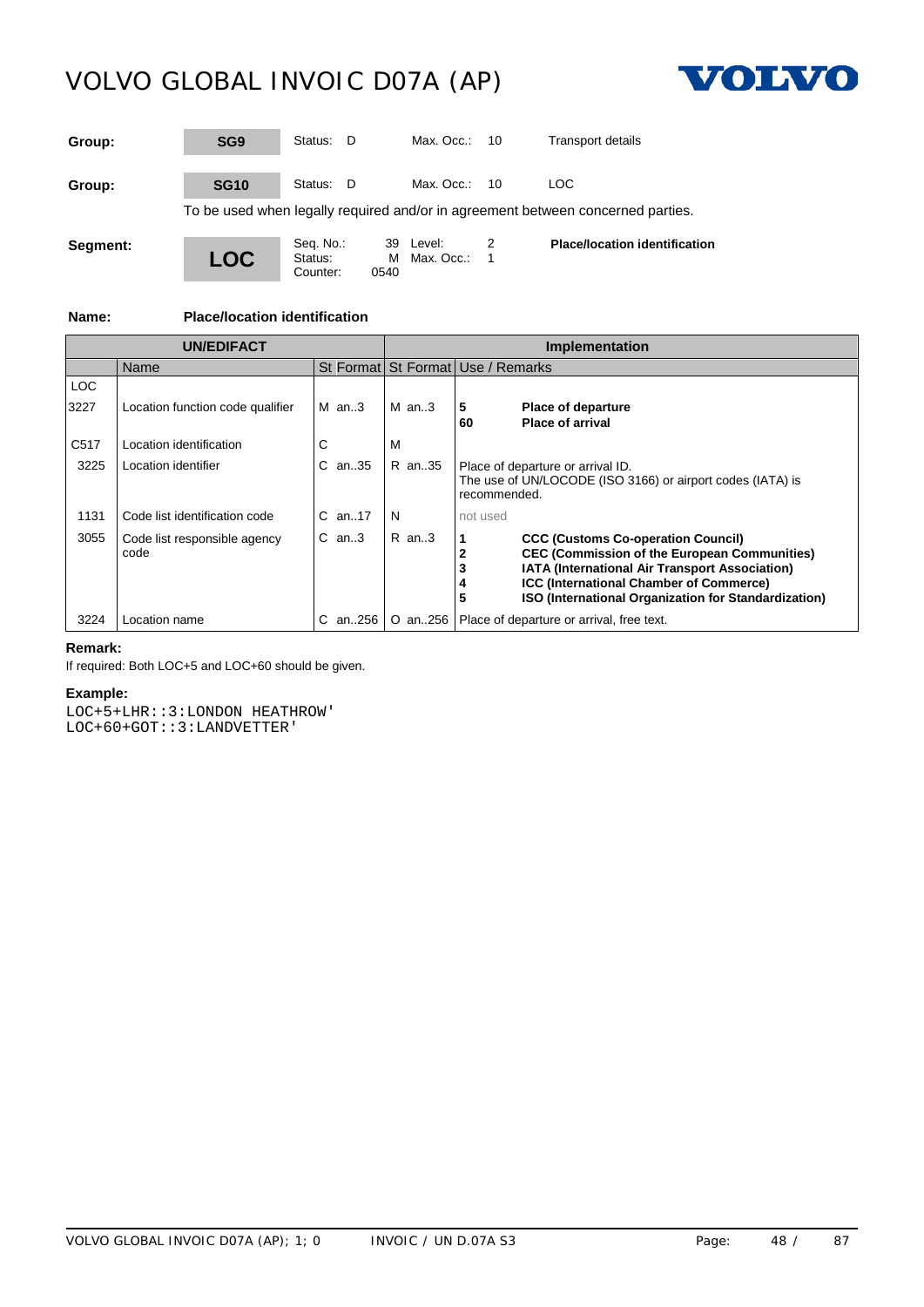

| Group:   | <b>SG26</b> | Status: R                        |      | Max. Occ.:                | 9999999 | Line item section |
|----------|-------------|----------------------------------|------|---------------------------|---------|-------------------|
| Segment: | <b>LIN</b>  | Seq. No.:<br>Status:<br>Counter: | 1100 | 40 Level:<br>M Max. Occ.: |         | Line item         |

### **Name: Line item**

| <b>UN/EDIFACT</b> |                               |                 | Implementation |                                                                                                                                                                            |  |  |
|-------------------|-------------------------------|-----------------|----------------|----------------------------------------------------------------------------------------------------------------------------------------------------------------------------|--|--|
|                   | Name                          |                 |                | St Format St Format Use / Remarks                                                                                                                                          |  |  |
| LIN               |                               |                 |                |                                                                                                                                                                            |  |  |
| 1082              | Line item identifier          | $C$ an $6$      | R n6           | Sequential number generated by the sender to identify a line item<br>within a message. It is recommended to start with value 1 and to<br>increment by 1 for each new line. |  |  |
| 1229              | Action code                   | $C$ an. $3$     | N              | not used                                                                                                                                                                   |  |  |
| C <sub>212</sub>  | Item number identification    |                 |                |                                                                                                                                                                            |  |  |
| 7140              | Item identifier               | C an35   R an35 |                | Buyer's Article Number                                                                                                                                                     |  |  |
| 7143              | Item type identification code | $C$ an3         | R an3          | IN<br><b>Buyer's item number</b>                                                                                                                                           |  |  |

#### **Remark:**

### **Example:**

LIN+1++1234567890:IN'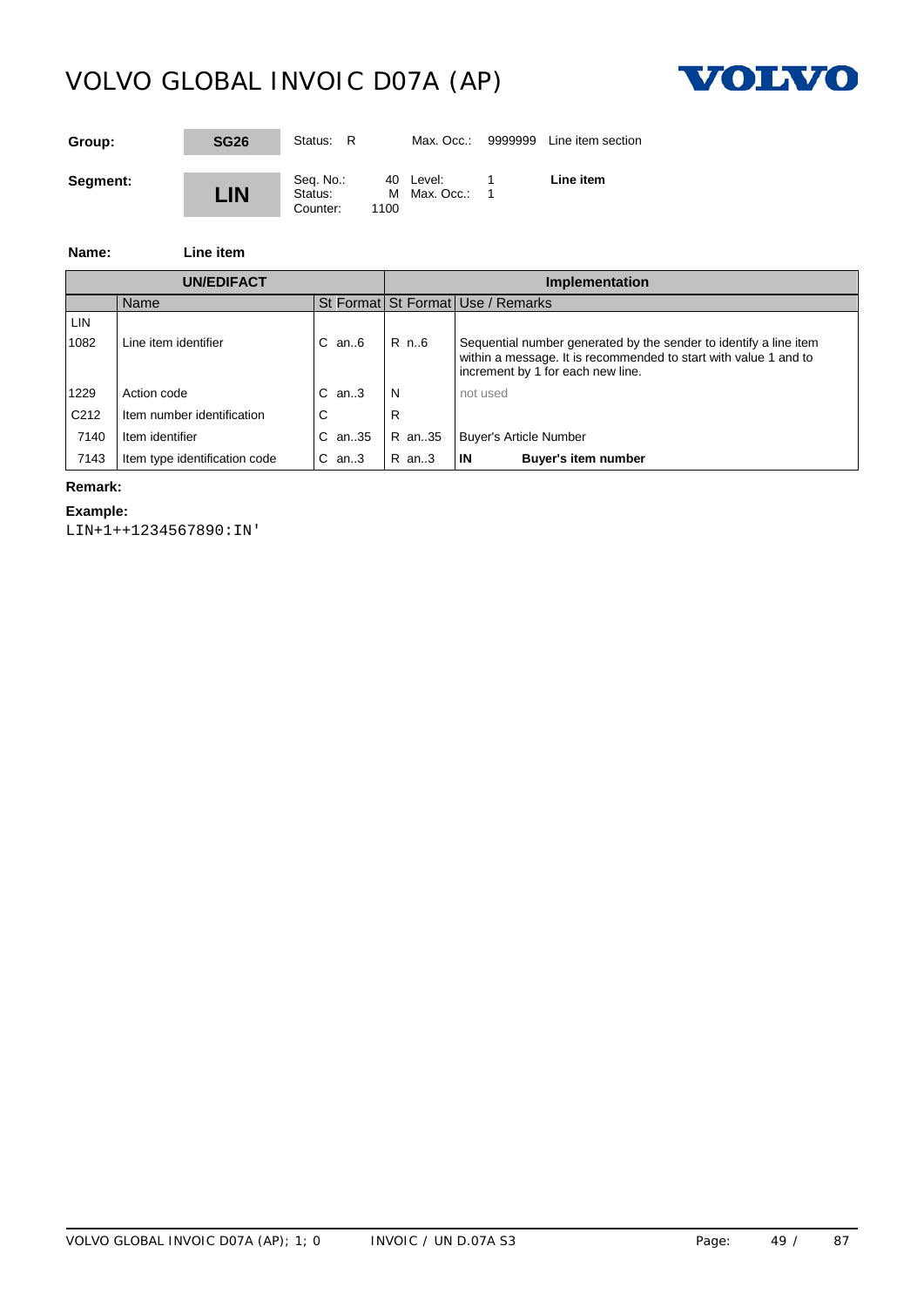

| Group:   | <b>SG26</b> | Status: R                        |      | Max. Occ.:                | 9999999 | Line item section            |
|----------|-------------|----------------------------------|------|---------------------------|---------|------------------------------|
| Segment: | <b>PIA</b>  | Seq. No.:<br>Status:<br>Counter: | 1110 | 41 Level:<br>D Max. Occ.: |         | <b>Additional product id</b> |

### **Name: Additional article identifier**

| <b>UN/EDIFACT</b> |                                   |                 | Implementation |                                   |  |  |
|-------------------|-----------------------------------|-----------------|----------------|-----------------------------------|--|--|
|                   | <b>Name</b>                       |                 |                | St Format St Format Use / Remarks |  |  |
| PIA               |                                   |                 |                |                                   |  |  |
| 4347              | Product identifier code qualifier | $M$ an3         | $M$ an3        | <b>Additional identification</b>  |  |  |
| C <sub>212</sub>  | Item number identification        |                 | ΙV             |                                   |  |  |
| 7140              | Item identifier                   | C an35   R an35 |                | Seller's Article Number           |  |  |
| 7143              | Item type identification code     | $C$ an3         | R an3          | Supplier's article number<br>SA   |  |  |

### **Remark:**

To be used according to agreement between concerned parties.

### **Example:**

PIA+1+123456:SA'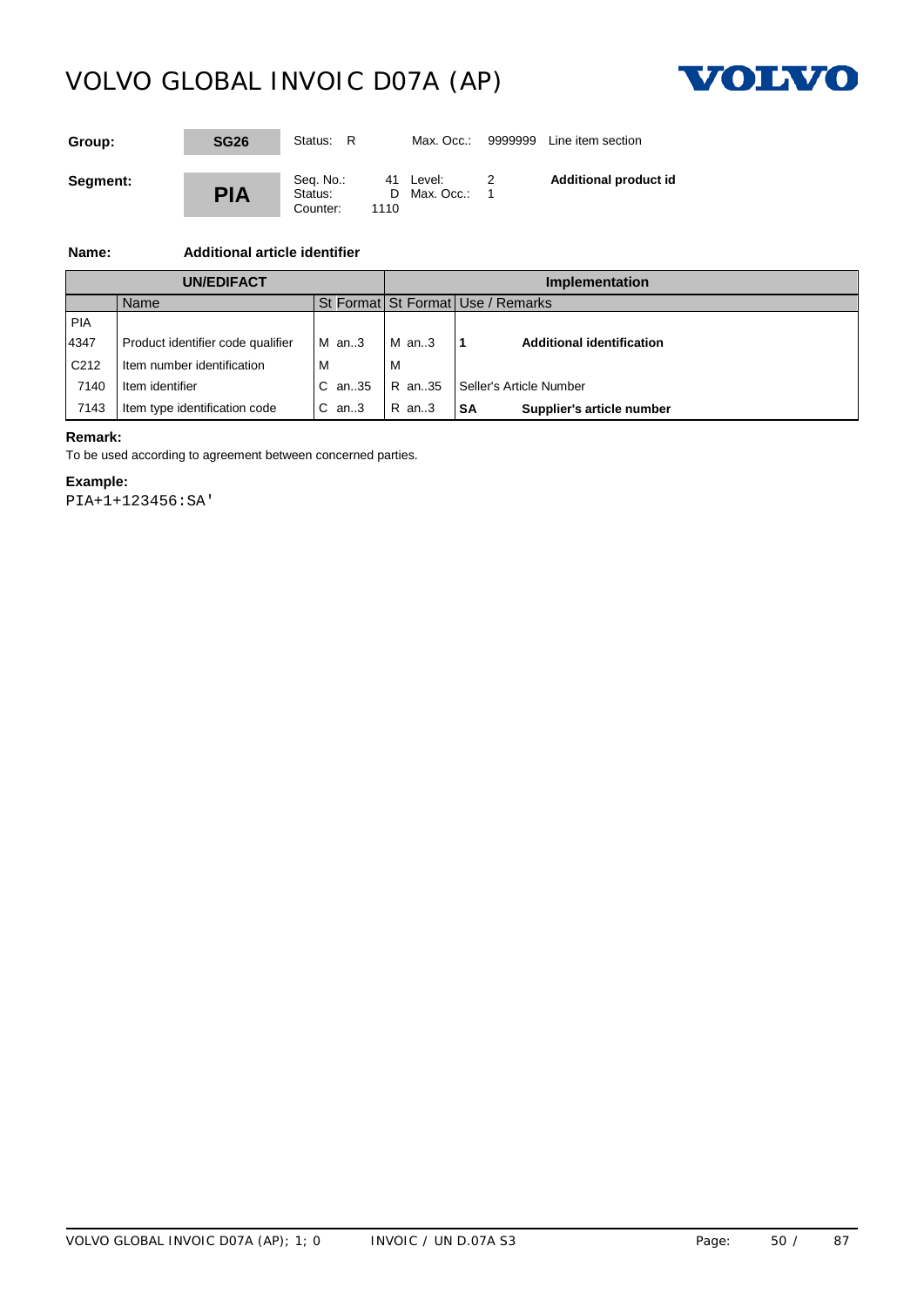

| Group:   | <b>SG26</b> | Status: R                        |      | Max. Occ.:                  | 9999999 | Line item section |
|----------|-------------|----------------------------------|------|-----------------------------|---------|-------------------|
| Segment: | <b>IMD</b>  | Seq. No.:<br>Status:<br>Counter: | 1130 | 42 Level:<br>D Max. Occ.: 1 |         | Item description  |

### **Name: Description of article or service**

| <b>UN/EDIFACT</b> |                                      |            |        | Implementation                                                                           |  |  |
|-------------------|--------------------------------------|------------|--------|------------------------------------------------------------------------------------------|--|--|
|                   | Name                                 |            |        | St Format St Format Use / Remarks                                                        |  |  |
| <b>IMD</b>        |                                      |            |        |                                                                                          |  |  |
| 7077              | Description format code              | $C$ an3    | N      | not used                                                                                 |  |  |
| C <sub>272</sub>  | Item characteristic                  | C.         | N      | not used                                                                                 |  |  |
| 7081              | Item characteristic code             | $C$ an3    | N      | not used                                                                                 |  |  |
| C <sub>273</sub>  | Item description                     | C          | R      |                                                                                          |  |  |
| 7009              | Item description code                | C an17     | N      | not used                                                                                 |  |  |
| 1131              | Code list identification code        | $C$ an. 17 | N      | not used                                                                                 |  |  |
| 3055              | Code list responsible agency<br>code | $C$ an3    | N      | not used                                                                                 |  |  |
| 7008              | Item description                     | C an256    | R an70 | Plain language description of articles or products.<br>Text/Description in English only. |  |  |
| 7008              | Item description                     | C an256    | N      | not used                                                                                 |  |  |
| 3453              | Language name code                   | $C$ an3    | R a2   | EN<br>English<br>Code specifying the language name.<br>Use ISO 639-1988.                 |  |  |

### **Remark:**

Required in the EU invoice directive.

This segment should be used for products or services that cannot be fully identified by a product code or article number.

#### **Example:**

IMD+++:::LEFT BRAKE MOUNT::EN'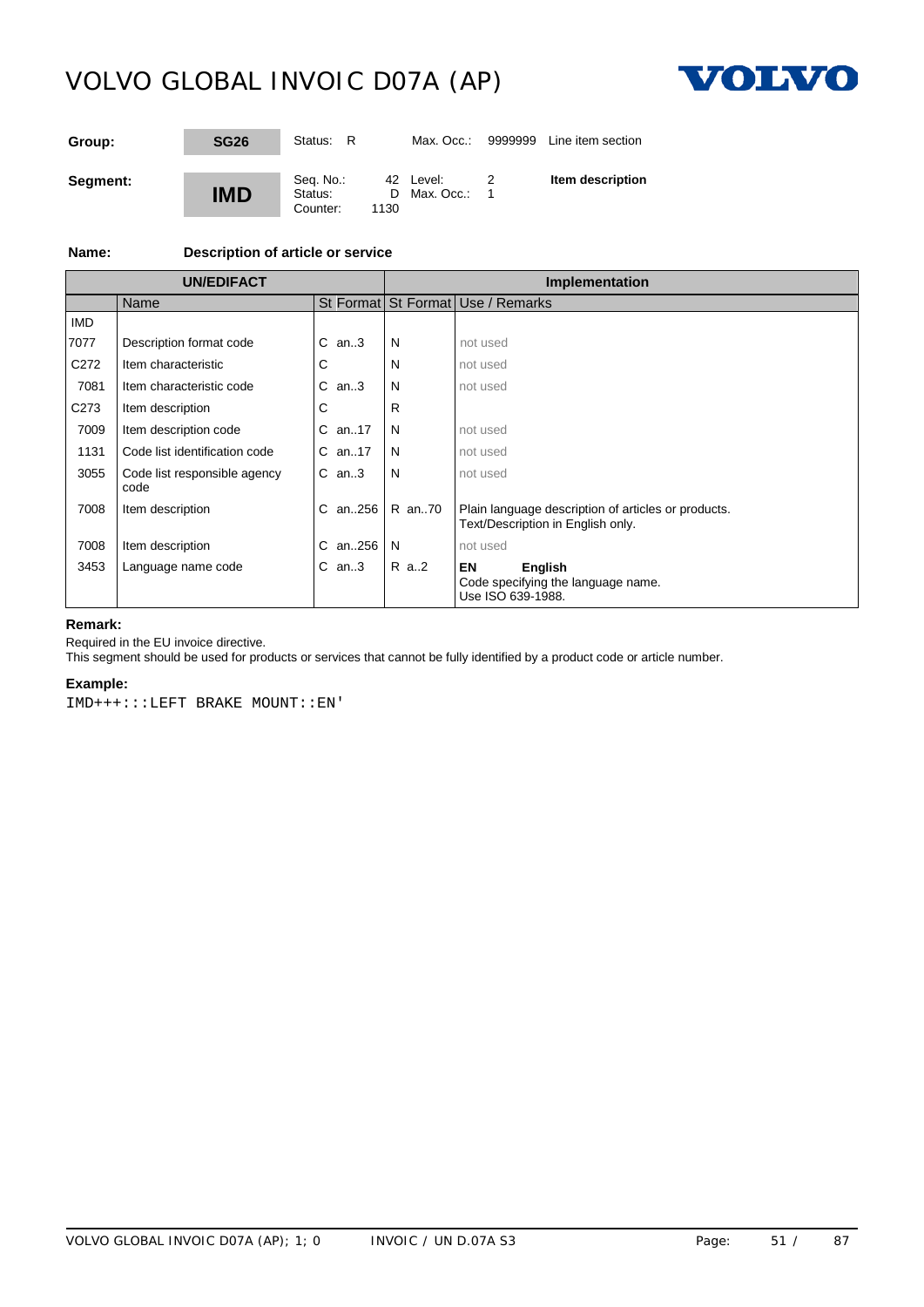

| Group:   | <b>SG26</b> | Status: R                        |           | Max. Occ.:                | 9999999 | Line item section |
|----------|-------------|----------------------------------|-----------|---------------------------|---------|-------------------|
| Segment: | <b>QTY</b>  | Seq. No.:<br>Status:<br>Counter: | R<br>1150 | 43 Level:<br>Max. Occ.: 1 |         | Quantity          |

### **Name: Invoiced quantity**

| <b>UN/EDIFACT</b> |                              |                | Implementation                    |                                                                                                                                             |  |  |
|-------------------|------------------------------|----------------|-----------------------------------|---------------------------------------------------------------------------------------------------------------------------------------------|--|--|
|                   | Name                         |                | St Format St Format Use / Remarks |                                                                                                                                             |  |  |
| QTY               |                              |                |                                   |                                                                                                                                             |  |  |
| C <sub>186</sub>  | Quantity details             | M              | ΙVΙ                               |                                                                                                                                             |  |  |
| 6063              | Quantity type code qualifier | $M$ an3        | M an3                             | 47<br>Invoiced quantity                                                                                                                     |  |  |
| 6060              | Quantity                     | M an35   M n10 |                                   | Invoiced quantity.<br>Decimals not allowed.                                                                                                 |  |  |
| 6411              | Measurement unit code        | $C$ an $8$     | D an3                             | Code specifying the unit of measurement.<br>Use the Measurement unit code given in the Order.<br>Use UN/ECE Recommendation 20, Common code. |  |  |

#### **Remark:**

If a value in 6411 is not given; quantity is regarded as per pieces.

### **Example:**

QTY+47:10:C62'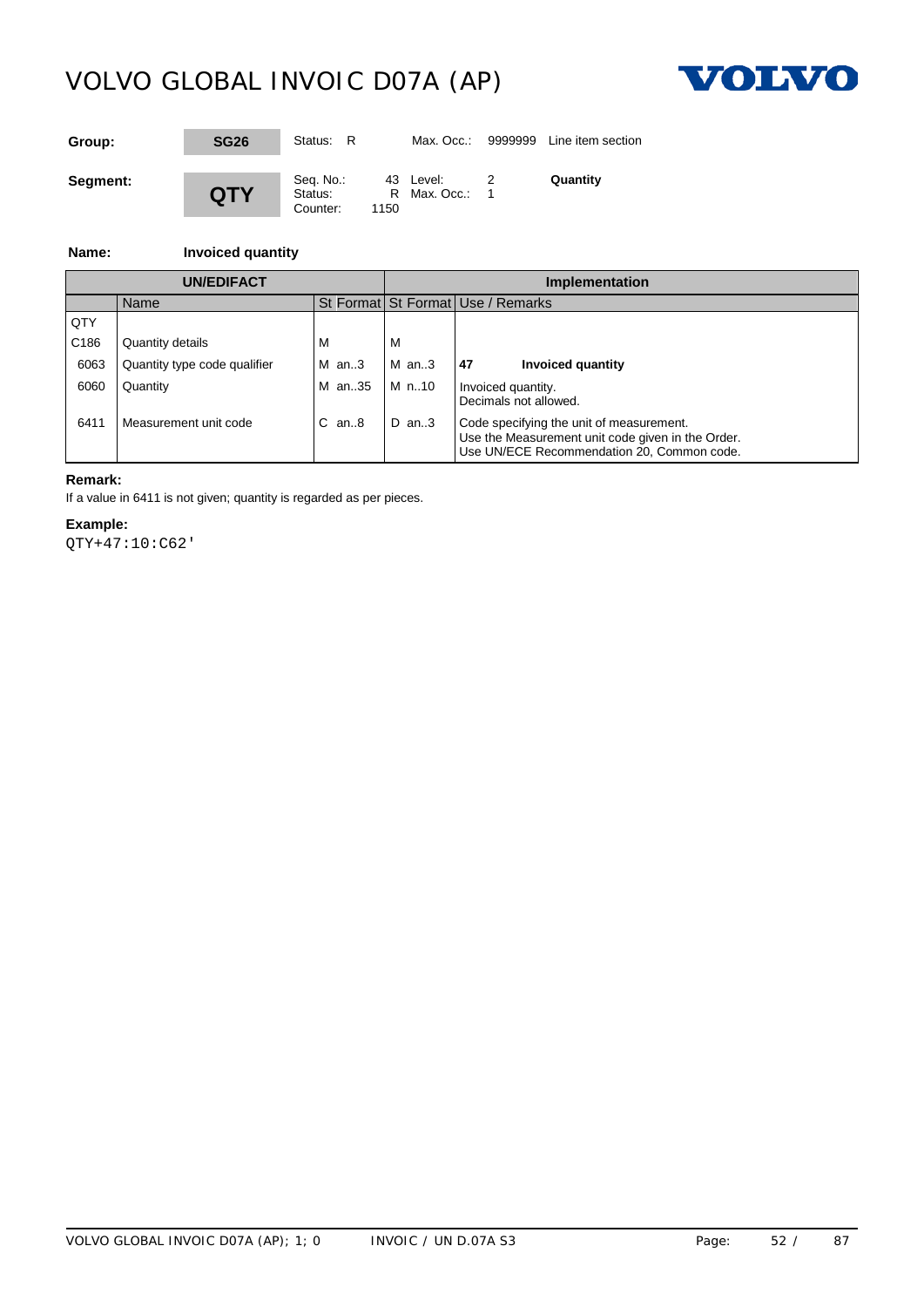

| Group:   | <b>SG26</b> | Status: R                        |      | Max. Occ.:                  | 9999999 | Line item section |
|----------|-------------|----------------------------------|------|-----------------------------|---------|-------------------|
| Segment: | <b>QTY</b>  | Seq. No.:<br>Status:<br>Counter: | 1150 | 44 Level:<br>D Max. Occ.: 2 |         | Quantity          |

#### **Name: Other quantities**

|                  | UN/EDIFACT                   |                |         | <b>Implementation</b>                                                                                                                       |  |  |
|------------------|------------------------------|----------------|---------|---------------------------------------------------------------------------------------------------------------------------------------------|--|--|
|                  | Name                         |                |         | St Format St Format Use / Remarks                                                                                                           |  |  |
| QTY              |                              |                |         |                                                                                                                                             |  |  |
| C <sub>186</sub> | Quantity details             |                | M       |                                                                                                                                             |  |  |
| 6063             | Quantity type code qualifier | $M$ an3        | $M$ an3 | 12<br>Despatch quantity<br><b>Received quantity</b><br>48                                                                                   |  |  |
| 6060             | Quantity                     | M an35   M n10 |         | Despatched quantity.<br>The quantity received by the Ship-To party.<br>Decimals not allowed.                                                |  |  |
| 6411             | Measurement unit code        | $C$ an $.8$    | $D$ an3 | Code specifying the unit of measurement.<br>Use the Measurement unit code given in the Order.<br>Use UN/ECE Recommendation 20, Common code. |  |  |

### **Remark:**

This segment is only to be used in the Self-billed invoice process (i.e. if BGM.1001=389). If a value in 6411 is not given; quantity is regarded as per pieces.

#### **Example:**

QTY+12:10:C62'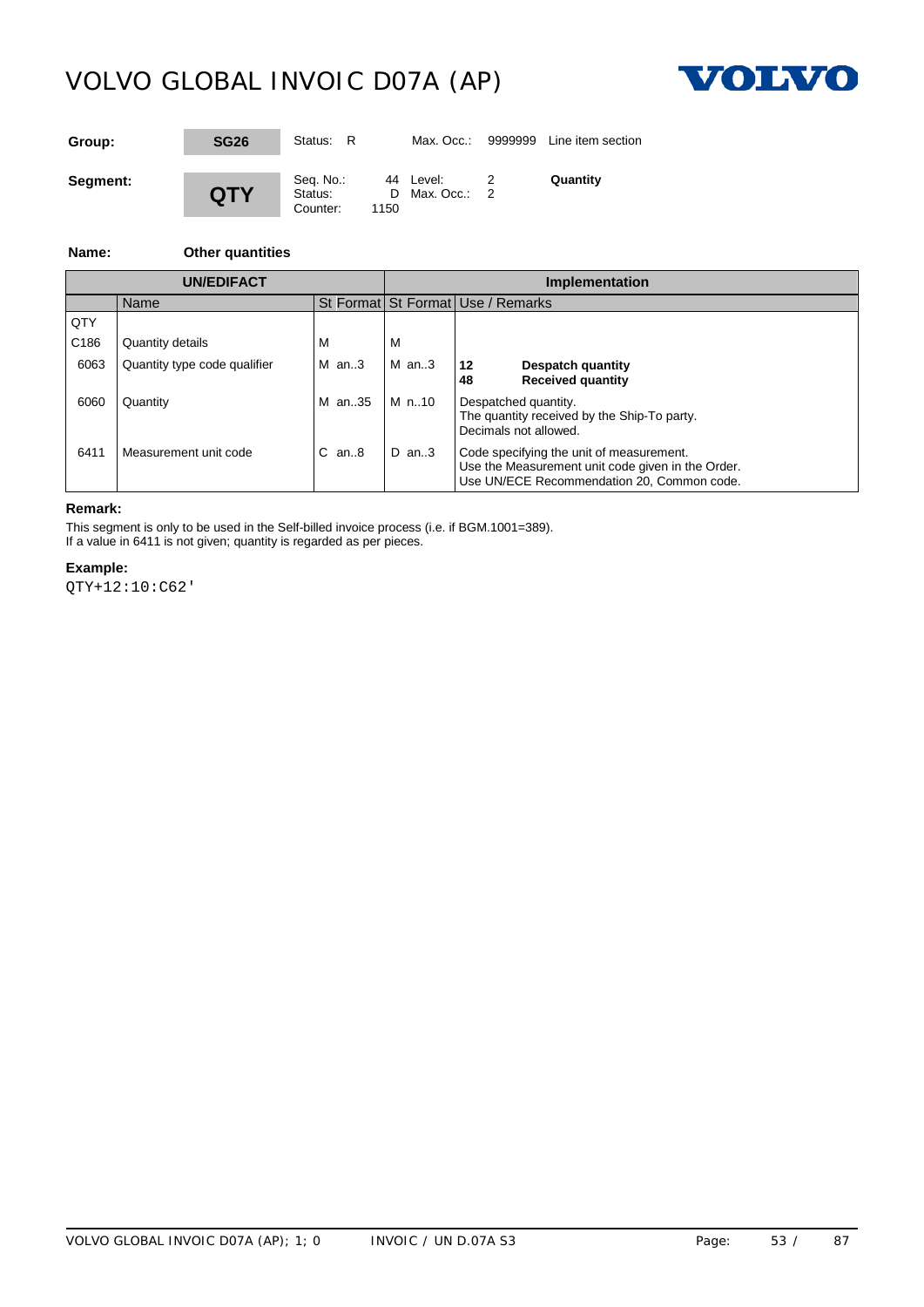

| Group:   | <b>SG26</b> | Status: R                        | Max. Occ.:                        | 9999999 | Line item section             |
|----------|-------------|----------------------------------|-----------------------------------|---------|-------------------------------|
| Segment: | <b>ALI</b>  | Seq. No.:<br>Status:<br>Counter: | 45 Level:<br>M Max. Occ.:<br>1170 |         | <b>Additional information</b> |

### **Name: Additional information**

|             | UN/EDIFACT                   |           |         | Implementation                                                                                                                                                                                                                                                                                                                                                                                                                                                                                                                                                                                                                                                                                                                                                                                                                                                                                                                                                                                                                                                                                                                                                                                                                                                                                                                                                                                                                                                                                             |
|-------------|------------------------------|-----------|---------|------------------------------------------------------------------------------------------------------------------------------------------------------------------------------------------------------------------------------------------------------------------------------------------------------------------------------------------------------------------------------------------------------------------------------------------------------------------------------------------------------------------------------------------------------------------------------------------------------------------------------------------------------------------------------------------------------------------------------------------------------------------------------------------------------------------------------------------------------------------------------------------------------------------------------------------------------------------------------------------------------------------------------------------------------------------------------------------------------------------------------------------------------------------------------------------------------------------------------------------------------------------------------------------------------------------------------------------------------------------------------------------------------------------------------------------------------------------------------------------------------------|
|             | Name                         | St Format |         | St Format Use / Remarks                                                                                                                                                                                                                                                                                                                                                                                                                                                                                                                                                                                                                                                                                                                                                                                                                                                                                                                                                                                                                                                                                                                                                                                                                                                                                                                                                                                                                                                                                    |
| ALI<br>3239 | Country of origin identifier | $C$ an3   | R a2    | Country Of Origin code.<br>Identification of the name of the country or other geographical<br>entity as defined in ISO 3166-1 (two alpha country code).                                                                                                                                                                                                                                                                                                                                                                                                                                                                                                                                                                                                                                                                                                                                                                                                                                                                                                                                                                                                                                                                                                                                                                                                                                                                                                                                                    |
| 9213        | Duty regime type code        | $C$ an3   | N       | not used                                                                                                                                                                                                                                                                                                                                                                                                                                                                                                                                                                                                                                                                                                                                                                                                                                                                                                                                                                                                                                                                                                                                                                                                                                                                                                                                                                                                                                                                                                   |
| 4183        | Special condition code       | $C$ an3   | $D$ an2 | An indication for Customs of the type of contract under which goods<br>are supplied (code list ODDC013).<br>7<br>Subject to commission<br>35<br><b>Consigned to</b><br>70<br>Supply for sale 'on approval' or after trial<br>71<br>Exchange of goods compensated in kind<br>72<br>Sale for export by foreigner travelling in member<br>state concerned<br>73<br><b>Samples</b><br>74<br>Temporary export, loan or hire<br>75<br>Temporary export, leasing<br>76<br>Temporary export, operation for job processing<br>77<br>Temporary export, repair and maintenance against<br>payment<br>78<br>Temporary export, repair and maintenance free of<br>charge<br>79<br>Reimport following job processing<br>80<br>Reimport following repair and maintenance against<br>payment<br>81<br>Reimport following repair and maintenance free of<br>charge<br>82<br>Supply of goods under joint production contract for<br>defence purposes<br>83<br>Supply of goods under joint production contract for<br>civil purposes<br>84<br>Supply of goods for warehousing for foreign<br>account<br>85<br>Supply of goods as gifts by country of despatch and<br>food aid under European Economic Community<br>regulation<br>86<br>Supply of goods for disaster relief equipment<br>87<br>Supply of goods as transactions without<br>compensation<br>88<br>Supply of goods as returned consignment on which<br>payment has been made<br>Supply of goods as returned consignment on which<br>89<br>no payment has been made |
|             |                              |           |         | Supply of goods in standard exchange giving rise to<br>90<br>payment                                                                                                                                                                                                                                                                                                                                                                                                                                                                                                                                                                                                                                                                                                                                                                                                                                                                                                                                                                                                                                                                                                                                                                                                                                                                                                                                                                                                                                       |
|             |                              |           |         | 91<br>Supply of goods in standard exchange not giving<br>rise to payment                                                                                                                                                                                                                                                                                                                                                                                                                                                                                                                                                                                                                                                                                                                                                                                                                                                                                                                                                                                                                                                                                                                                                                                                                                                                                                                                                                                                                                   |
|             |                              |           |         | 92<br>Supply of goods/services in standard exchange<br>under warranty                                                                                                                                                                                                                                                                                                                                                                                                                                                                                                                                                                                                                                                                                                                                                                                                                                                                                                                                                                                                                                                                                                                                                                                                                                                                                                                                                                                                                                      |

#### **Remark:**

Element 4183 should be used for government reporting of goods and services traded internationally under the North American Free Trade Agreement.

### **Example:**

ALI+US++74'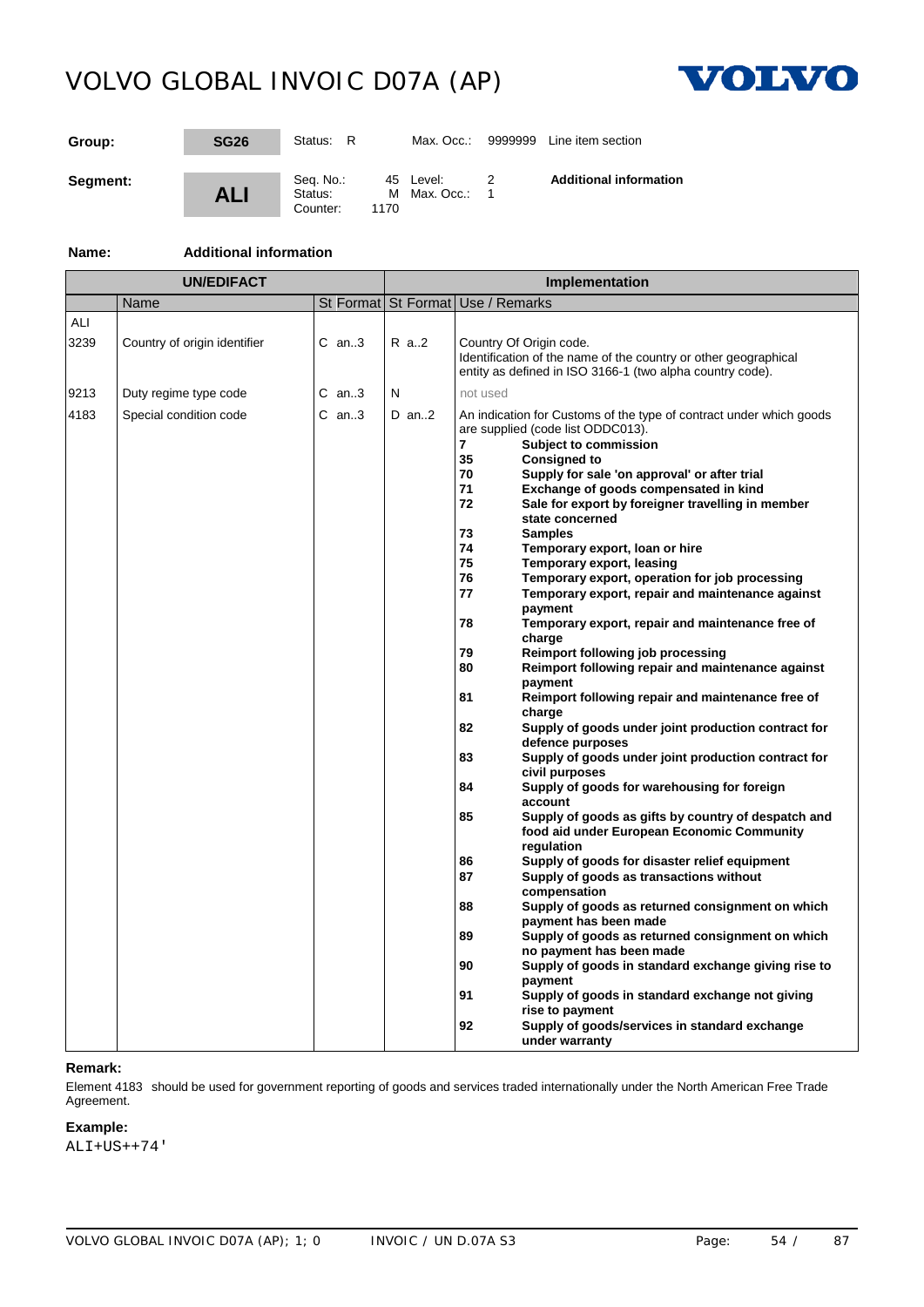

| Group:   | <b>SG26</b> | Status: R                        |            | Max. Occ.:              | 9999999 | Line item section |
|----------|-------------|----------------------------------|------------|-------------------------|---------|-------------------|
| Segment: | <b>DTM</b>  | Seq. No.:<br>Status:<br>Counter: | D.<br>1180 | 46 Level:<br>Max. Occ.: |         | Date/time/period  |

### **Name: Goods receipt date**

|                   | <b>UN/EDIFACT</b>                                 |           | Implementation |                                                                        |  |  |
|-------------------|---------------------------------------------------|-----------|----------------|------------------------------------------------------------------------|--|--|
|                   | Name                                              |           |                | St Format St Format Use / Remarks                                      |  |  |
| <b>DTM</b>        |                                                   |           |                |                                                                        |  |  |
| C <sub>50</sub> 7 | Date/time/period                                  | M         | M              |                                                                        |  |  |
| 2005              | Date or time or period function<br>code qualifier | M an3     | M an3          | l 50<br>Goods receipt date/time                                        |  |  |
| 2380              | Date or time or period text                       |           |                | C an. 35   R an. 12   Date when the Ship-to party received a shipment. |  |  |
| 2379              | Date or time or period format<br>code             | $C$ an. 3 | R an3          | <b>CCYYMMDD</b><br>102<br><b>CCYYMMDDHHMM</b><br>203                   |  |  |

### **Remark:**

This segment is only to be used in the Self-billed invoice process (i.e. if BGM.1001=389).

### **Example:**

DTM+50:20041214:102'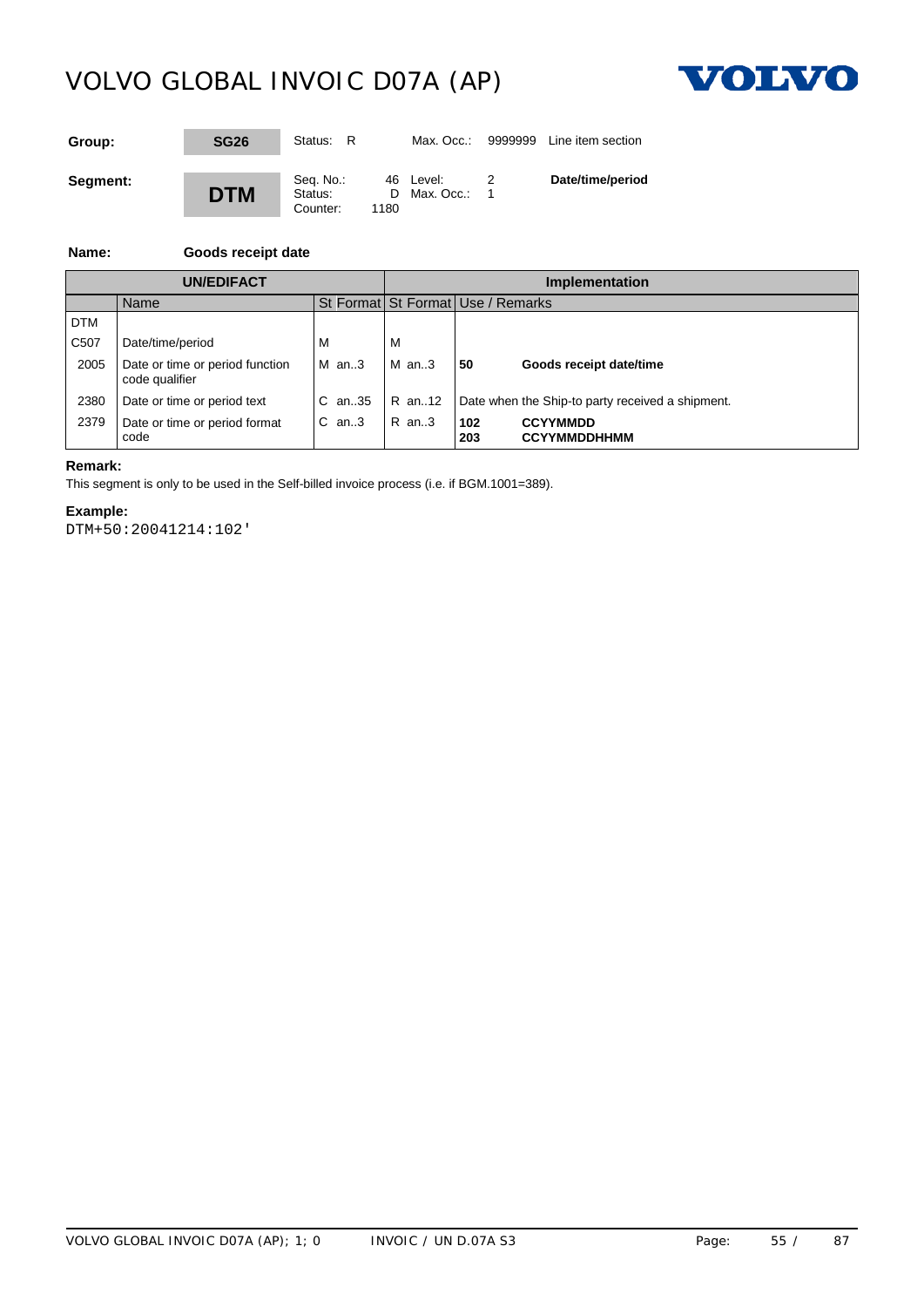

| Group:   | <b>SG26</b> | Status: R                        |            | Max. Occ.:              | 9999999 | Line item section     |
|----------|-------------|----------------------------------|------------|-------------------------|---------|-----------------------|
| Segment: | <b>GIN</b>  | Seq. No.:<br>Status:<br>Counter: | D.<br>1190 | 47 Level:<br>Max. Occ.: | 1000    | Goods identity number |

### **Name: Goods identity number**

|                    | <b>UN/EDIFACT</b>                    |         | <b>Implementation</b> |                                                                                                                                                             |  |
|--------------------|--------------------------------------|---------|-----------------------|-------------------------------------------------------------------------------------------------------------------------------------------------------------|--|
|                    | Name                                 |         |                       | St Format St Format Use / Remarks                                                                                                                           |  |
| <b>GIN</b><br>7405 | Object identification code qualifier | $M$ an3 | $M$ an3               | Serial number<br>BN<br>EE<br><b>Engine number</b><br>VV<br>Vehicle identity number                                                                          |  |
| C <sub>208</sub>   | Identity number range                | м       | м                     |                                                                                                                                                             |  |
| 7402               | Object identifier                    | M an35  | R an35                | Unique number affixed by the manufacturer to individual pieces of<br>products for identification purposes (such as VIN, Serial number or<br>Engine number). |  |
| C <sub>208</sub>   | Identity number range                | C       | D                     |                                                                                                                                                             |  |
| 7402               | Object identifier                    | M an35  | M an35                | see C208.7402 #1                                                                                                                                            |  |
| C208               | Identity number range                |         | D                     |                                                                                                                                                             |  |
| 7402               | Object identifier                    | M an35  | M an35                | see C208.7402 #1                                                                                                                                            |  |
| C <sub>208</sub>   | Identity number range                | C       | D                     |                                                                                                                                                             |  |
| 7402               | Object identifier                    | M an35  | M an35                | see C208.7402 #1                                                                                                                                            |  |
| C208               | Identity number range                |         | D                     |                                                                                                                                                             |  |
| 7402               | Object identifier                    | M an35  | M an35                | see C208.7402 #1                                                                                                                                            |  |

### **Remark:**

To be used according to agreement between concerned parties.

#### **Example:**

GIN+BN+1234+2345+3456+4567+5678' GIN+EE+1234+2345+3456+4567+5678' GIN+VV+1234+2345+3456+4567+5678'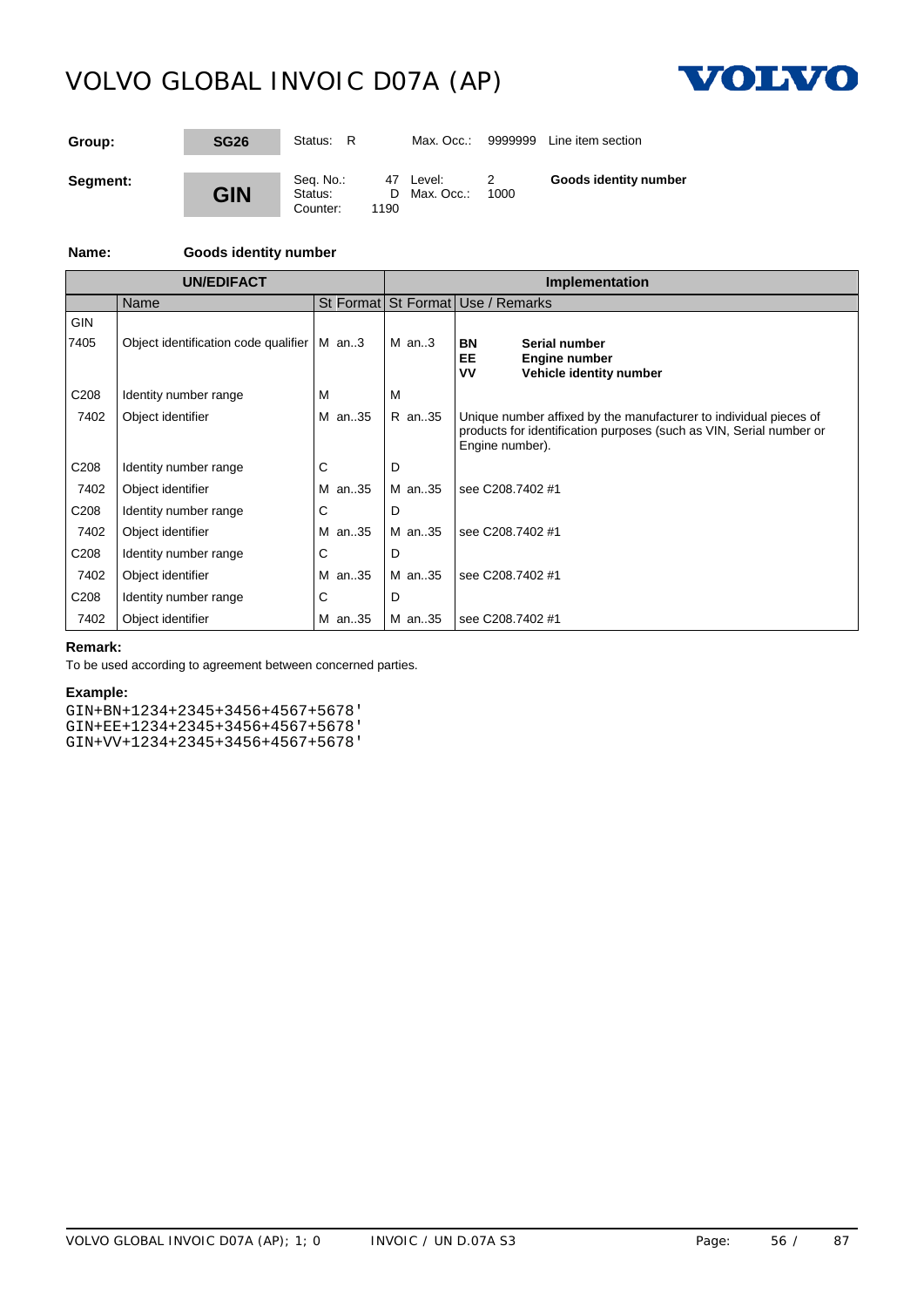

| Group:   | <b>SG26</b> | Status: R                        |      | Max. Occ.:                  | 9999999 | Line item section      |
|----------|-------------|----------------------------------|------|-----------------------------|---------|------------------------|
| Group:   | <b>SG27</b> | Status: R                        |      | Max. Occ.: $1$              |         | Line item gross amount |
| Segment: | <b>MOA</b>  | Seq. No.:<br>Status:<br>Counter: | 1260 | 48 Level:<br>M Max. Occ.: 1 |         | <b>Monetary amount</b> |

**Name: Line item gross amount in invoice currency**

| UN/EDIFACT       |                                        |           | <b>Implementation</b> |                                                                           |  |  |  |
|------------------|----------------------------------------|-----------|-----------------------|---------------------------------------------------------------------------|--|--|--|
|                  | Name                                   |           |                       | St Format St Format Use / Remarks                                         |  |  |  |
| <b>MOA</b>       |                                        |           |                       |                                                                           |  |  |  |
| C <sub>516</sub> | Monetary amount                        | <b>IV</b> |                       |                                                                           |  |  |  |
| 5025             | Monetary amount type code<br>qualifier | $M$ an3   | $M$ an3               | <b>38</b><br>Invoice item amount                                          |  |  |  |
| 5004             | Monetary amount                        | $C$ n.35  | R n. 15               | Value of line item gross amount in currency units.<br>Maximum 2 decimals. |  |  |  |
| 6345             | Currency identification code           | C.<br>an3 | N                     | not used                                                                  |  |  |  |

### **Remark:**

The line item amount is the total related to this line item (price \* quantity).

### **Example:**

MOA+38:1000'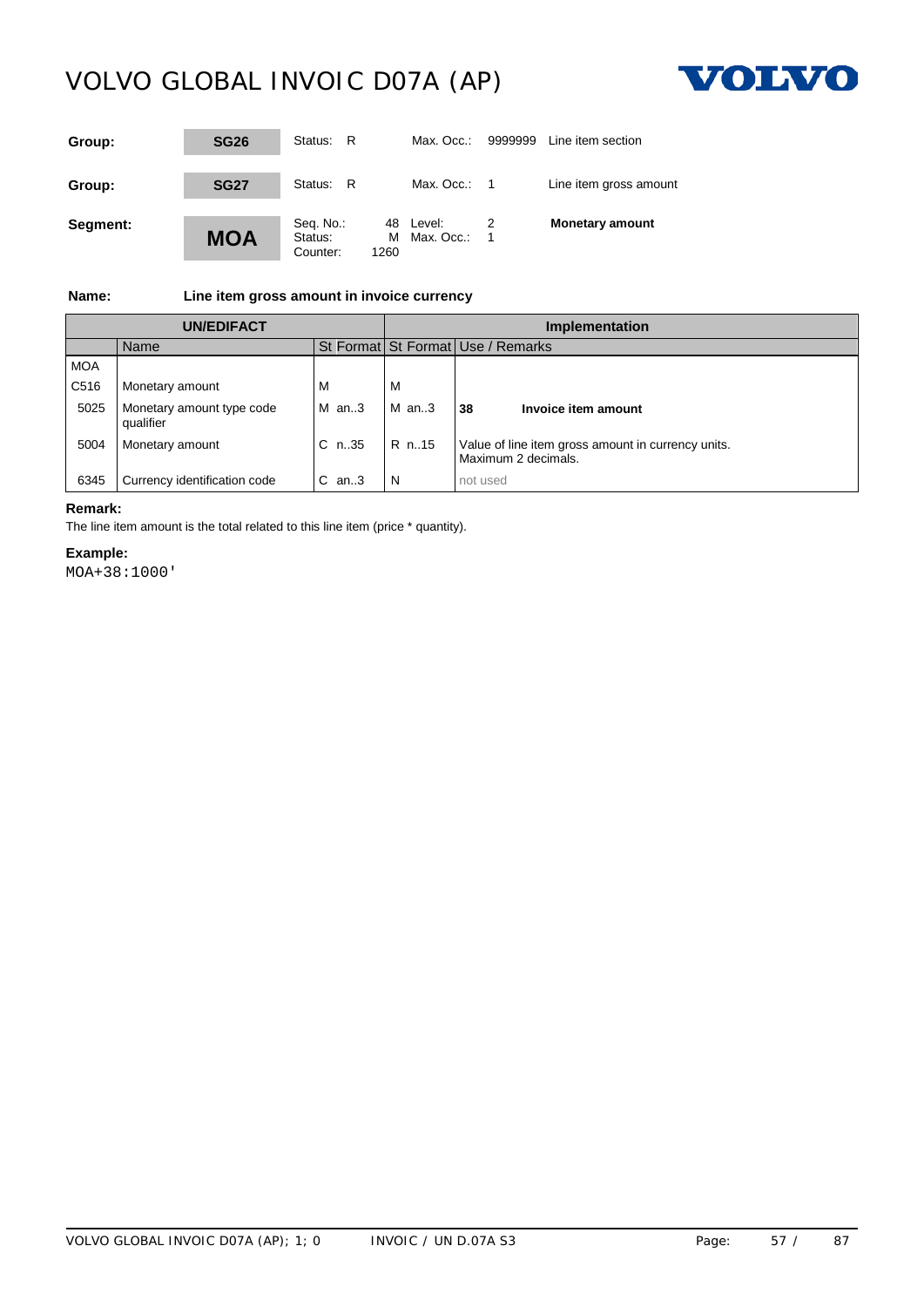

| Group:   | <b>SG26</b> | Status: R                        |           | Max. Occ.:              | 9999999 | Line item section       |
|----------|-------------|----------------------------------|-----------|-------------------------|---------|-------------------------|
| Group:   | <b>SG29</b> | Status: R                        |           | Max. Occ.: $1$          |         | Calculation gross price |
| Segment: | <b>PRI</b>  | Seq. No.:<br>Status:<br>Counter: | м<br>1340 | 49 Level:<br>Max. Occ.: | -1      | <b>Price details</b>    |

**Name: Price details**

|                  |                           |             | <b>Implementation</b> |                                                                                                                                             |  |
|------------------|---------------------------|-------------|-----------------------|---------------------------------------------------------------------------------------------------------------------------------------------|--|
|                  | Name                      |             |                       | St Format St Format Use / Remarks                                                                                                           |  |
| PRI              |                           |             |                       |                                                                                                                                             |  |
| C <sub>509</sub> | Price information         |             |                       |                                                                                                                                             |  |
| 5125             | Price code qualifier      | $M$ an3     | $M$ an3               | AAB<br><b>Calculation gross</b>                                                                                                             |  |
| 5118             | Price amount              | C n. 15     | IR n. 15              | Unit gross price amount in price currency units.<br>Maximum 2 decimals.                                                                     |  |
| 5375             | Price type code           | $C$ an3     |                       | not used                                                                                                                                    |  |
| 5387             | Price specification code  | $C$ an. $3$ | N                     | not used                                                                                                                                    |  |
| 5284             | Unit price basis quantity | C n9        | D n9                  | Basis on which the unit price/rate applies.<br>The values 1, 100 and 1000 are approved. Default value is 1.                                 |  |
| 6411             | Measurement unit code     | $C$ an $8$  | D an3                 | Code specifying the unit of measurement.<br>Use the Measurement unit code given in the Order.<br>Use UN/ECE Recommendation 20, Common code. |  |

### **Remark:**

Price without charges (ALC); this represents the gross price applicable to the line, but does not include any charges that may be applicable to the line and which are deductible from the gross price.

If a value in 6411 is not given; quantity is regarded as per pieces.

### **Example:**

PRI+AAB:100'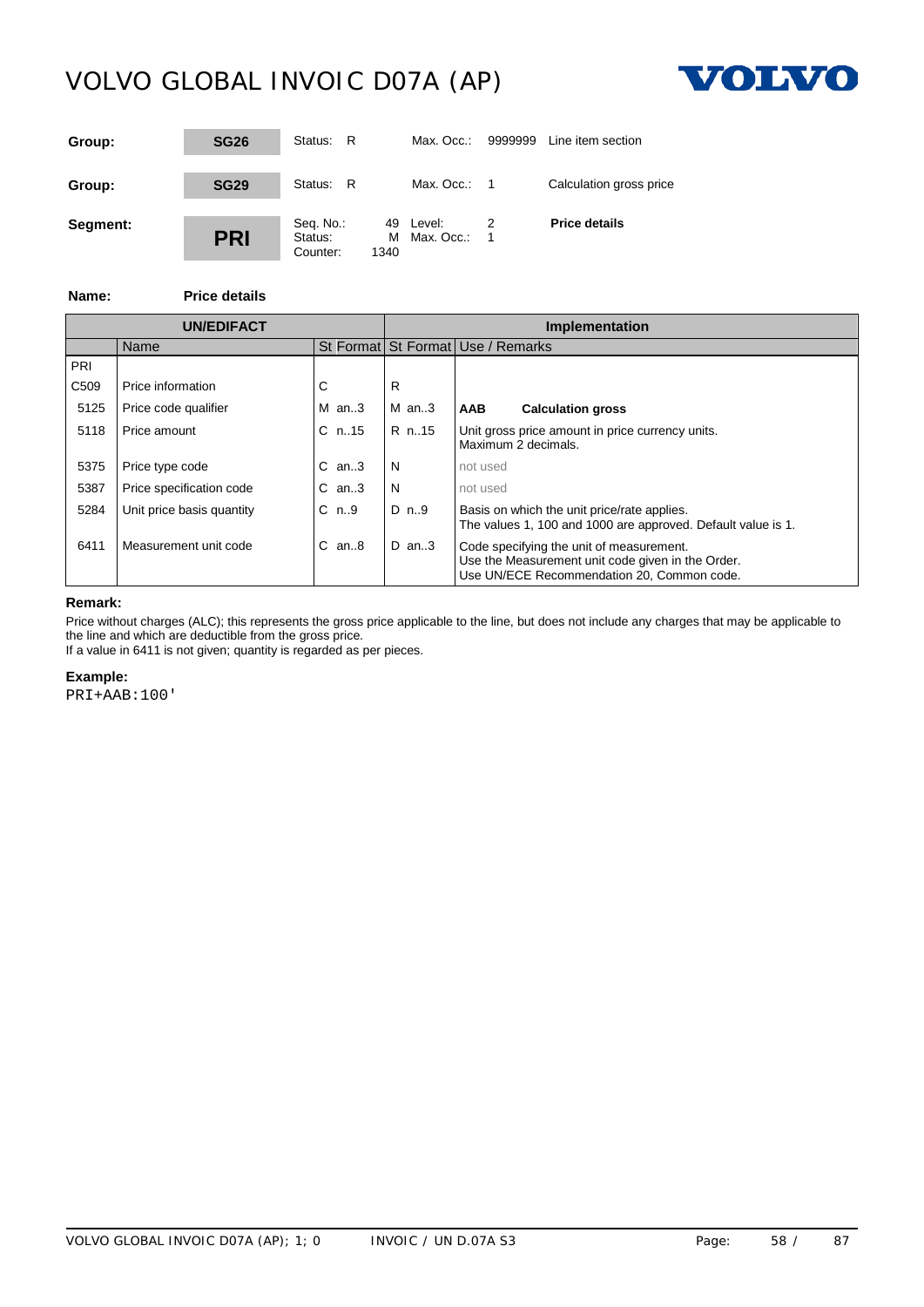

| Group:   | <b>SG26</b> | Status:<br>- R                   |                        | Max. Occ.:     | 9999999 | Line item section      |
|----------|-------------|----------------------------------|------------------------|----------------|---------|------------------------|
| Group:   | <b>SG30</b> | Status: R                        |                        | Max. Occ.: $6$ |         | References to messages |
| Segment: | <b>RFF</b>  | Seq. No.:<br>Status:<br>Counter: | 50 Level:<br>м<br>1400 | Max. Occ.:     | - 1     | Reference              |

### **Name: Reference message number**

|                  | <b>UN/EDIFACT</b>        |            |           | Implementation                                                                                                                                                |  |  |  |
|------------------|--------------------------|------------|-----------|---------------------------------------------------------------------------------------------------------------------------------------------------------------|--|--|--|
|                  | Name                     |            |           | St Format St Format Use / Remarks                                                                                                                             |  |  |  |
| <b>RFF</b>       |                          |            |           |                                                                                                                                                               |  |  |  |
| C <sub>506</sub> | Reference                |            | ΙVΙ       |                                                                                                                                                               |  |  |  |
| 1153             | Reference code qualifier | $M$ an3    | $R$ an. 3 | AAK<br>Despatch advice number<br>Customer reference number<br>CR.<br>ON<br><b>Buyers order number</b><br>Original purchase order<br><b>OP</b>                 |  |  |  |
| 1154             | Reference identifier     | C an70     | IR an70   | Unique identifier of a referenced despatch advice, blanket order,<br>buyer's order, original purchase order, promotional deal or other<br>customer reference. |  |  |  |
| 1156             | Document line identifier | $C$ an $6$ | $ID$ n6   | Use Order line number after agreement with Volvo.                                                                                                             |  |  |  |

### **Remark:**

Reference to both order and despatch advice is always required , i.e. qualifier AAK and ON. Use qualifier CR & OP after agreement with Volvo.

### **Example:**

RFF+AAK:333444' RFF+CR:1234567' RFF+ON:49501526070' RFF+OP:67890'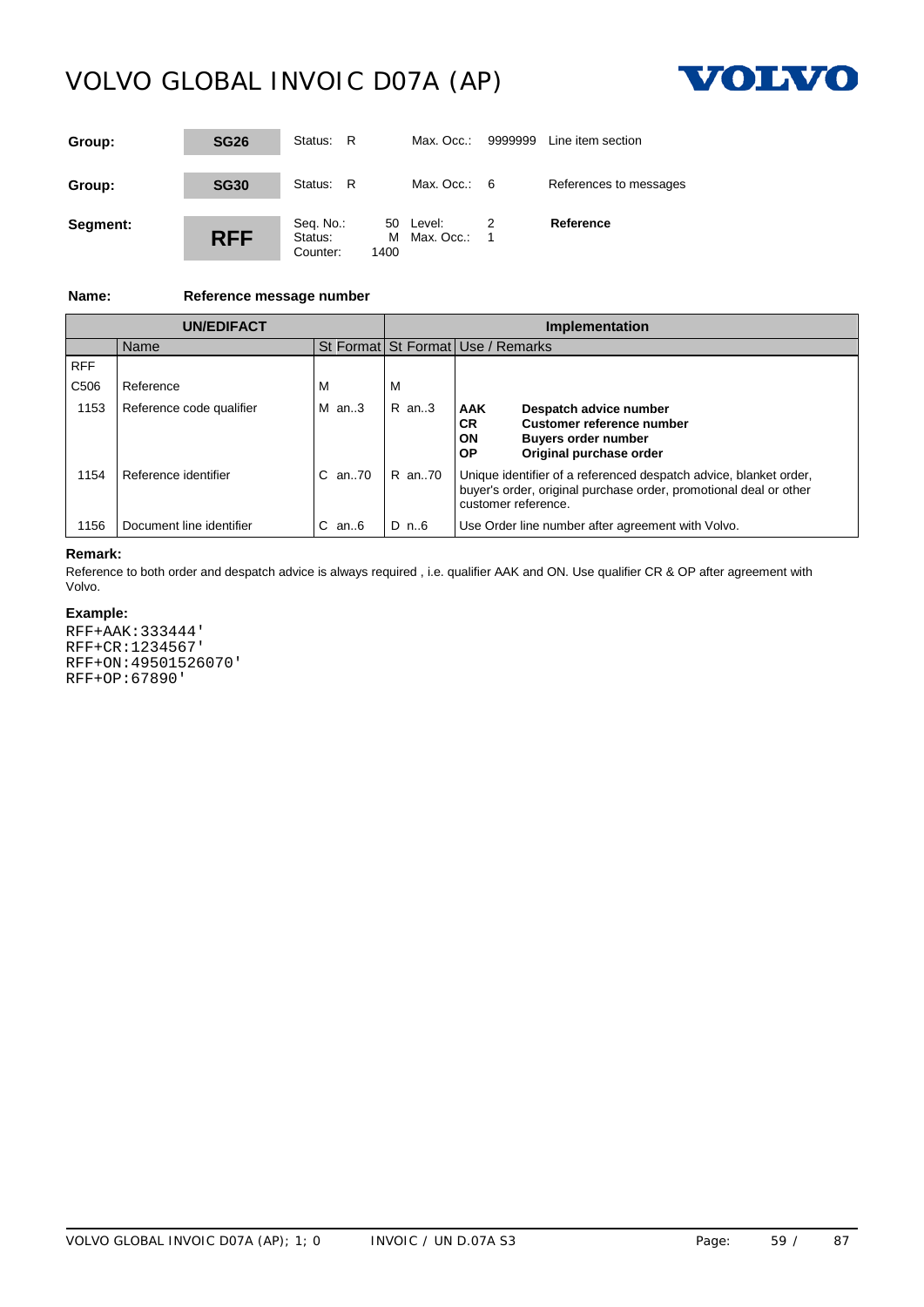

| Group:   | <b>SG26</b> | Status:<br>- R                           | Max. Occ.:                    | 9999999 | Line item section      |
|----------|-------------|------------------------------------------|-------------------------------|---------|------------------------|
| Group:   | <b>SG30</b> | Status: R                                | Max. Occ.: $6$                |         | References to messages |
| Segment: | <b>DTM</b>  | Seq. No.:<br>Status:<br>Counter:<br>1410 | 51 Level:<br>Max. Occ.:<br>D. | - 1     | Date/time/period       |

### **Name: Reference message date**

| UN/EDIFACT        |                                                   |                   | <b>Implementation</b> |                                   |                     |  |  |
|-------------------|---------------------------------------------------|-------------------|-----------------------|-----------------------------------|---------------------|--|--|
|                   | Name                                              |                   |                       | St Format St Format Use / Remarks |                     |  |  |
| <b>DTM</b>        |                                                   |                   |                       |                                   |                     |  |  |
| C <sub>50</sub> 7 | Date/time/period                                  |                   | M                     |                                   |                     |  |  |
| 2005              | Date or time or period function<br>code qualifier | IM an3            | $M$ an3               | 171                               | Reference date/time |  |  |
| 2380              | Date or time or period text                       | C an35 $\,$ R an8 |                       | l Reference date                  |                     |  |  |
| 2379              | Date or time or period format<br>code             | $C$ an3           | R an3                 | $ 102\rangle$                     | <b>CCYYMMDD</b>     |  |  |

### **Remark:**

Required for qualifier AAK in SG30.RFF.1153.

### **Example:**

DTM+171:20041212:102'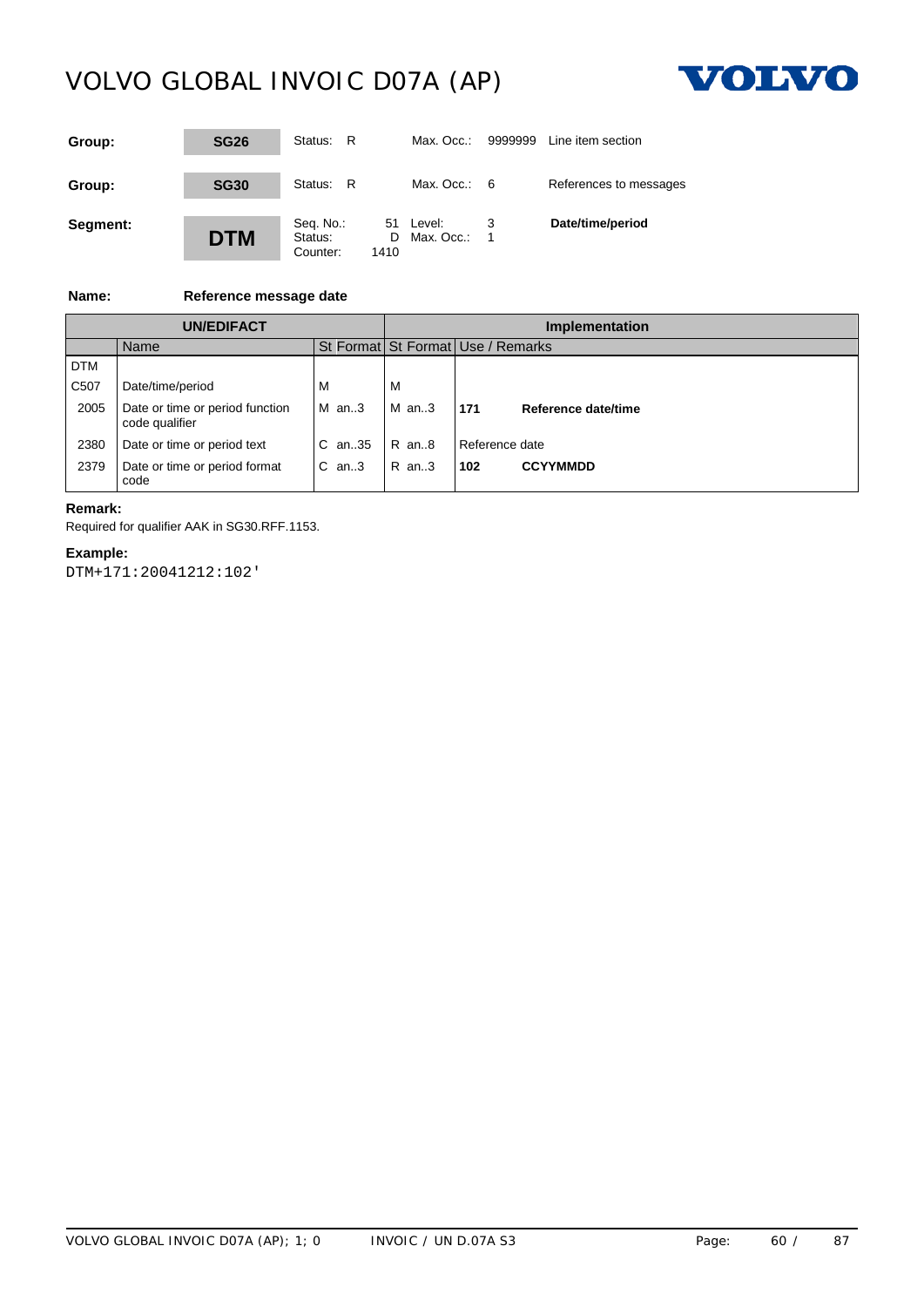

| Group:   | <b>SG26</b> | Status: R                        |                 | Max. Occ.:             | 9999999 | Line item section                                                                    |
|----------|-------------|----------------------------------|-----------------|------------------------|---------|--------------------------------------------------------------------------------------|
| Group:   | <b>SG34</b> | Status: D                        |                 | Max. Occ.: $5$         |         | VAT or other tax rate and amount for line item                                       |
|          |             |                                  |                 |                        |         | SG34 to be used when legally required and/or in agreement between concerned parties. |
| Segment: | <b>TAX</b>  | Seq. No.:<br>Status:<br>Counter: | 52<br>M<br>1560 | Level:<br>Max. Occ.: 1 |         | Duty/tax/fee details                                                                 |

**Name: VAT or other tax rate line item**

|                    | <b>UN/EDIFACT</b>                               |            |         | Implementation                                                                                                                                                                                                                                                                                                                                                                                                                                                                                                                                                                                                                                                                                                                                                                                                                                     |
|--------------------|-------------------------------------------------|------------|---------|----------------------------------------------------------------------------------------------------------------------------------------------------------------------------------------------------------------------------------------------------------------------------------------------------------------------------------------------------------------------------------------------------------------------------------------------------------------------------------------------------------------------------------------------------------------------------------------------------------------------------------------------------------------------------------------------------------------------------------------------------------------------------------------------------------------------------------------------------|
|                    | Name                                            |            |         | St Format St Format Use / Remarks                                                                                                                                                                                                                                                                                                                                                                                                                                                                                                                                                                                                                                                                                                                                                                                                                  |
| <b>TAX</b><br>5283 | Duty or tax or fee function code<br>qualifier   | M an3      | M an3   | 7<br>Tax<br>Code qualifying the function of a duty or tax or fee.                                                                                                                                                                                                                                                                                                                                                                                                                                                                                                                                                                                                                                                                                                                                                                                  |
| C241               | Duty/tax/fee type                               | С          | R       |                                                                                                                                                                                                                                                                                                                                                                                                                                                                                                                                                                                                                                                                                                                                                                                                                                                    |
| 5153               | Duty or tax or fee type name code               | $C$ an3    | $R$ an3 | Code specifying a type of duty, tax or fee.<br>Harmonised sales tax, Canadian<br>AAG<br><b>AAH</b><br>Quebec sales tax<br>AAI<br>Canadian provincial sales tax<br><b>BOL</b><br>Stamp duty (Imposta di Bollo)<br><b>GST</b><br>Goods and services tax<br><b>LOC</b><br>Local sales tax<br><b>OTH</b><br>Other taxes<br>STT<br>State/provincial sales tax<br><b>VAT</b><br>Value added tax<br>Code OTH shall be used when the tax in question is not VAT or<br>another tax code.                                                                                                                                                                                                                                                                                                                                                                    |
| C533               | Duty/tax/fee account detail                     | С          | N       | not used                                                                                                                                                                                                                                                                                                                                                                                                                                                                                                                                                                                                                                                                                                                                                                                                                                           |
| 5289               | Duty or tax or fee account code                 | $M$ an6    | N       | not used                                                                                                                                                                                                                                                                                                                                                                                                                                                                                                                                                                                                                                                                                                                                                                                                                                           |
| 5286               | Duty or tax or fee assessment<br>basis quantity | $C$ an15   | N       | not used                                                                                                                                                                                                                                                                                                                                                                                                                                                                                                                                                                                                                                                                                                                                                                                                                                           |
| C243               | Duty/tax/fee detail                             | С          | R.      |                                                                                                                                                                                                                                                                                                                                                                                                                                                                                                                                                                                                                                                                                                                                                                                                                                                    |
| 5279               | Duty or tax or fee rate code                    | $C$ an7    | N       | not used                                                                                                                                                                                                                                                                                                                                                                                                                                                                                                                                                                                                                                                                                                                                                                                                                                           |
| 1131               | Code list identification code                   | $C$ an. 17 | N       | not used                                                                                                                                                                                                                                                                                                                                                                                                                                                                                                                                                                                                                                                                                                                                                                                                                                           |
| 3055               | Code list responsible agency<br>code            | $C$ an3    | N       | not used                                                                                                                                                                                                                                                                                                                                                                                                                                                                                                                                                                                                                                                                                                                                                                                                                                           |
| 5278               | Duty or tax or fee rate                         | C an17     | R n7    | Rate (percentage) of the specified tax/duty.<br>Maximum 3 decimals.<br>The tax rate (numeric) should be presented as follows: $19.5\% == >$<br>19.5<br>In case of VAT exemption use 0.0                                                                                                                                                                                                                                                                                                                                                                                                                                                                                                                                                                                                                                                            |
| 5305               | Duty or tax or fee category code                | $C$ an3    | $R$ an3 | Code specifying a duty or tax or fee category.<br>Е<br><b>Exempt from tax</b><br>s<br><b>Standard rate</b><br><b>AAA</b><br>Exempt - Article 146, 148 and 151 of Council<br><b>Directive 2006/112//EC</b><br><b>AAC</b><br>Exempt - Article 138 of Council Directive 2006/112//<br>EC<br>AAD<br>Exempt - Article 28c(B)<br>AAE<br>Exempt - Article 48, 49 and 50 of Council Directive<br>2006/112//EC<br><b>AAF</b><br>Exempt - Article 346 of Council Directive 2006/112//<br>EC<br>AAG<br>Exempt - Article 131, 132 and 135 of Council<br><b>Directive 2006/112//EC</b><br>AAH<br>Margin Scheme - Title XII, Chapter 4 of Council<br><b>Directive 2006/112//EC</b><br>AAI<br>Margin Scheme - Title XII, Chapter 3 of Council<br><b>Directive 2006/112//EC</b><br><b>LAA</b><br>Reverse Charge - Article 198 of Council Directive<br>2006/112//EC |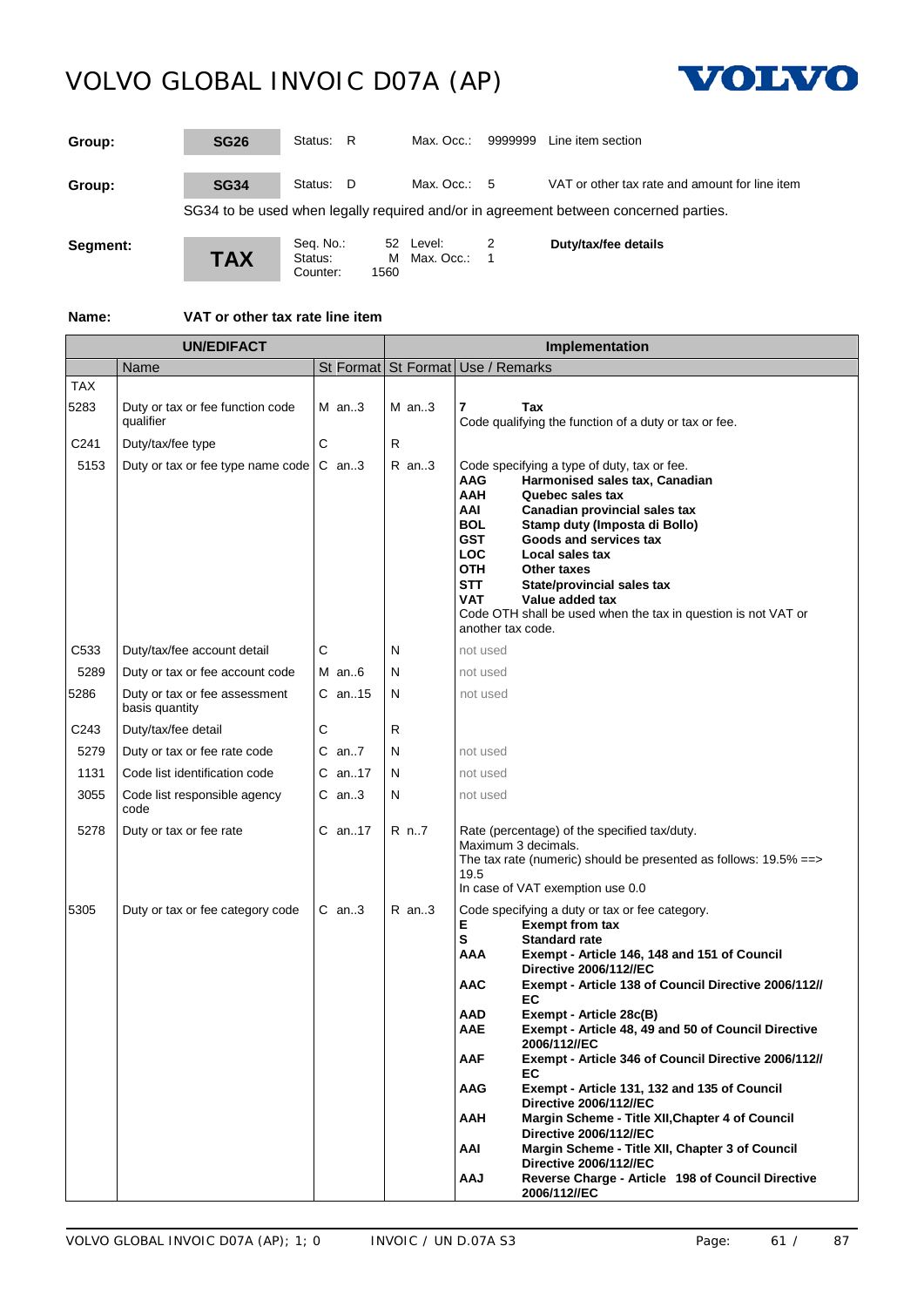

SG34 to be used when legally required and/or in agreement between concerned parties.

|      | <b>UN/EDIFACT</b>                           |         |   | Implementation                                                                                                                                                                                                                                                                                                                                                                                                                                                                                                                                                                                                                                                                                                                                                                                                                                                                                                                                                                                                                    |  |  |
|------|---------------------------------------------|---------|---|-----------------------------------------------------------------------------------------------------------------------------------------------------------------------------------------------------------------------------------------------------------------------------------------------------------------------------------------------------------------------------------------------------------------------------------------------------------------------------------------------------------------------------------------------------------------------------------------------------------------------------------------------------------------------------------------------------------------------------------------------------------------------------------------------------------------------------------------------------------------------------------------------------------------------------------------------------------------------------------------------------------------------------------|--|--|
|      | Name                                        |         |   | St Format St Format Use / Remarks                                                                                                                                                                                                                                                                                                                                                                                                                                                                                                                                                                                                                                                                                                                                                                                                                                                                                                                                                                                                 |  |  |
|      |                                             |         |   | <b>AAL</b><br>Reverse Charge Exempt - Articles 154 -164 of<br>Council Directive 2006/112//EC<br><b>AAM</b><br>Exempt New Means of Transport - Article 2, 3 and 4<br>of Council Directive 2006/112//EC<br><b>AAN</b><br><b>Exempt Triangulation - Article 141 of Council</b><br><b>Directive 2006/112//EC</b><br><b>AAP</b><br>VAT exempt/reverse charge, within the construction<br>business, Article 199 1 a-b of Council Directive<br>2006/112//EC<br><b>AAQ</b><br>Reverse Charge - Article 194 of Council Directive<br>2006/112//EC<br>Under 6th EU directive, any exemption from tax has to be declared in<br>more detailed. There are several provisions in the directive, which<br>allow exemption. In the European environment it is necessary to state<br>this reason whenever the invoice issuer declares an invoice item or<br>the whole invoice to be VAT exempt.<br>For more Information use guidelines: Reference to Codelist VAT<br>Category code (Tax Exemption Reason Codes list at Volvo IT's EDI<br>homepage). |  |  |
| 3446 | Party tax identifier                        | C an20  | N | not used                                                                                                                                                                                                                                                                                                                                                                                                                                                                                                                                                                                                                                                                                                                                                                                                                                                                                                                                                                                                                          |  |  |
| 1227 | Calculation sequence code                   | $C$ an3 | N | not used                                                                                                                                                                                                                                                                                                                                                                                                                                                                                                                                                                                                                                                                                                                                                                                                                                                                                                                                                                                                                          |  |  |
| 5307 | Tax or duty or fee payment due<br>date code | $C$ an3 | N | not used                                                                                                                                                                                                                                                                                                                                                                                                                                                                                                                                                                                                                                                                                                                                                                                                                                                                                                                                                                                                                          |  |  |

### **Remark:**

Required in the EU invoice directive.

When sending a message with data element C243.5278 in the TAX segment, the value added tax rate (numeric) should be presented in an alpha-numeric field as follows: 19,5% ==> 19.5. In case of VAT exemption use 0.0.

### **Example:**

TAX+7+VAT+++:::16.0+S'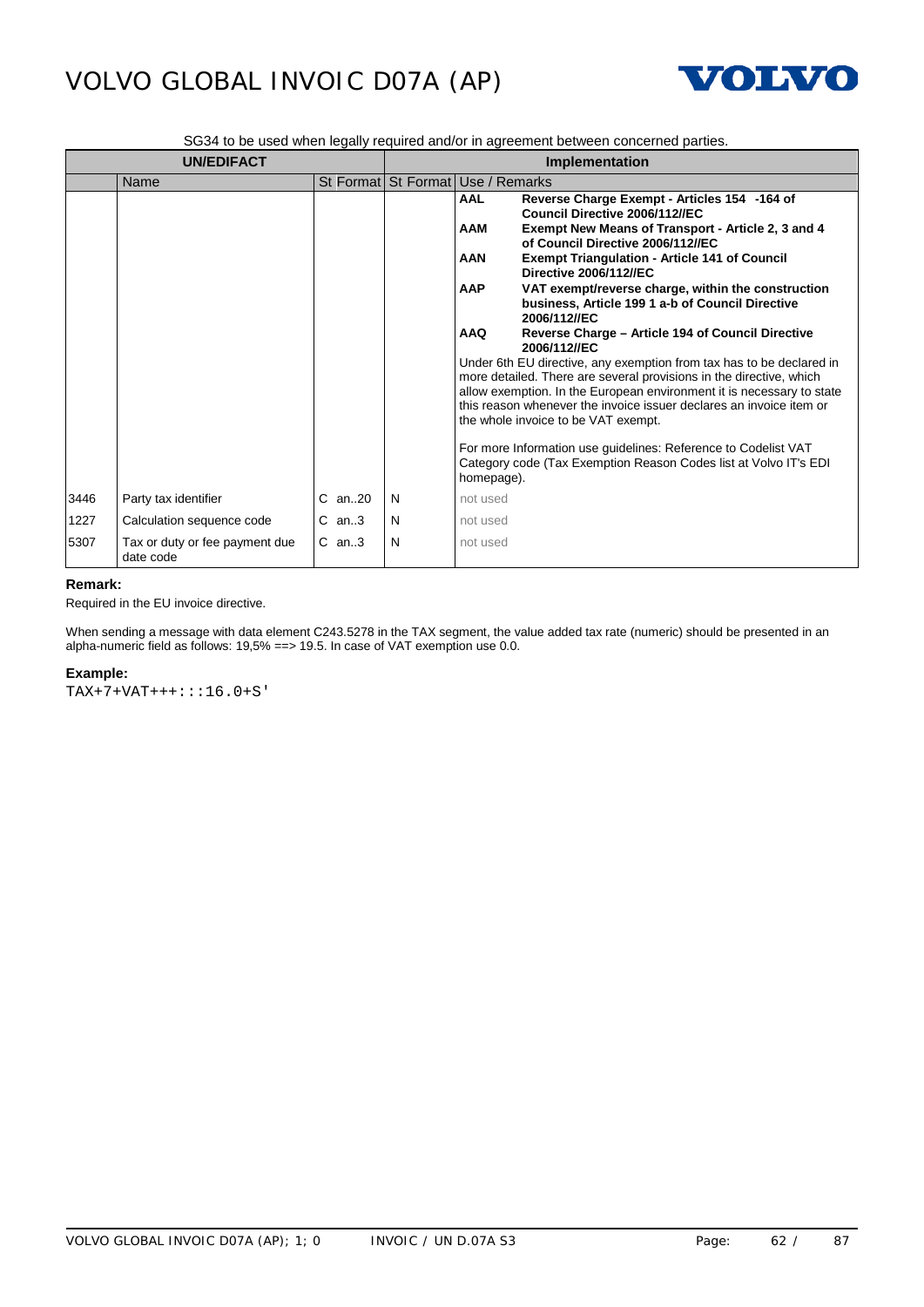

| Group:   | <b>SG26</b> | Status: R                        |                 | Max. Occ.:             | 9999999 | Line item section                                                                    |
|----------|-------------|----------------------------------|-----------------|------------------------|---------|--------------------------------------------------------------------------------------|
| Group:   | <b>SG34</b> | Status: D                        |                 | Max. Occ.: $5$         |         | VAT or other tax rate and amount for line item                                       |
|          |             |                                  |                 |                        |         | SG34 to be used when legally required and/or in agreement between concerned parties. |
| Segment: | <b>MOA</b>  | Seq. No.:<br>Status:<br>Counter: | 53<br>R<br>1570 | Level:<br>Max. Occ.: 1 |         | <b>Monetary amount</b>                                                               |

**Name: VAT or other tax amount line item**

| <b>UN/EDIFACT</b> |                                        |         | Implementation   |                                                                                   |  |  |  |
|-------------------|----------------------------------------|---------|------------------|-----------------------------------------------------------------------------------|--|--|--|
|                   | Name                                   |         |                  | St Format   St Format   Use / Remarks                                             |  |  |  |
| <b>MOA</b>        |                                        |         |                  |                                                                                   |  |  |  |
| C <sub>516</sub>  | Monetary amount                        |         |                  |                                                                                   |  |  |  |
| 5025              | Monetary amount type code<br>qualifier | M an3   | <b>IMan3</b> 124 | Tax amount                                                                        |  |  |  |
| 5004              | Monetary amount                        |         |                  | C n.35   R n.15   Value of a tax amount in currency units.<br>Maximum 2 decimals. |  |  |  |
|                   | Currency identification code           | $C$ an3 | N                | not used                                                                          |  |  |  |

### **Remark:**

#### **Example:**

MOA+124:160'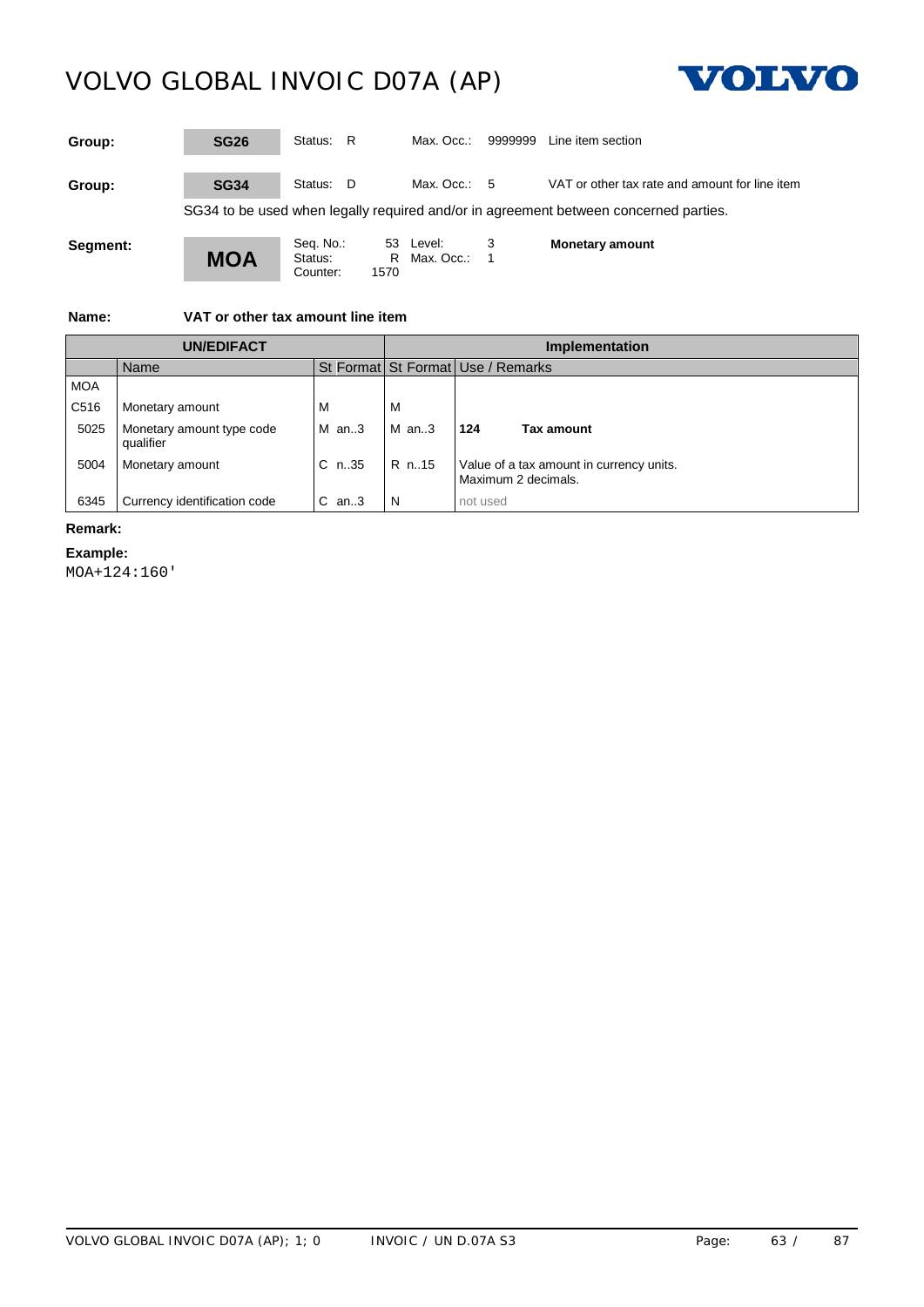

| Group:   | <b>SG26</b>                              | Status:                          | - R       | Max. Occ.:              | 9999999 | Line item section   |
|----------|------------------------------------------|----------------------------------|-----------|-------------------------|---------|---------------------|
| Group:   | <b>SG39</b>                              | Status: D                        |           | Max. Occ.:              | 10      | Charges             |
|          | Only to be used after special agreement. |                                  |           |                         |         |                     |
| Segment: | <b>ALC</b>                               | Seq. No.:<br>Status:<br>Counter: | м<br>1730 | 54 Level:<br>Max. Occ.: | 1       | Allowance or charge |

**Name: Charge**

| <b>UN/EDIFACT</b>  |                                       |   |          | Implementation                    |                                                                                                                                                                                                                                                                                                                                                                                           |                                                                                                                                                                                                                                                                                                                                                                                                                                                                                                                                                                                                                                                                                                                                                                                                                                                                 |  |
|--------------------|---------------------------------------|---|----------|-----------------------------------|-------------------------------------------------------------------------------------------------------------------------------------------------------------------------------------------------------------------------------------------------------------------------------------------------------------------------------------------------------------------------------------------|-----------------------------------------------------------------------------------------------------------------------------------------------------------------------------------------------------------------------------------------------------------------------------------------------------------------------------------------------------------------------------------------------------------------------------------------------------------------------------------------------------------------------------------------------------------------------------------------------------------------------------------------------------------------------------------------------------------------------------------------------------------------------------------------------------------------------------------------------------------------|--|
|                    | Name                                  |   |          | St Format St Format Use / Remarks |                                                                                                                                                                                                                                                                                                                                                                                           |                                                                                                                                                                                                                                                                                                                                                                                                                                                                                                                                                                                                                                                                                                                                                                                                                                                                 |  |
| <b>ALC</b><br>5463 | Allowance or charge code<br>qualifier |   | $M$ an3  | $R$ an3                           | C                                                                                                                                                                                                                                                                                                                                                                                         | Charge                                                                                                                                                                                                                                                                                                                                                                                                                                                                                                                                                                                                                                                                                                                                                                                                                                                          |  |
| C552               | Allowance/charge information          | C |          | N                                 | not used                                                                                                                                                                                                                                                                                                                                                                                  |                                                                                                                                                                                                                                                                                                                                                                                                                                                                                                                                                                                                                                                                                                                                                                                                                                                                 |  |
| 1230               | Allowance or charge identifier        |   | C an35   | N                                 | not used                                                                                                                                                                                                                                                                                                                                                                                  |                                                                                                                                                                                                                                                                                                                                                                                                                                                                                                                                                                                                                                                                                                                                                                                                                                                                 |  |
| 4471               | Settlement means code                 |   | $C$ an3  | N                                 | not used                                                                                                                                                                                                                                                                                                                                                                                  |                                                                                                                                                                                                                                                                                                                                                                                                                                                                                                                                                                                                                                                                                                                                                                                                                                                                 |  |
| 1227               | Calculation sequence code             |   | $C$ an3  | N                                 | not used                                                                                                                                                                                                                                                                                                                                                                                  |                                                                                                                                                                                                                                                                                                                                                                                                                                                                                                                                                                                                                                                                                                                                                                                                                                                                 |  |
| C214               | Special services identification       | C |          | R                                 |                                                                                                                                                                                                                                                                                                                                                                                           |                                                                                                                                                                                                                                                                                                                                                                                                                                                                                                                                                                                                                                                                                                                                                                                                                                                                 |  |
| 7161               | Special service description code      |   | $C$ an3  | $R$ an3                           | <b>ABG</b><br><b>ABK</b><br><b>ABL</b><br><b>ABO</b><br><b>ACC</b><br><b>ACD</b><br><b>ACF</b><br><b>ACJ</b><br><b>ACK</b><br><b>ACN</b><br><b>ACS</b><br><b>ACU</b><br><b>ACX</b><br><b>AED</b><br><b>AEV</b><br>DL.<br><b>FAC</b><br><b>FC</b><br>HD.<br><b>IAA</b><br><b>LAA</b><br><b>NAA</b><br><b>PC</b><br><b>RAD</b><br><b>SAD</b><br><b>SH</b><br><b>TX</b><br>314<br>316<br>332 | Code specifying a special service. Used after agreement with Vovo.<br><b>Tooling charge</b><br><b>Miscellaneous</b><br><b>Additional packaging</b><br>Air freight transportation<br>Miscellaneous setting costs (tooling)<br>Minimum amount costs for quantity based<br>surcharges<br><b>Miscellaneous treatment</b><br><b>Painting</b><br><b>Polishing</b><br>Miscellaneous other surcharges<br><b>Fitting</b><br><b>Standard surcharge</b><br>Ocean freight charge<br>Handling of hazardous cargo<br><b>Environmental protection service</b><br><b>Delivery</b><br>Freight extraordinary handling<br>Freight service<br>Handling<br><b>Installation</b><br>Labour<br>Non-returnable containers<br>Packing<br>Returnable container<br>Special packaging<br><b>Special handling</b><br>Tax<br>Core surcharge<br>Rework surcharge (global)<br>Stock-up surcharge |  |
| 1131               | Code list identification code         |   | $C$ an17 | N                                 | not used                                                                                                                                                                                                                                                                                                                                                                                  |                                                                                                                                                                                                                                                                                                                                                                                                                                                                                                                                                                                                                                                                                                                                                                                                                                                                 |  |
| 3055               | Code list responsible agency<br>code  |   | $C$ an3  | $O$ an3                           | 6<br>272                                                                                                                                                                                                                                                                                                                                                                                  | <b>UN/ECE (United Nations - Economic Commission for</b><br>Europe)<br>Joint Automotive Industry agency                                                                                                                                                                                                                                                                                                                                                                                                                                                                                                                                                                                                                                                                                                                                                          |  |

### **Remark:**

The financial amount by which the price is adjusted, up, dependent on the quantity of delivery or delivery terms specified.

### **Example:**

ALC+C++++ACC::272'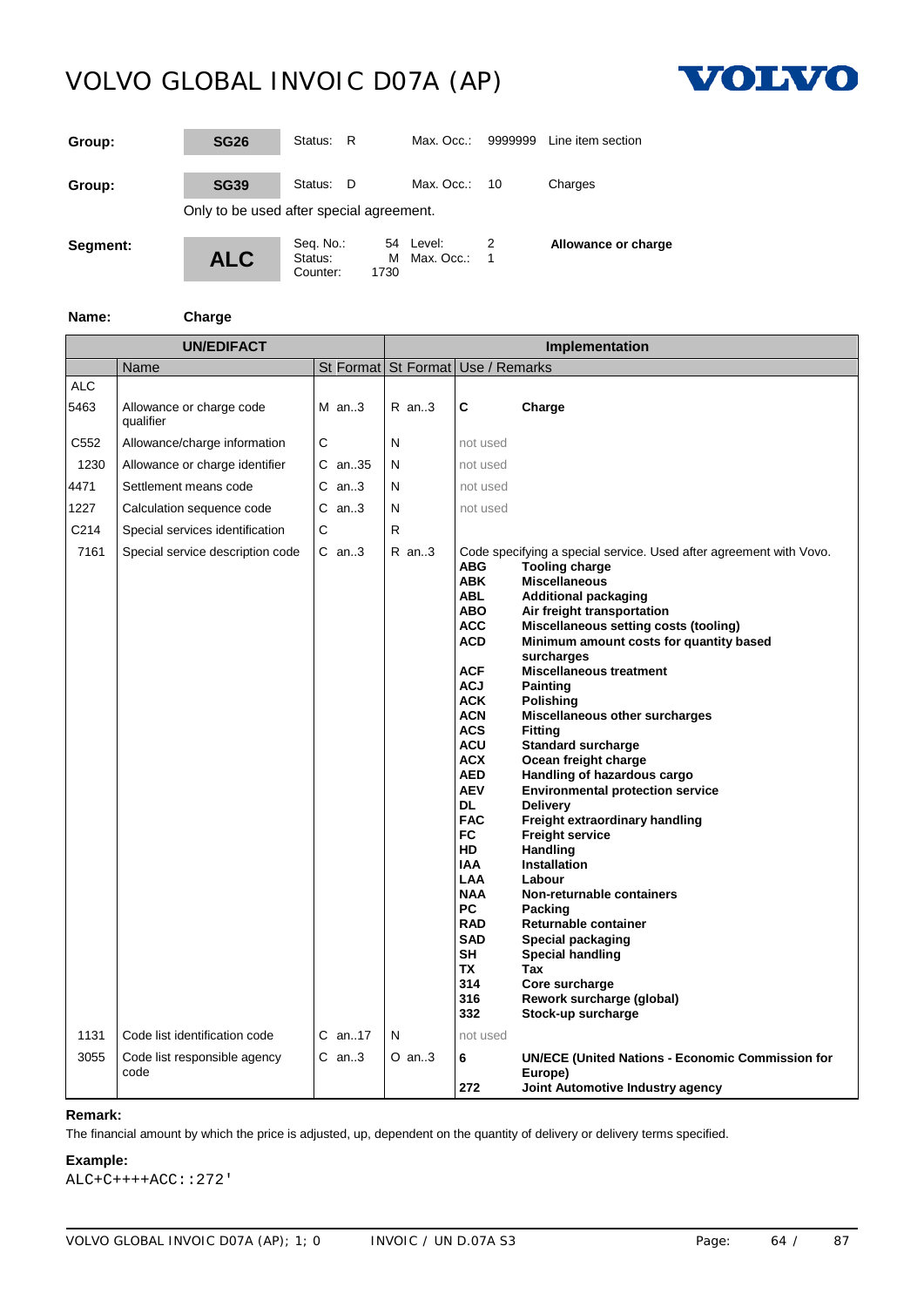

| Group:   | <b>SG26</b>                              | Status:<br>- R                   |           | Max. Occ.:              | 9999999 | Line item section |
|----------|------------------------------------------|----------------------------------|-----------|-------------------------|---------|-------------------|
| Group:   | <b>SG39</b>                              | Status: D                        |           | Max. Occ.:              | 10      | Charges           |
|          | Only to be used after special agreement. |                                  |           |                         |         |                   |
| Segment: | <b>FTX</b>                               | Seq. No.:<br>Status:<br>Counter: | D<br>1760 | 55 Level:<br>Max. Occ.: |         | <b>Free text</b>  |

### **Name: Charge description**

| <b>UN/EDIFACT</b> |                             |         |         | <b>Implementation</b>                                                                                                          |  |  |  |
|-------------------|-----------------------------|---------|---------|--------------------------------------------------------------------------------------------------------------------------------|--|--|--|
|                   | Name                        |         |         | St Format St Format Use / Remarks                                                                                              |  |  |  |
| <b>FTX</b>        |                             | $M$ an3 | $M$ an3 |                                                                                                                                |  |  |  |
| 4451              | Text subject code qualifier |         |         | <b>ALC</b><br>Allowance/charge information                                                                                     |  |  |  |
| 4453              | Free text function code     | $C$ an3 | N       | not used                                                                                                                       |  |  |  |
| C <sub>107</sub>  | Text reference              | С       | D       | To be used (if additional classification of the text in this FTX segment<br>is needed) in agreement between concerned parties. |  |  |  |
| 4441              | Free text description code  | M an17  | M an17  | Text description code related to charge description.                                                                           |  |  |  |
| C <sub>108</sub>  | <b>Text literal</b>         | C       | R       |                                                                                                                                |  |  |  |
| 4440              | Free text                   |         |         | M an512   M an256   Charge description, free text.<br>Text/Description in English only.                                        |  |  |  |
| 4440              | Free text                   | C an512 | O an256 | see 4440 #1                                                                                                                    |  |  |  |
| 4440              | Free text                   | C an512 | O an256 | see 4440 #1                                                                                                                    |  |  |  |
| 3453              | Language name code          | $C$ an3 | R a2    | EN<br>English<br>Code specifying the language name.<br>Use ISO 639-1988.                                                       |  |  |  |

### **Remark:**

Only to be used after agreement with Volvo and related to charges.

### **Example:**

FTX+ALC+++ADD COST FOR ITEM 1234567890+EN'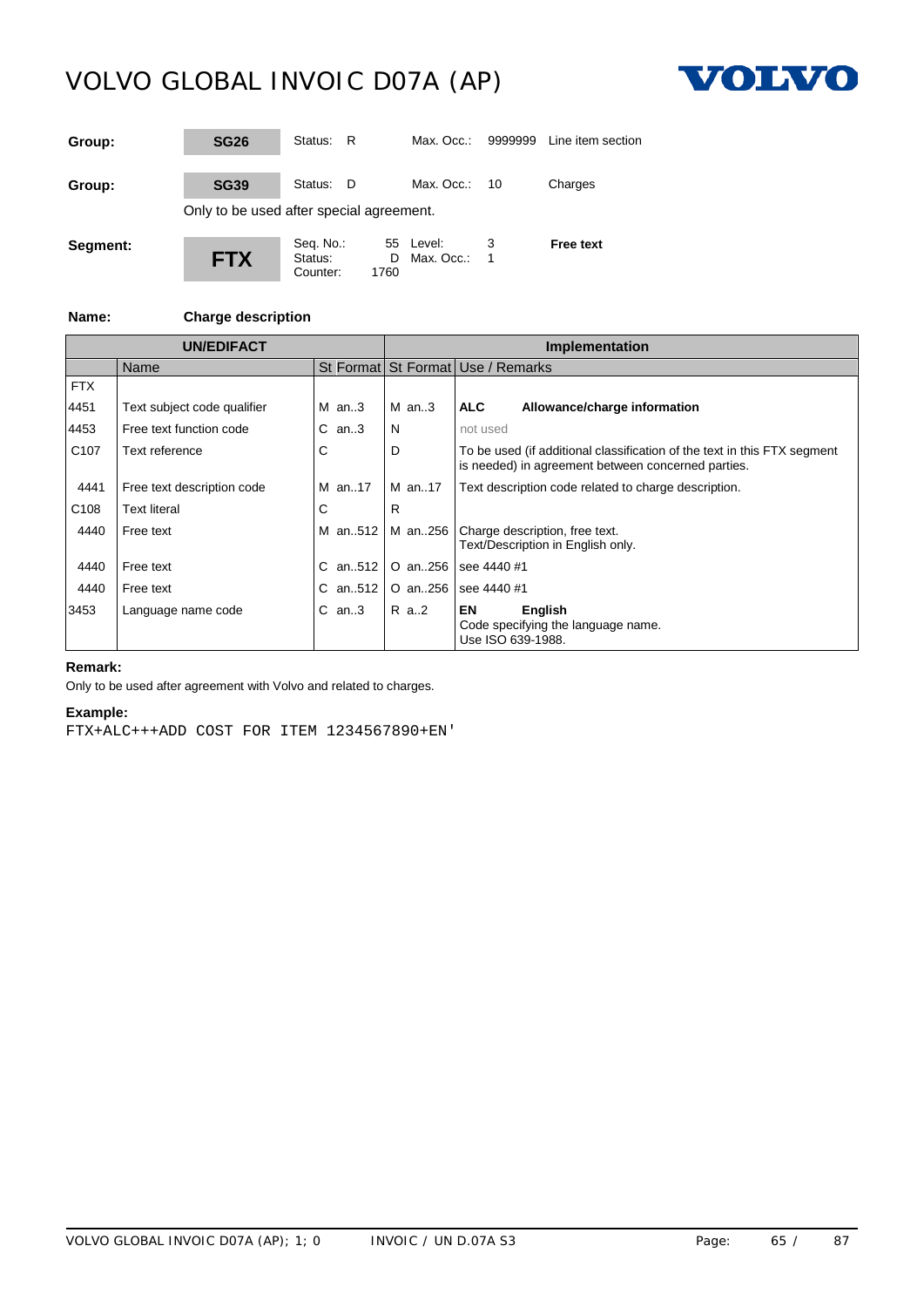

| Group:   | <b>SG26</b> | Status:<br>R                     |                 | Max. Occ.:           | 9999999 | Line item section                                                                              |
|----------|-------------|----------------------------------|-----------------|----------------------|---------|------------------------------------------------------------------------------------------------|
| Group:   | <b>SG39</b> | Status: D                        |                 | Max. Occ.:           | - 10    | Charges                                                                                        |
| Group:   | <b>SG42</b> | Status: R                        |                 | Max. Occ.:           |         | Charge - monetary amount                                                                       |
|          | SG39).      |                                  |                 |                      |         | SG42 (monetary amount in invoicing currency) has to be sent only together with segment ALC (in |
| Segment: | <b>MOA</b>  | Seq. No.:<br>Status:<br>Counter: | 56<br>м<br>1840 | Level:<br>Max. Occ.: | 3       | <b>Monetary amount</b>                                                                         |

### **Name: Charge - monetary amount**

| UN/EDIFACT       |                                        |         | Implementation                    |                                                                                              |  |  |  |
|------------------|----------------------------------------|---------|-----------------------------------|----------------------------------------------------------------------------------------------|--|--|--|
|                  | Name                                   |         | St Format St Format Use / Remarks |                                                                                              |  |  |  |
| <b>MOA</b>       |                                        |         |                                   |                                                                                              |  |  |  |
| C <sub>516</sub> | Monetary amount                        | M       | ΙV                                |                                                                                              |  |  |  |
| 5025             | Monetary amount type code<br>qualifier | $M$ an3 | IMan.3                            | 18<br>Allowance or charge amount                                                             |  |  |  |
| 5004             | Monetary amount                        | C n.35  |                                   | $\vert$ R n. 15 $\vert$ Value of a monetary amount in currency units.<br>Maximum 2 decimals. |  |  |  |
| 6345             | Currency identification code           | $C$ an3 |                                   | not used                                                                                     |  |  |  |

### **Remark:**

### **Example:**

MOA+8:100'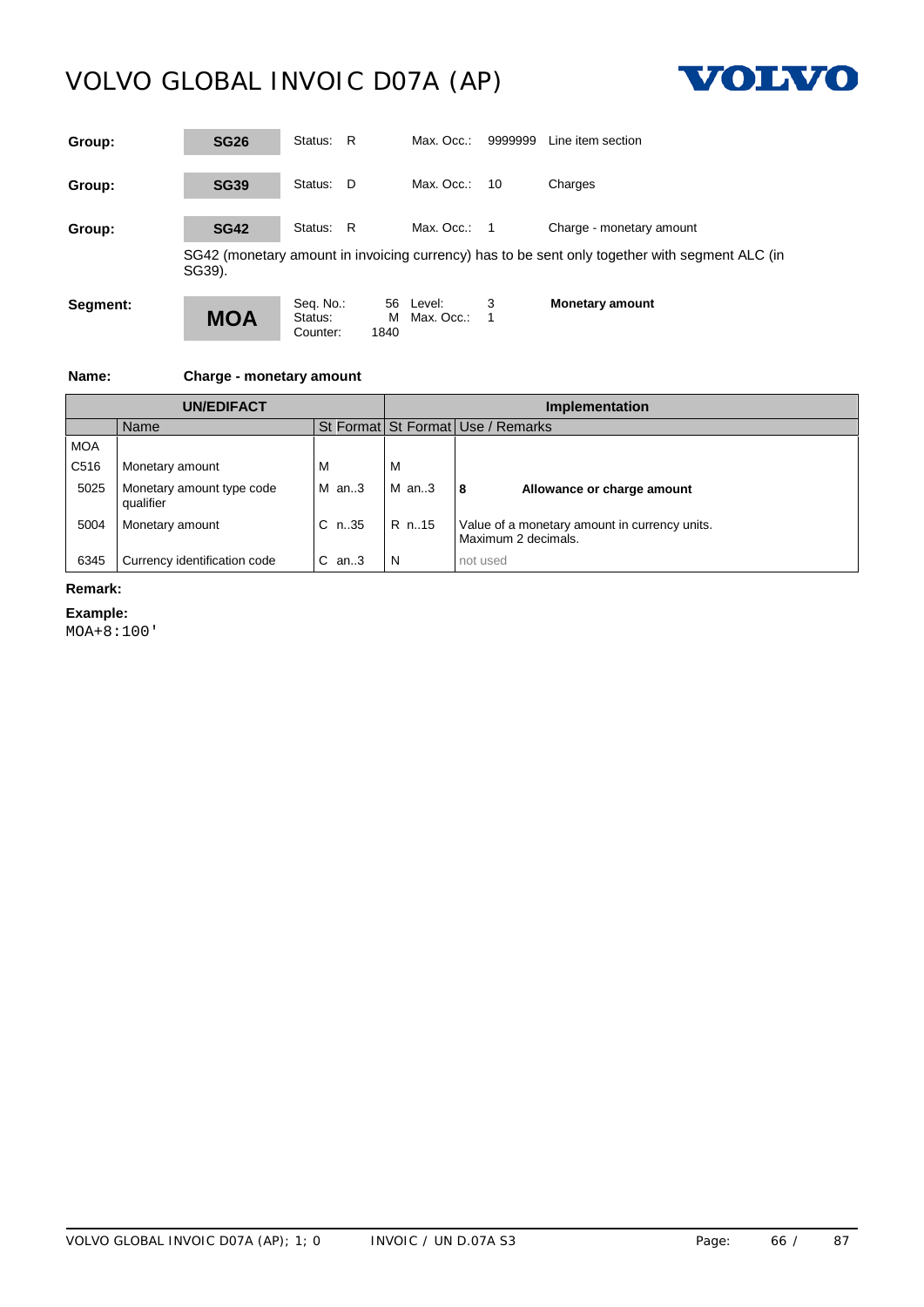

| Group:   | <b>SG26</b> | - R<br>Status:                                 | Max. Occ.:                        | 9999999<br>Line item section                                                         |
|----------|-------------|------------------------------------------------|-----------------------------------|--------------------------------------------------------------------------------------|
| Group:   | <b>SG39</b> | Status:<br>- D                                 | Max. Occ.:<br>-10                 | Charges                                                                              |
| Group:   | <b>SG44</b> | Status:<br>- D                                 | Max. Occ.: $5$                    | Charge - applicable Tax rate and amount                                              |
|          |             |                                                |                                   | SG44 to be used when legally required and/or in agreement between concerned parties. |
| Segment: | <b>TAX</b>  | Seq. No.:<br>57<br>Status:<br>1920<br>Counter: | 3<br>Level:<br>M Max. Occ.:<br>-1 | Duty/tax/fee details                                                                 |

### **Name: Charge - applicable tax rate**

| <b>UN/EDIFACT</b> |                                                 |          | Implementation |                                                                                                                                                                                                                                                                                                                                                                                                                                                                                                      |  |
|-------------------|-------------------------------------------------|----------|----------------|------------------------------------------------------------------------------------------------------------------------------------------------------------------------------------------------------------------------------------------------------------------------------------------------------------------------------------------------------------------------------------------------------------------------------------------------------------------------------------------------------|--|
|                   | Name                                            |          |                | St Format St Format Use / Remarks                                                                                                                                                                                                                                                                                                                                                                                                                                                                    |  |
| <b>TAX</b>        |                                                 |          |                |                                                                                                                                                                                                                                                                                                                                                                                                                                                                                                      |  |
| 5283              | Duty or tax or fee function code<br>qualifier   | $M$ an3  | $M$ an3        | Code qualifying the function of a duty or tax or fee.<br>Tax                                                                                                                                                                                                                                                                                                                                                                                                                                         |  |
| C241              | Duty/tax/fee type                               | С        | R              |                                                                                                                                                                                                                                                                                                                                                                                                                                                                                                      |  |
| 5153              | Duty or tax or fee type name code               | $C$ an3  | $R$ an3        | Code specifying a type of duty, tax or fee.<br>Harmonised sales tax, Canadian<br><b>AAG</b><br><b>AAH</b><br>Quebec sales tax<br>AAI<br>Canadian provincial sales tax<br><b>BOL</b><br>Stamp duty (Imposta di Bollo)<br><b>GST</b><br>Goods and services tax<br><b>LOC</b><br>Local sales tax<br><b>OTH</b><br><b>Other taxes</b><br><b>STT</b><br>State/provincial sales tax<br><b>VAT</b><br>Value added tax<br>Code OTH shall be used when the tax in question is not VAT or<br>another tax code. |  |
| C533              | Duty/tax/fee account detail                     | С        | N              | not used                                                                                                                                                                                                                                                                                                                                                                                                                                                                                             |  |
| 5289              | Duty or tax or fee account code                 | $M$ an6  | N              | not used                                                                                                                                                                                                                                                                                                                                                                                                                                                                                             |  |
| 5286              | Duty or tax or fee assessment<br>basis quantity | C an15   | N              | not used                                                                                                                                                                                                                                                                                                                                                                                                                                                                                             |  |
| C243              | Duty/tax/fee detail                             | С        | R              |                                                                                                                                                                                                                                                                                                                                                                                                                                                                                                      |  |
| 5279              | Duty or tax or fee rate code                    | $C$ an7  | N              | not used                                                                                                                                                                                                                                                                                                                                                                                                                                                                                             |  |
| 1131              | Code list identification code                   | $C$ an17 | N              | not used                                                                                                                                                                                                                                                                                                                                                                                                                                                                                             |  |
| 3055              | Code list responsible agency<br>code            | C an3    | N              | not used                                                                                                                                                                                                                                                                                                                                                                                                                                                                                             |  |
| 5278              | Duty or tax or fee rate                         | C an17   | R n7           | Rate (percentage) of the specified tax.<br>Maximum 3 decimals.<br>The tax rate (numeric) should be presented as follows: 19.5% ==><br>19.5<br>In case of VAT exemption use 0.0                                                                                                                                                                                                                                                                                                                       |  |
| 5273              | Duty or tax or fee rate basis code              | $C$ an12 | N              | not used                                                                                                                                                                                                                                                                                                                                                                                                                                                                                             |  |
| 1131              | Code list identification code                   | C an17   | N              | not used                                                                                                                                                                                                                                                                                                                                                                                                                                                                                             |  |
| 3055              | Code list responsible agency<br>code            | $C$ an3  | N              | not used                                                                                                                                                                                                                                                                                                                                                                                                                                                                                             |  |
| 5305              | Duty or tax or fee category code                | C an3    | $R$ an3        | Code specifying a duty or tax or fee category.<br>Е<br><b>Exempt from tax</b><br>S<br><b>Standard rate</b><br>AAA<br>Exempt - Article 146, 148 and 151 of Council<br>Directive 2006/112//EC<br>Exempt - Article 138 of Council Directive 2006/112//<br><b>AAC</b><br>EC.<br>AAD<br>Exempt - Article 28c(B)<br>Exempt - Article 48, 49 and 50 of Council Directive<br>AAE<br>2006/112//EC<br><b>AAF</b><br>Exempt - Article 346 of Council Directive 2006/112//<br>EC                                 |  |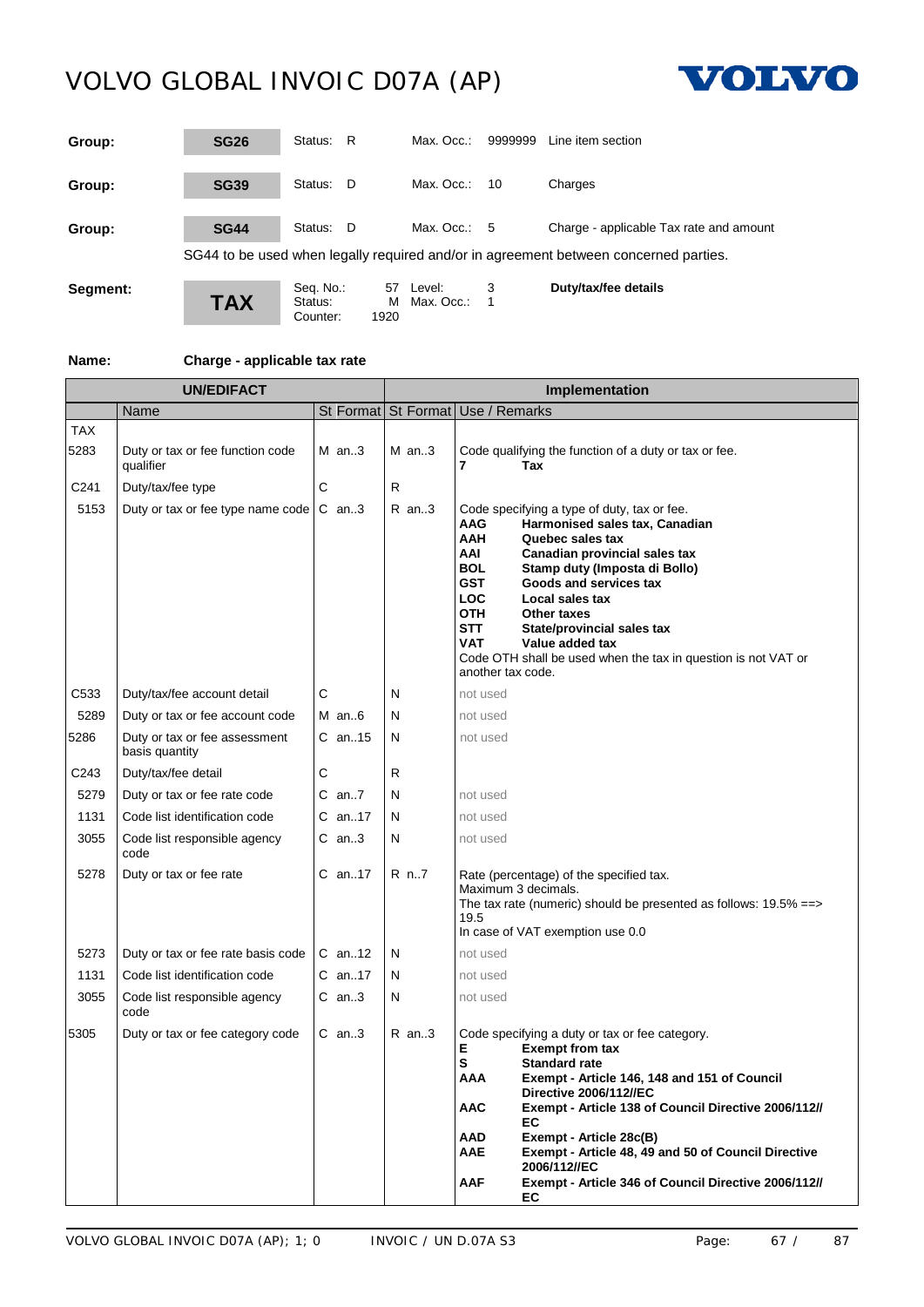

|  | SG44 to be used when legally required and/or in agreement between concerned parties. |  |
|--|--------------------------------------------------------------------------------------|--|
|--|--------------------------------------------------------------------------------------|--|

|      | <b>UN/EDIFACT</b>                           |            |   | Implementation                                                                                                                                                                                |  |
|------|---------------------------------------------|------------|---|-----------------------------------------------------------------------------------------------------------------------------------------------------------------------------------------------|--|
|      | Name                                        |            |   | St Format St Format Use / Remarks                                                                                                                                                             |  |
|      |                                             |            |   | Exempt - Article 131, 132 and 135 of Council<br><b>AAG</b><br><b>Directive 2006/112//EC</b><br><b>AAH</b><br>Margin Scheme - Title XII, Chapter 4 of Council<br><b>Directive 2006/112//EC</b> |  |
|      |                                             |            |   | AAI<br>Margin Scheme - Title XII, Chapter 3 of Council<br><b>Directive 2006/112//EC</b>                                                                                                       |  |
|      |                                             |            |   | LAA<br>Reverse Charge - Article 198 of Council Directive<br>2006/112//EC                                                                                                                      |  |
|      |                                             |            |   | <b>AAL</b><br>Reverse Charge Exempt - Articles 154 -164 of<br>Council Directive 2006/112//EC                                                                                                  |  |
|      |                                             |            |   | <b>AAM</b><br>Exempt New Means of Transport - Article 2, 3 and 4<br>of Council Directive 2006/112//EC                                                                                         |  |
|      |                                             |            |   | <b>AAN</b><br><b>Exempt Triangulation - Article 141 of Council</b><br><b>Directive 2006/112//EC</b>                                                                                           |  |
|      |                                             |            |   | <b>AAP</b><br>VAT exempt/reverse charge, within the construction<br>business, Article 199 1 a-b of Council Directive<br>2006/112//EC                                                          |  |
|      |                                             |            |   | <b>AAQ</b><br>Reverse Charge - Article 194 of Council Directive<br>2006/112//EC                                                                                                               |  |
|      |                                             |            |   | Under 6th EU directive, any exemption from tax has to be declared in<br>more detailed. There are several provisions in the directive, which                                                   |  |
|      |                                             |            |   | allow exemption. In the European environment it is necessary to state<br>this reason whenever the invoice issuer declares an invoice item or<br>the whole invoice to be VAT exempt.           |  |
|      |                                             |            |   | For more Information use guidelines: Reference to Codelist VAT<br>Category code (Tax Exemption Reason Codes list at Volvo IT's EDI<br>homepage).                                              |  |
| 3446 | Party tax identifier                        | $C$ an. 20 | N | not used                                                                                                                                                                                      |  |
| 1227 | Calculation sequence code                   | $C$ an3    | N | not used                                                                                                                                                                                      |  |
| 5307 | Tax or duty or fee payment due<br>date code | $C$ an3    | N | not used                                                                                                                                                                                      |  |

### **Remark:**

Required in the EU invoice directive.

When sending a message with data element 5278 in the TAX segment, the value added tax rate (numeric) should be presented in an alphanumeric field as follows: 19,5% ==> 19.5. In case of VAT exemption use 0.0.

### **Example:**

TAX+7+VAT+++:::16.0+S'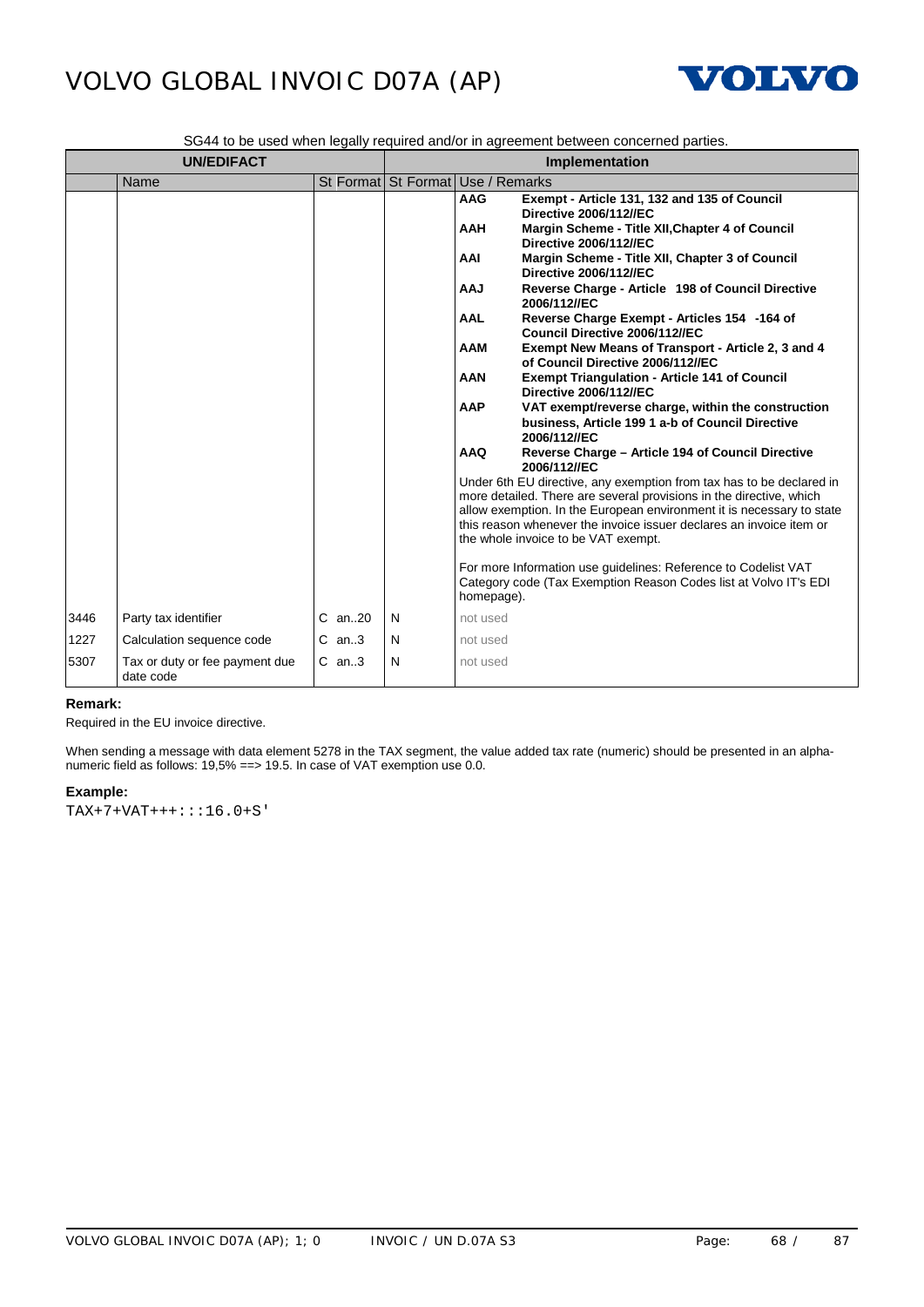

| Group:   | <b>SG26</b> | Status:<br>R                             | Max. Occ.:                      | 9999999 | Line item section                                                                    |
|----------|-------------|------------------------------------------|---------------------------------|---------|--------------------------------------------------------------------------------------|
| Group:   | <b>SG39</b> | Status:<br>- D                           | Max. Occ.:                      | 10      | Charges                                                                              |
| Group:   | <b>SG44</b> | Status:<br>- D                           | Max. Occ.: $5$                  |         | Charge - applicable Tax rate and amount                                              |
|          |             |                                          |                                 |         | SG44 to be used when legally required and/or in agreement between concerned parties. |
| Segment: | <b>MOA</b>  | Seq. No.:<br>Status:<br>1930<br>Counter: | 58<br>Level:<br>Max. Occ.:<br>R | 4<br>1  | <b>Monetary amount</b>                                                               |

### **Name: Charge - applicable VAT amount**

|                  | UN/EDIFACT                             |               |        | <b>Implementation</b>                                           |
|------------------|----------------------------------------|---------------|--------|-----------------------------------------------------------------|
|                  | Name                                   |               |        | St Format St Format   Use / Remarks                             |
| <b>MOA</b>       |                                        |               |        |                                                                 |
| C <sub>516</sub> | Monetary amount                        | M             | IV.    |                                                                 |
| 5025             | Monetary amount type code<br>qualifier | M an3         | IMan.3 | l 124<br>Tax amount                                             |
| 5004             | Monetary amount                        | C n35   R n15 |        | Value of a tax amount in currency units.<br>Maximum 2 decimals. |
| 6345             | Currency identification code           | $C$ an3       | N      | not used                                                        |

### **Remark:**

**Example:**

MOA+124:16'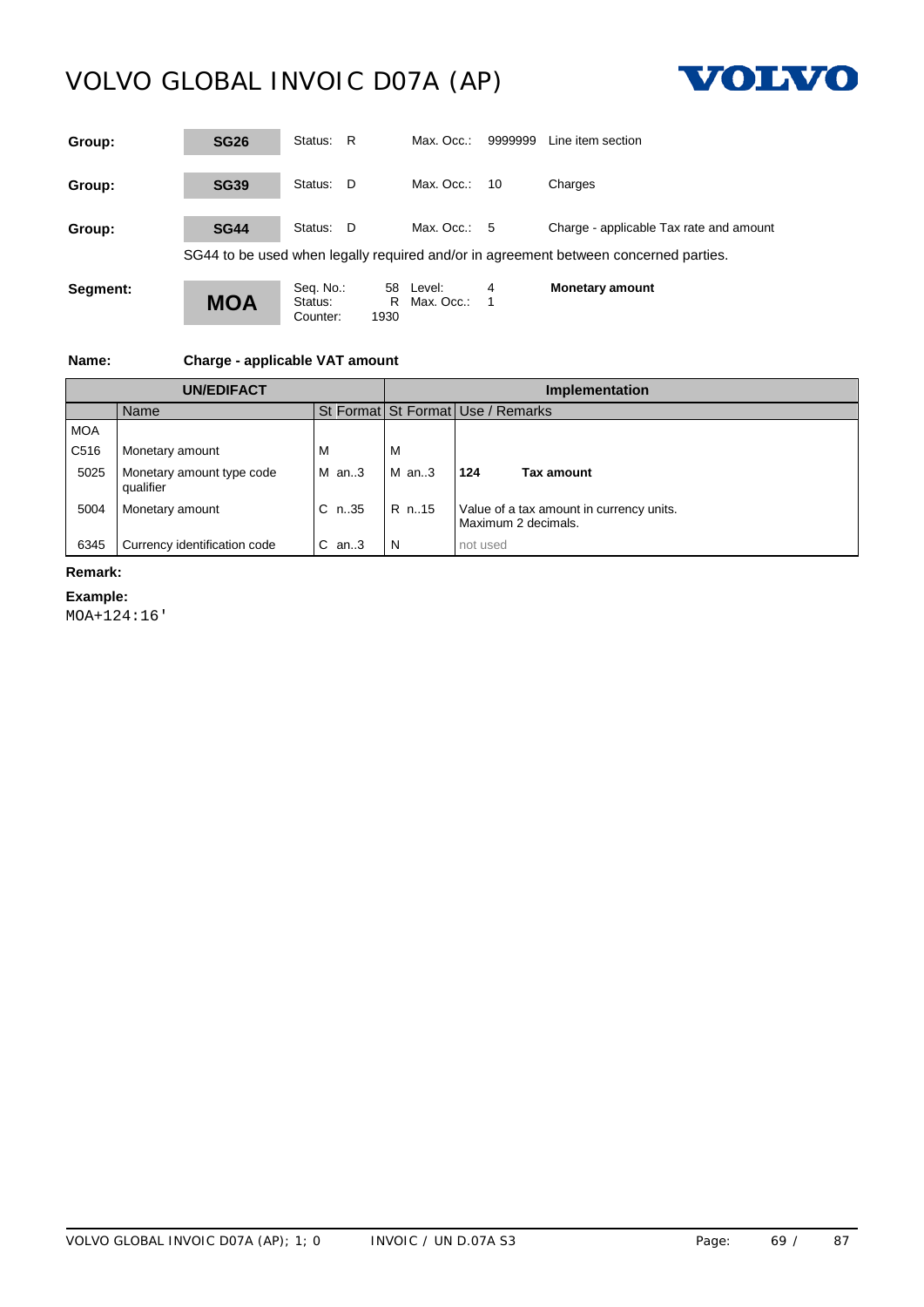

| Group:   | <b>SG26</b> | Status: R                        |           | Max. Occ.:              | 9999999 | Line item section              |
|----------|-------------|----------------------------------|-----------|-------------------------|---------|--------------------------------|
| Group:   | <b>SG47</b> | Status: R                        |           | Max. Occ.: $1$          |         | Terms of delivery              |
| Segment: | <b>TOD</b>  | Seq. No.:<br>Status:<br>Counter: | м<br>2000 | 59 Level:<br>Max. Occ.: | -1      | Terms of delivery or transport |

### **Name: Terms of delivery - incoterms**

| <b>UN/EDIFACT</b>  |                                                 |             | Implementation |                                                                                                                                                                                                                                                                                                                                                                                                                                                                                                                                                                                                                                                                                                                                                                         |  |  |
|--------------------|-------------------------------------------------|-------------|----------------|-------------------------------------------------------------------------------------------------------------------------------------------------------------------------------------------------------------------------------------------------------------------------------------------------------------------------------------------------------------------------------------------------------------------------------------------------------------------------------------------------------------------------------------------------------------------------------------------------------------------------------------------------------------------------------------------------------------------------------------------------------------------------|--|--|
|                    | Name                                            | St Format   |                | St Format Use / Remarks                                                                                                                                                                                                                                                                                                                                                                                                                                                                                                                                                                                                                                                                                                                                                 |  |  |
| <b>TOD</b><br>4055 | Delivery or transport terms<br>function code    | $C$ an. $3$ | N              | not used                                                                                                                                                                                                                                                                                                                                                                                                                                                                                                                                                                                                                                                                                                                                                                |  |  |
| 4215               | Transport charges payment<br>method code        | $C$ an. $3$ | N              | not used                                                                                                                                                                                                                                                                                                                                                                                                                                                                                                                                                                                                                                                                                                                                                                |  |  |
| C <sub>100</sub>   | Terms of delivery or transport                  | С           | R              |                                                                                                                                                                                                                                                                                                                                                                                                                                                                                                                                                                                                                                                                                                                                                                         |  |  |
| 4053               | Delivery or transport terms<br>description code | $C$ an3     | R a.3          | Code specifying the delivery or transport terms.<br>Cost and Freight ( named port of destination)<br><b>CFR</b><br><b>CIF</b><br>Cost, Insurance, Freight ( named port of<br>destination)<br><b>CIP</b><br>Carriage and Insurance Paid to ( named place of<br>destination)<br><b>CPT</b><br>Carriage Paid To ( named place of destination)<br><b>DAP</b><br>Delivery at Place ( named place of destination)<br><b>DAT</b><br>Delivery at Terminal ( named port or place of<br>destination)<br><b>DDP</b><br>Delivered Duty Paid ( named place of destination)<br><b>EXW</b><br>Ex Works ( named place)<br><b>FAS</b><br>Free Along Ship ( named port of shipment)<br><b>FCA</b><br>Free Carrier ( named place)<br><b>FOB</b><br>Free On Board ( named port of shipment) |  |  |
| 1131               | Code list identification code                   | $C$ an17    | N              | not used                                                                                                                                                                                                                                                                                                                                                                                                                                                                                                                                                                                                                                                                                                                                                                |  |  |
| 3055               | Code list responsible agency<br>code            | $C$ an3     | $O$ an3        | Agency responsible for code list / identifier maintenance<br>ICC (International Chamber of Commerce)<br>4                                                                                                                                                                                                                                                                                                                                                                                                                                                                                                                                                                                                                                                               |  |  |

### **Remark:**

The delivery terms valid for the concerned despatch or consignment.

### **Example:**

TOD+++EXW::4'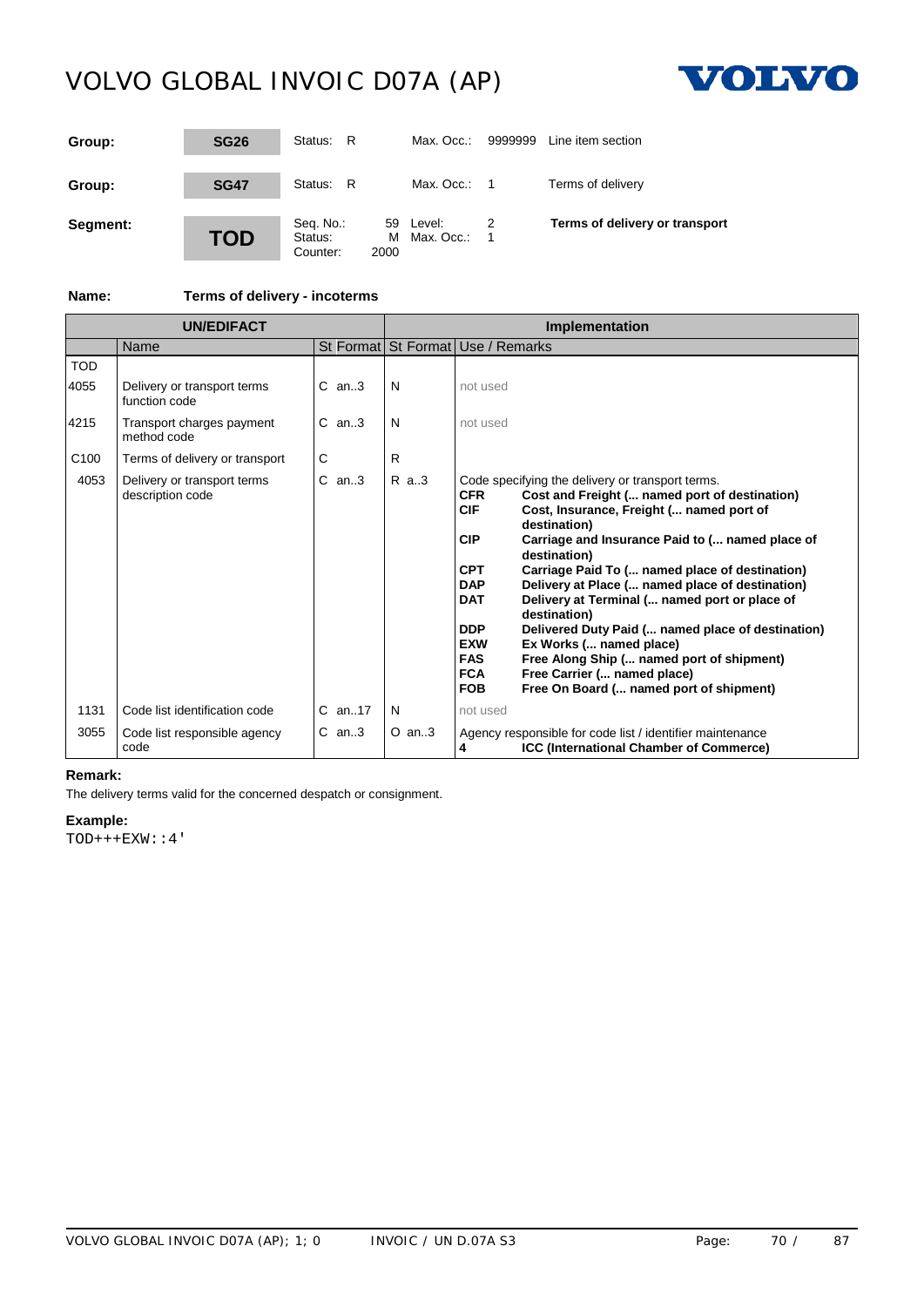

| Group:   | <b>SG26</b> | Status: R                        |      | Max. Occ.:                | 9999999 | Line item section                    |
|----------|-------------|----------------------------------|------|---------------------------|---------|--------------------------------------|
| Group:   | <b>SG47</b> | Status: R                        |      | Max. Occ.: $1$            |         | Terms of delivery                    |
| Segment: | <b>LOC</b>  | Seq. No.:<br>Status:<br>Counter: | 2010 | 60 Level:<br>R Max. Occ.: |         | <b>Place/location identification</b> |

### **Name: Place/location identification**

|                  |                                      |                  |         | <b>Implementation</b>                                                                                                                                                                                           |
|------------------|--------------------------------------|------------------|---------|-----------------------------------------------------------------------------------------------------------------------------------------------------------------------------------------------------------------|
|                  | Name                                 |                  |         | St Format St Format Use / Remarks                                                                                                                                                                               |
| <b>LOC</b>       |                                      |                  |         |                                                                                                                                                                                                                 |
| 3227             | Location function code qualifier     | $M$ an. 3        | $M$ an3 | Place of terms of delivery                                                                                                                                                                                      |
| C <sub>517</sub> | Location identification              | ⌒                | R       |                                                                                                                                                                                                                 |
| 3225             | Location identifier                  | C an35           | D a5    | Identifier/code specifying the name of the INCOTERMS location.<br>Either location code or name has to be transmitted.                                                                                           |
| 1131             | Code list identification code        | $C$ an. 17       | -N      | not used                                                                                                                                                                                                        |
| 3055             | Code list responsible agency<br>code | $C$ an. $3$      | $D$ an3 | Agency responsible for code list/identifier maintenance<br><b>IATA (International Air Transport Association)</b><br>Code list identifier should always be given if a code in data element<br>C517.3225 is sent. |
|                  | Location name                        | C an256   R an35 |         | Full name of the INCOTERMS place/country                                                                                                                                                                        |

### **Remark:**

Identification of the point/port of departure, shipment or destination as required under the applicable incoterms.

#### **Example:**

LOC+1+:::FLEN,SWEDEN'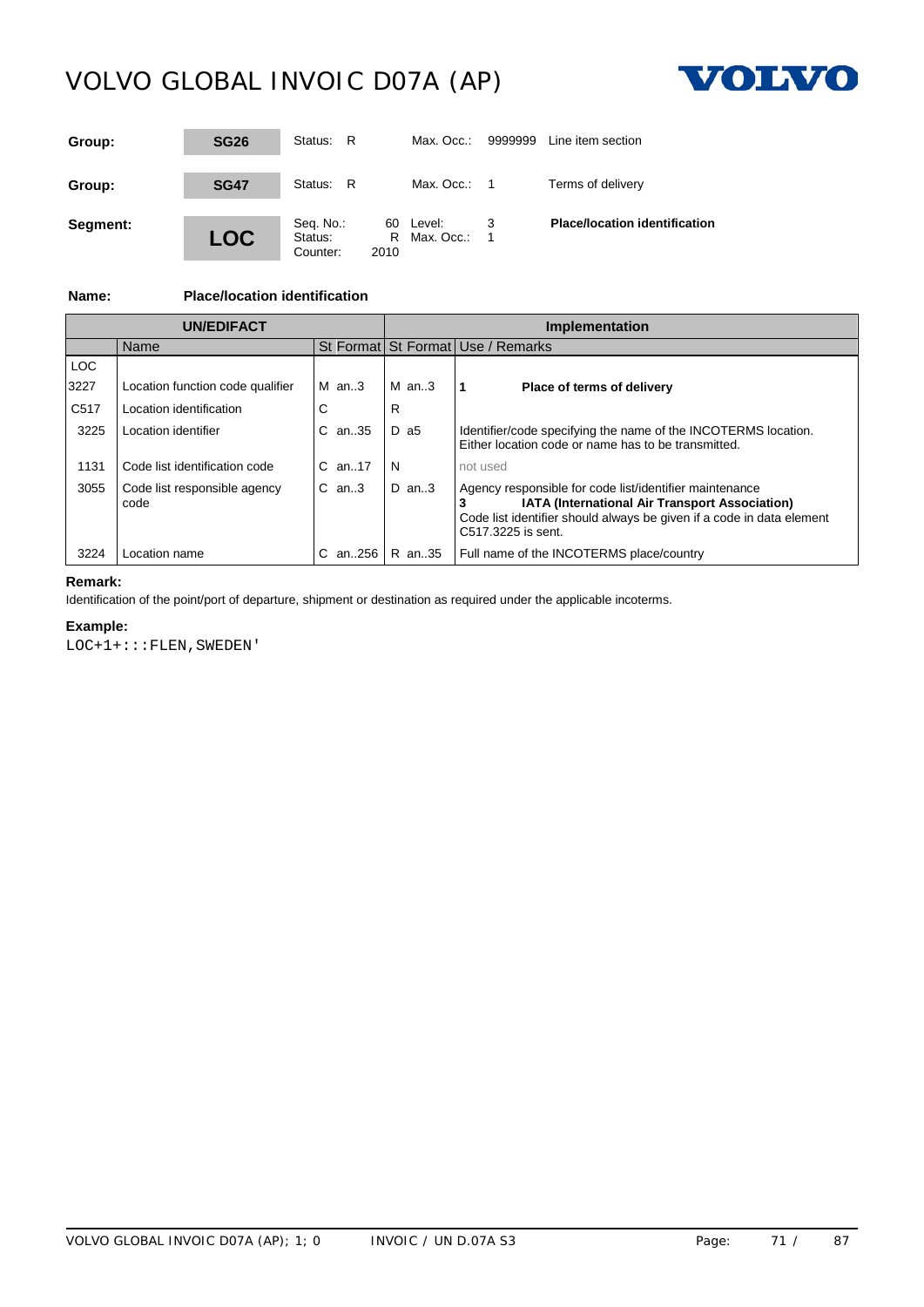

### **Segment:**



Seq. No.: 61 Level: 0<br>**UNS** Status: M Max. Occ.: 1 Counter: 2180

**Section control**

**Name: Section control**

| <b>UN/EDIFACT</b> |                        |        | Implementation |                                       |  |
|-------------------|------------------------|--------|----------------|---------------------------------------|--|
|                   | Name                   |        |                | St Format   St Format   Use / Remarks |  |
| <b>UNS</b>        |                        |        |                |                                       |  |
| 0081              | Section identification | $M$ a1 | $M$ a1         | Detail/summary section separation     |  |

#### **Remark:**

**Example:**

UNS+S'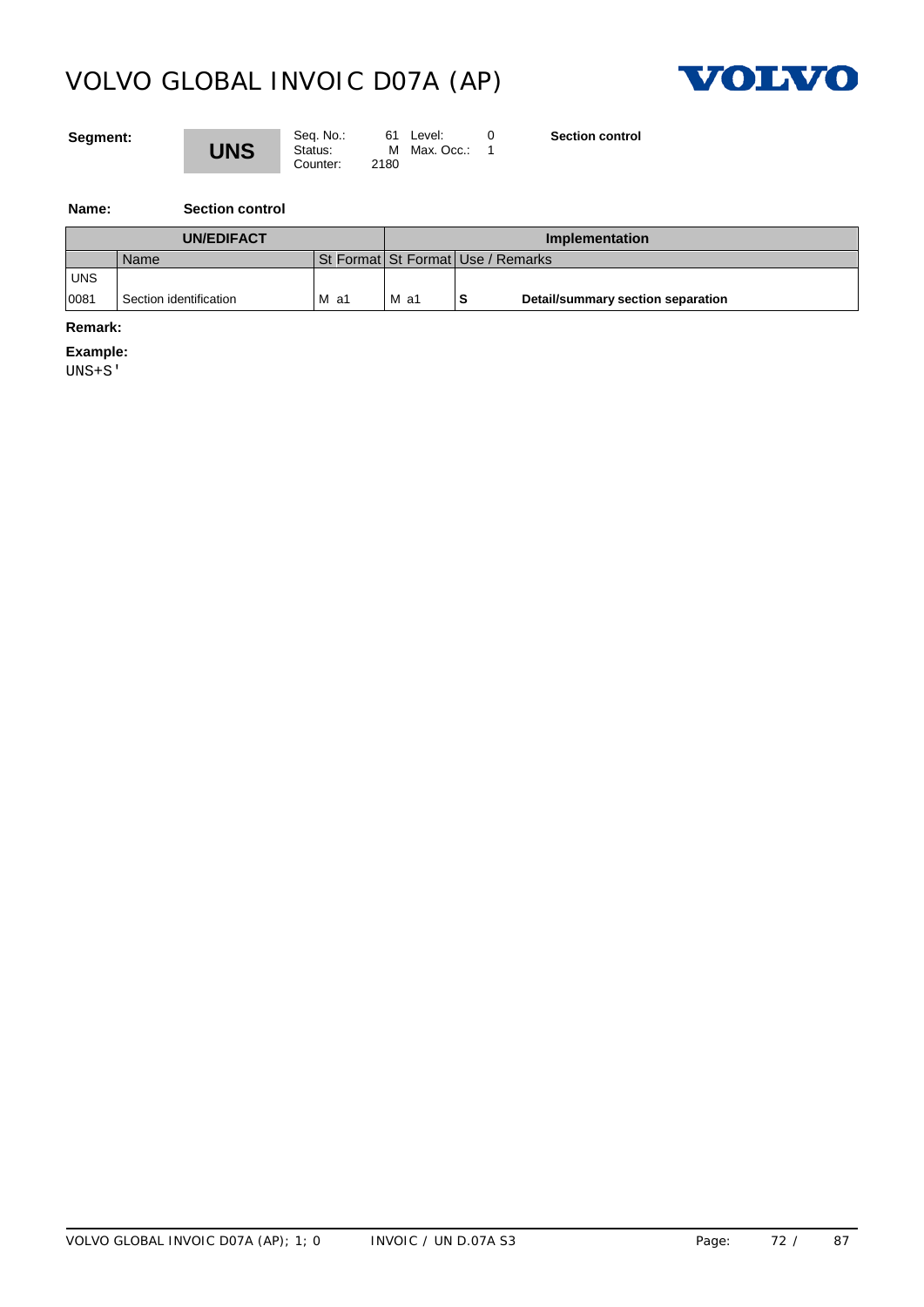

| Group:   | <b>SG50</b> | M<br>Status:                             | Max. Occ.:                | Total invoice amount in invoicing currency |
|----------|-------------|------------------------------------------|---------------------------|--------------------------------------------|
| Segment: | <b>MOA</b>  | Seq. No.:<br>Status:<br>2210<br>Counter: | 62 Level:<br>M Max. Occ.: | <b>Monetary amount</b>                     |

**Name: Invoice amount in invoicing currency**

| <b>UN/EDIFACT</b> |                                        |             | Implementation |                                                                                                                                                                                                                                                                                                            |  |
|-------------------|----------------------------------------|-------------|----------------|------------------------------------------------------------------------------------------------------------------------------------------------------------------------------------------------------------------------------------------------------------------------------------------------------------|--|
|                   | Name                                   |             |                | St Format St Format Use / Remarks                                                                                                                                                                                                                                                                          |  |
| <b>MOA</b>        |                                        |             |                |                                                                                                                                                                                                                                                                                                            |  |
| C516              | Monetary amount                        |             |                |                                                                                                                                                                                                                                                                                                            |  |
| 5025              | Monetary amount type code<br>qualifier | $M$ an3     | $M$ an3        | 77<br>Invoice line item amount<br>Although the EDIFACT codelist provides another code for the sum of<br>several invoice documents (e.g. in a summarised message like an<br>invoice trailer) for the sake of keeping the message as simple as<br>possible the code 77 shall be used also in those messages. |  |
| 5004              | Monetary amount                        | $C_n$ .35   | $R$ n15        | Invoice total amount, including taxes (if applicable).<br>Maximum 2 decimals.                                                                                                                                                                                                                              |  |
| 6345              | Currency identification code           | $C$ an. $3$ | N              | not used                                                                                                                                                                                                                                                                                                   |  |
| 6343              | Currency type code qualifier           | $C$ an3     | $R$ an3        | <b>Amount Currency Qualifier</b><br><b>Invoicing currency</b><br>4                                                                                                                                                                                                                                         |  |
| 4405              | Status description code                | $C$ an3     | N              | not used                                                                                                                                                                                                                                                                                                   |  |

#### **Remark:**

Total sum charged in respect of a single invoice in accordance with the terms of Payment.

Invoice amount (MOA+77) is the sum of:

-Total line item amounts (MOA+79)

-Total invoice additional amount (MOA+136)

-Total duty/tax/fee amount (MOA+176)

plus or less adjustment amount (MOA+165) if used.

Relation between Home Currency and Invoicing Currency is established through data element 5402 (rate of exchange) in the SG7.CUX segment at header level.

#### **Example:**

MOA+77:1160::4'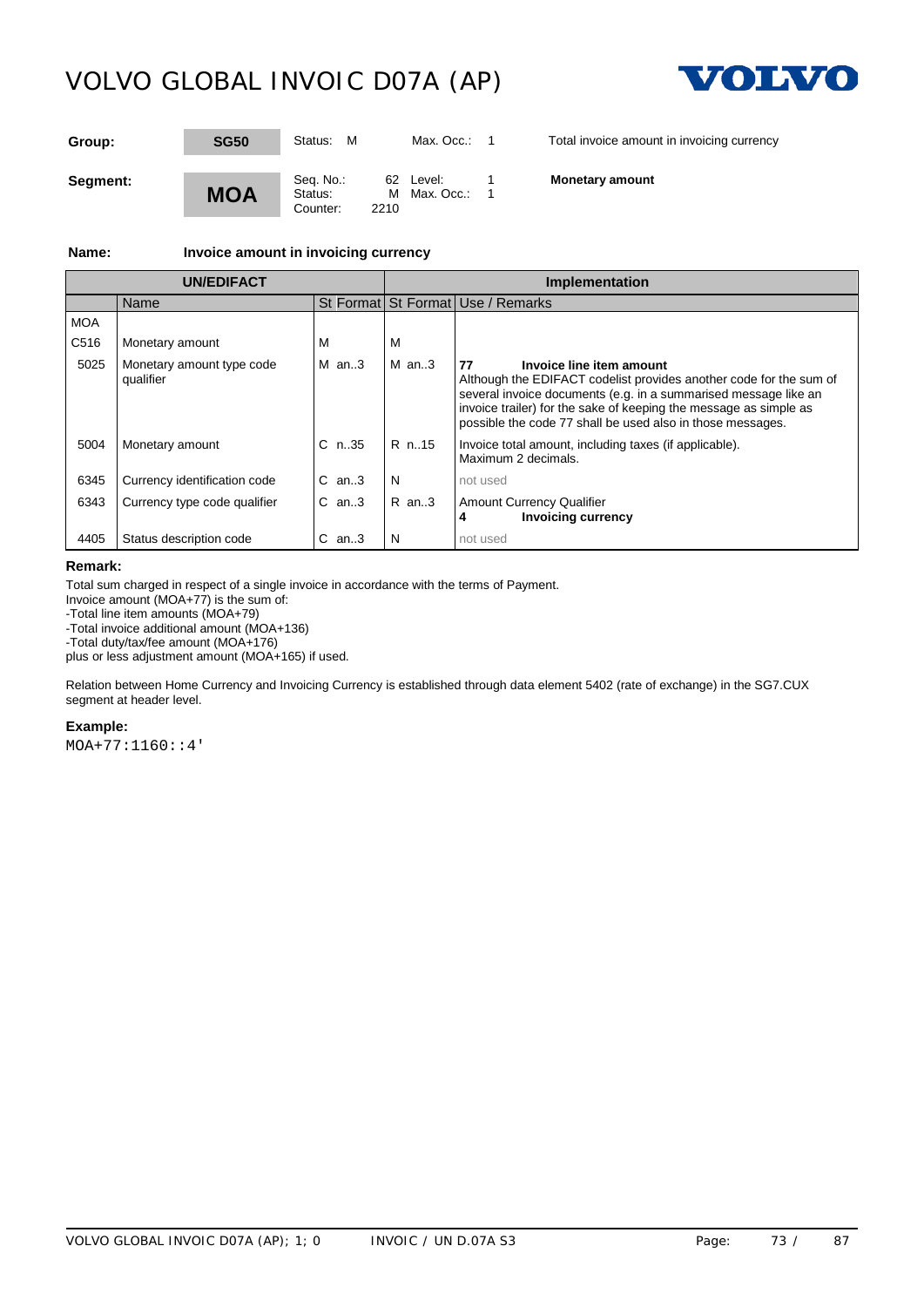

**Group: SG50** Status: D Max. Occ.: 1 Total invoice amount in home currency

Use this SG50 when amounts also have to be specified in home currency.

**Segment:**

**MOA** Seq. No.: 63 Level: 1<br>Status: M Max. Occ.: 1 M Max. Occ.: 1<br>2210 Counter:

**Monetary amount**

**Name: Invoice amount in home currency**

| <b>UN/EDIFACT</b> |                                        |             | Implementation |                                                                                                                                                                                                                                                                                                            |  |
|-------------------|----------------------------------------|-------------|----------------|------------------------------------------------------------------------------------------------------------------------------------------------------------------------------------------------------------------------------------------------------------------------------------------------------------|--|
|                   | Name                                   |             |                | St Format St Format Use / Remarks                                                                                                                                                                                                                                                                          |  |
| <b>MOA</b>        |                                        |             |                |                                                                                                                                                                                                                                                                                                            |  |
| C <sub>516</sub>  | Monetary amount                        |             | м              |                                                                                                                                                                                                                                                                                                            |  |
| 5025              | Monetary amount type code<br>qualifier | $M$ an3     | $M$ an3        | 77<br>Invoice line item amount<br>Although the EDIFACT codelist provides another code for the sum of<br>several invoice documents (e.g. in a summarised message like an<br>invoice trailer) for the sake of keeping the message as simple as<br>possible the code 77 shall be used also in those messages. |  |
| 5004              | Monetary amount                        | $C_{n.35}$  | R n. 15        | Value of a monetary amount in currency units.<br>Maximum 2 decimals.                                                                                                                                                                                                                                       |  |
| 6345              | Currency identification code           | $C$ an. $3$ | N              | not used                                                                                                                                                                                                                                                                                                   |  |
| 6343              | Currency type code qualifier           | $C$ an3     | $R$ an. 3      | <b>Home currency</b>                                                                                                                                                                                                                                                                                       |  |
| 4405              | Status description code                | $C$ an3     | N              | not used                                                                                                                                                                                                                                                                                                   |  |

### **Remark:**

Total sum charged in home currency.

#### **Example:**

MOA+77:824.76::3'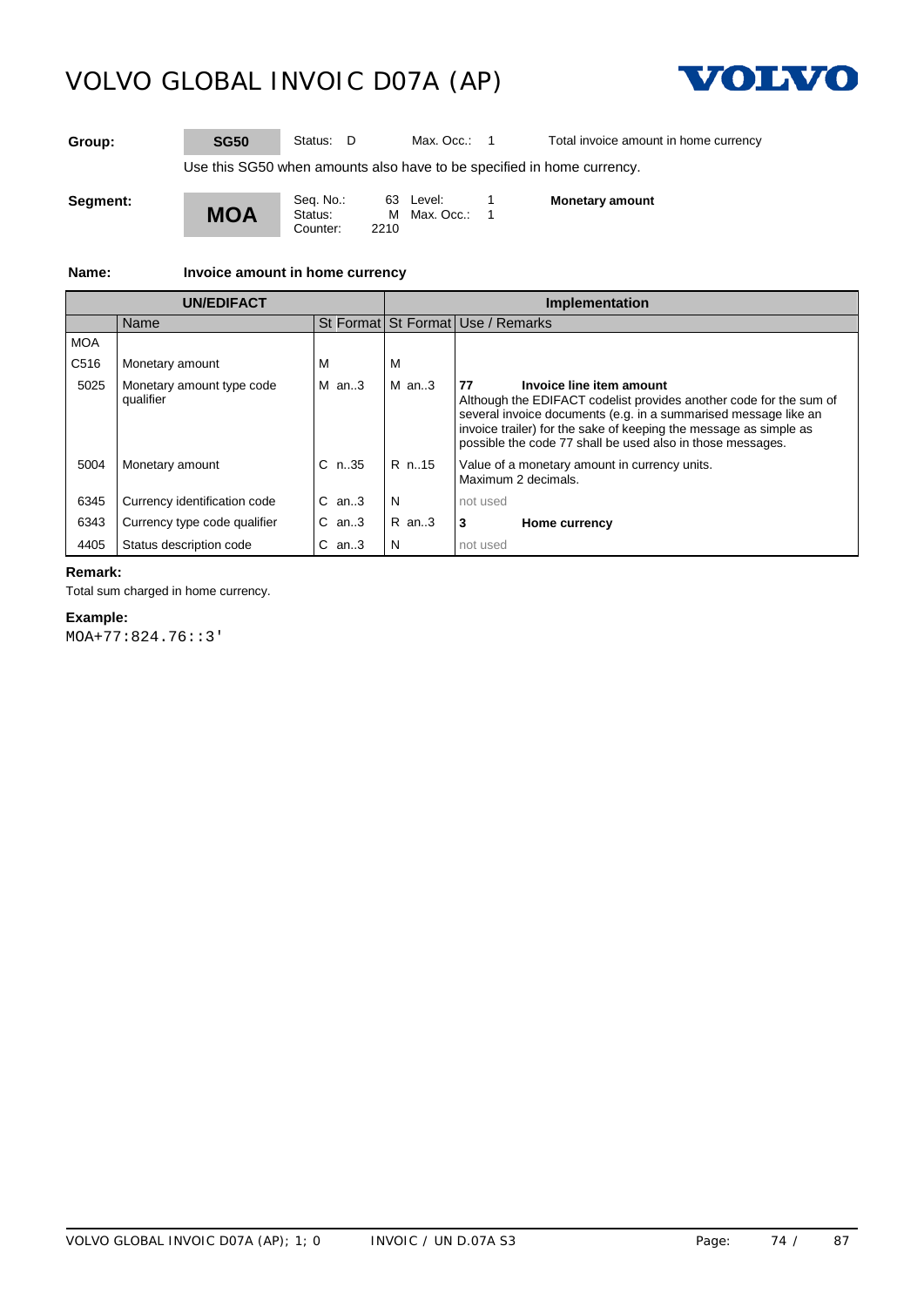

**Group: SG50** Status: D Max. Occ.: 1 Total taxable amount in invoicing currency

If no taxes or duties apply to any part of the invoice this occurence of SG50 can be omitted. For transactions with European partners this SG50 shall be present for legal reasons, even if only zero rate taxes apply to the invoiced items.

**Segment:**

Seq. No.: 64 Level: 1<br>Status: M Max. Occ.: 1 Counter:

M Max. Occ.:<br>2210

**Monetary amount**

**Name: Total taxable amount in invoicing currency**

**MOA**

| <b>UN/EDIFACT</b> |                                        |            |          | Implementation                                                             |  |  |
|-------------------|----------------------------------------|------------|----------|----------------------------------------------------------------------------|--|--|
|                   | Name                                   |            |          | St Format St Format Use / Remarks                                          |  |  |
| <b>MOA</b>        |                                        |            |          |                                                                            |  |  |
| C516              | Monetary amount                        |            |          |                                                                            |  |  |
| 5025              | Monetary amount type code<br>qualifier | $M$ an3    | IMan.3   | Taxable amount<br>1125                                                     |  |  |
| 5004              | Monetary amount                        | $C_{n.35}$ | $R$ n15  | Value of taxable monetary amount in currency units.<br>Maximum 2 decimals. |  |  |
| 6345              | Currency identification code           | $C$ an3    | N        | not used                                                                   |  |  |
| 6343              | Currency type code qualifier           | $C$ an3    | $IR$ an3 | <b>Invoicing currency</b><br>4                                             |  |  |
|                   | Status description code                | $C$ an3    | N        |                                                                            |  |  |

### **Remark:**

To be used in agreement between concerned parties.

### **Example:**

MOA+125:1000::4'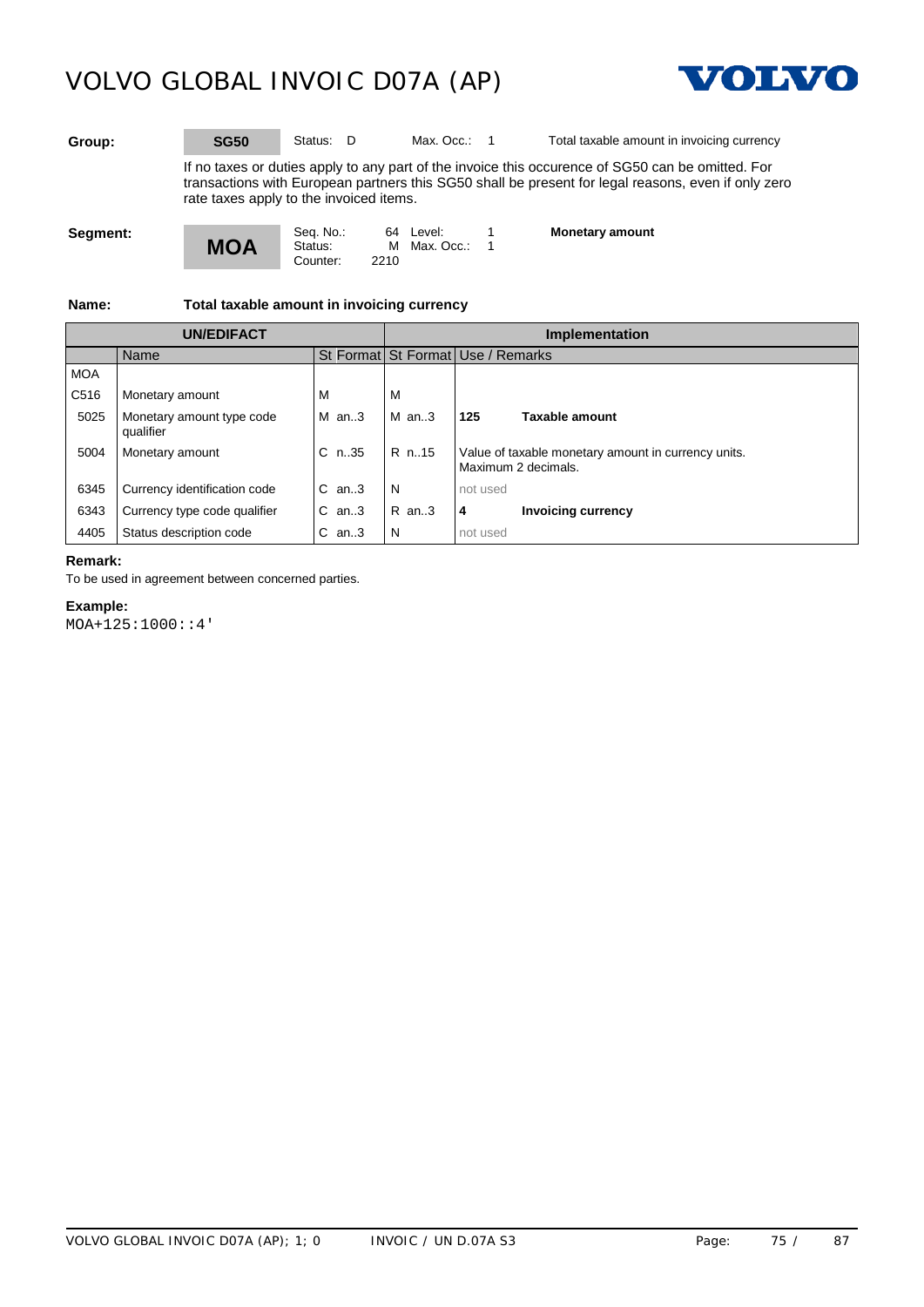

**Group: SG50** Status: D Max. Occ.: 1 Total taxable amount in home currency

If no taxes or duties apply to any part of the invoice this occurence of SG50 can be omitted. For transactions with European partners this SG50 might be required for legal reasons, even if only zero rate taxes apply to the invoiced items.

**Segment:**

Counter:

Seq. No.: 65 Level: 1<br>Status: M Max. Occ.: 1 M Max. Occ.:<br>2210

**Monetary amount**

**Name: Total taxable amount in home currency**

**MOA**

| <b>UN/EDIFACT</b> |                                        |         | Implementation |                                                                                                  |  |
|-------------------|----------------------------------------|---------|----------------|--------------------------------------------------------------------------------------------------|--|
|                   | Name                                   |         |                | St Format St Format Use / Remarks                                                                |  |
| <b>MOA</b>        |                                        |         |                |                                                                                                  |  |
| C <sub>516</sub>  | Monetary amount                        |         | M              |                                                                                                  |  |
| 5025              | Monetary amount type code<br>qualifier | M an3   | $M$ an3        | Taxable amount<br>1125                                                                           |  |
| 5004              | Monetary amount                        |         |                | C $n.35$   R $n.15$   Value of taxable monetary amount in currency units.<br>Maximum 2 decimals. |  |
| 6345              | Currency identification code           | $C$ an3 | N              | not used                                                                                         |  |
| 6343              | Currency type code qualifier           | $C$ an3 | R an3          | <b>Home currency</b>                                                                             |  |

#### **Remark:**

To be used in agreement between concerned parties.

#### **Example:**

MOA+125:711::3'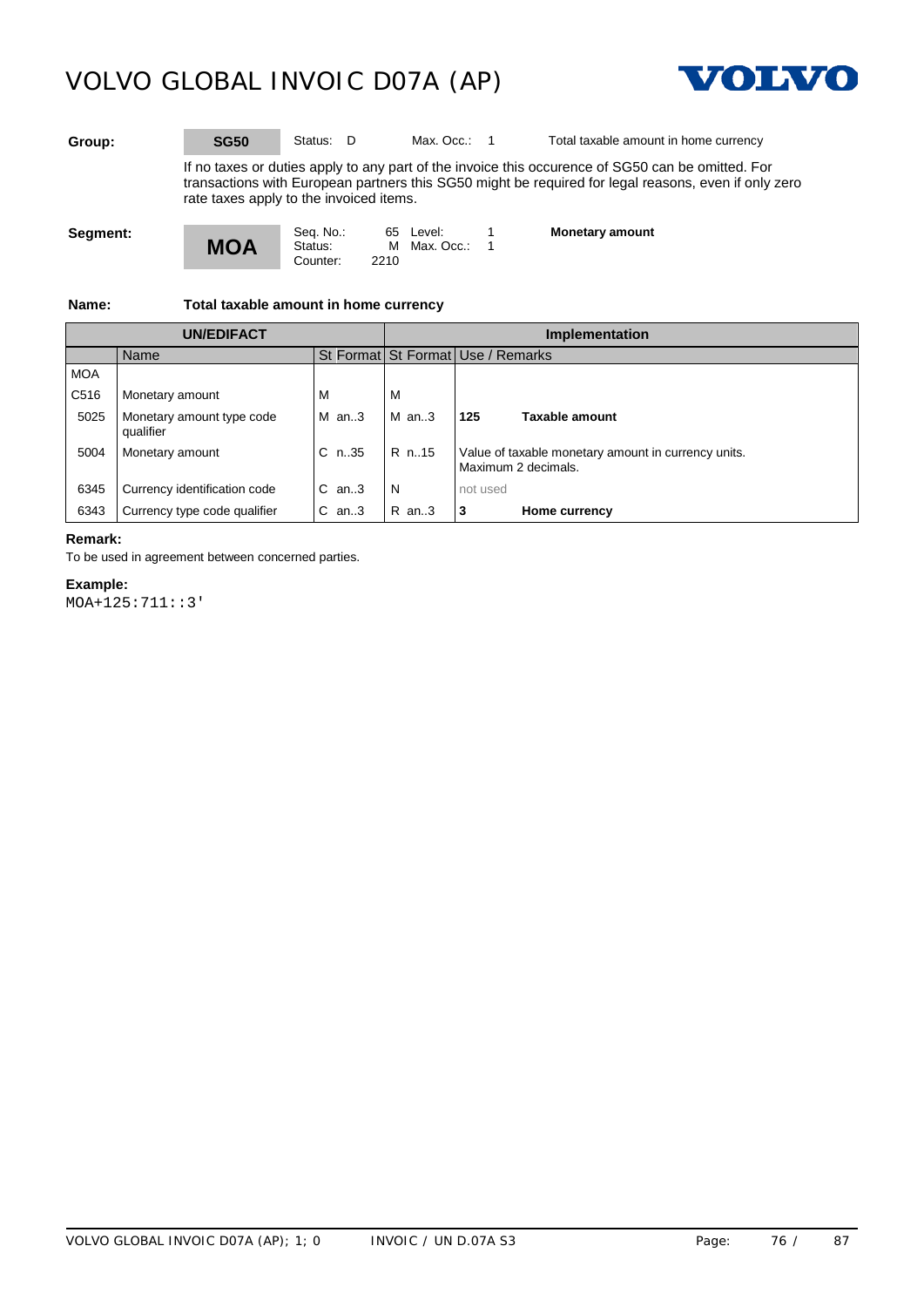



**Group: SG50** Status: D Max. Occ.: 1 Total tax amount in invoicing currency

If no taxes or duties apply to any part of the invoice this occurence of SG50 can be omitted. For transactions with European partners this SG50 shall be present for legal reasons, even if the total tax amount equals zero.

**Segment:**

Counter:

Seq. No.: 66 Level: 1<br>Status: M Max. Occ.: 1  $M$  Max. Occ.:<br>2210

**Monetary amount**

**Name: Total tax amount in invoicing currency**

**MOA**

| <b>UN/EDIFACT</b> |                                        |            |          | Implementation                                                |  |  |
|-------------------|----------------------------------------|------------|----------|---------------------------------------------------------------|--|--|
|                   | Name                                   |            |          | St Format St Format Use / Remarks                             |  |  |
| <b>MOA</b>        |                                        |            |          |                                                               |  |  |
| C516              | Monetary amount                        |            |          |                                                               |  |  |
| 5025              | Monetary amount type code<br>qualifier | $M$ an3    | $M$ an3  | 176<br>Message total duty/tax/fee amount                      |  |  |
| 5004              | Monetary amount                        | $C_{n.35}$ | R n. 15  | Value of tax amount in currency units.<br>Maximum 2 decimals. |  |  |
| 6345              | Currency identification code           | $C$ an3    | N        | not used                                                      |  |  |
| 6343              | Currency type code qualifier           | $C$ an3    | $IR$ an3 | <b>Invoicing currency</b><br>4                                |  |  |
|                   | Status description code                | $C$ an3    | N        |                                                               |  |  |

#### **Remark:**

To be used in agreement between concerned parties.

### **Example:**

MOA+176:160::4'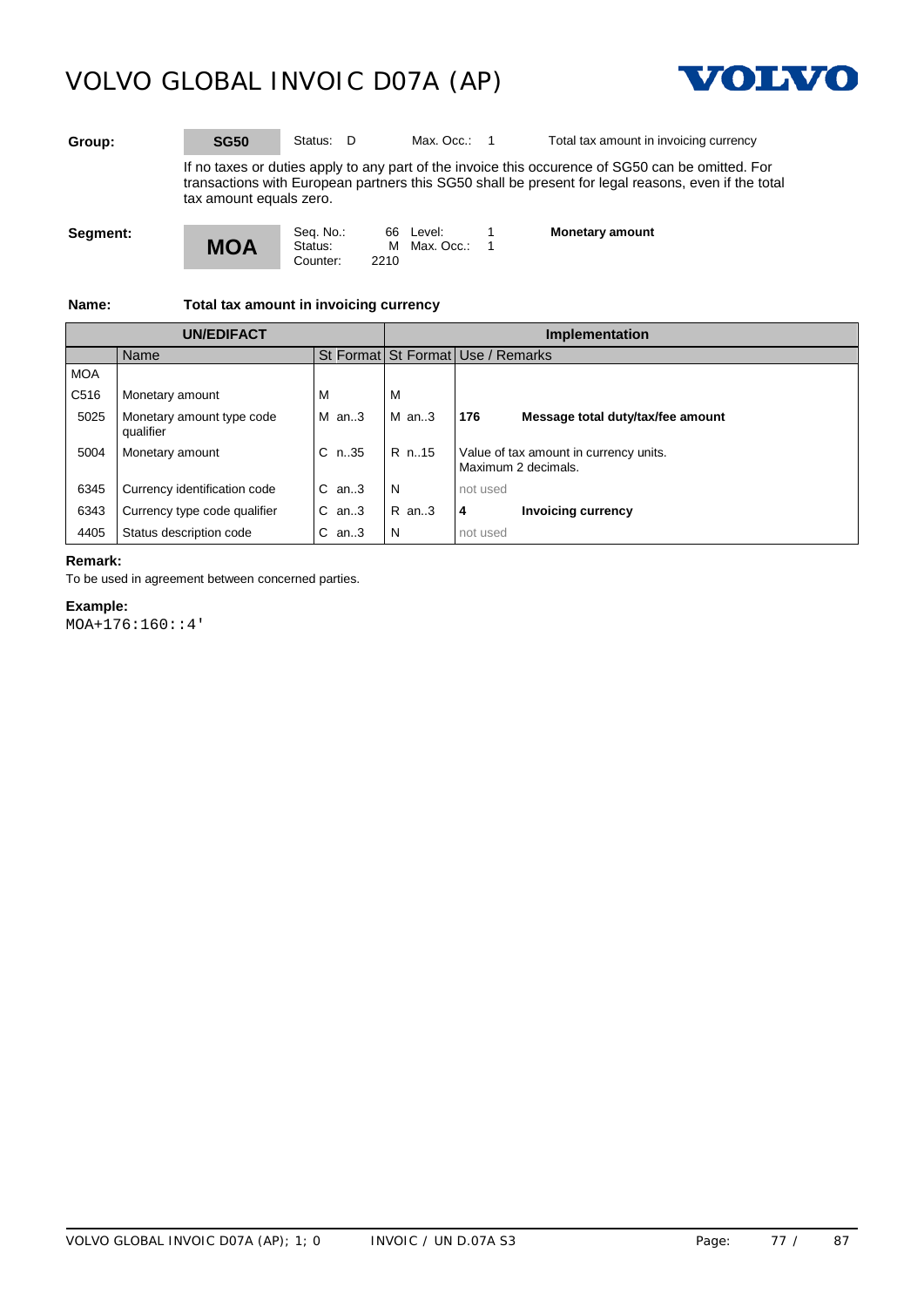



**Group: SG50** Status: D Max. Occ.: 1 Total tax amount in home currency

If no taxes or duties apply to any part of the invoice this occurence of SG50 can be omitted. For transactions with European partners this SG50 shall be present for legal reasons, even if the total tax amount equals zero.

**Segment:**

Counter:

Seq. No.: 67 Level: 1<br>Status: M Max. Occ.: 1 M Max. Occ.:<br>2210

**Monetary amount**

**Name: Total tax amount in home currency**

**MOA**

| <b>UN/EDIFACT</b> |                                        |           |           | Implementation                                                                       |  |  |
|-------------------|----------------------------------------|-----------|-----------|--------------------------------------------------------------------------------------|--|--|
|                   | Name                                   |           |           | St Format St Format Use / Remarks                                                    |  |  |
| <b>MOA</b>        |                                        |           |           |                                                                                      |  |  |
| C516              | Monetary amount                        |           |           |                                                                                      |  |  |
| 5025              | Monetary amount type code<br>qualifier | $M$ an3   | $M$ an3   | l 176<br>Message total duty/tax/fee amount                                           |  |  |
| 5004              | Monetary amount                        |           |           | C n35   R n15   Value of a tax amount in home currency units.<br>Maximum 2 decimals. |  |  |
| 6345              | Currency identification code           | $C$ an3   |           | not used                                                                             |  |  |
| 6343              | Currency type code qualifier           | $C$ an. 3 | $R$ an. 3 | 3<br><b>Home currency</b>                                                            |  |  |
|                   | Status description code                | an3       |           | not used                                                                             |  |  |

#### **Remark:**

To be used in agreement between concerned parties.

### **Example:**

MOA+176:113.76::3'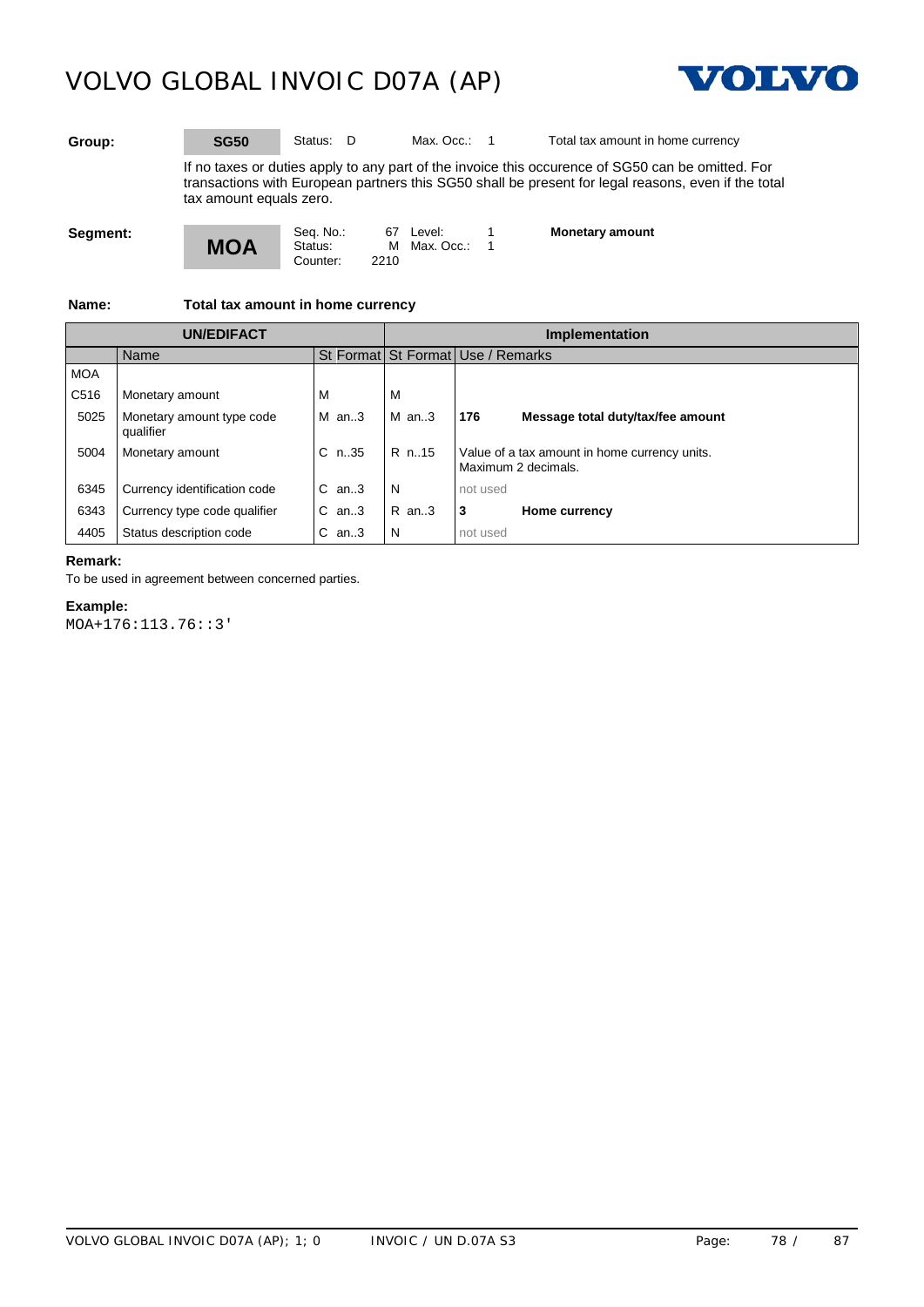

| Group:   | <b>SG50</b> | Status:<br>- R                                | Max. Occ.:              | Total line items amount in invoicing currency |
|----------|-------------|-----------------------------------------------|-------------------------|-----------------------------------------------|
| Segment: | <b>MOA</b>  | Seq. No.:<br>Status:<br>м<br>2210<br>Counter: | 68 Level:<br>Max. Occ.: | <b>Monetary amount</b>                        |

### **Name: Total line items amount in invoicing currency**

| <b>UN/FDIFACT</b> |                                        |         | <b>Implementation</b> |                                                                                            |  |
|-------------------|----------------------------------------|---------|-----------------------|--------------------------------------------------------------------------------------------|--|
|                   | Name                                   |         |                       | St Format St Format Use / Remarks                                                          |  |
| <b>MOA</b>        |                                        |         |                       |                                                                                            |  |
| C <sub>516</sub>  | Monetary amount                        |         |                       |                                                                                            |  |
| 5025              | Monetary amount type code<br>qualifier | $M$ an3 | $M$ an3               | 179<br>Total line items amount                                                             |  |
| 5004              | Monetary amount                        |         |                       | C $n.35$   R $n.15$   Value of a monetary amount in currency units.<br>Maximum 2 decimals. |  |
| 6345              | Currency identification code           | $C$ an3 | N.                    | not used                                                                                   |  |
| 6343              | Currency type code qualifier           | $C$ an3 | R an3                 | <b>Invoicing currency</b>                                                                  |  |
|                   | Status description code                | $C$ an3 | N                     | not used                                                                                   |  |

### **Remark:**

Total sum of all line items amounts. (SG27.C516.5004)

### **Example:**

MOA+79:1000::4'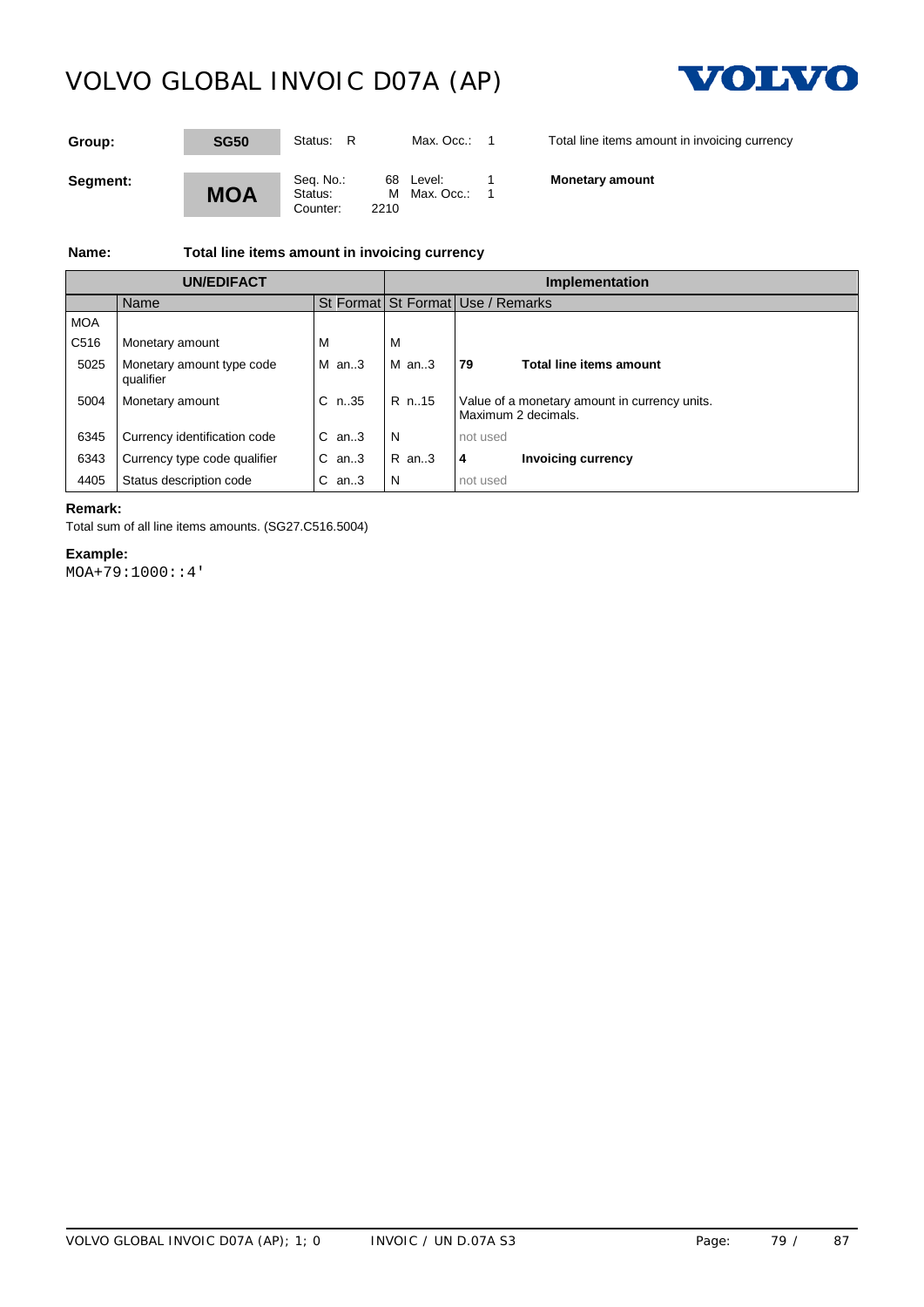

**Group: SG50** Status: D Max. Occ.: 1 Total invoice additional amount in invoicing currency

Use this SG50 when additional charges has been made on any line item.

**Segment:**

**MOA** Counter:

Seq. No.: 69 Level: 1<br>Status: M Max. Occ.: 1 M Max. Occ.:<br>2210

**Monetary amount**

**Name: Total invoice additional amount in invoicing currency**

| <b>UN/FDIFACT</b> |                                        |            |           | Implementation                                                                                                                                                     |  |  |
|-------------------|----------------------------------------|------------|-----------|--------------------------------------------------------------------------------------------------------------------------------------------------------------------|--|--|
|                   | Name                                   |            |           | St Format St Format Use / Remarks                                                                                                                                  |  |  |
| <b>MOA</b>        |                                        |            |           |                                                                                                                                                                    |  |  |
| C <sub>516</sub>  | Monetary amount                        | <b>IV</b>  |           |                                                                                                                                                                    |  |  |
| 5025              | Monetary amount type code<br>qualifier | $M$ an. 3  | $M$ an. 3 | 136<br>Total invoice additional amount                                                                                                                             |  |  |
| 5004              | Monetary amount                        | $C_{n.35}$ | R n. 15   | Value of a monetary amount to be added to the sum of line items in<br>order to arrive at the document's total amount - in invoice currency.<br>Maximum 2 decimals. |  |  |
| 6345              | Currency identification code           | $C$ an3    | N         | not used                                                                                                                                                           |  |  |
| 6343              | Currency type code qualifier           | $C$ an3    | R an3     | <b>Invoicing currency</b><br>4                                                                                                                                     |  |  |

### **Remark:**

### **Example:**

MOA+136:1000::4'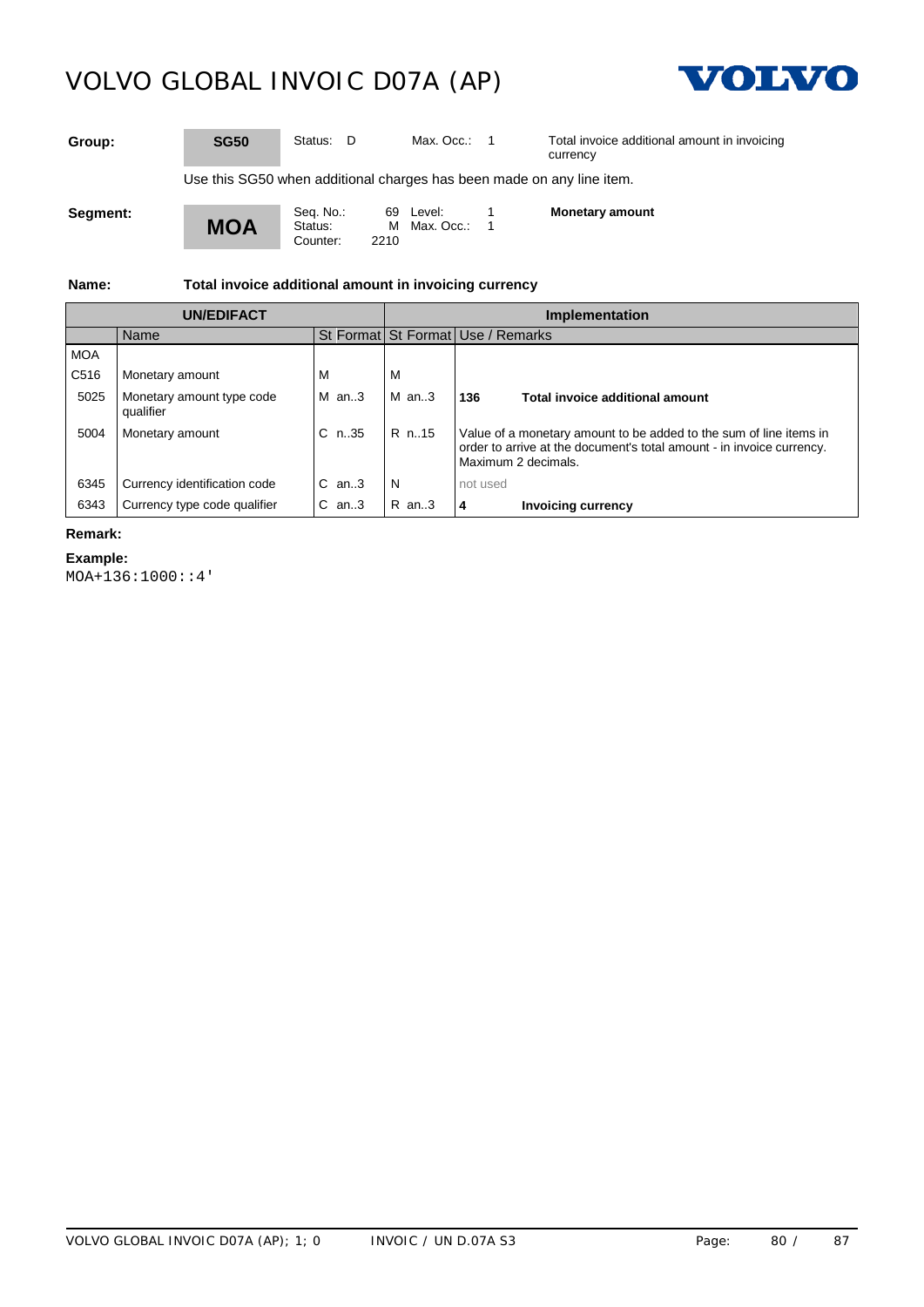

| Group:   | <b>SG50</b> | Status:<br>D                             | Max. Occ.:                | Total invoice adjustment amount in invoicing<br>currency |
|----------|-------------|------------------------------------------|---------------------------|----------------------------------------------------------|
| Segment: | MOA         | Seq. No.:<br>Status:<br>2210<br>Counter: | 70 Level:<br>M Max. Occ.: | <b>Monetary amount</b>                                   |

**Name: Total invoice adjustment amount in invoicing currency**

| UN/EDIFACT |                                        |            | <b>Implementation</b> |                                                                         |  |
|------------|----------------------------------------|------------|-----------------------|-------------------------------------------------------------------------|--|
|            | Name                                   |            |                       | St Format St Format Use / Remarks                                       |  |
| <b>MOA</b> |                                        |            |                       |                                                                         |  |
| C516       | Monetary amount                        | м          | M                     |                                                                         |  |
| 5025       | Monetary amount type code<br>qualifier | $M$ an3    | $M$ an3               | l 165<br>Adjustment amount                                              |  |
| 5004       | Monetary amount                        | $C_{n.35}$ | $IR$ n15              | Value of an adjustment amount in currency units.<br>Maximum 2 decimals. |  |
|            |                                        |            |                       | Minus (negative) sign must be used to indicate negative figures.        |  |
| 6345       | Currency identification code           | $C$ an3    | N                     | not used                                                                |  |
| 6343       | Currency type code qualifier           | $C$ an3    | $R$ an3               | 4<br><b>Invoicing currency</b>                                          |  |
| 4405       | Status description code                | $C$ an3    | -N                    | not used                                                                |  |

#### **Remark:**

In some countries the invoice amount is always rounded to full currency units. The sum of all line item amounts + charges + taxes does often not equal to this rounded invoice amount. In this case, an adjustment amount might be necessary to explain the difference.

#### **Example:**

MOA+165:0.26::4' MOA+165:-0.21::4'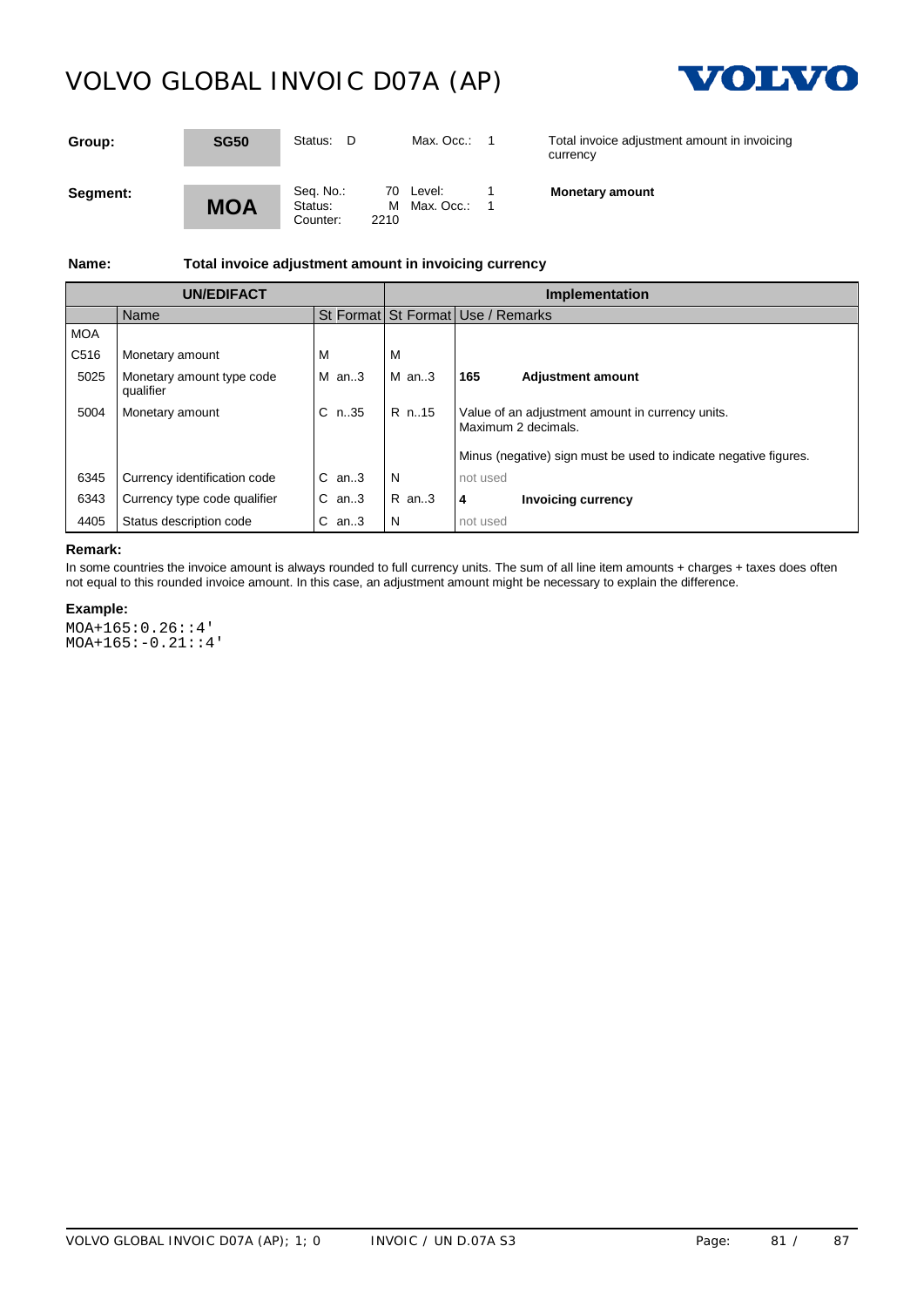

**Group: SG50** Status: D Max. Occ.: 2 Total non-taxable/exemption amount

Use this SG50 if zero rate taxes apply.

**MOA** Counter:

Seq. No.: 71 Level: 1<br>Status: M Max. Occ.: 1 M Max. Occ.:<br>2210

**Monetary amount**

**Name: Non-taxable or exemption amount**

|                  |                                        |            | Implementation                    |                     |                                                       |
|------------------|----------------------------------------|------------|-----------------------------------|---------------------|-------------------------------------------------------|
|                  | Name                                   |            | St Format St Format Use / Remarks |                     |                                                       |
| <b>MOA</b>       |                                        |            |                                   |                     |                                                       |
| C <sub>516</sub> | Monetary amount                        |            | ιv                                |                     |                                                       |
| 5025             | Monetary amount type code<br>qualifier | $M$ an3    | $M$ an3                           | 342<br>403          | Non-taxable amount<br><b>Exemption amount</b>         |
| 5004             | Monetary amount                        | $C_{n.35}$ | $R$ n15                           | Maximum 2 decimals. | Value of a monetary amount subject to tax exemptions. |
| 6345             | Currency identification code           | $C$ an3    | N                                 | not used            |                                                       |
| 6343             | Currency type code qualifier           | $C$ an. 3  | $R$ an3                           | 4                   | <b>Invoicing currency</b>                             |
| 4405             | Status description code                | $C$ an3    | N                                 | not used            |                                                       |

#### **Remark:**

Use this segment if the goods or services are exempt or non-taxable according to local legislation.

#### **Example:**

MOA+342:1000::4' MOA+403:100::4'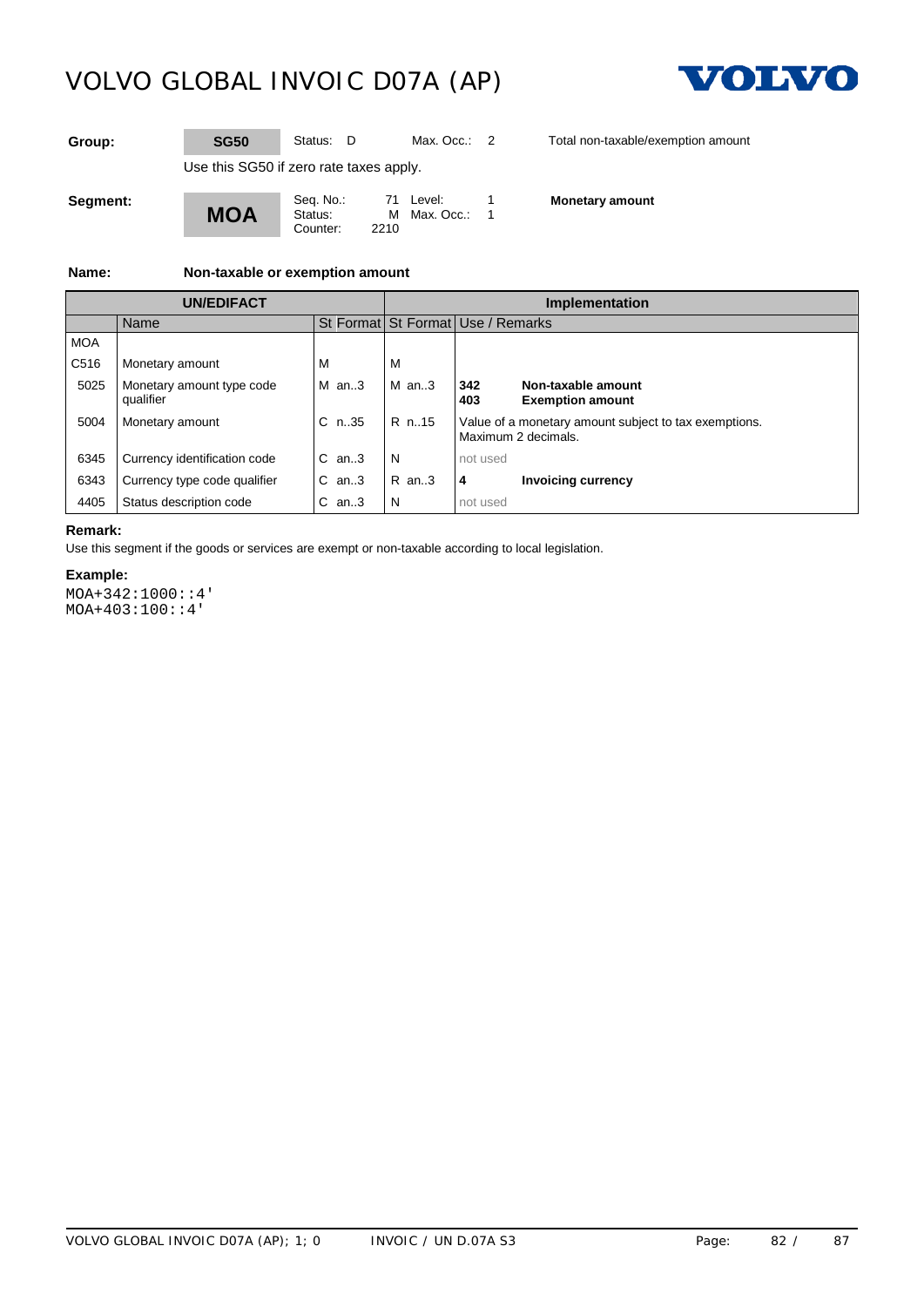Counter:



**Group: SG52** Status: D Max. Occ.: 10 Tax rates and amounts

SG52 to be used when legally required and/or in agreement between concerned parties.

**Segment:**

**TAX**

Seq. No.: 72 Level: 1<br>Status: M Max. Occ.: 1 M Max. Occ.:<br>2260

**Duty/tax/fee details**

**Name: Tax type**

| <b>UN/EDIFACT</b>  |                                                 |   |          | Implementation |  |                                                                                                                                                                                                                                                                                                                                                                                                                                                                                                                                                                                                                                                                                                                                                                                                                                                                                                                                                                                            |
|--------------------|-------------------------------------------------|---|----------|----------------|--|--------------------------------------------------------------------------------------------------------------------------------------------------------------------------------------------------------------------------------------------------------------------------------------------------------------------------------------------------------------------------------------------------------------------------------------------------------------------------------------------------------------------------------------------------------------------------------------------------------------------------------------------------------------------------------------------------------------------------------------------------------------------------------------------------------------------------------------------------------------------------------------------------------------------------------------------------------------------------------------------|
|                    | Name                                            |   |          |                |  | St Format St Format Use / Remarks                                                                                                                                                                                                                                                                                                                                                                                                                                                                                                                                                                                                                                                                                                                                                                                                                                                                                                                                                          |
| <b>TAX</b><br>5283 | Duty or tax or fee function code<br>qualifier   |   | M an3    | $M$ an3        |  | Code qualifying the function of a duty or tax or fee.<br>7<br>Tax                                                                                                                                                                                                                                                                                                                                                                                                                                                                                                                                                                                                                                                                                                                                                                                                                                                                                                                          |
| C241               | Duty/tax/fee type                               | С |          | R              |  |                                                                                                                                                                                                                                                                                                                                                                                                                                                                                                                                                                                                                                                                                                                                                                                                                                                                                                                                                                                            |
| 5153               | Duty or tax or fee type name code               |   | $C$ an3  | $R$ an3        |  | Code specifying a type of duty, tax or fee.<br>Harmonised sales tax, Canadian<br>AAG<br><b>AAH</b><br>Quebec sales tax<br>AAI<br>Canadian provincial sales tax<br>BOL.<br>Stamp duty (Imposta di Bollo)<br><b>GST</b><br>Goods and services tax<br><b>LOC</b><br>Local sales tax<br><b>OTH</b><br>Other taxes<br><b>STT</b><br>State/provincial sales tax<br><b>VAT</b><br>Value added tax<br>Code OTH shall be used when the tax in question is not VAT or<br>another tax code.                                                                                                                                                                                                                                                                                                                                                                                                                                                                                                           |
| C <sub>533</sub>   | Duty/tax/fee account detail                     | С |          | N              |  | not used                                                                                                                                                                                                                                                                                                                                                                                                                                                                                                                                                                                                                                                                                                                                                                                                                                                                                                                                                                                   |
| 5289               | Duty or tax or fee account code                 |   | M an $6$ | N              |  | not used                                                                                                                                                                                                                                                                                                                                                                                                                                                                                                                                                                                                                                                                                                                                                                                                                                                                                                                                                                                   |
| 5286               | Duty or tax or fee assessment<br>basis quantity |   | $C$ an15 | N              |  | not used                                                                                                                                                                                                                                                                                                                                                                                                                                                                                                                                                                                                                                                                                                                                                                                                                                                                                                                                                                                   |
| C <sub>243</sub>   | Duty/tax/fee detail                             | С |          | R.             |  |                                                                                                                                                                                                                                                                                                                                                                                                                                                                                                                                                                                                                                                                                                                                                                                                                                                                                                                                                                                            |
| 5279               | Duty or tax or fee rate code                    |   | C an7    | N              |  | not used                                                                                                                                                                                                                                                                                                                                                                                                                                                                                                                                                                                                                                                                                                                                                                                                                                                                                                                                                                                   |
| 1131               | Code list identification code                   |   | C an17   | N              |  | not used                                                                                                                                                                                                                                                                                                                                                                                                                                                                                                                                                                                                                                                                                                                                                                                                                                                                                                                                                                                   |
| 3055               | Code list responsible agency<br>code            |   | C an3    | N              |  | not used                                                                                                                                                                                                                                                                                                                                                                                                                                                                                                                                                                                                                                                                                                                                                                                                                                                                                                                                                                                   |
| 5278               | Duty or tax or fee rate                         |   | C an17   | R n7           |  | Rate (percentage) of the specified tax/duty.<br>Maximum 3 decimals.<br>The tax rate (numeric) should be presented as follows: $19.5\% == >$<br>19.5<br>In case of VAT exemption use 0.0                                                                                                                                                                                                                                                                                                                                                                                                                                                                                                                                                                                                                                                                                                                                                                                                    |
| 5305               | Duty or tax or fee category code                |   | C an3    | $R$ an3        |  | Code specifying a duty or tax or fee category.<br>Е<br><b>Exempt from tax</b><br>s<br><b>Standard rate</b><br>AAA<br>Exempt - Article 146, 148 and 151 of Council<br><b>Directive 2006/112//EC</b><br>AAC<br>Exempt - Article 138 of Council Directive 2006/112//<br>EC<br>AAD<br>Exempt - Article 28c(B)<br>AAE<br>Exempt - Article 48, 49 and 50 of Council Directive<br>2006/112//EC<br><b>AAF</b><br>Exempt - Article 346 of Council Directive 2006/112//<br>EC<br>AAG<br>Exempt - Article 131, 132 and 135 of Council<br><b>Directive 2006/112//EC</b><br>AAH<br>Margin Scheme - Title XII, Chapter 4 of Council<br><b>Directive 2006/112//EC</b><br>AAI<br>Margin Scheme - Title XII, Chapter 3 of Council<br><b>Directive 2006/112//EC</b><br>LAA<br>Reverse Charge - Article 198 of Council Directive<br>2006/112//EC<br>AAL<br>Reverse Charge Exempt - Articles 154 -164 of<br>Council Directive 2006/112//EC<br><b>AAM</b><br>Exempt New Means of Transport - Article 2, 3 and 4 |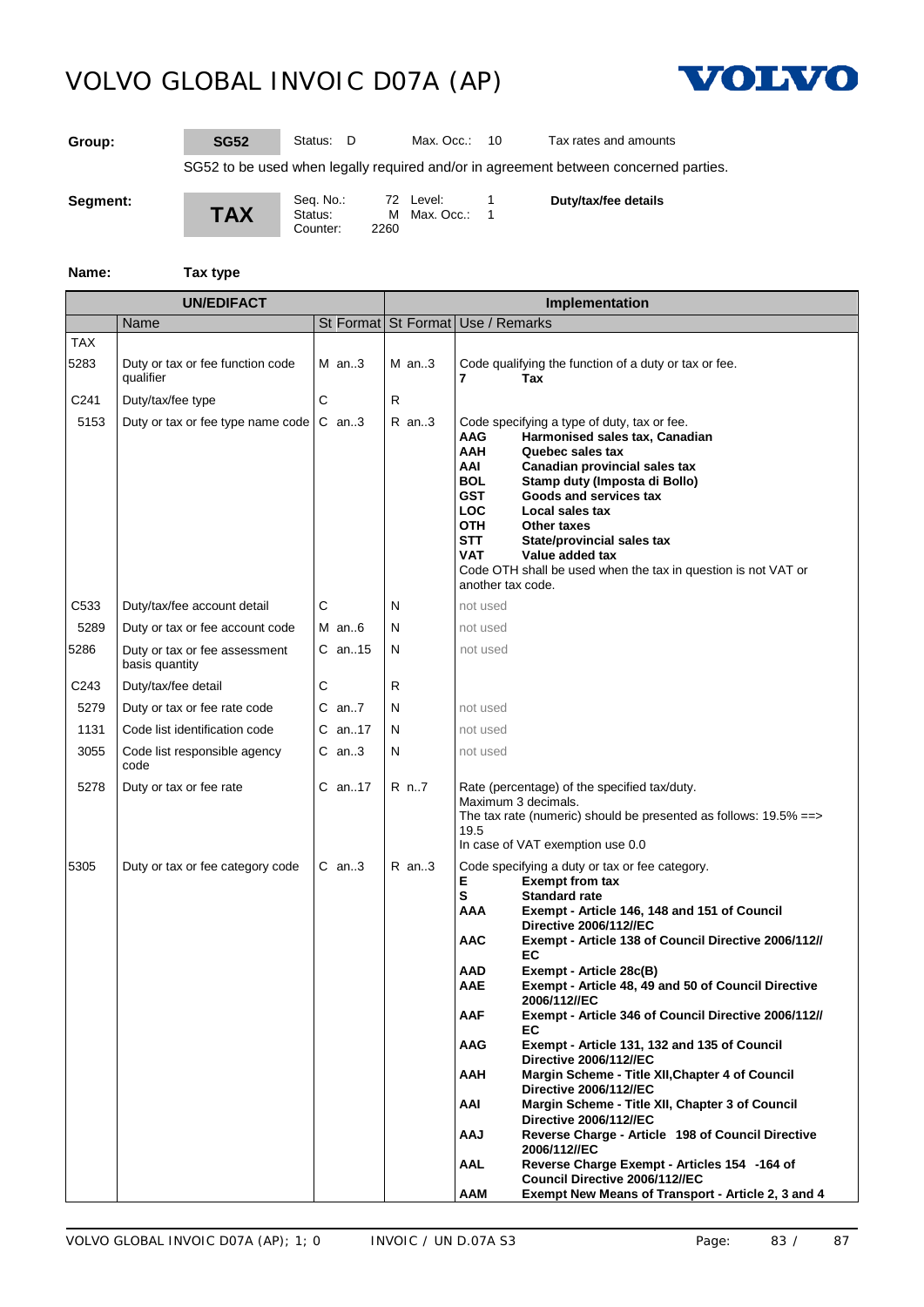

SG52 to be used when legally required and/or in agreement between concerned parties.

|      | <b>UN/EDIFACT</b>                           |             | <b>Implementation</b> |                                                                                                                                                                                                                                                                                                                                                                                                                                                                                                                                                                                                                                                                                                                                                                                                                                                 |  |
|------|---------------------------------------------|-------------|-----------------------|-------------------------------------------------------------------------------------------------------------------------------------------------------------------------------------------------------------------------------------------------------------------------------------------------------------------------------------------------------------------------------------------------------------------------------------------------------------------------------------------------------------------------------------------------------------------------------------------------------------------------------------------------------------------------------------------------------------------------------------------------------------------------------------------------------------------------------------------------|--|
|      | Name                                        |             |                       | St Format St Format Use / Remarks                                                                                                                                                                                                                                                                                                                                                                                                                                                                                                                                                                                                                                                                                                                                                                                                               |  |
|      |                                             |             |                       | of Council Directive 2006/112//EC<br><b>AAN</b><br><b>Exempt Triangulation - Article 141 of Council</b><br><b>Directive 2006/112//EC</b><br><b>AAP</b><br>VAT exempt/reverse charge, within the construction<br>business, Article 199 1 a-b of Council Directive<br>2006/112//EC<br><b>AAQ</b><br>Reverse Charge - Article 194 of Council Directive<br>2006/112//EC<br>Under 6th EU directive, any exemption from tax has to be declared in<br>more detailed. There are several provisions in the directive, which<br>allow exemption. In the European environment it is necessary to state<br>this reason whenever the invoice issuer declares an invoice item or<br>the whole invoice to be VAT exempt.<br>For more Information use guidelines: Reference to Codelist VAT<br>Category code (Tax Exemption Reason Codes list at Volvo IT's EDI |  |
|      |                                             |             |                       | homepage).                                                                                                                                                                                                                                                                                                                                                                                                                                                                                                                                                                                                                                                                                                                                                                                                                                      |  |
| 3446 | Party tax identifier                        | $C$ an. 20  | N                     | not used                                                                                                                                                                                                                                                                                                                                                                                                                                                                                                                                                                                                                                                                                                                                                                                                                                        |  |
| 1227 | Calculation sequence code                   | $C$ an3     | N                     | not used                                                                                                                                                                                                                                                                                                                                                                                                                                                                                                                                                                                                                                                                                                                                                                                                                                        |  |
| 5307 | Tax or duty or fee payment due<br>date code | $C$ an. $3$ | N                     | not used                                                                                                                                                                                                                                                                                                                                                                                                                                                                                                                                                                                                                                                                                                                                                                                                                                        |  |

#### **Remark:**

When sending a message with data element 5278 in the TAX segment; the tax rate (numeric) should be presented as follows: 19.5% ==> 19.5. In case of VAT exemption use 0.0.

In European business environment, it is recommended to use SG52 as well to summarize line items belonging to the same exemption category. Assuming an invoice with a mixture of line items (1000 EUR) subject to VAT and line items (1000 EUR) subject to tax exemption, the following example would explain the recommendation:

| SG50: Total invoice amount                   | (MOA+77) 2160.00 EUR       |
|----------------------------------------------|----------------------------|
| SG50: Total taxable amount                   | (MOA+125) 1000.00 EUR      |
| SG50: Total tax amount                       | (MOA+176) 160.00 EUR       |
| SG50: Total exemption amt                    | (MOA+403) 1000.00 EUR      |
| SG52: Tax rate and amounts - VAT             |                            |
| SG52: Tax rate and type                      | $(TAX+7)$ 16% VAT          |
| SG52: Taxable amount                         | (MOA+125) 1000.00 EUR      |
| SG52: Tax amount                             | (MOA+124) 160.00 EUR       |
| SG52: Tax rate and amounts - exempt code AAA |                            |
| SG52: Tax rate and type                      | $(TAX+7)$ 0% AAA (exempt ) |
| SG52: Taxable amount                         | (MOA+125) 1000.00 EUR      |
| SG52: Tax amount                             | (MOA+124) 0.00 EUR         |
|                                              |                            |

### **Example:**

TAX+7+VAT+++:::16.0+S'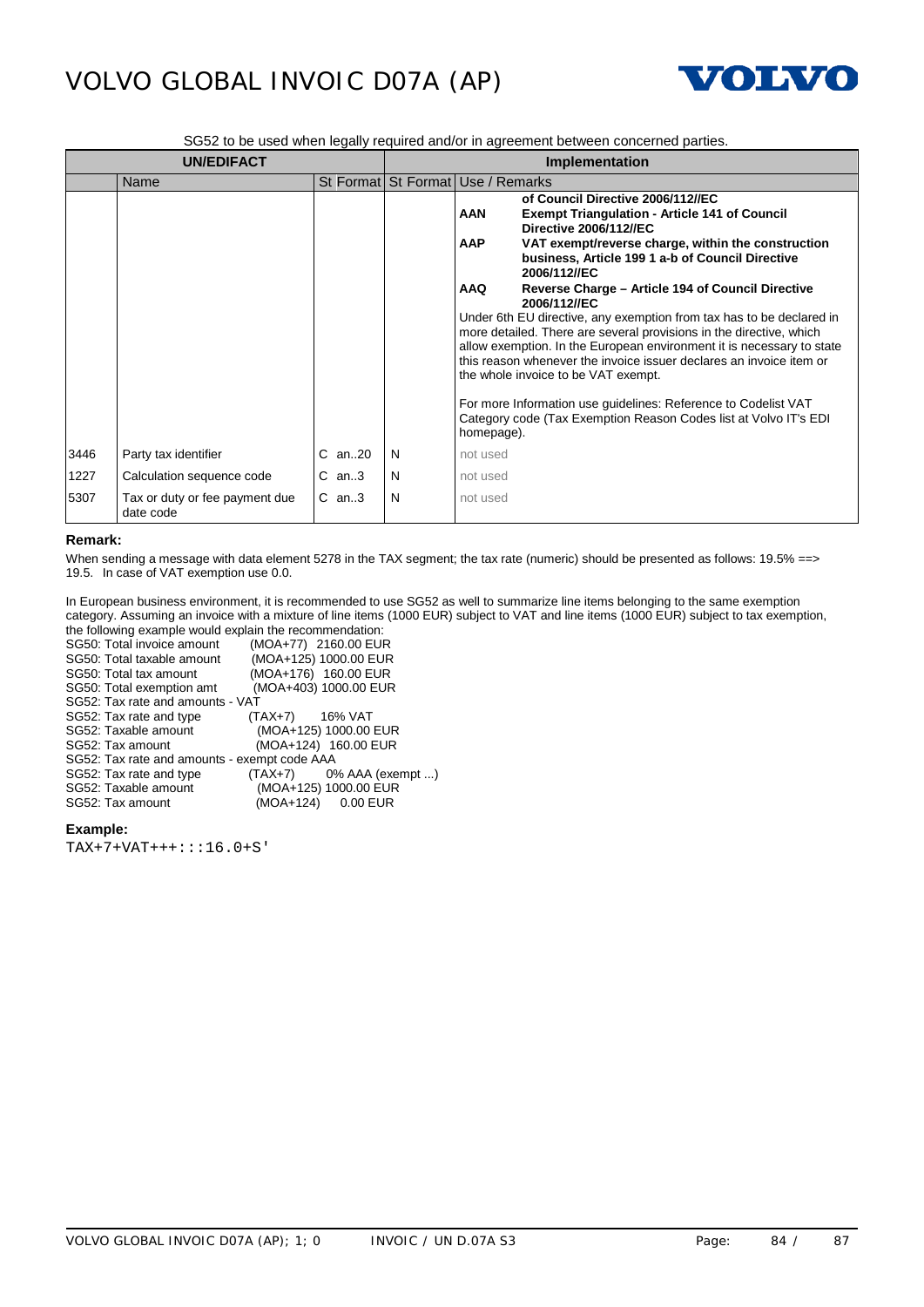

**Group: SG52** Status: D Max. Occ.: 10 Tax rates and amounts

SG52 to be used when legally required and/or in agreement between concerned parties.

**Segment:**

**MOA**

Seq. No.: 73 Level: 2 Status: R Max. Occ.: 1 Counter: 2270

**Monetary amount**

**Name: Tax amount in invoice currency**

|            |                                        |            | Implementation |                                                                 |  |
|------------|----------------------------------------|------------|----------------|-----------------------------------------------------------------|--|
|            | Name                                   |            |                | St Format St Format Use / Remarks                               |  |
| <b>MOA</b> |                                        |            |                |                                                                 |  |
| C516       | Monetary amount                        | M          | ΙVΙ            |                                                                 |  |
| 5025       | Monetary amount type code<br>qualifier | $M$ an3    | $M$ an. 3      | 124<br>Tax amount                                               |  |
| 5004       | Monetary amount                        | $C_{n.35}$ | R n. 15        | Value of a tax amount in currency units.<br>Maximum 2 decimals. |  |
| 6345       | Currency identification code           | $C$ an3    | N              | not used                                                        |  |
| 6343       | Currency type code qualifier           | $C$ an3    | $R$ an3        | 4<br><b>Invoicing currency</b>                                  |  |
|            | Status description code                | $C$ an3    | N              | not used                                                        |  |

### **Remark:**

#### **Example:**

MOA+124:160::4'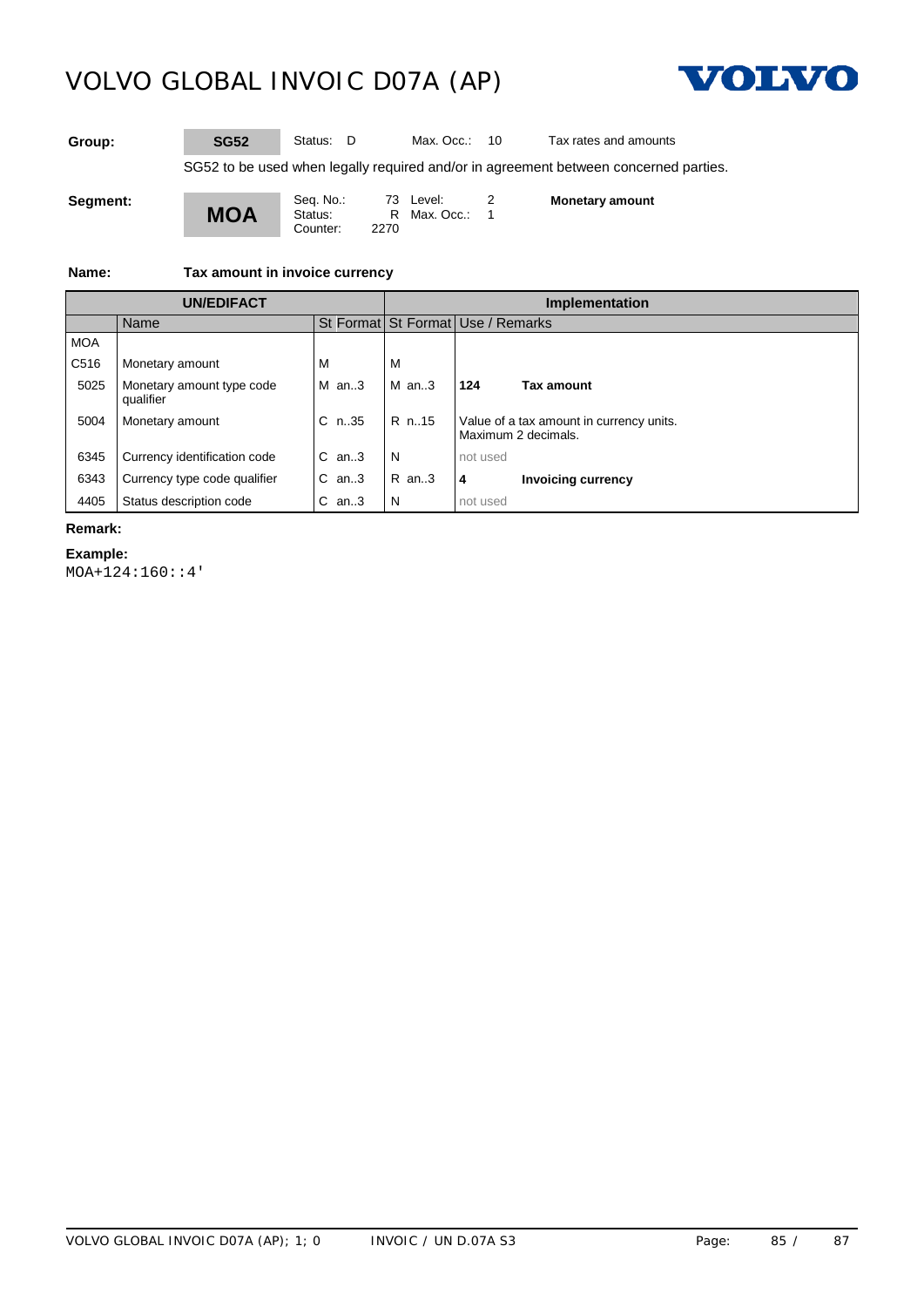

**Group: SG52** Status: D Max. Occ.: 10 Tax rates and amounts

SG52 to be used when legally required and/or in agreement between concerned parties.

**Segment:**



Seq. No.: 74 Level: 2 Status: R Max. Occ.: 1 Counter: 2270

**Monetary amount**

**Name: Taxable amount in invoice currency**

|            | <b>UN/EDIFACT</b>                      |         | Implementation |                                                                     |  |
|------------|----------------------------------------|---------|----------------|---------------------------------------------------------------------|--|
|            | Name                                   |         |                | St Format St Format Use / Remarks                                   |  |
| <b>MOA</b> |                                        |         |                |                                                                     |  |
| C516       | Monetary amount                        |         | ΙVΙ            |                                                                     |  |
| 5025       | Monetary amount type code<br>qualifier | IM an3  | $M$ an3        | 125<br>Taxable amount                                               |  |
| 5004       | Monetary amount                        | C n35   | R n. 15        | Value of a taxable amount in currency units.<br>Maximum 2 decimals. |  |
| 6345       | Currency identification code           | IC an3  | N              | not used                                                            |  |
| 6343       | Currency type code qualifier           | $C$ an3 | $IR$ an3       | <b>Invoicing currency</b><br>4                                      |  |
|            | Status description code                | $C$ an3 | N              | not used                                                            |  |

### **Remark:**

**Example:**

MOA+125:1000::4'